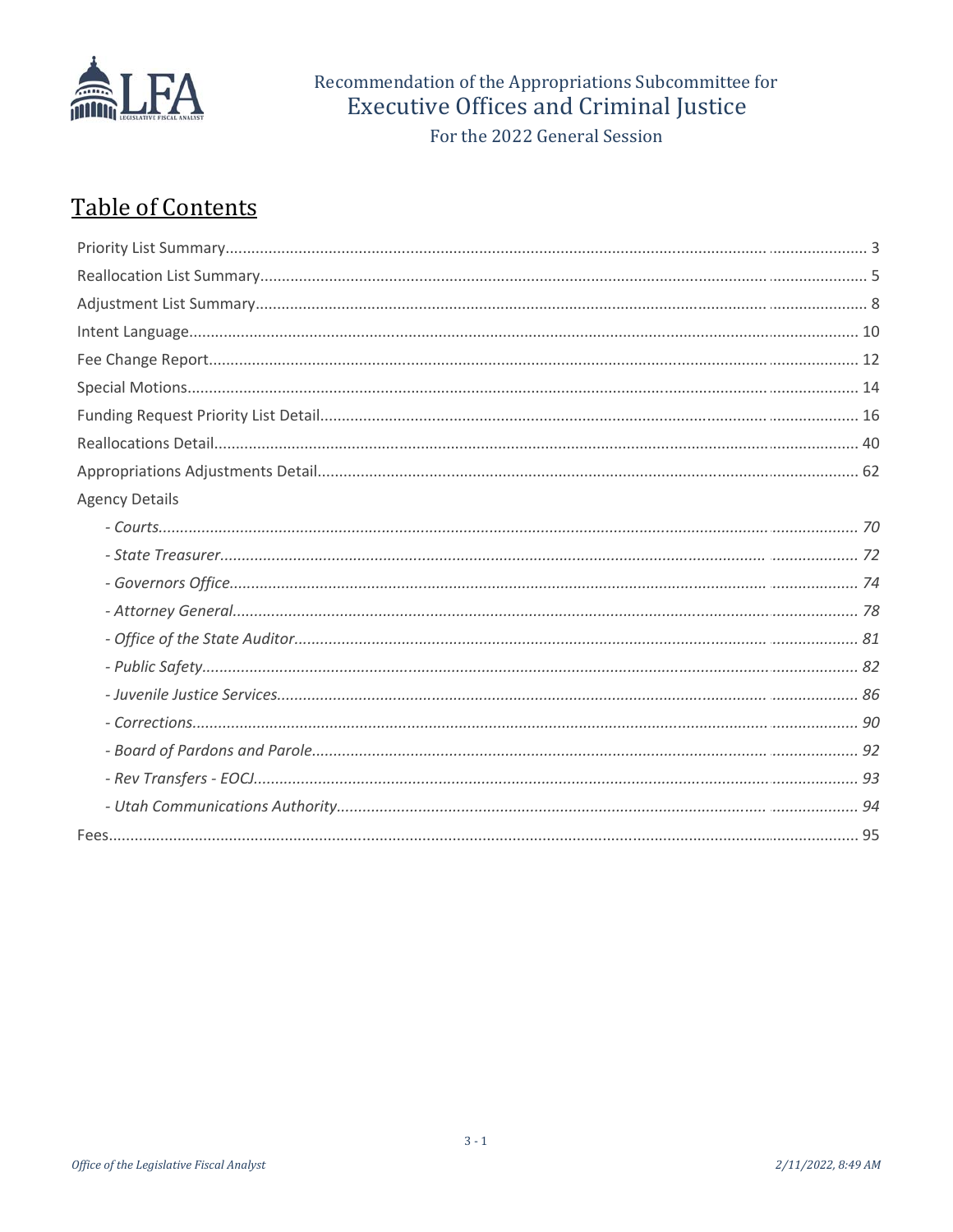

Recommendation of the Appropriations Subcommittee for Executive Offices and Criminal Justice For the 2022 General Session

*Page Intentionally Left Blank*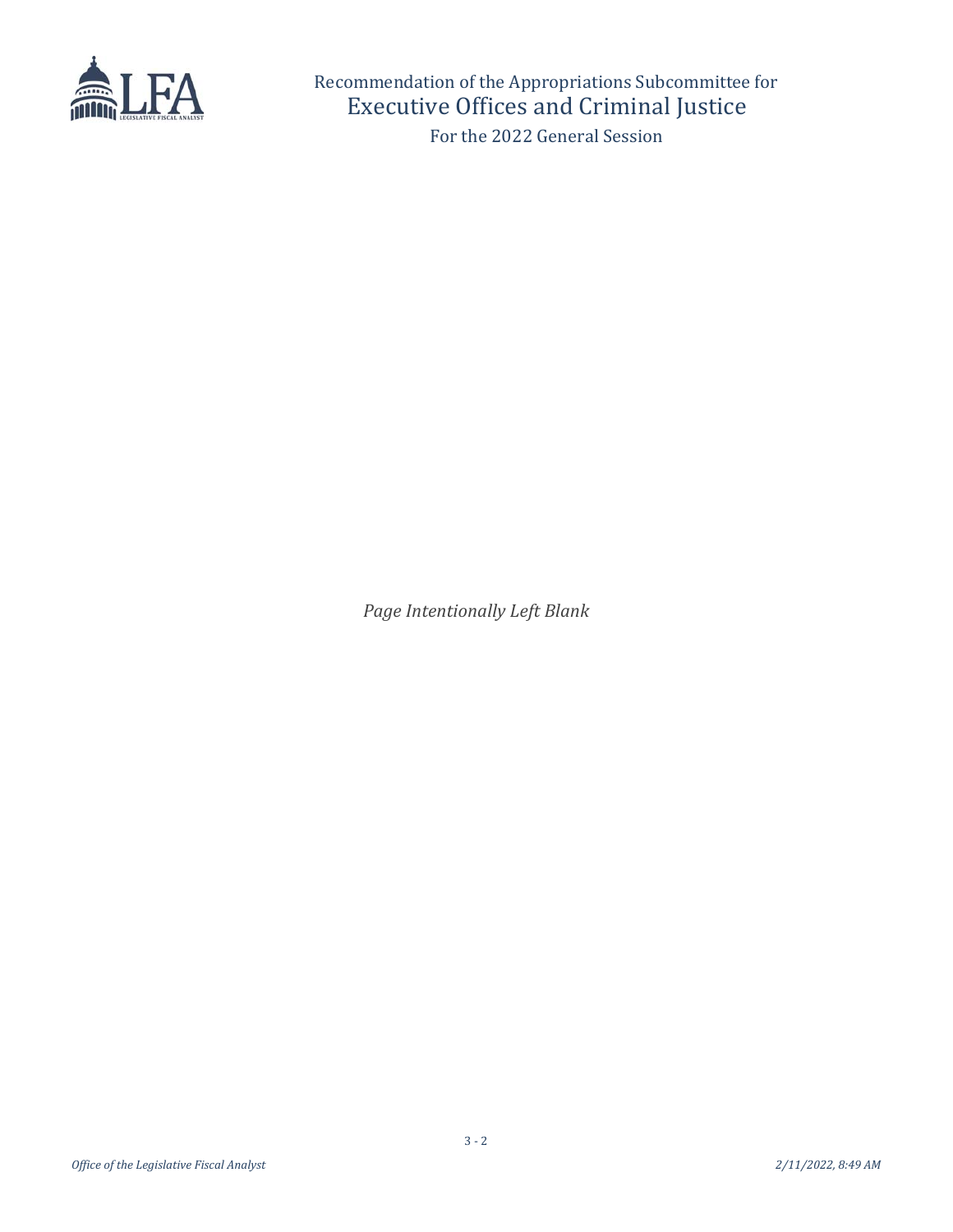

For the 2022 General Session

# Funding Request Priority List

|                                                                                                             | <b>General/Education Funds</b> |                |                    |
|-------------------------------------------------------------------------------------------------------------|--------------------------------|----------------|--------------------|
| <b>Funding Request</b>                                                                                      | Ongoing                        | One-time       | <b>Other Funds</b> |
| 1. (COR) Corrections Certified Staff Pay Plan                                                               | 25,243,200                     | 10,000,000     |                    |
| 2. (AG) Attorney Compensation Increases                                                                     | 1,378,000                      |                | 1,140,000          |
| 3. (AG) Law Enforcement - Compensation                                                                      | 750,000                        |                |                    |
| 4. (AUD) Auditor's Office Compensation Increase                                                             | 258,800                        |                |                    |
| 5. (CTS) Judicial Assistant Recruitment and Retention                                                       | 3,900,000                      |                |                    |
| 6. (DPS) Public Safety Sworn Officer Pay Plan                                                               | 14,592,900                     |                |                    |
| 7. (Rev-EOCJ) DNR Peace Officers Compensation                                                               | 700,000                        |                |                    |
| 8. (DPS) Crime Lab Compensation                                                                             | 781,200                        |                |                    |
| 9. (JJS) Division of Juvenile Justice Services (DJJS) Residential and<br><b>Proctor Care Treatment Rate</b> | 1,770,700                      |                |                    |
| 10. (DPS) Helicopter Operating Budget                                                                       | 525,000                        | 605,000        |                    |
| 11. (DPS) Dispatch Contracts with Local Dispatch Entities                                                   | 350,000                        |                |                    |
| 12. (CTS) 6th District Juvenile Court Judge                                                                 | 449,100                        | 25,000         |                    |
| 13. (UCA) Utah Communication Authority - Radio Replacement (2 of<br>2)                                      |                                | 64,000,000     |                    |
| 14. (COR) Presentence Civilian and Supervision Staff                                                        | 2,838,200                      |                |                    |
| 14. (COR) Presentence Civilian and Supervision Staff (FY 2022)                                              |                                | 480,000        |                    |
| 15. (DPS) Governor's Cyber Task Force/SBI Investigators                                                     | 1,000,000                      |                |                    |
| 16. (COR) Electronic Health Records System Maintenance                                                      | 386,800                        |                |                    |
| 17. (AG) Software Upgrades                                                                                  | 179,100                        |                | 148,200            |
| 18. (AUD) State Privacy Officer                                                                             | 260,000                        | 100,000        |                    |
| 19. (GOV) Indigent Defense Commission Grants                                                                | 609,000                        |                |                    |
| 20. (COR) New Correctional Facility Direct Supervision Model Staff                                          | 19,288,300                     | (11, 253, 300) |                    |
| 21. (CTS) Technology Development and Security                                                               | 750,000                        |                |                    |
| 22. (GOV) Colorado River Authority Additional Funding                                                       | 900,000                        |                |                    |
| 23. (GOV) Indigent Appellate Division                                                                       | 500,000                        | 500,000        |                    |
| 24. (Rev-EOCJ) First Responder Mental Health Services Amendments<br>(Also Prioritized in Social Services)   |                                | 5,000,000      |                    |
| 25. (GOV) Social Workers for Child Welfare Cases                                                            | 170,000                        |                |                    |
| 26. (GOV) Parity in Criminal Justice Advocacy                                                               | 255,400                        |                |                    |
| 27. (GOV) Law Enforcement Data Projects Manager                                                             | 170,000                        |                |                    |
| 27. (GOV) Law Enforcement Data Projects Manager (FY 2022)                                                   |                                | 50,000         |                    |
| 28. (DPS) Emergency Management Funding Mix Compensation<br>Exception                                        | 216,900                        | 21,700         |                    |
| 29. (GOV) Staff Accountant                                                                                  | 70,000                         |                | 70,000             |
| 30. (GOV) Training Coordinator                                                                              | 54,000                         |                |                    |
| 31. (GOV) Planning Technical Assistance                                                                     | 1,000,000                      |                |                    |
| 32. (GOV) LeRay McAllister Critical Lands Conservation Fund                                                 | 100,000                        | 500,000        |                    |
| 33. (DPS) Utah Bomb Squad Task Force (FY 2022)                                                              |                                | 2,000,000      |                    |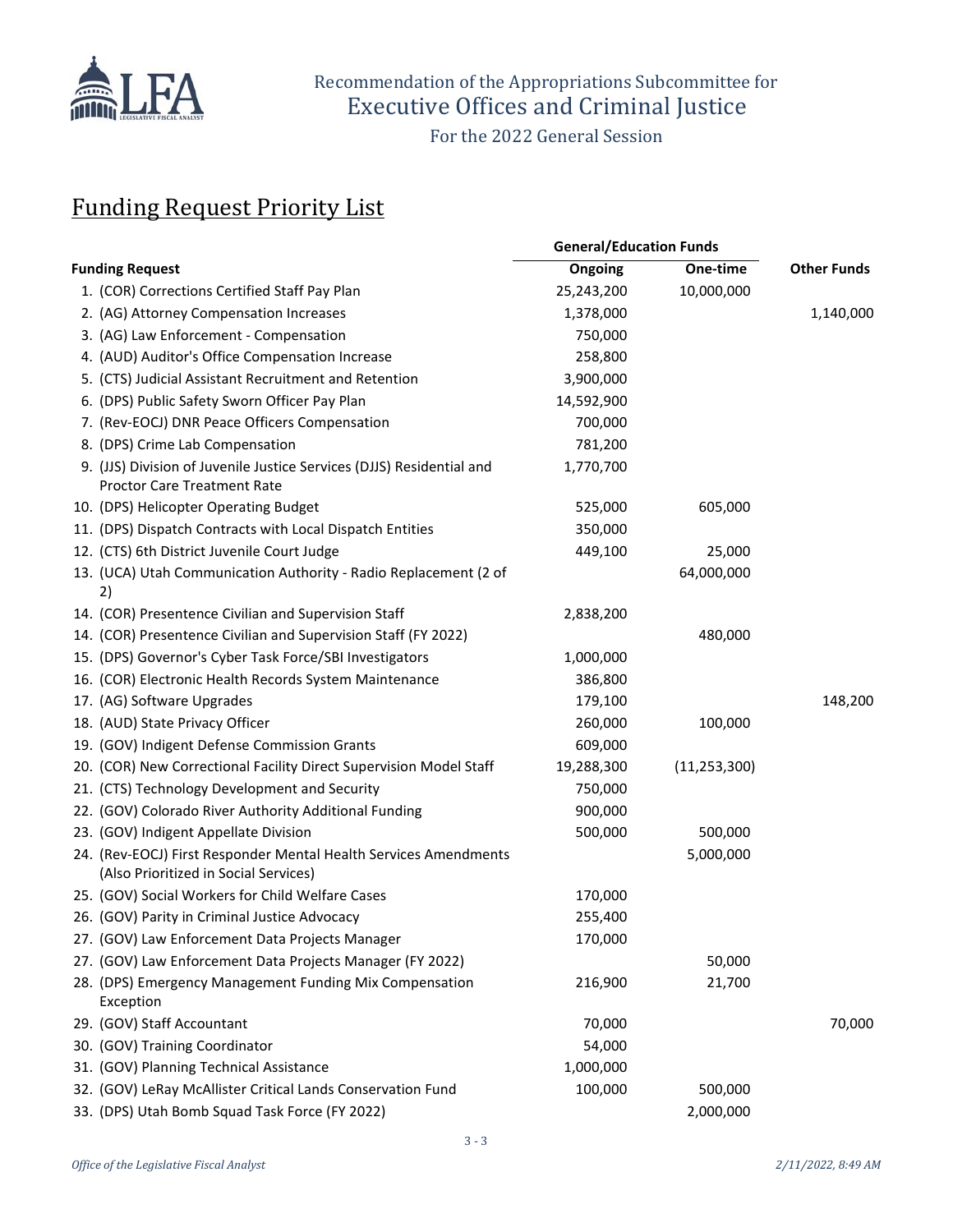

For the 2022 General Session

# Funding Request Priority List

|                                                                        |              | <b>General/Education Funds</b> |                    |  |
|------------------------------------------------------------------------|--------------|--------------------------------|--------------------|--|
| <b>Funding Request</b>                                                 | Ongoing      | One-time                       | <b>Other Funds</b> |  |
| 34. (GOV) Utah Homicide Survivors Legal & Social Services (FY 2022)    |              | 105,000                        |                    |  |
| 35. (CTS) ARPA Projects - Court Caseload                               |              |                                | 3,000,000          |  |
| 36. (GOV) Local Match Program                                          |              |                                | 100,000,000        |  |
| 37. (GOV) GOPB Planning for Growth                                     |              | 500,000                        |                    |  |
| 38. (AG) H.B. 281 Unit Support                                         | 378,300      |                                |                    |  |
| 39. (AG) Crimes Against State Economy (CASE) Unit                      | 500,000      |                                |                    |  |
| 40. (AG) Constitutional Defense and Special Litigation Attorney        | 219,200      |                                |                    |  |
| 41. (AG) MFCU Auditor                                                  | 30,300       |                                | 90,900             |  |
| 42. (AG) MFCU Attorney                                                 | 59,300       |                                | 178,000            |  |
| 43. (CTS) Public Outreach Coordinator                                  | 120,000      |                                |                    |  |
| 44. (GOV) Criminal Justice Data Integration                            |              |                                | 20,000,000         |  |
| 45. (GOV) Substance Abuse Recovery Program Capital Expansion           |              | 2,000,000                      |                    |  |
| 46. (DPS) Utah County Emergency Management Pilot Program (FY)<br>2022) |              | 1,000,000                      |                    |  |
| 47. (GOV) Colorado River Authority of Utah (CRAU)                      |              | 4,000,000                      |                    |  |
| 48. (GOV) Genomic Excellence Project (FY 2022)                         |              | 250,000                        |                    |  |
| 49. (GOV) Criminal Justice Policy Liaison for Local Governments        | 250,000      |                                |                    |  |
| 50. (DPS) Emergency Preparedness Amendments                            | 10,250,000   |                                | 10,000,000         |  |
| 51. (GOV) Voter Registration and Engagement (FY 2022)                  |              | 25,000                         |                    |  |
| 52. (DPS) Safety Equipment for Fire Departments (FY 2022)              |              | 619,600                        |                    |  |
| 53. (CTS) Indigency Default Relief Program                             |              | 100,000                        |                    |  |
| 54. (DPS) Richfield Regional Office Building - DPS                     | (134,900)    |                                |                    |  |
| 54. (DPS) Richfield Regional Office Building - DPS (FY 2022)           |              | 134,900                        |                    |  |
| 55. (DPS) DPS New Emergency Operations Center Building (O&M)           | 100,000      | (100,000)                      |                    |  |
| 56. (GOV) Voter Outreach                                               | 200,000      | 500,000                        |                    |  |
| Total:                                                                 | \$91,418,800 | \$81,162,900                   | \$134,627,100      |  |

*Please visit https://cobi.utah.gov/2022/2/issues for updated funding item descriptions.*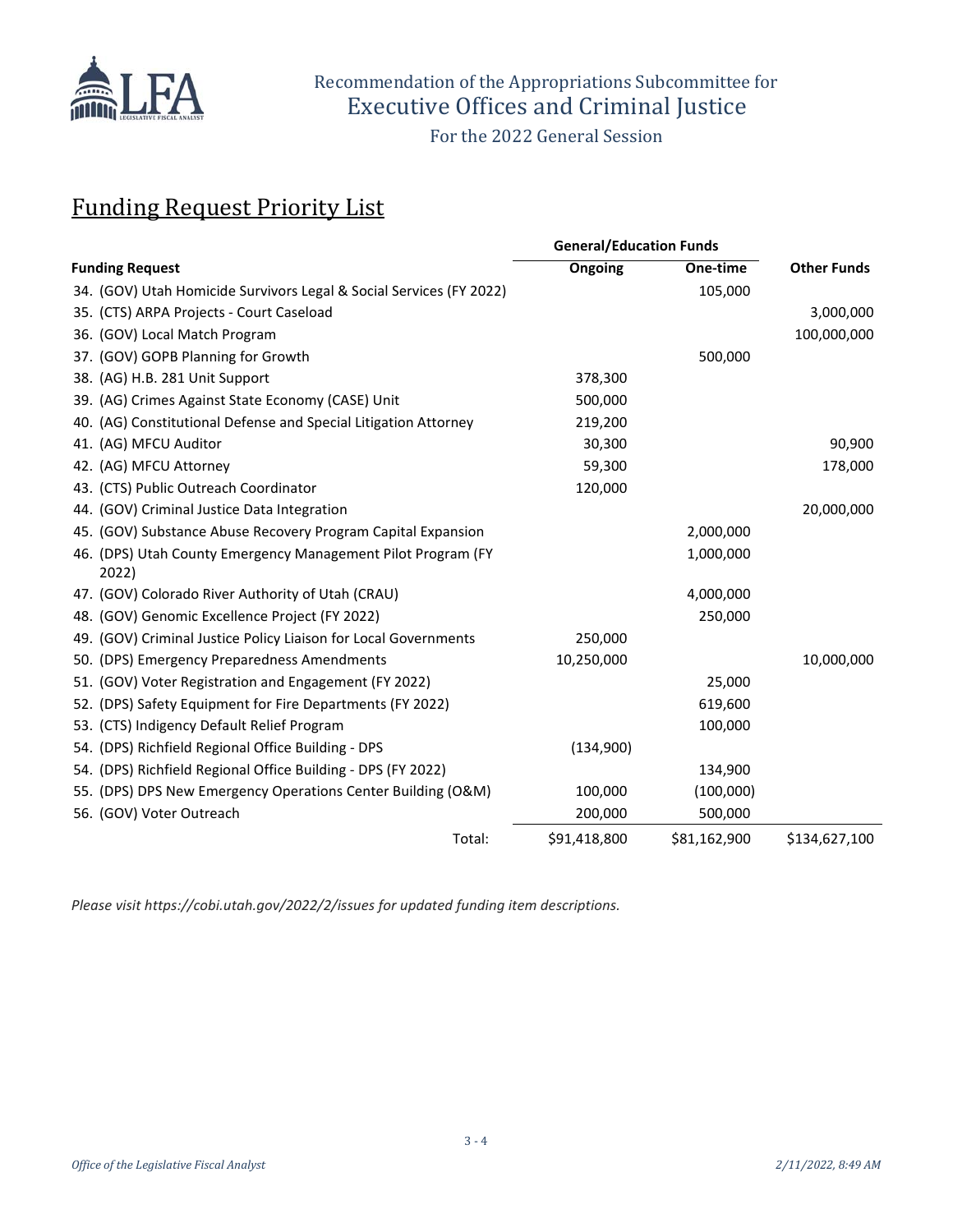

For the 2022 General Session

# Ongoing Reallocations

|                                                                                   | <b>Subcommittee Reallocations Impact</b> |                    |                    |  |
|-----------------------------------------------------------------------------------|------------------------------------------|--------------------|--------------------|--|
| <b>Subcommittee Reallocations</b>                                                 | Gen./Ed. Funds                           | <b>Other Funds</b> | <b>Total Funds</b> |  |
| AG ISF Subsidy Elimination                                                        | (227, 200)                               |                    | (227, 200)         |  |
| <b>Ballot Curing</b>                                                              | 86,000                                   |                    | 86,000             |  |
| Children's Justice Center Forensic Interviewer                                    | 80,000                                   |                    | 80,000             |  |
| Children's Justice Center Security Request                                        | 52,000                                   |                    | 52,000             |  |
| Corrections Funding Mix ISF Exception                                             | 7,700                                    | (7,700)            |                    |  |
| <b>Court Facility Savings</b>                                                     | (219, 100)                               |                    | (219, 100)         |  |
| Court Visitor Program Coordinator                                                 | 92,100                                   |                    | 92,100             |  |
| <b>Criminal Analyst</b>                                                           | 18,000                                   | 54,000             | 72,000             |  |
| Driver License/Highway Safety Savings                                             | (2,400)                                  |                    | (2,400)            |  |
| <b>Emergency Management Personnel</b>                                             | 250,000                                  |                    | 250,000            |  |
| <b>GOPB Funding Mix ISF Exception</b>                                             | 100                                      | (100)              |                    |  |
| H.B. 196, "Domestic Relations Debt" Savings                                       | (44,300)                                 |                    | (44,300)           |  |
| H.B. 281 Unit Support - Reallocation                                              | 252,500                                  |                    | 252,500            |  |
| Indigent Defense CUCF/County                                                      | 200,000                                  |                    | 200,000            |  |
| Law Enforcement Services Grants Elimination                                       | (477,600)                                |                    | (477,600)          |  |
| One Utah Constituent Services                                                     | 87,400                                   |                    | 87,400             |  |
| Operating Capacity - Psych. Evaluations, Hearing Capacity, Service<br>Recognition | 131,000                                  |                    | 131,000            |  |
| <b>Statewide Treatment Court Coordinator</b>                                      | 97,700                                   |                    | 97,700             |  |
| Tobacco Settlement Restricted Account Increase - In                               |                                          | 134,000            | 134,000            |  |
| Tobacco Settlement Restricted Account Increase - Out                              | (134,000)                                |                    | (134,000)          |  |
| Victim Advocate and Social Workers                                                | 360,000                                  |                    | 360,000            |  |
| Wasatch County Courthouse Upgrade/Expansion                                       | 219,100                                  |                    | 219,100            |  |
| Total:                                                                            | \$829,000                                | \$180,200          | \$1,009,200        |  |

# One-time Reallocations

|                                                   | <b>Subcommittee Reallocations Impact</b> |                    |                    |  |
|---------------------------------------------------|------------------------------------------|--------------------|--------------------|--|
| <b>Subcommittee Reallocations</b>                 | Gen./Ed. Funds                           | <b>Other Funds</b> | <b>Total Funds</b> |  |
| AG ISF Subsidy Elimination (FY 2022)              | (227, 200)                               |                    | (227, 200)         |  |
| Alcoholic Beverage Control Program Reduction      | (3,000,000)                              | (3,000,000)        | (6,000,000)        |  |
| <b>Boards and Commissions Website</b>             | 300,000                                  |                    | 300,000            |  |
| BOPP Travel Savings (FY 2022)                     | (21,500)                                 |                    | (21,500)           |  |
| Capitol Communications and Technology Integration | 325,000                                  |                    | 325,000            |  |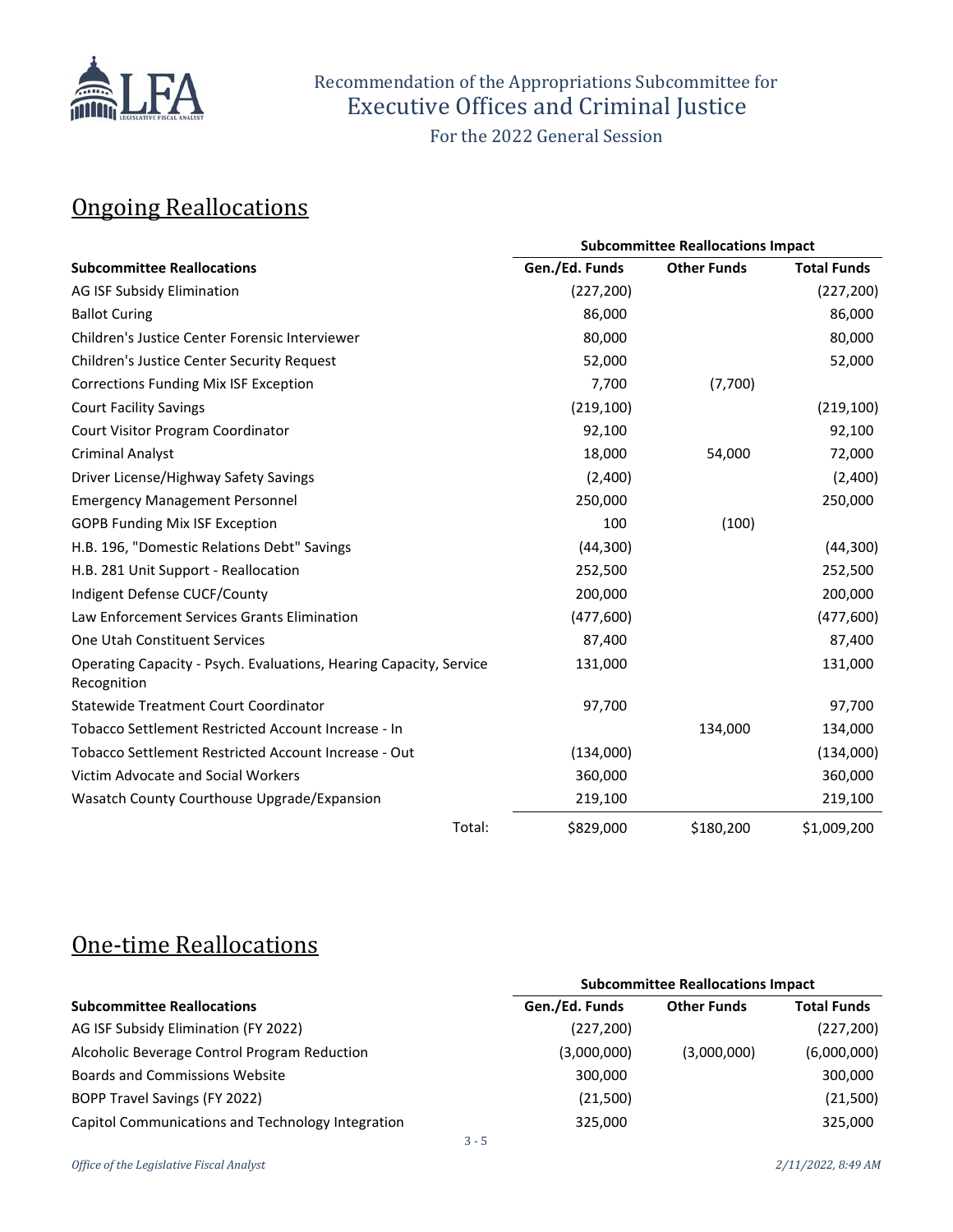

For the 2022 General Session

# One-time Reallocations

|                                                                                         | <b>Subcommittee Reallocations Impact</b> |                    |                    |
|-----------------------------------------------------------------------------------------|------------------------------------------|--------------------|--------------------|
| <b>Subcommittee Reallocations</b>                                                       | Gen./Ed. Funds                           | <b>Other Funds</b> | <b>Total Funds</b> |
| Civil Litigation Funding (FY 2022)                                                      | 200,000                                  |                    | 200,000            |
| Compensation Increases for Victim Reparations Staff Start-up Cost<br>Recovery (FY 2022) | (9,500)                                  |                    | (9,500)            |
| Constitutional Defense Council Funding Elimination (FY 2022)                            | (13,300)                                 | (13,300)           | (26,600)           |
| Criminal Analyst (FY 2022)                                                              | 13,500                                   | 40,500             | 54,000             |
| Delayed Fiscal Note Impact Savings                                                      | (137, 800)                               |                    | (137,800)          |
| Driver License/Highway Safety Savings (FY 2022)                                         | (2,400)                                  |                    | (2,400)            |
| Elections Outreach Underspent Funds (FY 2022)                                           | (1,900)                                  |                    | (1,900)            |
| <b>Emergency Management Personnel</b>                                                   | 250,000                                  |                    | 250,000            |
| Farmington Bay Girls                                                                    | 774,100                                  |                    | 774,100            |
| Fleet Vehicle Audit Vehicle Efficiencies                                                | (21,000)                                 |                    | (21,000)           |
| GAL Travel Savings (FY 2022)                                                            | (80, 400)                                |                    | (80, 400)          |
| H.B. 196, "Domestic Relations Debt" Savings (FY 2022)                                   | (44, 300)                                |                    | (44, 300)          |
| Homeless Services Coordinator Startup Cost Recovery (FY 2022)                           | (40,000)                                 |                    | (40,000)           |
| Indigent Defense Appellate Division Start-up Cost Recovery (FY 2022)                    | (81,600)                                 | (81,600)           | (163, 200)         |
| Indigent Defense Commission Grants - Reallocation                                       | 1,300,000                                |                    | 1,300,000          |
| Inmate Medical Shortfall - In (FY 2022)                                                 | 1,000,000                                |                    | 1,000,000          |
| Inmate Medical Shortfall - Out (FY 2022)                                                | (1,000,000)                              |                    | (1,000,000)        |
| Jail Contracting Savings (FY 2022)                                                      | (2,000,000)                              |                    | (2,000,000)        |
| James B. Lee Community Legal Center                                                     | 250,000                                  |                    | 250,000            |
| JJS Nonlapsing Balance Savings (FY 2022)                                                | (2,500,000)                              |                    | (2,500,000)        |
| Juror, Witness, Interpreter Program Savings (FY 2022)                                   | (77, 100)                                |                    | (77, 100)          |
| Law Enforcement Services Account Remaining Balance Recapture                            | (1,400)                                  |                    | (1,400)            |
| Mill Creek JJS Facility Upgrade                                                         | 726,400                                  |                    | 726,400            |
| One Utah Constituent Services (FY 2022)                                                 | 74,000                                   |                    | 74,000             |
| <b>Overspending Reallocation</b>                                                        | 1,900                                    |                    | 1,900              |
| Parity in Criminal Justice Advocacy - Reallocation                                      | 255,400                                  |                    | 255,400            |
| Presentence Civilian and Supervision Staff - Reallocation                               | 203,000                                  |                    | 203,000            |
| Public Lands Litigation Funding Swap - In (FY 2022)                                     |                                          | 4,500,000          | 4,500,000          |
| Public Lands Litigation Funding Swap - Out (FY 2022)                                    | (4,500,000)                              |                    | (4,500,000)        |
| Public Safety Nonlapsing Balance (FY 2022)                                              | (1,000,000)                              |                    | (1,000,000)        |
| Remodel JJS Slate Canyon Detention Center                                               | 750,000                                  |                    | 750,000            |
| Reparations Officer and Accounting Technician Start-up Cost<br>Recovery (FY 2022)       | (19, 200)                                |                    | (19, 200)          |
| S.B. 152 Search and Rescue Funding Amendments Savings (FY 2022)                         | (20,000)                                 |                    | (20,000)           |
| <b>Special Operations</b>                                                               | 1,000,000                                |                    | 1,000,000          |
| State Privacy Officer Start-up Costs Recovery (FY 2022)                                 | (40,900)                                 |                    | (40, 900)          |
| $3 - 6$                                                                                 |                                          |                    |                    |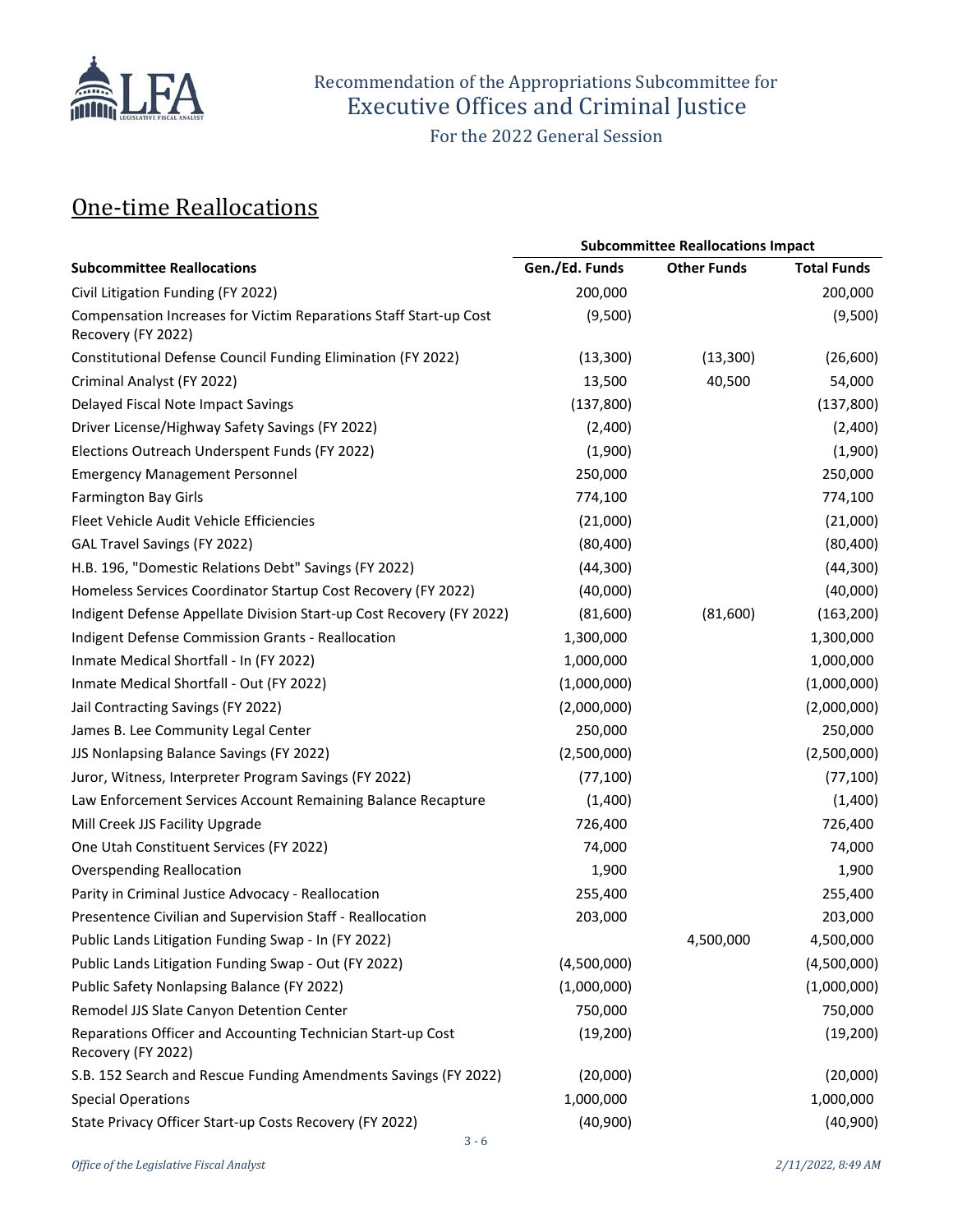

For the 2022 General Session

# One-time Reallocations

|                                                                                | <b>Subcommittee Reallocations Impact</b> |                    |                    |  |
|--------------------------------------------------------------------------------|------------------------------------------|--------------------|--------------------|--|
| <b>Subcommittee Reallocations</b>                                              | Gen./Ed. Funds                           | <b>Other Funds</b> | <b>Total Funds</b> |  |
| <b>Strangulation Exams to Support Prosecution</b>                              | 200,000                                  |                    | 200,000            |  |
| Trooper Overtime                                                               | 1,000,000                                |                    | 1,000,000          |  |
| UHP Equipment                                                                  | 582,000                                  |                    | 582,000            |  |
| Utah Bomb Squad Task Force - Reallocation (FY 2022)                            | 1,437,100                                |                    | 1,437,100          |  |
| Utah Communication Authority - Radio Replacement (1 of 2)                      | 5,000,000                                |                    | 5,000,000          |  |
| Utah Homicide Survivors Legal and Social Services - Reallocation (FY)<br>2022) | 100,000                                  |                    | 100,000            |  |
| Total:                                                                         | \$902,900                                | \$1,445,600        | \$2,348,500        |  |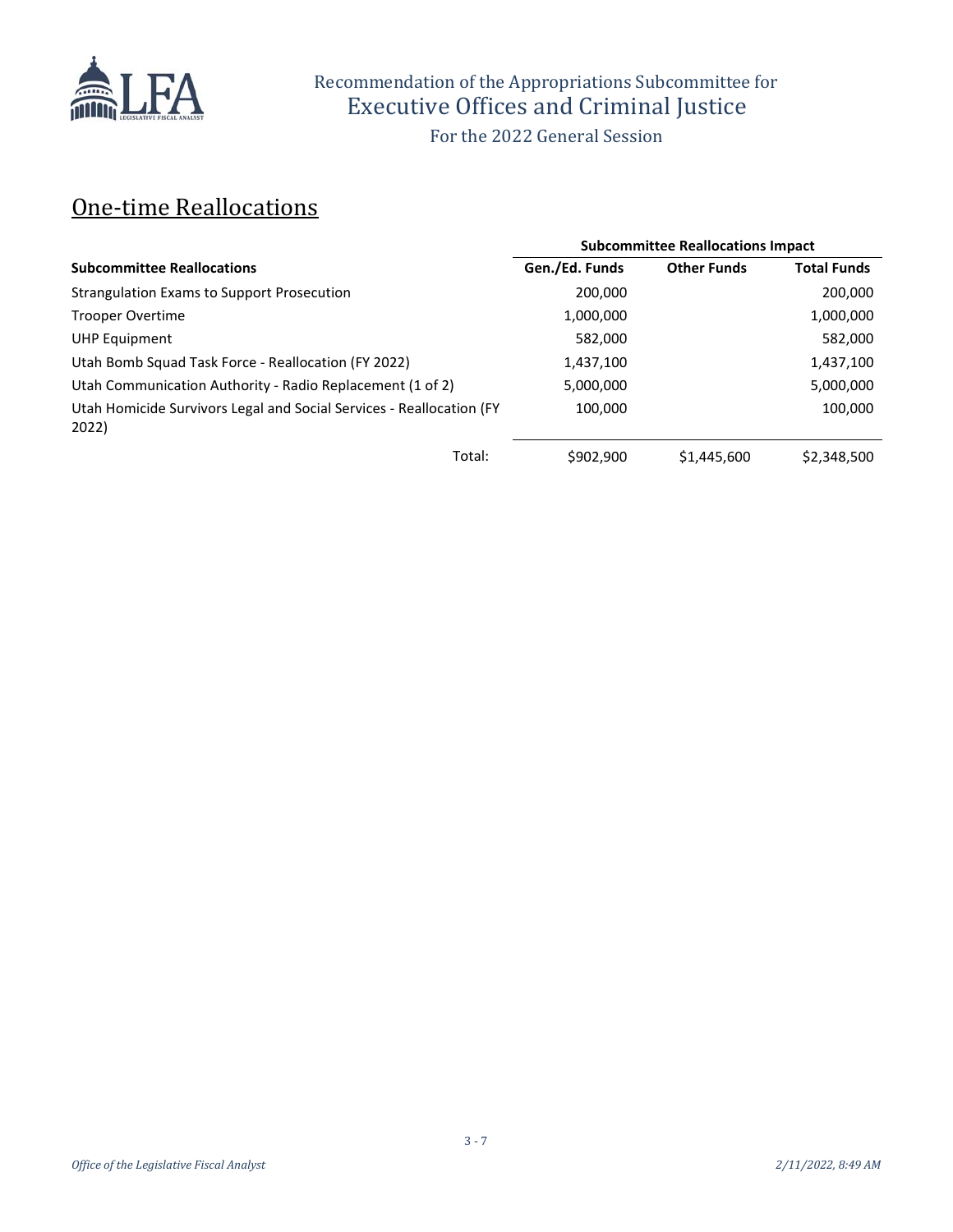

For the 2022 General Session

# Ongoing Appropriation Adjustments

|                                                                                                    |                | <b>Subcommittee Adjustment Impact</b> |                    |
|----------------------------------------------------------------------------------------------------|----------------|---------------------------------------|--------------------|
| <b>Subcommittee Adjustment</b>                                                                     | Gen./Ed. Funds | <b>Other Funds</b>                    | <b>Total Funds</b> |
| <b>Child Protection ISF - Out</b>                                                                  | (325,000)      |                                       | (325,000)          |
| <b>Children's Justice Centers Dedicated Credits Increase</b>                                       |                | 55,000                                | 55,000             |
| Colorado River Authority Expendable Receipts Increase                                              |                | 150,000                               | 150,000            |
| Crime Victim's Reparation Recovery Unit Legal Services                                             |                | 156,000                               | 156,000            |
| Dedicated Credits - Public Safety                                                                  |                | 885,000                               | 885,000            |
| DHS Nonlapsing Intent Language Adjustments                                                         |                | 62,500                                | 62,500             |
| Division of Juvenile Justice Services (DJJS) Residential and Proctor<br><b>Care Treatment Rate</b> |                | 29,000                                | 29,000             |
| Drug Disposal Program Funding Elimination                                                          |                | (17, 300)                             | (17, 300)          |
| Federal Funds - Public Safety                                                                      |                | 226,800                               | 226,800            |
| HHS Reorganization Transfer - OUT                                                                  | (1,010,400)    |                                       | (1,010,400)        |
| ICAC Special Agent/Cybertip Manager                                                                |                | 118,000                               | 118,000            |
| Investment Manager and Research                                                                    |                | 211,000                               | 211,000            |
| <b>Prosecution Council Federal Funds Increase</b>                                                  |                | 1,800                                 | 1,800              |
| <b>Prosecution Council Transfers Appropriation</b>                                                 |                | 1,209,700                             | 1,209,700          |
| Public Safety - Expendable Receipts                                                                |                | 4,315,000                             | 4,315,000          |
| Restricted Fund Change - Utah Communications Authority                                             |                | 585,900                               | 585,900            |
| S.B. 121, Medical Cannabis Amendments Treasurer Appropriation<br>Elimination                       |                | (2,000)                               | (2,000)            |
| Social Security Investigations Grant                                                               |                | 31,200                                | 31,200             |
| State Privacy Officer New Appropriation Unit - In                                                  | 230,700        |                                       | 230,700            |
| State Privacy Officer New Appropriation Unit - Out                                                 | (230, 700)     |                                       | (230, 700)         |
| Technology and Administrative Service Costs                                                        |                | 89,500                                | 89,500             |
| Transfer Revenue Adjustment                                                                        |                | (200,000)                             | (200,000)          |
| Total:                                                                                             | ( \$1,335,400) | \$7,907,100                           | \$6,571,700        |

# One-time Appropriation Adjustments

|                                                                 | <b>Subcommittee Adjustment Impact</b> |                    |                    |  |
|-----------------------------------------------------------------|---------------------------------------|--------------------|--------------------|--|
| <b>Subcommittee Adjustment</b>                                  | Gen./Ed. Funds                        | <b>Other Funds</b> | <b>Total Funds</b> |  |
| ARPA Grant Planning (FY 2022)                                   |                                       | 1,000,000          | 1,000,000          |  |
| CESF Grant (FY 2022)                                            |                                       | 2,049,800          | 2,049,800          |  |
| Child Protection ISF - Out (FY 2022)                            | (325,000)                             |                    | (325,000)          |  |
| Children's Justice Centers Dedicated Credits Increase (FY 2022) |                                       | 55,000             | 55,000             |  |
| Dedicated Credits - Public Safety (FY 2022)                     |                                       | 1,125,000          | 1,125,000          |  |
| DHS Nonlapsing Intent Language Adjustments (FY 2022)            |                                       | 62.500             | 62,500             |  |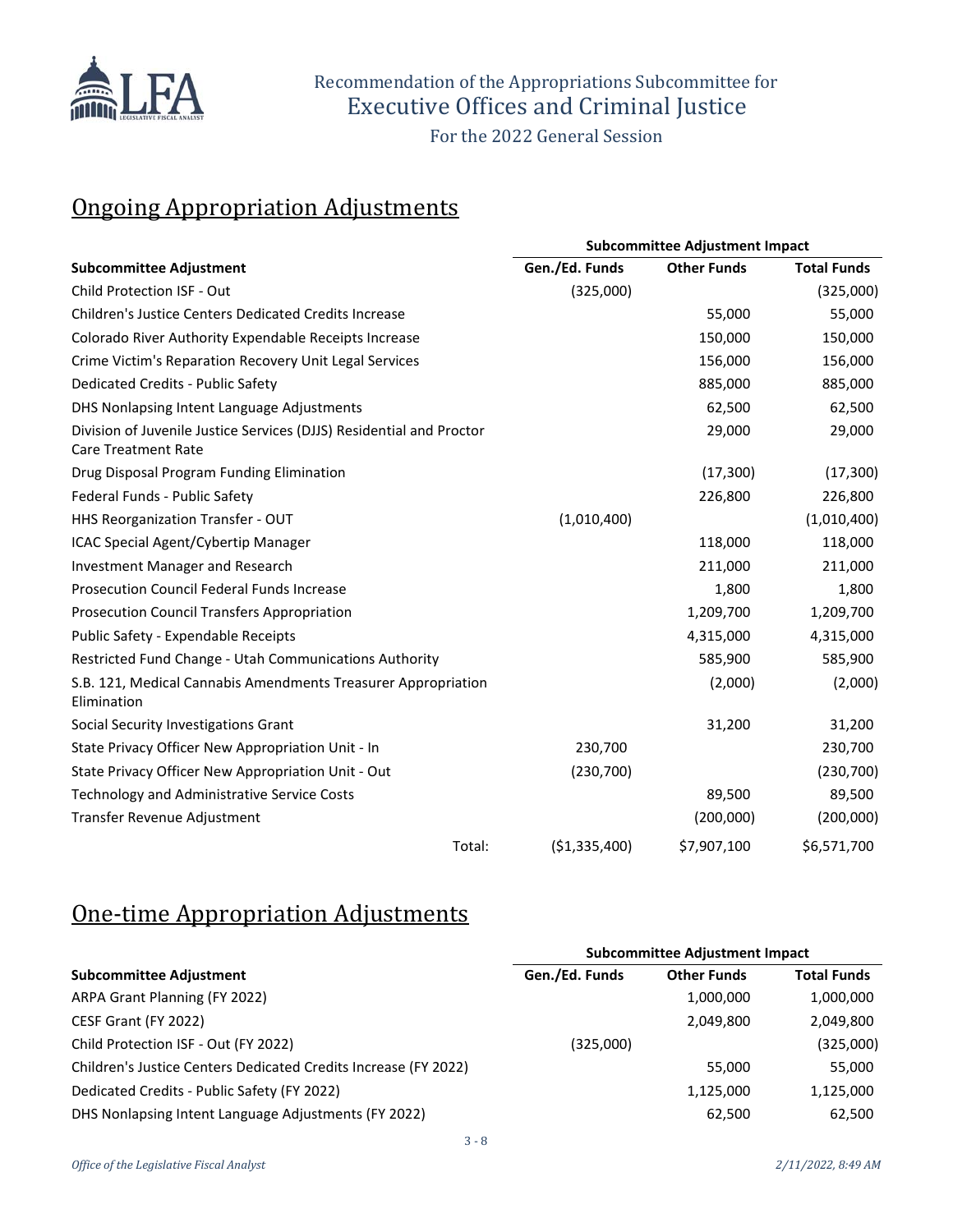

For the 2022 General Session

# One-time Appropriation Adjustments

|                                                                  |                | <b>Subcommittee Adjustment Impact</b> |                    |  |
|------------------------------------------------------------------|----------------|---------------------------------------|--------------------|--|
| <b>Subcommittee Adjustment</b>                                   | Gen./Ed. Funds | <b>Other Funds</b>                    | <b>Total Funds</b> |  |
| Federal Funds - Public Safety                                    |                | 72,622,500                            | 72,622,500         |  |
| <b>Medication Assisted Treatment SSOR Funding</b>                |                | 58,800                                | 58,800             |  |
| Medication Assisted Treatment SSOR Funding (FY 2022)             |                | 148,800                               | 148,800            |  |
| Prosecution Council Federal Funds Increase (FY 2022)             |                | 1,800                                 | 1,800              |  |
| Public Safety - Expendable Receipts (FY 2022)                    |                | 4,315,000                             | 4,315,000          |  |
| Restricted Fund Change - Utah Communications Authority (FY 2022) |                | 585,900                               | 585,900            |  |
| Social Security Investigations Grant (FY 2022)                   |                | 31,200                                | 31,200             |  |
| Social Services Blueprint Reduction Correction                   | 100,000        |                                       | 100,000            |  |
| Social Services Blueprint Reduction Correction (FY 2022)         | (100,000)      |                                       | (100,000)          |  |
| SORNA Grant FY2022 (FY 2022)                                     |                | 80,800                                | 80,800             |  |
| Transfer Revenue Adjustment (FY 2022)                            |                | 800,000                               | 800,000            |  |
| Total:                                                           | ( \$325,000)   | \$82,937,100                          | \$82,612,100       |  |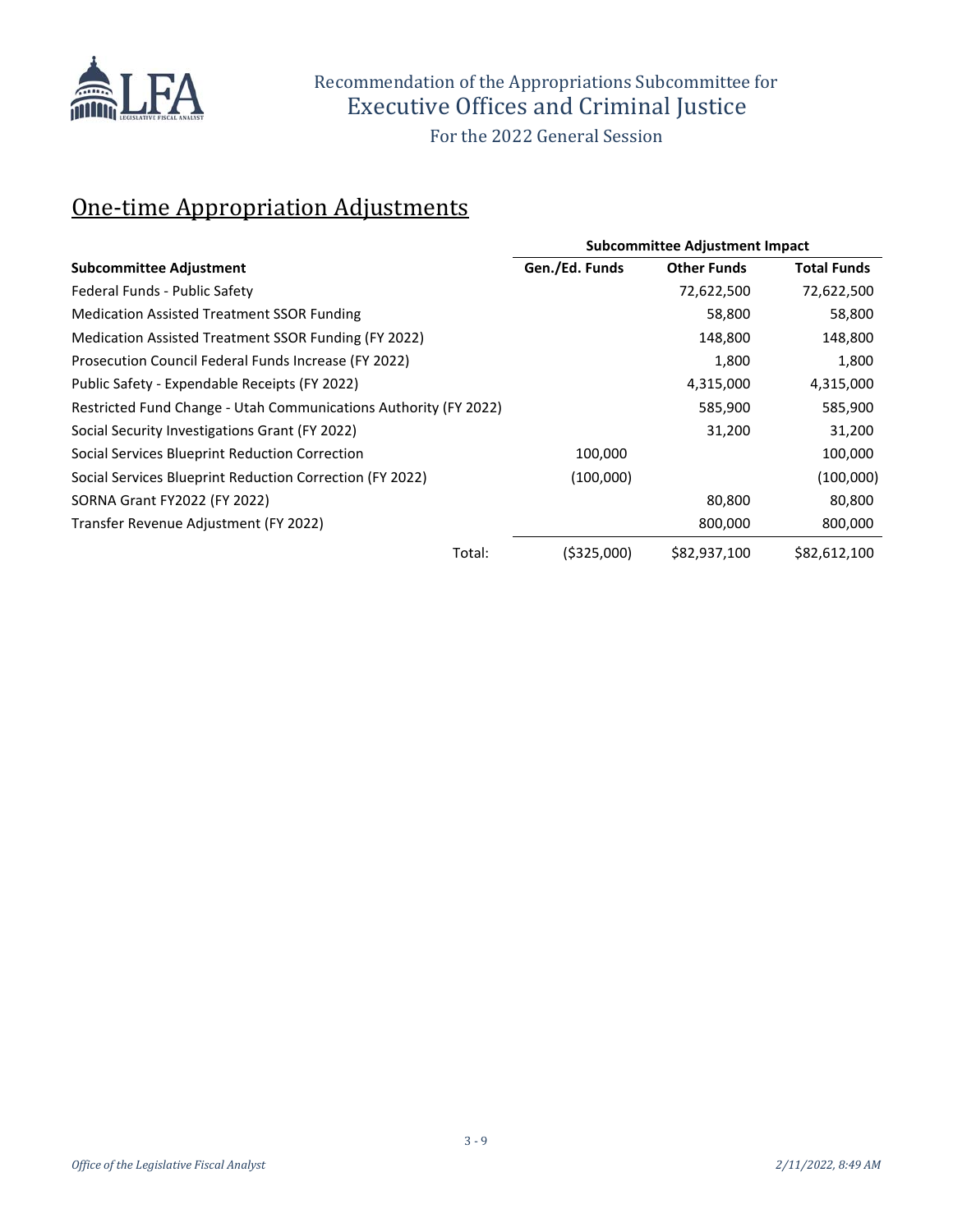

For the 2022 General Session

## Intent Language

#### **Attorney General**

- *The Legislature intends that the Attorney General's Office, Medicaid Fraud Unit, may purchase one additional vehicle with department funds in Fiscal Year 2022 or Fiscal Year 2023.* 1.
- *The Legislature intends that the Attorney General's Office, Investigations Division, may purchase one additional vehicle with department funds in Fiscal Year 2022 or Fiscal Year 2023.* 2.
- *The Legislature intends that the Attorney General's Office, Investigations Division, may purchase one additional vehicle with department funds in Fiscal Year 2022 or Fiscal Year 2023.* 3.
- *The Legislature intends that the Attorney General's Office, Medicaid Fraud Unit, may purchase one additional vehicle with department funds in Fiscal Year 2022 or Fiscal Year 2023.* 4.

#### **Corrections ‐ Programs and Operations**

- *The Legislature intents that, if the Department of Corrections is able to reallocate resources internally to find additional Adult Probation & Parole Agents and AP&P Supervisors, for every two agents and for every one supervisor hired or reassigned to field supervision duties, the Legislature grants the authority to purchase one vehicle with Department funds.* 5.
- *The Legislature intends that the Department of Corrections may transfer up to \$6 million of operational funding in the Programs & Operations ‐ Adult Probation and Parole Programs appropriation unit for the Behavioral Health Transition Facility to the Division of Facilities Construction and Management in FY2023 to complete construction of the facility. The Legislature further intends that the Department of Corrections submit an electronic written report to the Executive Offices and Criminal Justices Appropriations Subcommittee no later than one week prior to the transfer on the amount that will be transferred.* 6.

#### **Courts ‐ Administration**

- *The Legislature intends that in addition to recommendations in the Report To The Legislature Number 2021‐16, titled, A Limited Review of Warrants and Uncollected Fines and Fees, that justice courts track and report the recommended metrics to the Administrative Office of the Courts (AOC). The Legislature intends that as soon as is practicable, that justice courts report these metrics monthly to AOC and include them in their official monthly report. Recommended metrics for each court include: (1) collection rates for fines and fees; and (2) fines and fees waived, including (a) total amount waived, and (b) reason fines and fees waived.* 7.
- *The Legislature intends that no later than the 2023 Legislative General Session, the AOC provide a report to the Executive Offices and Criminal Justice Appropriations Subcommittee (EOCJ) on its implementation of report recommendations and on the status of justice courts' monthly reporting of the recommended metrics. The Legislature intends that in its reports to EOCJ, the AOC include updated data and analysis for fiscal year 2022 of: (1) collections rates, as shown in Figure 4 of the report; and (2) waived fines and fees.* 8.

#### **Governors Office ‐ Comm. Criminal and Juvenile Justice**

*The Legislature intends that the Commission on Criminal and Juvenile Justice work with relevant state agencies, offices, committee staff, and service providers to provide a written report to the Executive Offices and Criminal Justice Appropriations Subcommittee by May 27, 2022 outlining a statewide approach to coordinating funding for victim services, including domestic violence, in a statewide, targeted fashion, including a description of: all agencies and offices involved with domestic violence and the activities they undertake; all ongoing funding by source, allowable uses, and any applicable funding formulas; how the state currently assesses needs and demand for services; and identify strategies and recommended next steps to improve statewide coordination.* 9.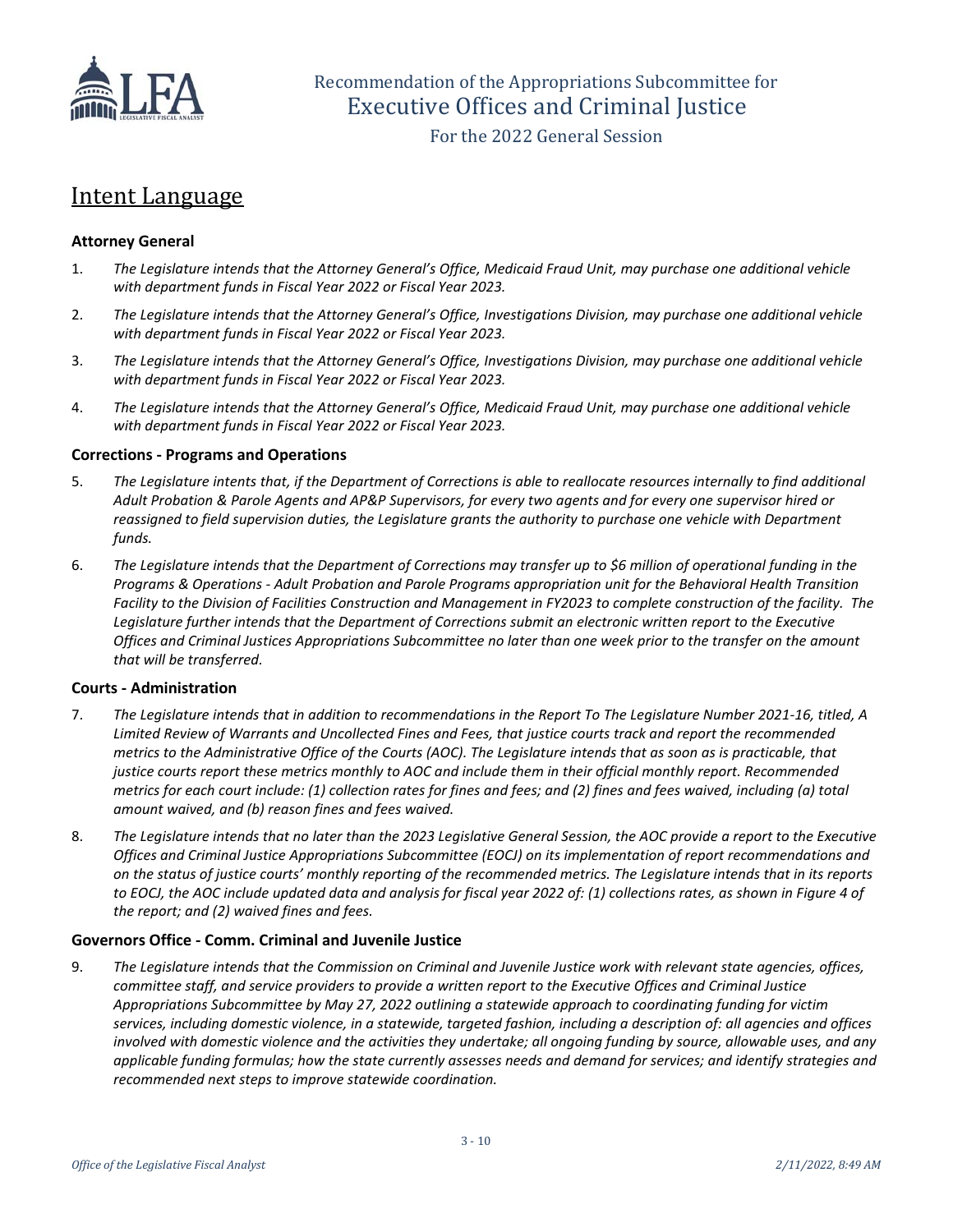

For the 2022 General Session

## Intent Language

*Pursuant to Section 63J‐1‐603 of the Utah Code, the Legislature intends that under Item 8 of Chapter 441, Laws of Utah 2021, up to \$62,500 General Fund provided for Utah Homicide Survivors Legal Services Program shall not lapse at the close of Fiscal Year 2022. The nonlapsing funds shall be applied to the Department of Health and Human Services as a beginning balance in Fiscal Year 2023 and the use of any nonlapsing funds is limited to funding for Utah Homicide Survivors Legal Services Program.* 10.

#### **Governors Office ‐ Indigent Defense Commission**

*Notwithstanding intent language found in Item 70 of H.B. 6, "Executive Offices and Criminal Justice Base Budget" and in accordance with UCA 63J‐1‐903, the Legislature intends that the Commission on Criminal and Juvenile Justice report performance measures for the Indigent Defense Commission line item, whose mission is to "assist the state in meeting the state's obligations for the provision of indigent criminal defense services, consistent with the United States Constitution, the Utah Constitution, and state law." The Commission on Criminal and Juvenile Justice shall report to the Office of the Legislative Fiscal Analyst and to the Governor's Office of Planning and Budget before October 1, 2022, the final status of performance measures established in FY 2022 appropriations bills. For FY 2023, the department shall report the following performance measures: 1. Percentage of survey questions answered for each Core Principle Category statewide, which meets outlined standards for the Principle (Target = 10 Percentage points increase in each survey question category). 2. Percentage change of criminal appeals filed by 3rd‐6th Class Counties (Target = 20% Increase).* 11.

#### **Juvenile Justice Services ‐ Programs and Operations**

*Under Section 63J‐1‐603 of the Utah Code, the Legislature intends that appropriations of up to \$4,500,000 provided for the Department of Human Services ‐ Division of Juvenile Justice Services in Items 97 and 98 of Chapter 4, Laws of Utah 2020 not lapse at the close of Fiscal Year 2021. The use of any unused funds is limited to IT, data processing and technology based expenditures; capital expenditures and developments, projects, facility repairs, maintenance, critical needs, and improvements; other charges for pass‐through expenditures; and short‐term projects and studies that promote efficiency and service improvement.* 12.

#### **Public Safety ‐ Programs and Operations**

- *The Legislature intends that the Department of Public Safety is authorized to increase its fleet by the same number of new officers or vehicles authorized and funded by the Legislature for Fiscal Year 2022 and Fiscal Year 2023.* 13.
- *The Legislature intends that any proceeds from the sale of the salvaged helicopter parts and any insurance reimbursements for helicopter repair are to be used by the department for its Aero Bureau operations.* 14.

*Intent language appearing twice would show up in more than one fiscal year.*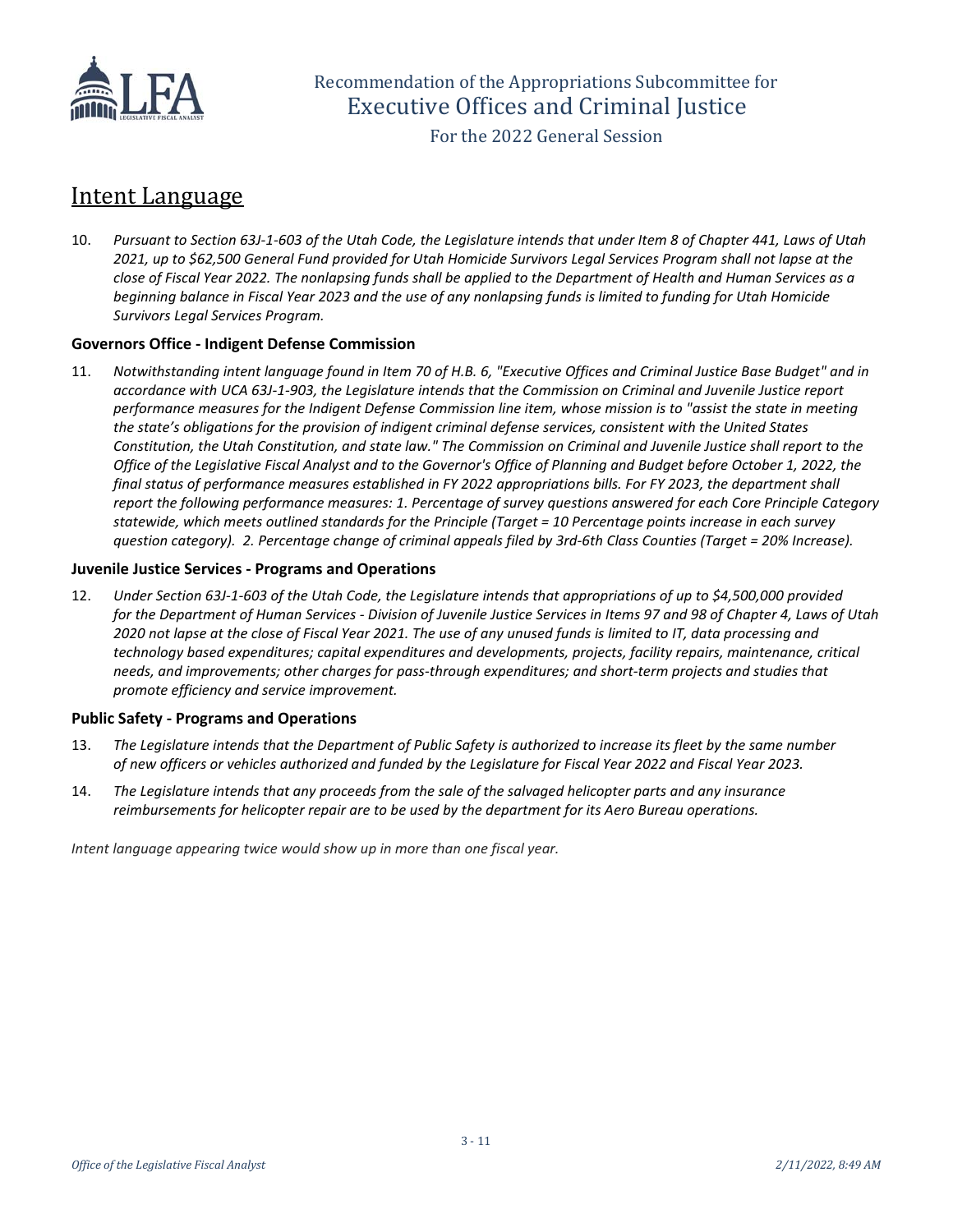

For the 2022 General Session

# **Consolidated Fee Changes** Consolidated Fee Changes Consolidated Fee Changes Consolidated Fee Changes Consolidated Fee Changes Consolidated Fee Changes Consolidated Fee Changes Consolidated Fee Changes Consolidated Fee Cha

|     |                                                                                   | Old Fee | <b>New Fee</b> | <b>Fee Change</b> | <b>EST KEV CNG</b> |
|-----|-----------------------------------------------------------------------------------|---------|----------------|-------------------|--------------------|
|     | Attorney General - ISF - Attorney General                                         |         |                |                   |                    |
| 1.  | Child Protection Attorney I-II - Co-Located Rate                                  | 80.00   | 0.00           | $-80.00$          | $-$132,000$        |
| 2.  | ISF rate for legal services<br>Child Protection Attorney I-II - Office Rate       | 83.00   | 0.00           | $-83.00$          | -\$958,650         |
| 3.  | ISF rate for legal services<br>Child Protection Attorney III-IV - Co-Located Rate | 100.00  | 0.00           | $-100.00$         | $-$165,000$        |
| 4.  | ISF rate for legal services<br>Child Protection Attorney III-IV - Office Rate     | 103.00  | 0.00           | $-103.00$         | $-53,229,050$      |
| 5.  | ISF rate for legal services<br>Child Protection Attorney V - Co-located Rate      | 124.00  | 0.00           | $-124.00$         | -\$1,432,200       |
| 6.  | ISF rate for legal services<br>Child Protection Attorney V - Office Rate          | 128.00  | 0.00           | $-128.00$         | $-$1,900,800$      |
| 7.  | ISF rate for legal services<br>Child Protection Paralegal - Co-Located Rate       | 59.00   | 0.00           | $-59.00$          | $-$486,750$        |
| 8.  | ISF rate for legal services<br>Child Protection Paralegal - Office Rate           | 61.00   | 0.00           | $-61.00$          | $-$1,811,700$      |
| 9.  | ISF rate for legal services<br>Civil Attorney I - II - Co-Located Rate            | 86.00   | 0.00           | $-86.00$          | -\$1,844,700       |
| 10. | ISF rate for legal services<br>Civil Attorney I - II - Office Rate                | 89.00   | 0.00           | $-89.00$          | $-5881,100$        |
| 11. | ISF rate for legal services<br>Civil Attorney III - IV - Co-Located Rate          | 106.00  | 0.00           | $-106.00$         | $-52,623,500$      |
| 12. | ISF rate for legal services<br>Civil Attorney III - IV - Office Rate              | 109.00  | 0.00           | $-109.00$         | $-$2,877,600$      |
| 13. | ISF Rate for Legal Services<br>Civil Attorney I-II - Litigation Rate              | 100.00  | 0.00           | $-100.00$         | $-$495,000$        |
| 14. | ISF rate for legal services<br>Civil Attorney III-IV - Litigation Rate            | 119.00  | 0.00           | $-119.00$         | $-$1,767,150$      |
| 15. | ISF rate for legal services<br>Civil Attorney V - Co-Located Rate                 | 130.00  | 0.00           | $-130.00$         | $-$6,649,500$      |
| 16. | ISF rate for legal services<br>Civil Attorney V - Litigation Rate                 | 143.00  | 0.00           | $-143.00$         | $-58,022,300$      |
| 17. | ISF rate for legal services<br>Civil Attorney V - Office Rate                     | 134.00  | 0.00           | $-134.00$         | $-$7,517,400$      |
| 18. | ISF rate for legal services<br>Civil Paralegal - Co-Located Rate                  | 65.00   | 0.00           | $-65.00$          | $-$750,750$        |
|     | ISF rate for legal services                                                       |         |                |                   |                    |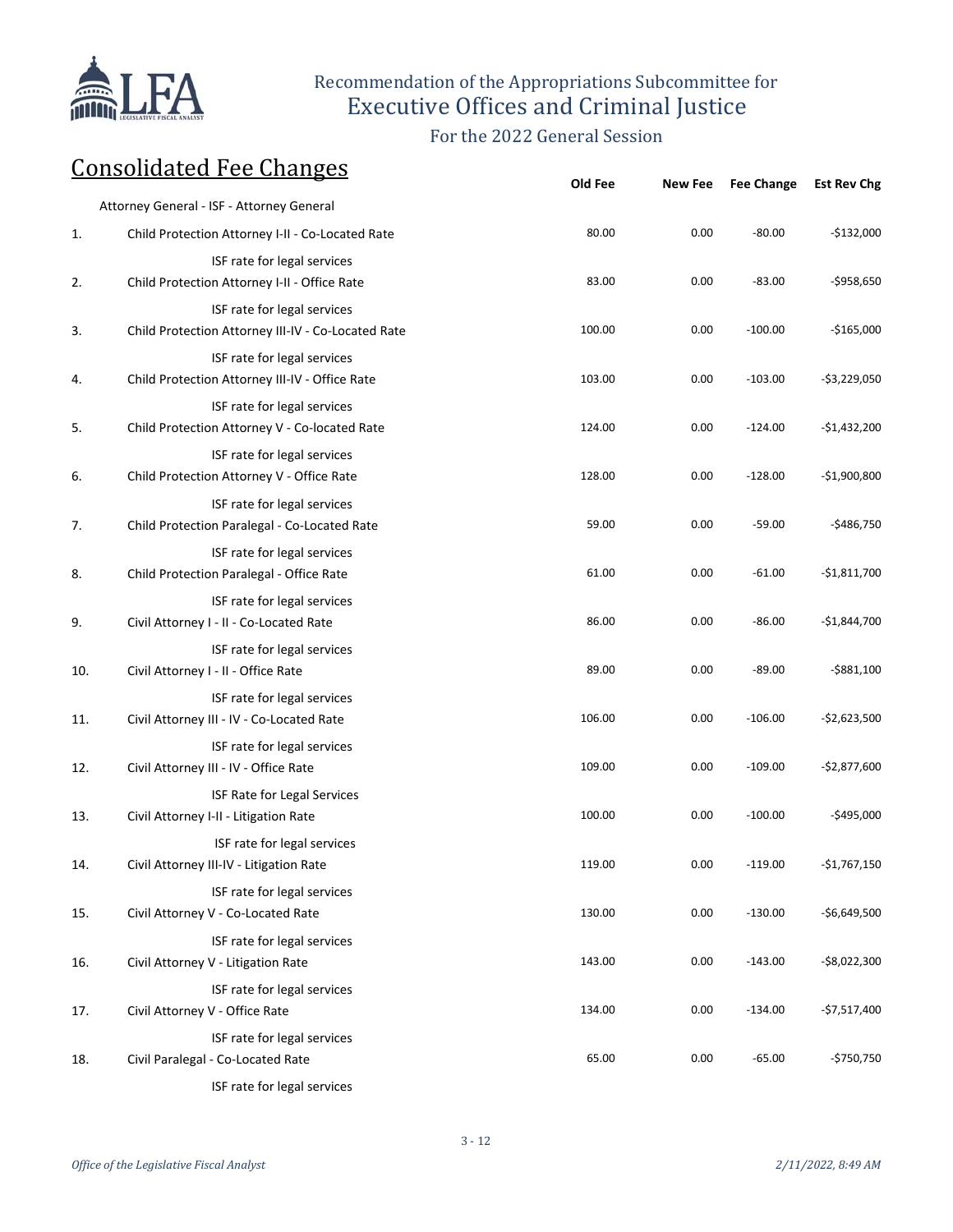

For the 2022 General Session

# **Consolidated Fee Changes** Consolidated Fee Changes

|     |                                                                                   | Old Fee | New Fee | <b>Fee Change</b> | <b>Est Rev Chg</b> |
|-----|-----------------------------------------------------------------------------------|---------|---------|-------------------|--------------------|
|     | Attorney General - ISF - Attorney General                                         |         |         |                   |                    |
| 19. | Civil Paralegal - Litigation Rate                                                 | 66.00   | 0.00    | $-66.00$          | $-$1,633,500$      |
|     | ISF rate for legal services                                                       |         |         |                   |                    |
| 20. | Civil Paralegal - Office Rate                                                     | 67.00   | 0.00    | $-67.00$          | $-$1,547,700$      |
|     | ISF rate for legal services                                                       |         |         |                   |                    |
| 21. | Criminal Division Attorney I-II - Co-Located                                      | 108.00  | 0.00    | $-108.00$         | $-$ \$891,000      |
| 22. | Criminal Division Attorney I-II - Office Rate                                     | 112.00  | 0.00    | $-112.00$         | $-$924,000$        |
| 23. | Criminal Division Attorney III-IV - Co-Located Rate                               | 123.00  | 0.00    | $-123.00$         | $-$1,014,750$      |
| 24. | Criminal Division Attorney III-IV - Office Rate                                   | 127.00  | 0.00    | $-127.00$         | $-$1,676,400$      |
| 25. | Criminal Division Attorney V - Co-Located Rate                                    | 139.00  | 0.00    | $-139.00$         | $-52,522,850$      |
| 26. | Criminal Division Attorney V - Office Rate                                        | 144.00  | 0.00    | $-144.00$         | $-52,613,600$      |
| 27. | Criminal Division Investigator - Co-Located Rate                                  | 70.00   | 0.00    | $-70.00$          | -\$70              |
| 28. | Criminal Division Investigator - Office Rate                                      | 73.00   | 0.00    | $-73.00$          | $-$120,450$        |
| 29. | Criminal Division Paralegal - Co-Located Rate                                     | 56.00   | 0.00    | $-56.00$          | $-5277,200$        |
| 30. | Criminal Division Paralegal - Office Rate                                         | 58.00   | 0.00    | $-58.00$          | $-5382,800$        |
|     | Subtotal, ISF - Attorney General                                                  |         |         |                   | $-$57,149,470$     |
|     | Attorney General - ISF - Attorney General - Civil Division                        |         |         |                   |                    |
| 31. | Attorney - Co-located Rate (per Hour)                                             | 0.00    | 129.00  | 129.00            | \$20,619,360       |
| 32. | Attorney - Office Rate (per Hour)                                                 | 0.00    | 133.00  | 133.00            | \$29,186,451       |
| 33. | Paralegal - Co-located Rate (per Hour)                                            | 0.00    | 61.00   | 61.00             | \$1,540,250        |
| 34. | Paralegal - Office Rate (per Hour)                                                | 0.00    | 63.00   | 63.00             | \$4,320,855        |
|     | Subtotal, Civil Division                                                          |         |         |                   | \$55,666,916       |
|     | Public Safety - Programs and Operations - Highway Patrol - Federal/State Projects |         |         |                   |                    |
|     | 24-7 Sobriety Program                                                             |         |         |                   |                    |
| 35. | 24-7 Sobriety Program New Participant Set Up Fee (per<br>Participant)             | 0.00    | 30.00   | 30.00             | \$4,500            |
| 36. | 24-7 Sobriety Program Portable Breath Test (per Test)                             | 0.00    | 2.00    | 2.00              | \$219,000          |
| 37. | 24-7 Sobriety Program Urine Test (per Test)                                       | 0.00    | 6.00    | 6.00              | \$6,000            |
| 38. | 24-7 Sobriety Program Continuous Alcohol Monitoring Bracelet<br>(per Day)         | 0.00    | 10.00   | 10.00             | \$73,000           |
|     | Subtotal, Highway Patrol - Federal/State Projects                                 |         |         |                   | \$302,500          |
|     | Subtotal, Executive Offices and Criminal Justice                                  |         |         |                   | $-$1,180,054$      |
|     |                                                                                   |         |         |                   |                    |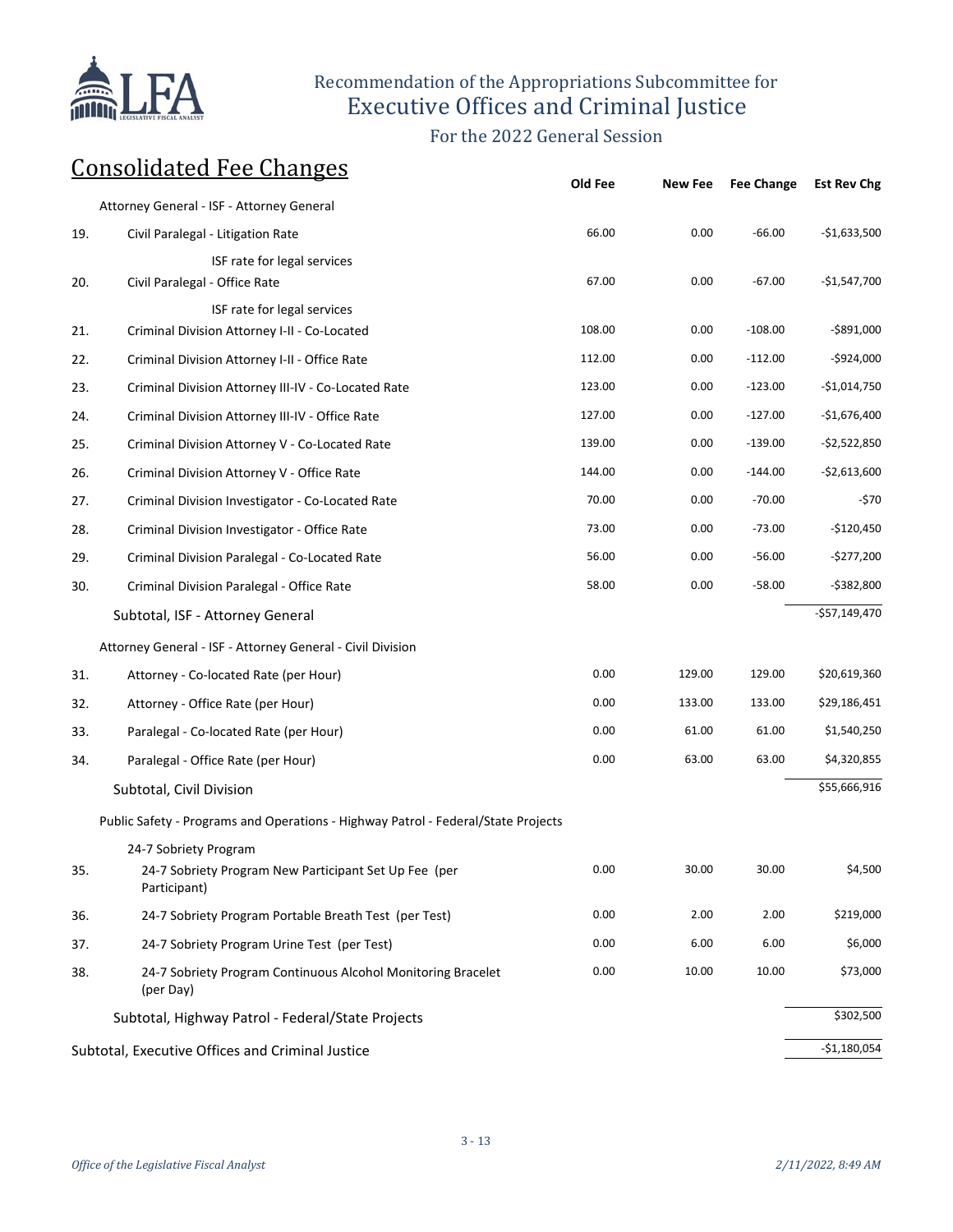

For the 2022 General Session

# Special Motions

*Civil Litigation Fund ‐ If the Legislature chooses to fund item "Civil Litigation Fund" it be accompanied by the following intent language:* 1.

*Notwithstanding H.B. 6, item 5, Under Section 63‐J‐1‐603 of the Utah Code, the Legislature intends that appropriations provided to the Attorney General ‐ State Settlements Item 56 of Chapter 8, Laws of Utah, and this H.B. 6, "Executive Offices and Criminal Justice Base Budget" not lapse at the close of Fiscal Year 2022. The use of any unused funds is limited to payment of costs associated with the Commerce Clause litigation up to \$1,650,000, the Utah Monuments litigation up to \$5,000,000, Civil Litigation up to \$200,000, and the False Claims Lawsuit Settlement Agreement up to \$1,855,000.*

*Correctional Officers Compensation ‐ If the Legislature chooses to fund item "Correctional Officers Compensation Increases" it be accompanied by the following intent language:* 2.

*The Legislature intends that the Department of Corrections may use any one‐time operational savings from FY 2021 and FY 2022 to increase ongoing correctional officer compensation before the start of FY 2023 comparable to the increases funded in FY 2023 through the funding item "Correctional Officers Compensation Increases"*

*Correctional Officers Compensation ‐ I move that if the Legislature chooses to fund item "Correctional Officers Compensation Increases" it be accompanied by the following intent language:* 3.

*The Legislature intends that the Department of Corrections cooperate with Department of Human Resource Management and deploy funds to maximize recruitment and retention.*

*Correctional Officers Compensation ‐ I move that if the Legislature chooses to fund item "Correctional Officers Compensation Increases" it be accompanied by the following intent language:* 4.

*The Legislature intends that the Department of Corrections use \$10,000,000 one‐time appropriated in FY 2023 for retention and recruitment of sworn officers. The Legislature further intends that the Department of Corrections report to the Executive Offices and Criminal Justice Appropriations Subcommittee before the 2023 General Session on the specific uses of this funding and how compensation affected the status of sworn officer position vacancies.* 

*Helicopter Operating Budget ‐ I move that if the Legislature chooses to fund item "Helicopter Operating Budget" it be accompanied by the following intent language:* 5.

*The Legislature intends that the Department of Public Safety establish a base for helicopter operations within Southern Utah.*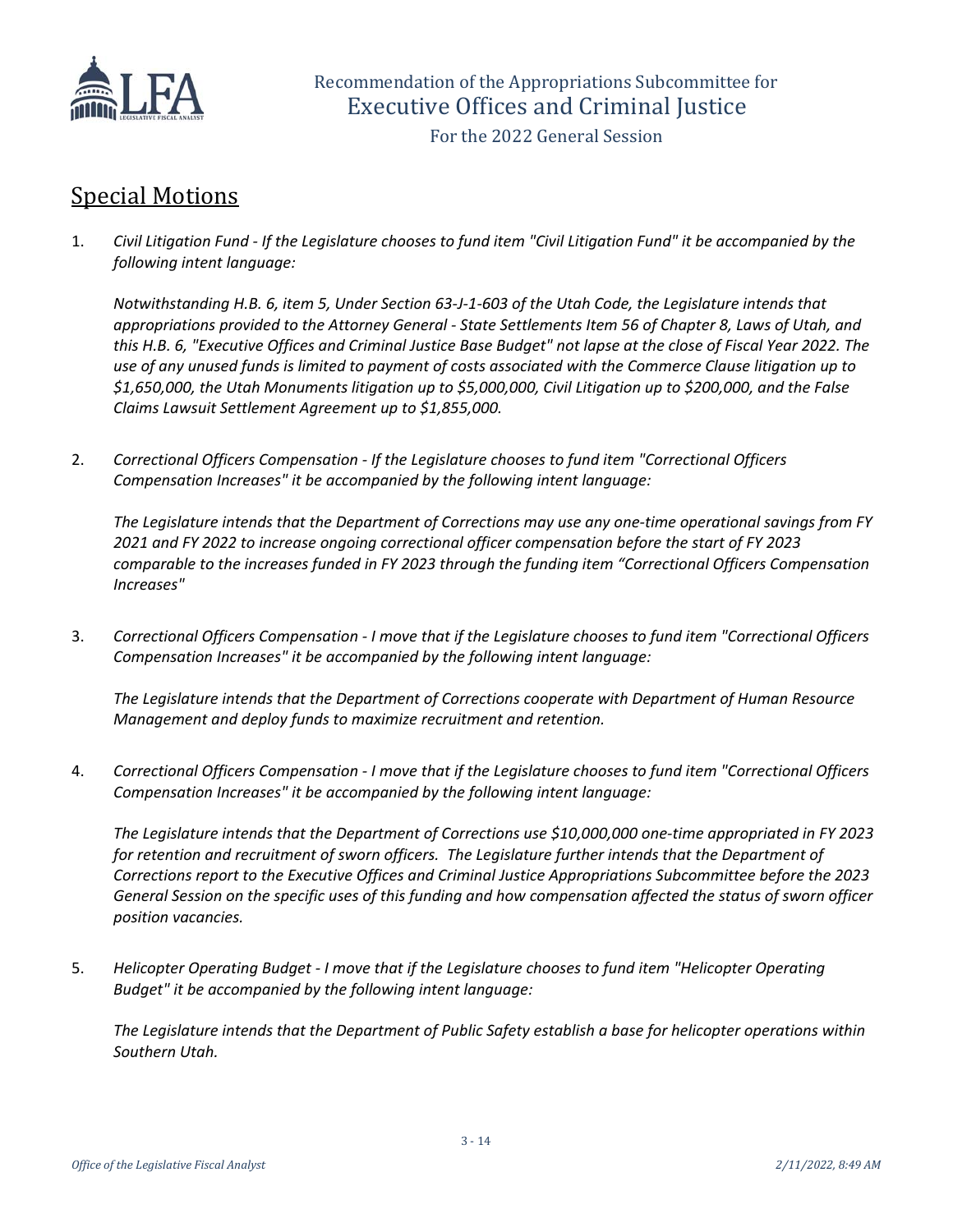

For the 2022 General Session

# Special Motions

*Helicopter Operating Budget ‐ I move that if the Legislature chooses to fund item "Helicopter Operating Budget" it be accompanied by the following intent language:* 6.

*The Legislature intends that the Department of Public Safety consider and pursue all avenues of reimbursement, including federal and local sources, when conducting helicopter operations.* 

*Indigent Defense CUCF/County ‐ I move that if the Legislature chooses to fund item "Indigent Defense CUCF/County" it be accompanied by the following intent language:* 7.

*The Legislature intends that the Indigent Defense Commission use \$200,000 of funds appropriated to the Indigent Defense Commission for indigent defense for inmates in the Central Utah Correctional Facility.*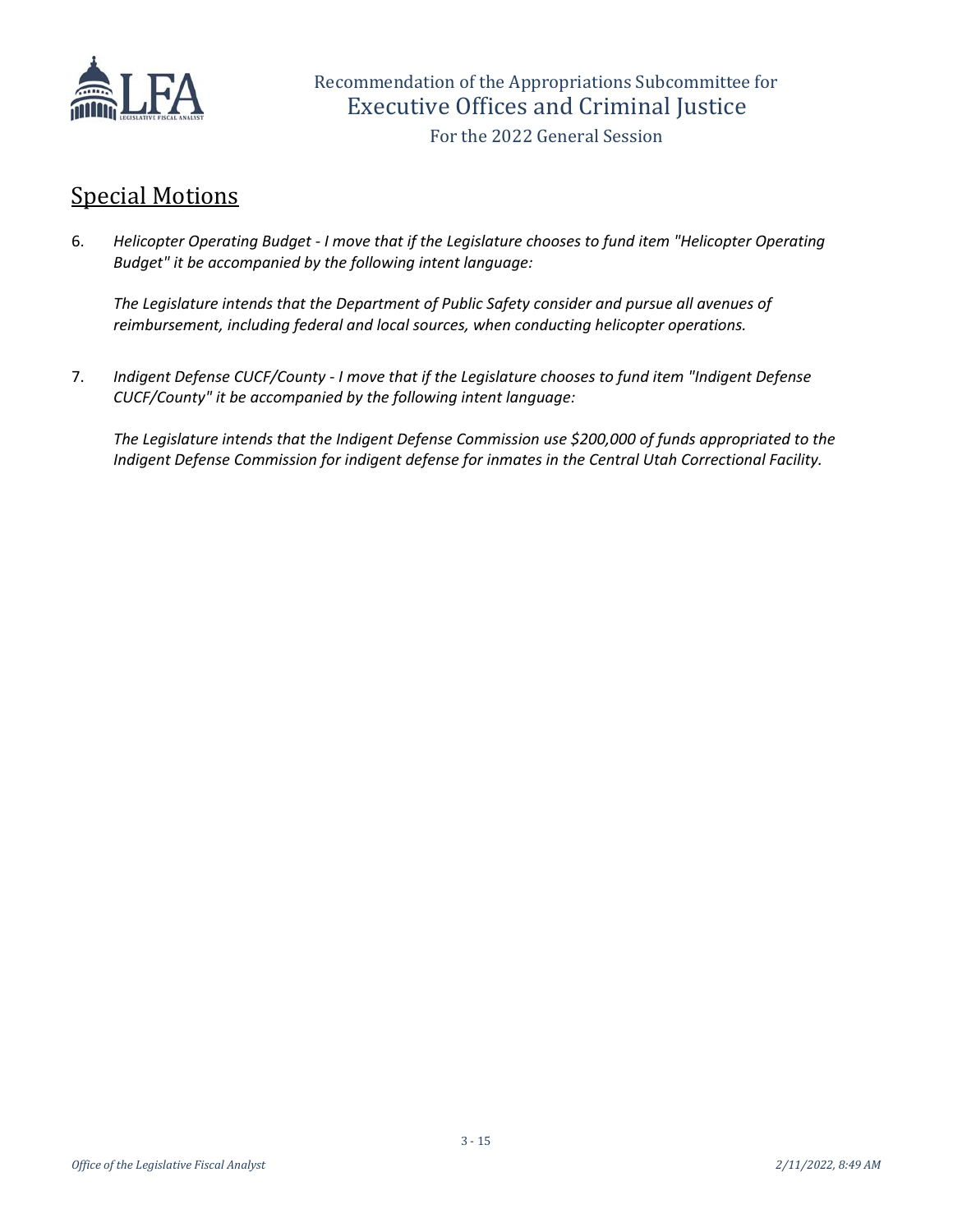

For the 2022 General Session

# Funding Request Priority List

#### 1 Corrections Certified Staff Pay Plan

*This request is to fund the Department Corrections certified staff pay plan at the proposed new rates based on modificaƟons made to the exisƟng plan. This plan would go into effect on July 1, 2022.This request would enable the Department of Corrections to be more competitive with the surrounding counties in recruiting officers as well as retaining current certified staff.*

|                       | <b>FY 2022</b> | <b>FY 2023</b> |              |
|-----------------------|----------------|----------------|--------------|
| <b>Funding Source</b> | Supplemental   | Ongoing        | One-time     |
| General Fund          | Ś0.            | \$25,243,200   | \$10,000,000 |
|                       | \$0<br>Total   | \$25,243,200   | \$10,000,000 |

#### 2 Attorney Compensation Increases

*If funded, this appropriation will represent an approximately 2 to 2 and a half percent salary increase, on average, for every employee in the AGO, though the appropriation is expected to be distributed in a more targeted manner to those areas most needed.*

*The Utah Attorney General's Office has had trouble hiring and retaining attorneys in almost every division and at every career level, but especially at the midpoint in their careers. In addition, the Criminal and Civil divisions of the AGO advise a broad spectrum of state agencies, entities, and subdivisions, investigate and prosecute complex, difficult, and multijurisdictional cases, provide training, consultation, resources, and support to prosecutors, law enforcement, and municipal attorneys statewide. As attorneys are trained and then leave for better paying jobs in other offices, the state loses valuable knowledge and experience that is not easily replaced.*

|                           |              | <b>FY 2022</b> | <b>FY 2023</b> |          |
|---------------------------|--------------|----------------|----------------|----------|
| <b>Funding Source</b>     |              | Supplemental   | Ongoing        | One-time |
| General Fund              |              | \$0            | \$1,378,000    | \$0      |
| Dedicated Credits Revenue |              | \$0            | \$1,140,000    | \$0      |
|                           | <b>Total</b> | \$0            | \$2,518,000    | \$0      |

Ong 1x Priority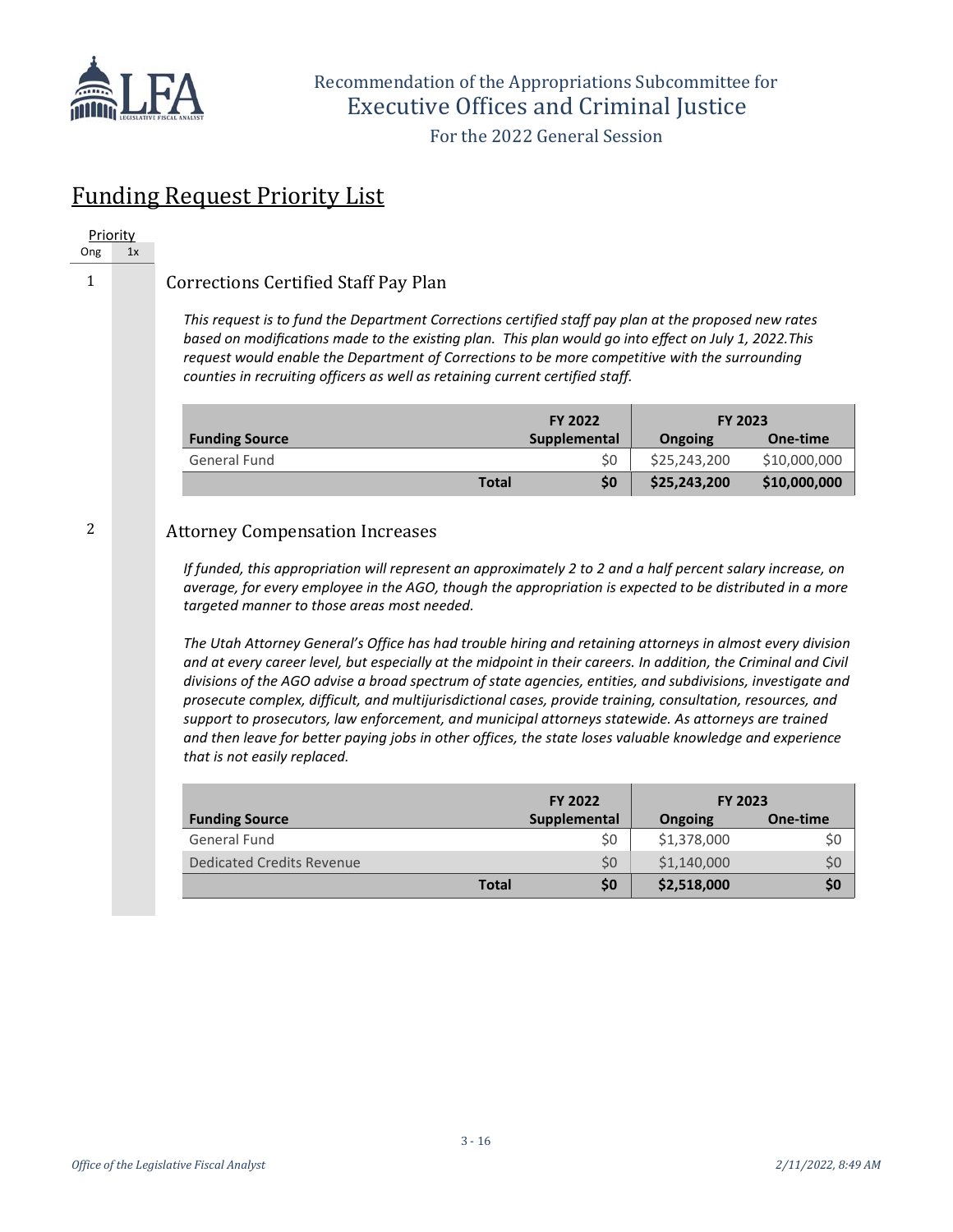

## Recommendation of the Appropriations Subcommittee for Executive Offices and Criminal Justice

For the 2022 General Session

# Funding Request Priority List

#### 3 Law Enforcement - Compensation

*As with police, sheriff, the Department of Public Safety and the Department of Corrections, the AGO has been unable to successfully recruit officers to fill their much‐needed vacancies. This appropriation, similar*  to the budget put aside in the Governor's recommended budget for the Department of Public Safety and *the Department of Corrections, will help the AGO maintain its ability to hire and retain investigators to assist in its law enforcement functions.*

|                       | <b>FY 2022</b> | <b>FY 2023</b> |          |
|-----------------------|----------------|----------------|----------|
| <b>Funding Source</b> | Supplemental   | Ongoing        | One-time |
| General Fund          | SO.            | \$750,000      | \$0      |
|                       | \$0<br>Total   | \$750,000      | \$0      |

#### 4 Auditor's Office Compensation Increase

*Compensation increases to help the Auditor's Office be competitive and retain staff as they progress with the office*

|                       |              | <b>FY 2022</b> | <b>FY 2023</b> |          |
|-----------------------|--------------|----------------|----------------|----------|
| <b>Funding Source</b> |              | Supplemental   | Ongoing        | One-time |
| General Fund          |              | \$0            | \$258,800      | Ś0       |
|                       | <b>Total</b> | \$0            | \$258,800      | \$0      |

#### 5 Judicial Assistant Recruitment and Retention

*Funding would reportedly help with recruitment and retention of judicial assistants (court clerks) by bringing the salaries of clerical staff to "a level at which the courts can compete with other employers in the public and private sectors and attract and retain qualified candidates for judicial assistant positions." The Courts report that they are approaching about a 25% turnover rate.*

|                       | <b>FY 2022</b> |     | <b>FY 2023</b> |          |
|-----------------------|----------------|-----|----------------|----------|
| <b>Funding Source</b> | Supplemental   |     | Ongoing        | One-time |
| General Fund          |                | SO. | \$3,900,000    | \$0      |
|                       | Total          | \$0 | \$3,900,000    | \$0      |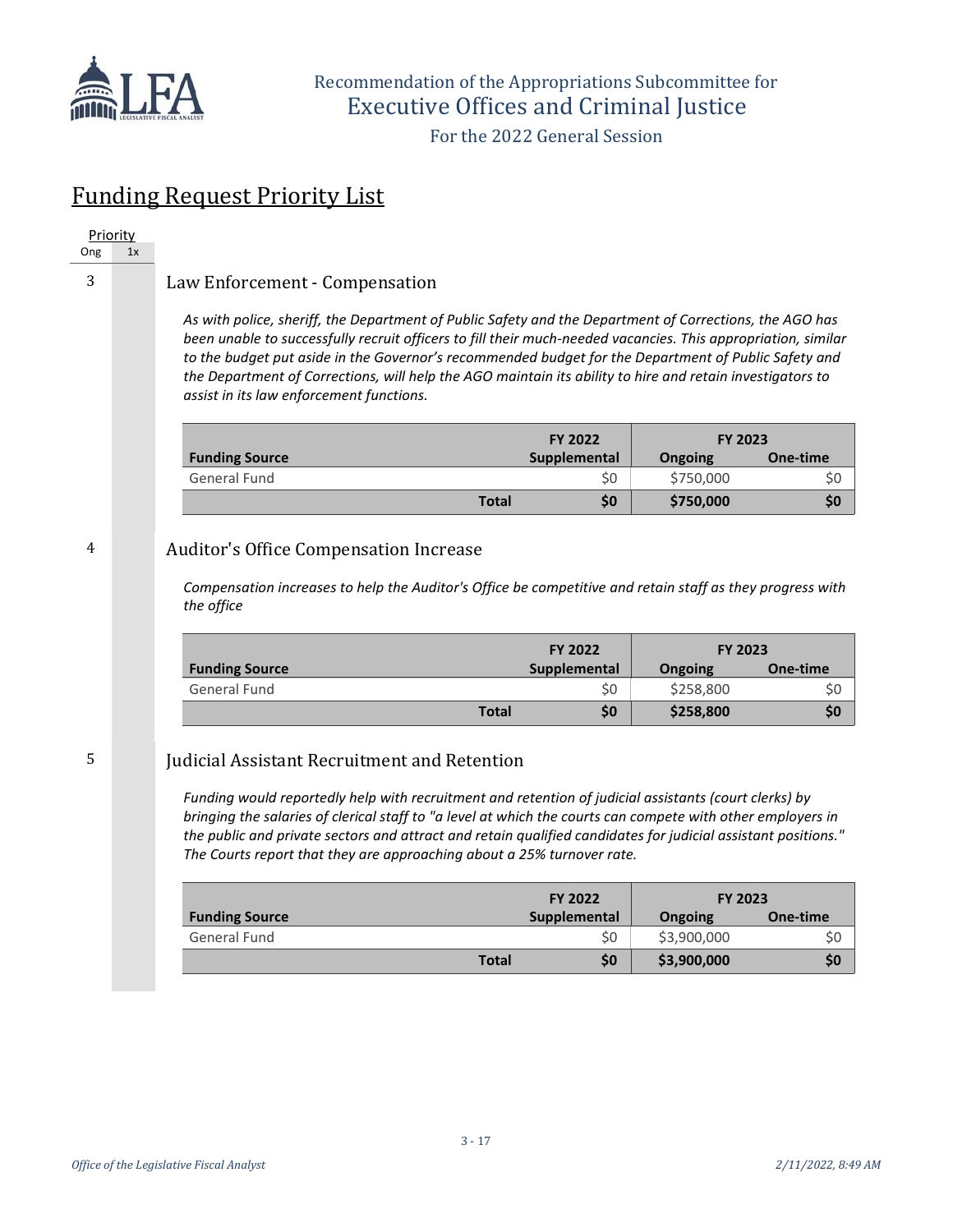

## Recommendation of the Appropriations Subcommittee for Executive Offices and Criminal Justice

For the 2022 General Session

# Funding Request Priority List

#### 6 Public Safety Sworn Officer Pay Plan

*Pay plan increase to retain sworn/certified officers and make them competetive with the top 5 law enforcement entities within the state.*

|                       |              | FY 2022      | <b>FY 2023</b> |          |
|-----------------------|--------------|--------------|----------------|----------|
| <b>Funding Source</b> |              | Supplemental | Ongoing        | One-time |
| General Fund          |              | \$0          | \$14,592,900   |          |
|                       | <b>Total</b> | \$0          | \$14,592,900   | \$0      |

#### 7 DNR Peace Officers Compensation

*Fund a sworn officer pay plan to improve recruitment and retention efforts and alleviate salary compression comparable to corrections and highway patrol. (Requested By: Rep. Wilcox, R.)*

|                       | <b>FY 2022</b>      | <b>FY 2023</b> |          |
|-----------------------|---------------------|----------------|----------|
| <b>Funding Source</b> | Supplemental        | Ongoing        | One-time |
| General Fund          | S0                  | \$700,000      | \$0      |
|                       | \$0<br><b>Total</b> | \$700,000      | \$0      |

#### 8 Crime Lab Compensation

*Funding would support increased compensation for Crime lab scientists personnel for improved recruitment and retention.*

|                       | <b>FY 2022</b>      | FY 2023   |          |
|-----------------------|---------------------|-----------|----------|
| <b>Funding Source</b> | Supplemental        | Ongoing   | One-time |
| General Fund          | \$0                 | \$781,200 | \$0      |
|                       | \$0<br><b>Total</b> | \$781,200 | \$0      |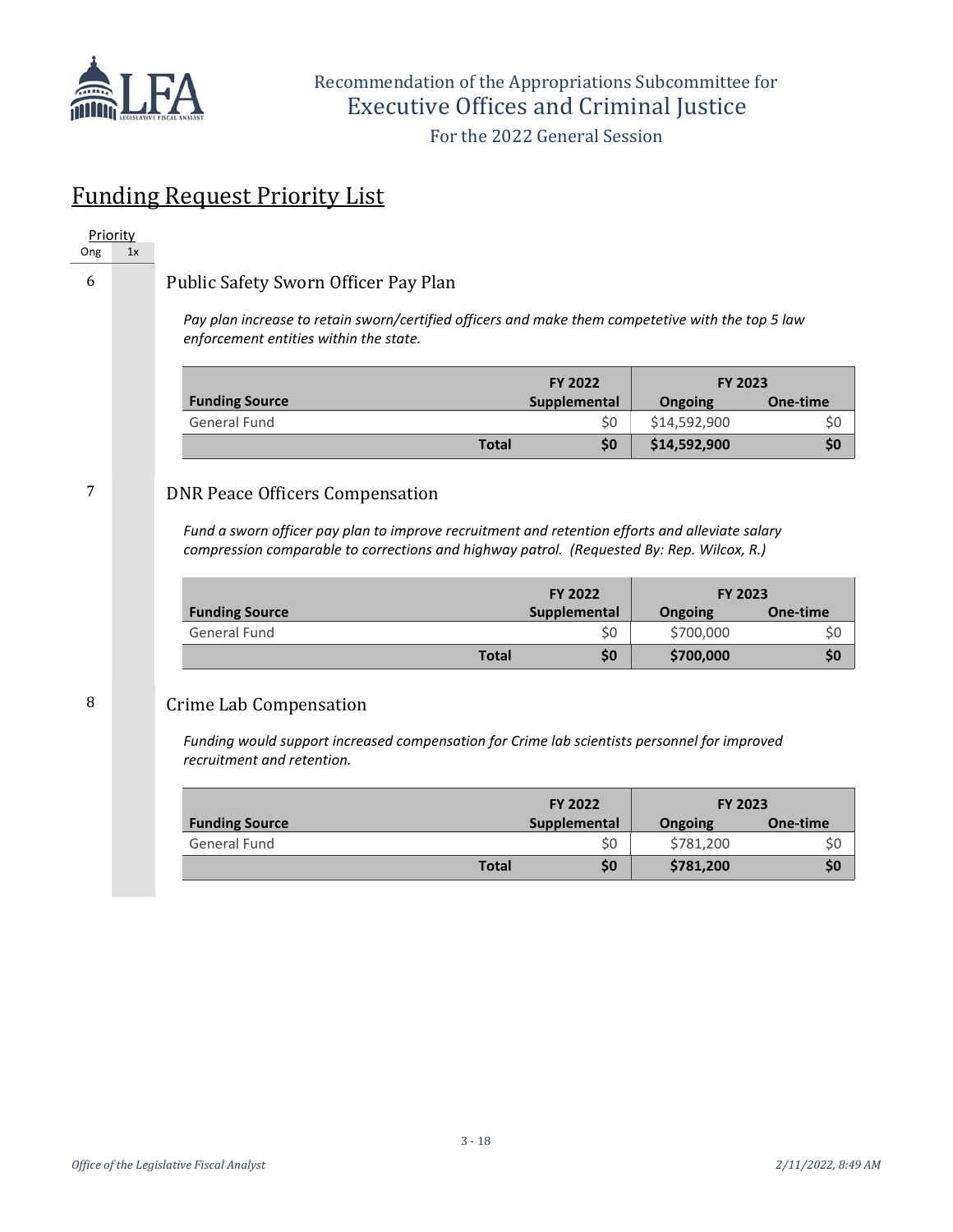

For the 2022 General Session

# Funding Request Priority List

#### Ong 1x Priority

#### 9 Division of Juvenile Justice Services (DJJS) Residential and Proctor Care Treatment Rate

*Funding would allow for increased provider rate increases for juvenile justice involved youth in: 1. Proctor Care (certified foster care); and 2. Residential Treatment. As background, Proctor Care Is a treatment environment where youth reside in the community with a trained family connected to DHS staff and support. Residential Treatment is a more intensive, on‐site congregate treatment environment with 24/7 staffing. After a directed study by the Legislature on contract rates for service providers, the Department of Human Services (along with JJS) propose these rate increase to attract and retain these providers. They report that because they are below a competitive rate, they are losing providers and with more funding they could better place youth in proper higher quality placements.*

|                       |              | <b>FY 2022</b> | <b>FY 2023</b> |          |
|-----------------------|--------------|----------------|----------------|----------|
| <b>Funding Source</b> |              | Supplemental   | Ongoing        | One-time |
| General Fund          |              | \$0            | \$1,770,700    | \$C      |
|                       | <b>Total</b> | \$0            | \$1,770,700    | \$0      |

#### 10 Helicopter Operating Budget

*In the 2021 1st special legislative session, money was appropriated for DPS to purchase an additional helicopter. This was done to support law enforcement and search and rescue missions specific to the rural and southern counties of Utah. The new helicopter's Southern Utah location is intended to bolster availability and decrease response times to many of our high‐volume call areas such as National Parks. In order for the new helicopter to be functional, it will need funding for personnel and operational support.* 

*DPS seeks funding to support a pilot, two tactical flight officers (TFOs), a mechanic, and an operating budget for maintenance, fuel, etc.*

|                       |              | <b>FY 2022</b> | <b>FY 2023</b> |           |
|-----------------------|--------------|----------------|----------------|-----------|
| <b>Funding Source</b> |              | Supplemental   | Ongoing        | One-time  |
| General Fund          |              | \$0            | \$525,000      | \$605,000 |
|                       | <b>Total</b> | \$0            | \$525,000      | \$605,000 |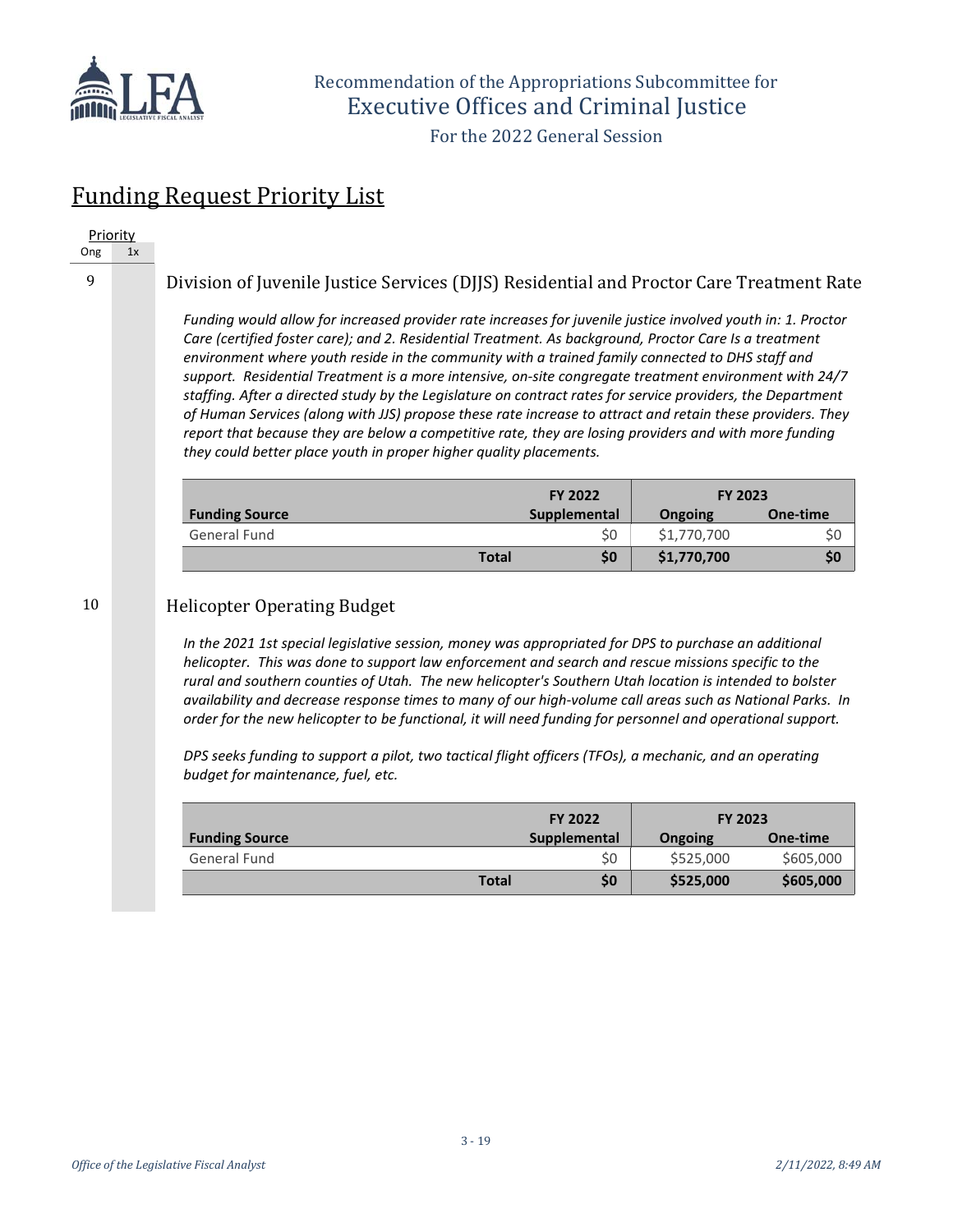

For the 2022 General Session

# Funding Request Priority List

#### Ong 1x **Priority**

## 11 **Dispatch Contracts with Local Dispatch Entities**

*The DPS/Communications group works in coordination with non‐state owned communications agencies to supply dispatch services in areas where DPS dispatch is not available. DPS is requesƟng \$350,000 in*  ongoing General Fund to cover the increasing costs of these communications obligations.

|                       | <b>FY 2022</b>      | <b>FY 2023</b> |          |
|-----------------------|---------------------|----------------|----------|
| <b>Funding Source</b> | Supplemental        | Ongoing        | One-time |
| General Fund          | \$0                 | \$350,000      | \$0      |
|                       | \$0<br><b>Total</b> | \$350,000      | \$0      |

### 12 6th District Juvenile Court Judge

*Funding would add 1 Juvenile Court judge and 2 Judicial Assistants as support in the Sixth Juvenile Court District. The Sixth Juvenile District includes Sanpete, Sevier, Piute, Wayne, Garfield, and Kane counties. Currently a single juvenile court judge serves nearly 70,000 residents spanning across nearly 16,000 square miles. This regularly requires significant travel time, often resulting in unfortunate, but necessary, delay. This single juvenile court judge is carrying the caseload of 1.6 judges. An additional judge will allow the juvenile court to better serve the child welfare needs and the juvenile delinquency challenges of the citizens of these rural counties.*

|                       |              | <b>FY 2022</b> | <b>FY 2023</b> |          |
|-----------------------|--------------|----------------|----------------|----------|
| <b>Funding Source</b> |              | Supplemental   | Ongoing        | One-time |
| General Fund          |              | \$0            | \$449,100      | \$25,000 |
|                       | <b>Total</b> | \$0            | \$449,100      | \$25,000 |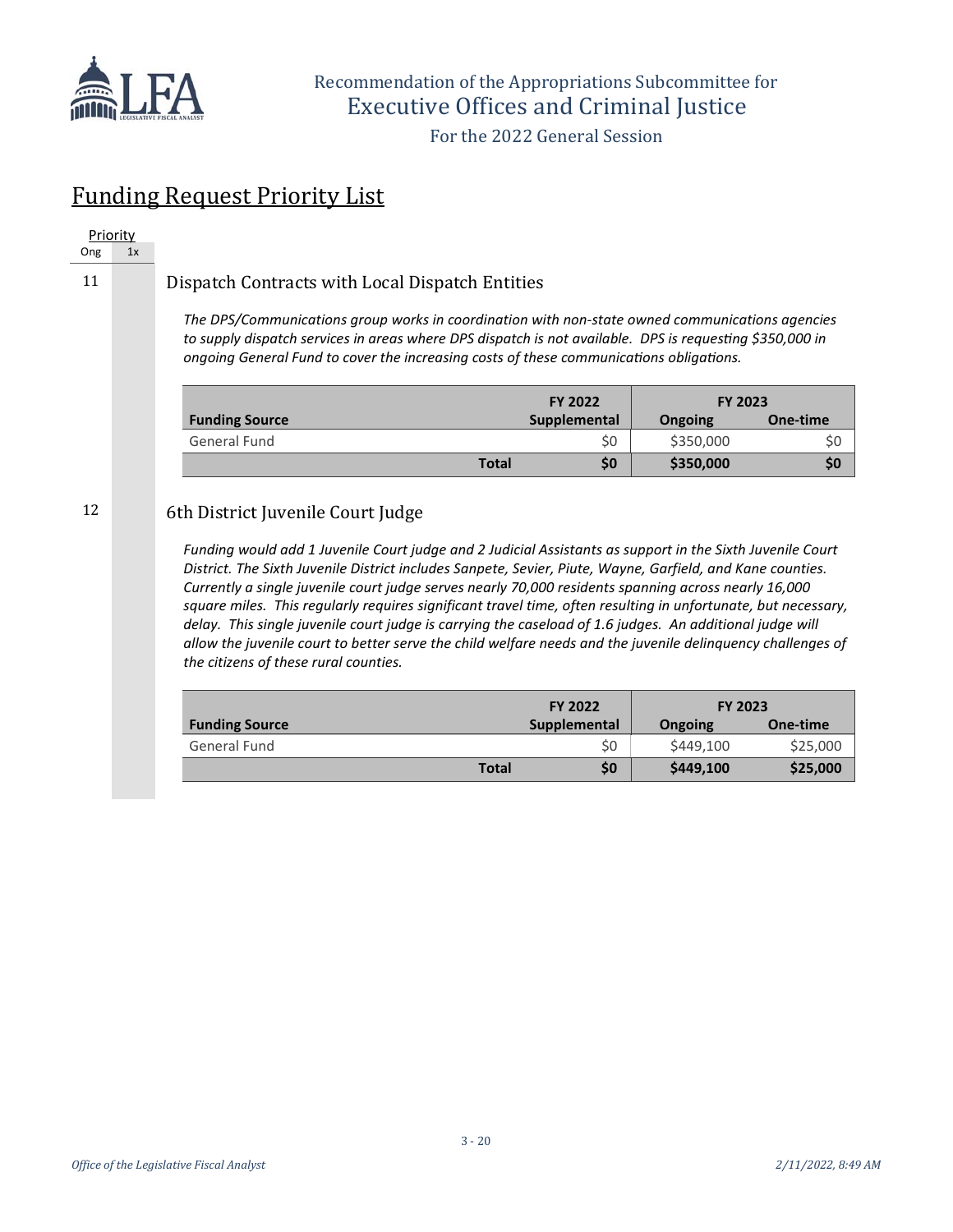

For the 2022 General Session

# Funding Request Priority List

| Ong | Priority<br>1x |                                                                                                                                                                                                                                                                                                                                                                                                                                                                                                                                                                                                                                                                                                                                                                                                                                              |                        |                            |                              |  |  |  |
|-----|----------------|----------------------------------------------------------------------------------------------------------------------------------------------------------------------------------------------------------------------------------------------------------------------------------------------------------------------------------------------------------------------------------------------------------------------------------------------------------------------------------------------------------------------------------------------------------------------------------------------------------------------------------------------------------------------------------------------------------------------------------------------------------------------------------------------------------------------------------------------|------------------------|----------------------------|------------------------------|--|--|--|
| 13  |                | Utah Communication Authority - Radio Replacement (2 of 2)                                                                                                                                                                                                                                                                                                                                                                                                                                                                                                                                                                                                                                                                                                                                                                                    |                        |                            |                              |  |  |  |
|     |                | Request for funds appropriated to the Utah Communications Authority (UCA) be used to upgrade or<br>replace end user, public safety radios that are not Phase II compliant under the Project 25 Standard.<br>Specifically, the Legislature intends that, to the extent possible using these funds, any city or county<br>owned radio that is used by its police, fire, or ambulance services that is not P25 Phase II compliant be<br>upgraded.                                                                                                                                                                                                                                                                                                                                                                                               |                        |                            |                              |  |  |  |
|     |                | Funding would allow for improved emergency communications and interoperability by replacing radio<br>systems/equipment for sworn peace officers at the state level. Replacement radio systems would<br>enhance ability of these emergency responders to better communicate on the modernized P25<br>emergency communications infrastructure based on federal guidelines. Currently, both hardware and<br>software within these radio systems are becoming outdated and pose problems with compatibility on the<br>modernized communications infrastructure scheduled to be operational in January 2023. Individual radio<br>system costs are estimated between \$2,700 - \$5,600/radio/officer.                                                                                                                                              |                        |                            |                              |  |  |  |
|     |                |                                                                                                                                                                                                                                                                                                                                                                                                                                                                                                                                                                                                                                                                                                                                                                                                                                              | <b>FY 2022</b>         | FY 2023                    |                              |  |  |  |
|     |                | <b>Funding Source</b>                                                                                                                                                                                                                                                                                                                                                                                                                                                                                                                                                                                                                                                                                                                                                                                                                        | Supplemental           | Ongoing                    | One-time                     |  |  |  |
|     |                | General Fund<br><b>Total</b>                                                                                                                                                                                                                                                                                                                                                                                                                                                                                                                                                                                                                                                                                                                                                                                                                 | \$0<br>\$0             | \$0<br>\$0                 | \$64,000,000<br>\$64,000,000 |  |  |  |
|     |                |                                                                                                                                                                                                                                                                                                                                                                                                                                                                                                                                                                                                                                                                                                                                                                                                                                              |                        |                            |                              |  |  |  |
| 14  |                | Presentence Civilian and Supervision Staff<br>This request is to provide funding for personnel and estimated current expense costs for new civilian staff<br>to prepare PSI reports in place of Agent positions currently performing this task. With this additional<br>funding the Department would be able to shift approximately 21 agents and four supervisors into<br>community supervision. Specifically, this reallocation of officers into the field would assist the<br>Department to further address absconding and fugitive apprehension efforts. This funding would also<br>help in more manageable caseloads for Agents. The one-time funding in this request supports the<br>onboarding, equipment, and vehicle costs needed for the new personnel and the shifting of the agents &<br>supervisors into community supervision. |                        |                            |                              |  |  |  |
|     |                |                                                                                                                                                                                                                                                                                                                                                                                                                                                                                                                                                                                                                                                                                                                                                                                                                                              | FY 2022                | FY 2023                    |                              |  |  |  |
|     |                | <b>Funding Source</b>                                                                                                                                                                                                                                                                                                                                                                                                                                                                                                                                                                                                                                                                                                                                                                                                                        | Supplemental           | Ongoing                    | One-time                     |  |  |  |
|     |                | General Fund<br><b>Total</b>                                                                                                                                                                                                                                                                                                                                                                                                                                                                                                                                                                                                                                                                                                                                                                                                                 | \$480,000<br>\$480,000 | \$2,838,200<br>\$2,838,200 | \$0<br>\$0                   |  |  |  |
|     |                |                                                                                                                                                                                                                                                                                                                                                                                                                                                                                                                                                                                                                                                                                                                                                                                                                                              |                        |                            |                              |  |  |  |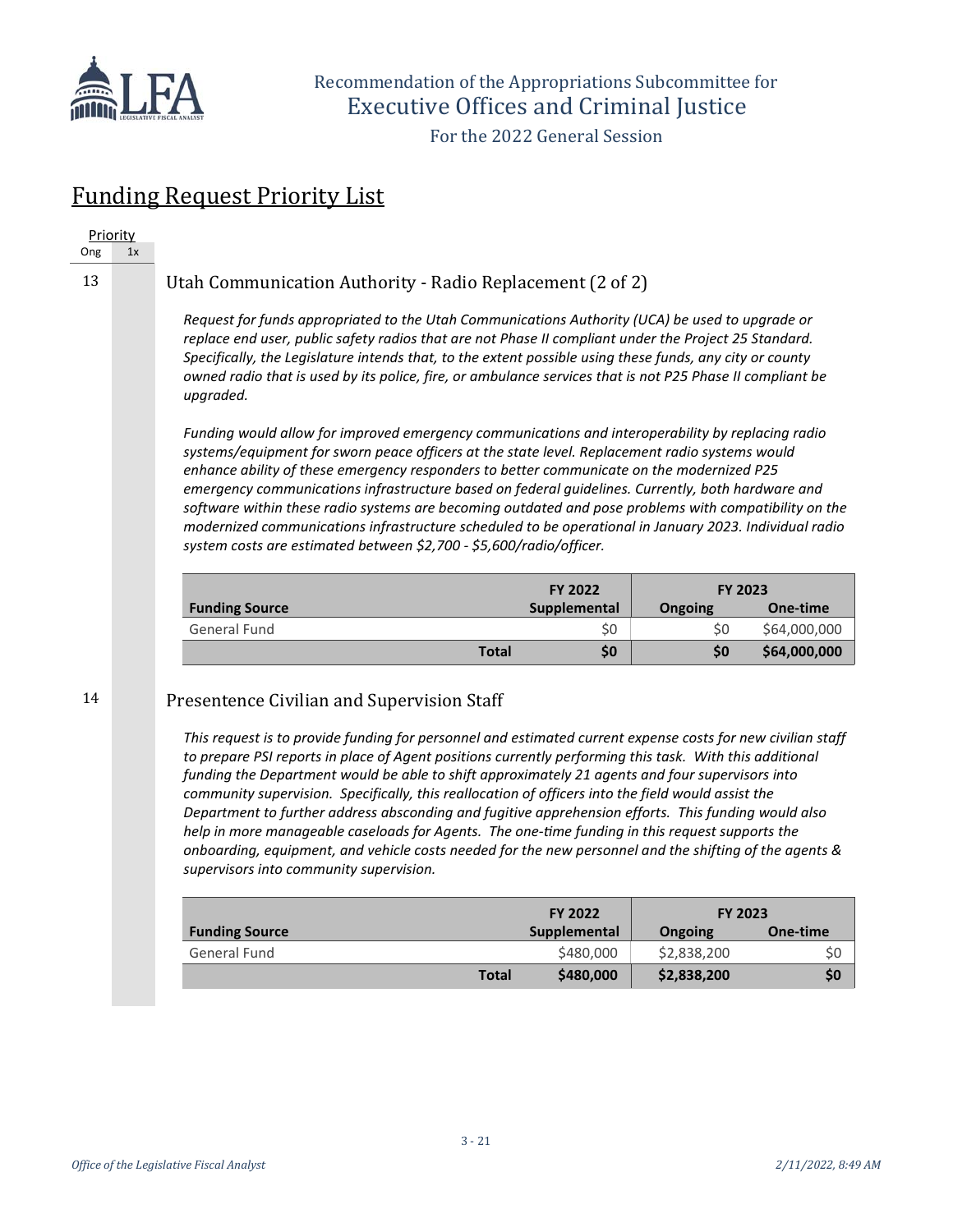

For the 2022 General Session

# Funding Request Priority List

| 15 | Governor's Cyber Task Force/SBI Investigators                                                                                                                                                                                                                                                                                                                                                                                                                                                                                                                                                                                                                                                                                                                                                                                                                                                 |              |                |                        |            |  |
|----|-----------------------------------------------------------------------------------------------------------------------------------------------------------------------------------------------------------------------------------------------------------------------------------------------------------------------------------------------------------------------------------------------------------------------------------------------------------------------------------------------------------------------------------------------------------------------------------------------------------------------------------------------------------------------------------------------------------------------------------------------------------------------------------------------------------------------------------------------------------------------------------------------|--------------|----------------|------------------------|------------|--|
|    | This item includes funding for: 1. Governor's Cyber Task force - \$450,000; and 2. SBI investigators -<br>\$650,000.<br>1. The creation of a new Governor's Cyber Task force would provide dedicated cyber analysts focused on<br>enhancing public-private partnerships. The Task Force would leverage existing federal and state cyber                                                                                                                                                                                                                                                                                                                                                                                                                                                                                                                                                       |              |                |                        |            |  |
|    | security experts to assist the private sector with ongoing communication, planning, risk assessment,<br>program implementation, and operational activities, including incident response and recovery.<br>Implementing this initiative will enhance Utah's critical infrastructure sectors in a better position to<br>overcome the growing trend in cyber security issues the state is facing.                                                                                                                                                                                                                                                                                                                                                                                                                                                                                                 |              |                |                        |            |  |
|    | 2. Investigator position funding was reduced due to the COVID-19 downturn by \$950,000 for 9 positions.<br>It was restored one-time at the same amount. Public Safety is requesting that this funding be restored to<br>ongoing status. The subcommittee adjusted the amount to \$650,000.                                                                                                                                                                                                                                                                                                                                                                                                                                                                                                                                                                                                    |              |                |                        |            |  |
|    |                                                                                                                                                                                                                                                                                                                                                                                                                                                                                                                                                                                                                                                                                                                                                                                                                                                                                               |              | <b>FY 2022</b> | <b>FY 2023</b>         |            |  |
|    | <b>Funding Source</b>                                                                                                                                                                                                                                                                                                                                                                                                                                                                                                                                                                                                                                                                                                                                                                                                                                                                         |              | Supplemental   | Ongoing                | One-time   |  |
|    | <b>General Fund</b>                                                                                                                                                                                                                                                                                                                                                                                                                                                                                                                                                                                                                                                                                                                                                                                                                                                                           |              | \$0            | \$1,000,000            | \$0        |  |
|    |                                                                                                                                                                                                                                                                                                                                                                                                                                                                                                                                                                                                                                                                                                                                                                                                                                                                                               | <b>Total</b> | \$0            | \$1,000,000            | \$0        |  |
| 16 | Electronic Health Records System Maintenance<br>Recently the Utah Department of Corrections Clinical Services Bureau (CSB) with one-time funding in the<br>DOC Executive Directors budget was able to purchase a new electronic heath record system (EHR). The<br>EHR replaces UDC's inefficient, legacy electronic health record M-Track (EHR) and pharmacy<br>management system (PMS) with a more comprehensive and integrated EHR and PMS that is inclusive of<br>clinical, pharmaceutical, dental, eMAR, behavioral health, and document management applications that<br>will allow UDC to achieve the highest level of fidelity with regard to clinical delivery, compliance, and<br>security. This request is to provide ongoing funding for the additional costs of the HER for annual<br>maintenance/support costs, as well as annual fees for hosting the HER on an approved server. |              |                |                        |            |  |
|    |                                                                                                                                                                                                                                                                                                                                                                                                                                                                                                                                                                                                                                                                                                                                                                                                                                                                                               |              | <b>FY 2022</b> | <b>FY 2023</b>         |            |  |
|    | <b>Funding Source</b>                                                                                                                                                                                                                                                                                                                                                                                                                                                                                                                                                                                                                                                                                                                                                                                                                                                                         |              | Supplemental   | <b>Ongoing</b>         | One-time   |  |
|    | General Fund                                                                                                                                                                                                                                                                                                                                                                                                                                                                                                                                                                                                                                                                                                                                                                                                                                                                                  | <b>Total</b> | \$0<br>\$0     | \$386,800<br>\$386,800 | \$0<br>\$0 |  |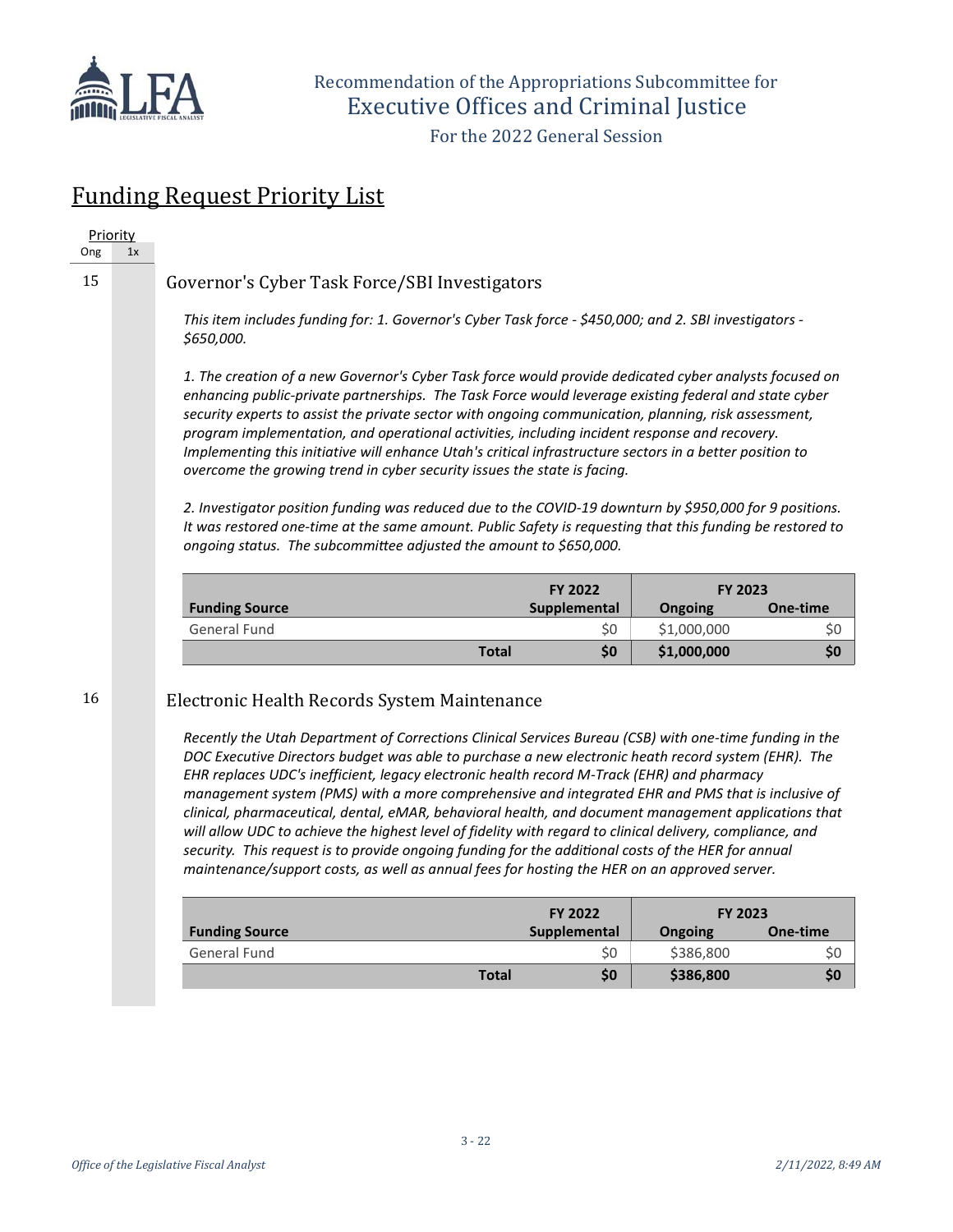

Priority

## Recommendation of the Appropriations Subcommittee for Executive Offices and Criminal Justice

For the 2022 General Session

# Funding Request Priority List

## Ong 1x 17 Software Upgrades *The Attorney General's Office is seeking funding to upgrade Office 365 licenses to the new Microsoft 365 E5 license. This will a major upgrade to security posture for every computer and every email address, and enhanced security for the file servers and Legal Files environment. One of the biggest concerns the Attorney General IT professionals have is the ongoing threat of getting compromised by an encryption virus. This upgraded license will provide enhanced crypto virus protection.* **Supplemental Ongoing One‐time FY 2022 FY 2023 Funding Source** General Fund  $\begin{array}{c|c|c|c|c|c} \mathsf{General}\ \mathsf{Fund} & \mathsf{S} & \mathsf{S} & \mathsf{S} & \mathsf{S} \end{array}$ Dedicated Credits Revenue **1996 128,200 \$0 \$0 \$0 \$148,200 \$0** \$0 \$0 \$0 \$0 \$148.200 \$0 \$0 \$148.200 \$148.200 \$148.200 \$148.200 \$148.200 \$148.200 \$148.200 \$148.200 \$148.200 \$148.200 \$148.200 \$148.200 \$148.200 \$148.200 \$148. **Total \$0 \$327,300 \$0** 18 State Privacy Officer *This funding item would provide additional resources for the state privacy officer to provide: (1) customized privacy courses; (2) customized record retention certification courses; (3) comprehensive evaluation of privacy policies; and (4) comprehensive data inventory. One‐time costs are to cover contract work to develop courses as part of the training element.* **Supplemental Ongoing One‐time FY 2022 FY 2023 Funding Source** General Fund \$260,000 \$100,000 \$100,000 \$100,000 \$100,000 \$100,000 \$100,000 \$100,000 \$100,000 \$100,000 \$100,000 **Total \$0 \$260,000 \$100,000** 19 Indigent Defense Commission Grants *Increase the IDC Grant Program which provides state funding to local indigent defense systems to improve indigent defense representation. Includes converting \$609,000 from one-time to ongoing funding and an additional request for ongoing funding in the amount of \$1,500,000.* **Supplemental Ongoing One‐time FY 2022 FY 2023 Funding Source** General Fund \$609,000 \$0 \$0 Indigent Defense Resources (GFR)  $\lesssim$  609  $\lesssim$  609,000  $\lesssim$  609,000  $\lesssim$  609,000  $\lesssim$  609,000  $\lesssim$  609,000  $\lesssim$  609,000  $\lesssim$  609,000  $\lesssim$  609,000  $\lesssim$  609,000  $\lesssim$  609,000  $\lesssim$  609,000  $\lesssim$  609,0 Transfers (\$609,000) \$0 \$0 **Total \$0 \$609,000 \$0**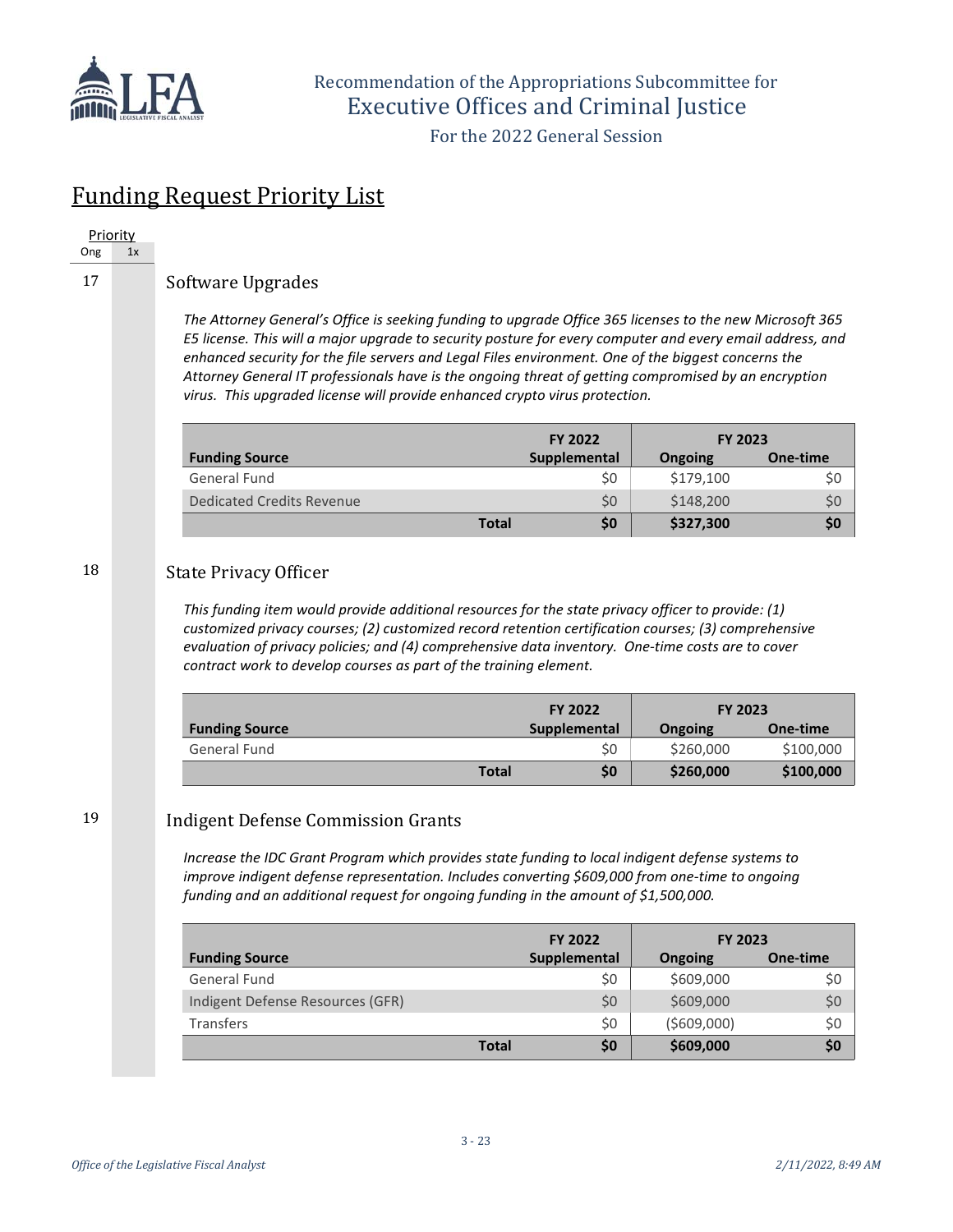

## Recommendation of the Appropriations Subcommittee for Executive Offices and Criminal Justice

For the 2022 General Session

# Funding Request Priority List

#### 20 New Correctional Facility Direct Supervision Model Staff

*This request is for additional staffing to properly staff and operate the new Utah State Correctional*  Facility (USCF). The new Utah State Correctional Facility is slated to approximately open during June *20. 2.The design of the USCF incorporates a direct supervision model of inmate management which is in line with the latest evidence based practices in the correctional field and is in compliance with Utah state statute 64‐13‐14 (4) "Where new or modified facilities are designed appropriately, the department shall implement an evidence‐based direct supervision system in accordance with Subsection (5) and (6)." The Department of Corrections currently has 510 officers and is in need of 718 officers to fully staff the new prison. This funding item is to cover the gap and hire 208 additional officers.*

|                       | <b>FY 2022</b> | <b>FY 2023</b> |                   |
|-----------------------|----------------|----------------|-------------------|
| <b>Funding Source</b> | Supplemental   | Ongoing        | One-time          |
| General Fund          | Ś0             | \$19,288,300   | ( \$11, 253, 300) |
|                       | \$0<br>Total   | \$19,288,300   | (\$11,253,300)    |

#### 21 Technology Development and Security

*Holdover request from FY 2022 to fund \$802,000 to improve access to justice in Utah by improving the Courts' information technology infrastructure and development through upgrading outdated hardware / software, ensuring on‐going funding for critical security software and adding additional OCAP staff. New request for \$320,000 for cyber security ransomware insurance.*

|                       |              | <b>FY 2022</b> | <b>FY 2023</b> |          |
|-----------------------|--------------|----------------|----------------|----------|
| <b>Funding Source</b> |              | Supplemental   | Ongoing        | One-time |
| General Fund          |              | SO.            | \$750,000      | \$0      |
|                       | <b>Total</b> | \$0            | \$750,000      | \$0      |

#### 22 Colorado River Authority Additional Funding

*The Colorado River Authority is asking for an additional \$900,000 of ongoing funding to assist with additional staff, lease obligation, legal support, travel, and IT‐related expenses.*

|                                              | <b>FY 2022</b> | <b>FY 2023</b> |          |
|----------------------------------------------|----------------|----------------|----------|
| <b>Funding Source</b>                        | Supplemental   | Ongoing        | One-time |
| General Fund                                 | \$0            | \$900,000      | \$0      |
| Colorado River Authority of Utah Acct. (GFR) | \$0            | \$900,000      | \$0      |
| <b>Transfers</b>                             | \$0            | ( \$900,000)   | \$0      |
| <b>Total</b>                                 | \$0            | \$900,000      | \$0      |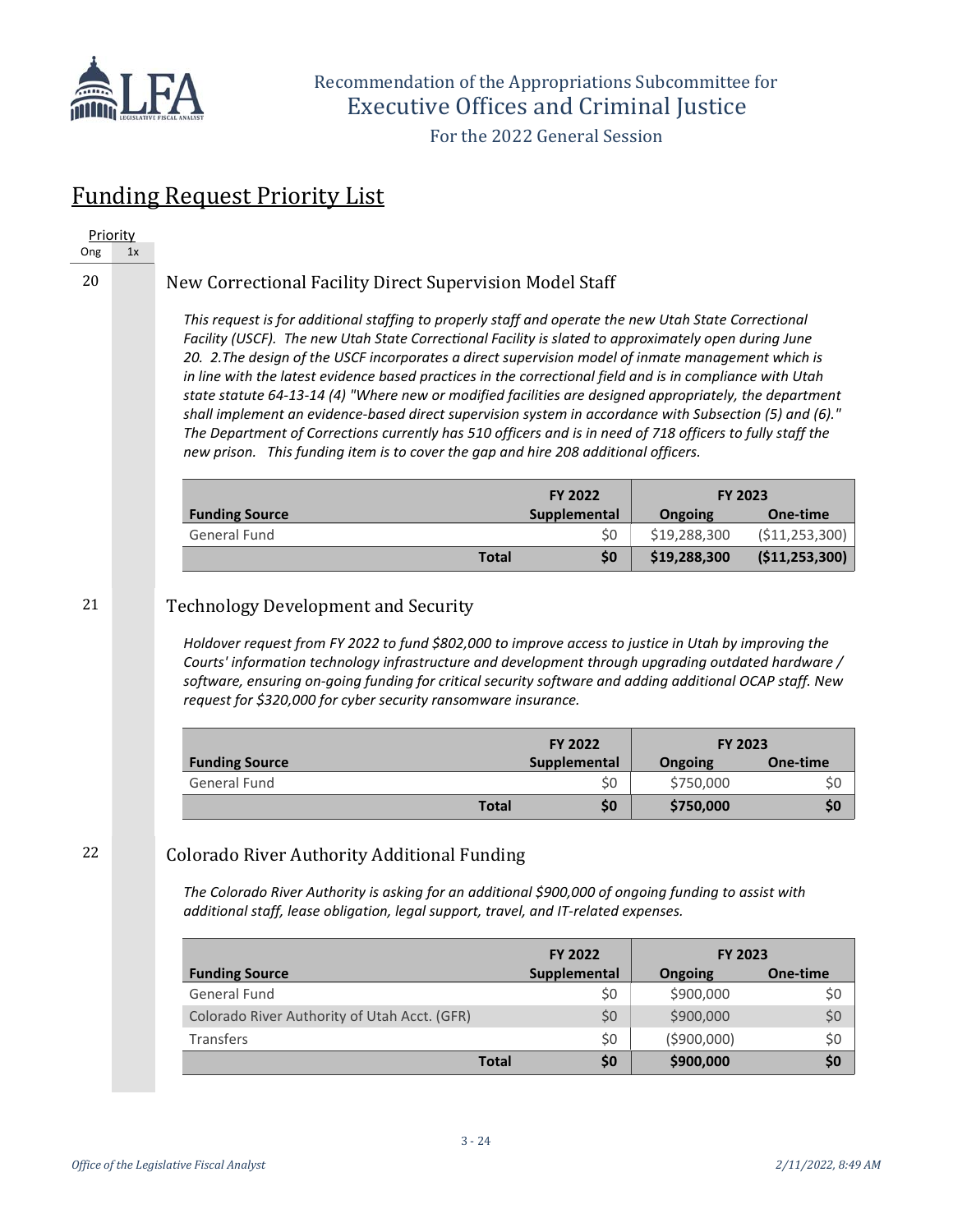

For the 2022 General Session

# Funding Request Priority List

#### $Ong$  1x Priority

23 Indigent Appellate Division

*The \$500,000 in one‐time funds have been used to contract with qualified appellate attorneys to provide representation to indigent individuals. The one‐time funds requested in this item would extend that funding for another year. However, the typical length of a direct appeal is between 1 ½ to 3 years, and it is arguably important to pay appellate contractors with confirmed ongoing funding. The \$500,000 in ongoing funds to allow IADD to retain more appellate cases in‐house by hiring two full‐time appellate attorneys and two part‐time law clerks, and to provide for the ongoing expenses associated with additional staff members.*

|                                  |              | FY 2022      | FY 2023      |              |
|----------------------------------|--------------|--------------|--------------|--------------|
| <b>Funding Source</b>            |              | Supplemental | Ongoing      | One-time     |
| General Fund                     |              | \$0          | \$500,000    | \$500,000    |
| Indigent Defense Resources (GFR) |              | \$0          | \$500,000    | \$500,000    |
| <b>Transfers</b>                 |              | \$0          | ( \$500,000) | ( \$500,000) |
|                                  | <b>Total</b> | \$0          | \$500,000    | \$500,000    |

#### 24 24 First Responder Mental Health Services Amendments (Also Prioritized in Social Services)

*State Expenditure Impact: Enactment of this legislation could cost the Division of Substance Abuse and Mental Health \$5 million, one‐time from the General Fund in FY 2023 to support the first responder mental health grant program.*

*Local Government Impact: Enactment of this legislation could have an unknown impact on local first responder agencies and local governments as it includes a requirement to provide mental health services to first responders and their families. As each first responder agency currently provide varying levels of services, they may each incur different costs to comply with the requirements of this bill. Some of these costs will be offset by the grant funding appropriated in this legislation. (Requested By: Rep. Wilcox, R.)*

|                       |              | <b>FY 2022</b> | <b>FY 2023</b> |             |
|-----------------------|--------------|----------------|----------------|-------------|
| <b>Funding Source</b> |              | Supplemental   | Ongoing        | One-time    |
| General Fund          |              | \$0            | \$0            | \$5,000,000 |
|                       | <b>Total</b> | \$0            | \$0            | \$5,000,000 |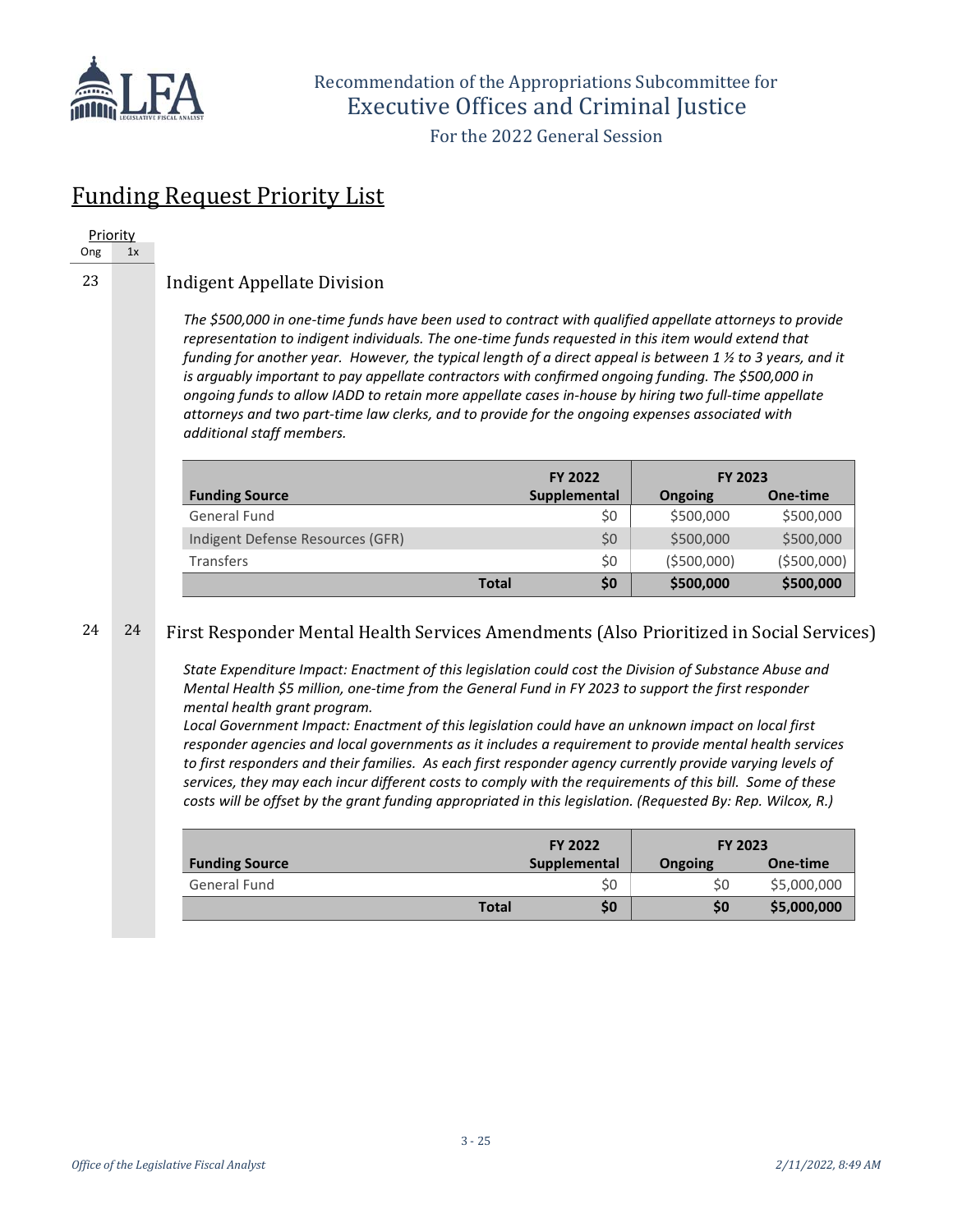

## Recommendation of the Appropriations Subcommittee for Executive Offices and Criminal Justice

For the 2022 General Session

# Funding Request Priority List

#### 25 Social Workers for Child Welfare Cases

*\$340,000 in additional funding provided through IDC grants, indigent defense systems could hire social workers and create interdisciplinary teams through which they could provide better support for and legal representation to parents who are working to reunify their families.*

|                                  | FY 2022      | <b>FY 2023</b> |          |
|----------------------------------|--------------|----------------|----------|
| <b>Funding Source</b>            | Supplemental | Ongoing        | One-time |
| General Fund                     | \$0          | \$170,000      | \$0      |
| Indigent Defense Resources (GFR) | \$0          | \$170,000      | \$0      |
| <b>Transfers</b>                 | \$0          | (\$170,000)    | \$0      |
| Total                            | \$0          | \$170,000      | \$0      |

#### 26 Parity in Criminal Justice Advocacy

*Appropriation to fund two additional part‐time defense specialists and one full‐time legal assistant to assist in providing defense‐related representation in the criminal justice legislative and policy‐making process. A portion will also fund a modest increase in amounts provided for current personnel to account for standard annual compensation increases. (Requested By: Rep. Ferry, J.)*

|                       | <b>FY 2022</b> |           | <b>FY 2023</b> |
|-----------------------|----------------|-----------|----------------|
| <b>Funding Source</b> | Supplemental   | Ongoing   | One-time       |
| General Fund          | SO.            | \$255,400 | S0             |
|                       | Total<br>\$0   | \$255,400 | \$0            |

#### 27 Law Enforcement Data Projects Manager

*During the 2021 General Session the Legislature passed S.B. 159, "Law Enforcement Data Requirements" which required CCJJ to study and make recommendations regarding the future of criminal justice data in the state. According to CCJJ the size and scope of this large scale data collection and integration endeavor requires a full‐time employee. The group has met several times and the first recommendation is to hire a project manager to manage this project.*

|                       | <b>FY 2022</b>           | <b>FY 2023</b> |          |
|-----------------------|--------------------------|----------------|----------|
| <b>Funding Source</b> | Supplemental             | Ongoing        | One-time |
| General Fund          | \$50,000                 | \$170,000      | \$0      |
|                       | \$50,000<br><b>Total</b> | \$170,000      | \$0      |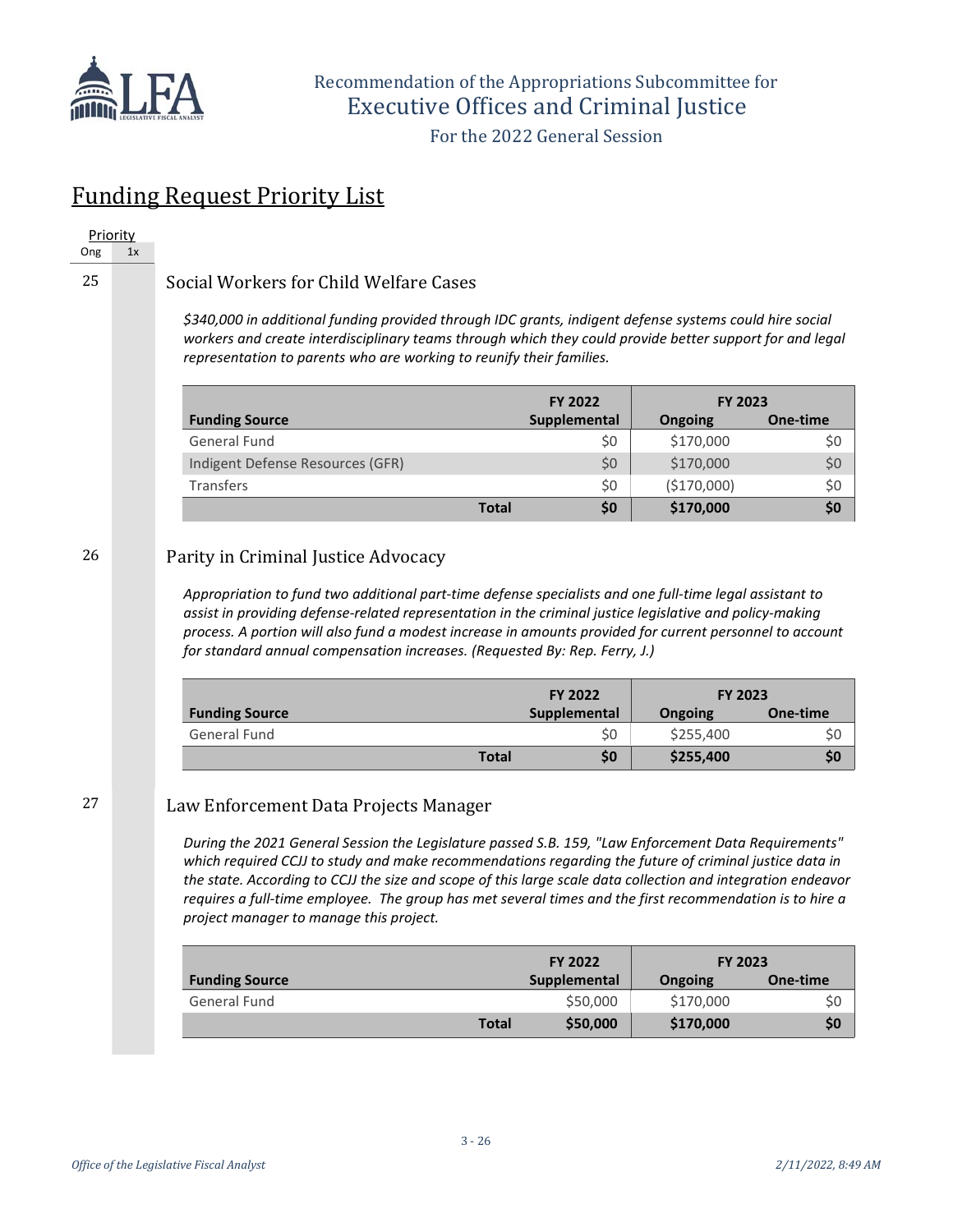

## Recommendation of the Appropriations Subcommittee for Executive Offices and Criminal Justice

For the 2022 General Session

# Funding Request Priority List

#### 28 Emergency Management Funding Mix Compensation Exception

*This funding item is a request to create a funding mix exception for Dedicated Credits for Emergency Management. Each year the Legislature increases appropriations for Compensation and ISF payments through the mix of revenue sources within a specific appropriation unit. In some cases, agencies don't believe that even if appropriations to a certain funding source increase, that realized revenue would increase. In these instances, the Legislature has required additional approval during the General Session for agencies to request exceptions which would exclude certain revenue sources from the mix caluclation.*

|                       |              | FY 2022      | <b>FY 2023</b> |          |
|-----------------------|--------------|--------------|----------------|----------|
| <b>Funding Source</b> |              | Supplemental | Ongoing        | One-time |
| General Fund          |              | \$0          | \$216,900      | \$21,700 |
|                       | <b>Total</b> | \$0          | \$216,900      | \$21,700 |

#### 29 Staff Accountant

*Two recently conducted audits of CCJJ and UOVC have highlighted the need for strengthened financial management and controls within the offices. For the size of the agency and the overall budget (\$70M+), in addition to the large number of funds that passes through to other entities, the entities could arguable use more than a single accountant. According to the CCJJ, the single accountant that works for CCJJ is often extremely busy and doesn't have another accountant to consult with on financial matters within the agency. This leads to a situation where the person must rely on finance or others without accounting expertise to discuss technical finance matters with.*

|                               | <b>FY 2022</b> | <b>FY 2023</b> |          |
|-------------------------------|----------------|----------------|----------|
| <b>Funding Source</b>         | Supplemental   | Ongoing        | One-time |
| General Fund                  | Ś0             | \$70,000       | \$0      |
| Crime Victim Reparations Fund | Ś0             | \$70,000       | \$0      |
| <b>Total</b>                  | \$0            | \$140,000      | \$0      |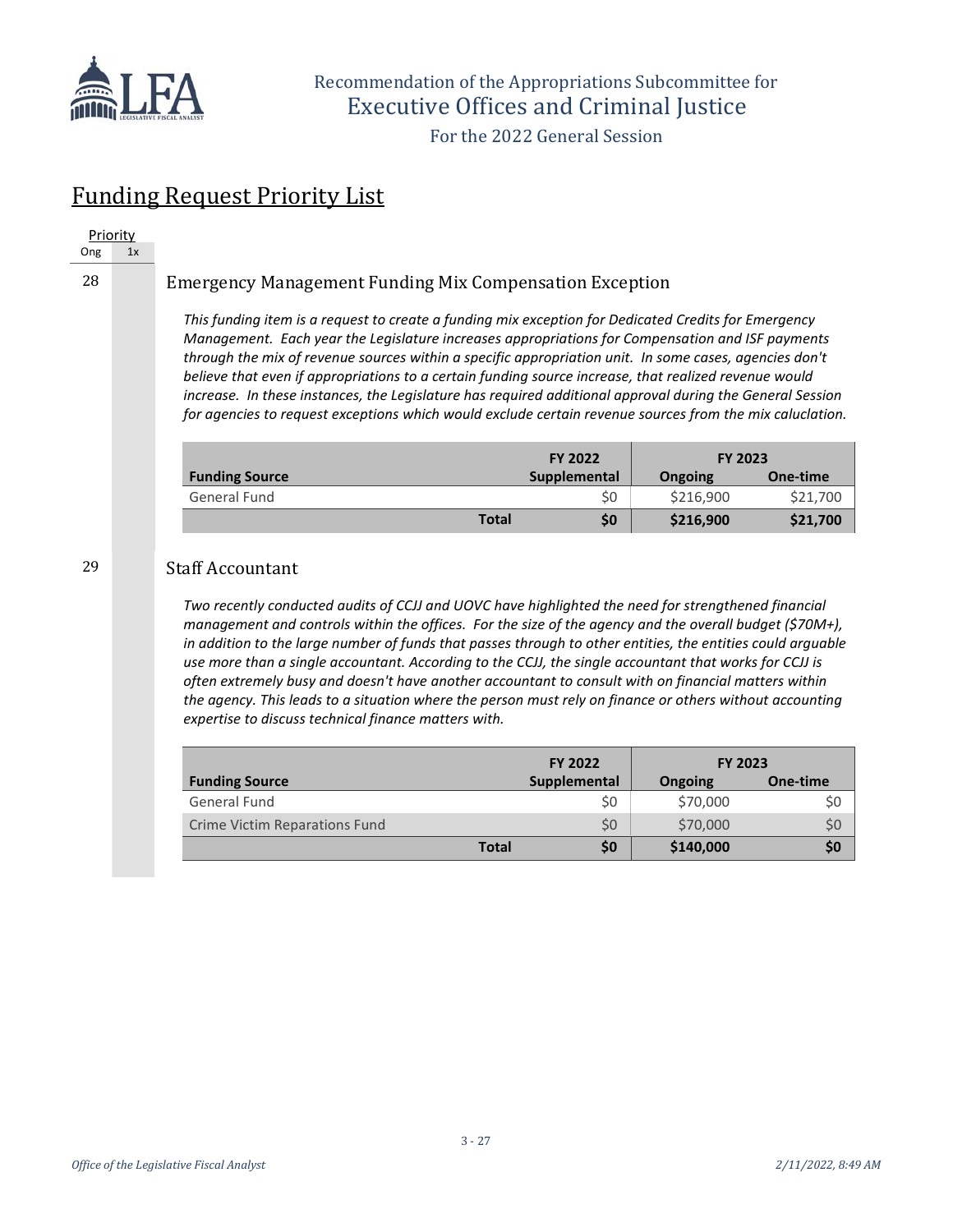

For the 2022 General Session

# Funding Request Priority List

|     | Priority |                                                                                                                                                                                                                                                                                                                                                                                                                                                                                                                                                                                                                                                                                                                                                                                                                                                                           |              |                                |                                  |                        |
|-----|----------|---------------------------------------------------------------------------------------------------------------------------------------------------------------------------------------------------------------------------------------------------------------------------------------------------------------------------------------------------------------------------------------------------------------------------------------------------------------------------------------------------------------------------------------------------------------------------------------------------------------------------------------------------------------------------------------------------------------------------------------------------------------------------------------------------------------------------------------------------------------------------|--------------|--------------------------------|----------------------------------|------------------------|
| Ong | 1x       |                                                                                                                                                                                                                                                                                                                                                                                                                                                                                                                                                                                                                                                                                                                                                                                                                                                                           |              |                                |                                  |                        |
| 30  |          | <b>Training Coordinator</b>                                                                                                                                                                                                                                                                                                                                                                                                                                                                                                                                                                                                                                                                                                                                                                                                                                               |              |                                |                                  |                        |
|     |          | H.B. 53, "Victim Communication Amendments" from the 2019 General Session required victim advocates<br>to receive 40 hours of trauma informed training. The fiscal note for this bill indicated that this would not<br>be an expected expense as much of this training is already provided free through the Utah Office for<br>Victims of Crime. This request would fund the requirements of this bill by funding the salary and benefits<br>of a Training Coordinator under the Utah Office for Victims of Crime. The main responsibility of the<br>Training Coordinator is to provide trauma informed training to victim services professionals statewide.<br>This objective is achieved through a quarterly 40-hour basic training (Victim Assistance Academy),<br>quarterly ongoing trainings for victims services providers, and the annual crime victims conference. |              |                                |                                  |                        |
|     |          |                                                                                                                                                                                                                                                                                                                                                                                                                                                                                                                                                                                                                                                                                                                                                                                                                                                                           |              | FY 2022                        | <b>FY 2023</b>                   |                        |
|     |          | <b>Funding Source</b>                                                                                                                                                                                                                                                                                                                                                                                                                                                                                                                                                                                                                                                                                                                                                                                                                                                     |              | Supplemental                   | Ongoing                          | One-time               |
|     |          | <b>General Fund</b>                                                                                                                                                                                                                                                                                                                                                                                                                                                                                                                                                                                                                                                                                                                                                                                                                                                       |              | \$0                            | \$54,000                         | \$0                    |
|     |          |                                                                                                                                                                                                                                                                                                                                                                                                                                                                                                                                                                                                                                                                                                                                                                                                                                                                           | <b>Total</b> | \$0                            | \$54,000                         | \$0                    |
| 31  |          | <b>Planning Technical Assistance</b>                                                                                                                                                                                                                                                                                                                                                                                                                                                                                                                                                                                                                                                                                                                                                                                                                                      |              |                                |                                  |                        |
|     |          | Pass through funding to AOG's to perform training and provide technical assistance, such as assisting<br>with general plan updates, ordinance writing, and grant writing in their regions. This amount is<br>specifically for the two urban AOGs to whom GOPB already passes through funding.                                                                                                                                                                                                                                                                                                                                                                                                                                                                                                                                                                             |              |                                |                                  |                        |
|     |          | <b>Funding Source</b>                                                                                                                                                                                                                                                                                                                                                                                                                                                                                                                                                                                                                                                                                                                                                                                                                                                     |              | <b>FY 2022</b><br>Supplemental | <b>FY 2023</b><br><b>Ongoing</b> | One-time               |
|     |          | General Fund                                                                                                                                                                                                                                                                                                                                                                                                                                                                                                                                                                                                                                                                                                                                                                                                                                                              |              | \$0                            | \$1,000,000                      | \$0                    |
|     |          |                                                                                                                                                                                                                                                                                                                                                                                                                                                                                                                                                                                                                                                                                                                                                                                                                                                                           | Total        | \$0                            | \$1,000,000                      | \$0                    |
| 32  |          | LeRay McAllister Critical Lands Conservation Fund<br>This funding is provided to the Quality Growth Commission to purchase conservation easements to<br>protect certain property from development and conserve land.                                                                                                                                                                                                                                                                                                                                                                                                                                                                                                                                                                                                                                                      |              |                                |                                  |                        |
|     |          |                                                                                                                                                                                                                                                                                                                                                                                                                                                                                                                                                                                                                                                                                                                                                                                                                                                                           |              | <b>FY 2022</b>                 | <b>FY 2023</b>                   |                        |
|     |          | <b>Funding Source</b>                                                                                                                                                                                                                                                                                                                                                                                                                                                                                                                                                                                                                                                                                                                                                                                                                                                     |              | Supplemental                   | Ongoing                          | One-time               |
|     |          | General Fund                                                                                                                                                                                                                                                                                                                                                                                                                                                                                                                                                                                                                                                                                                                                                                                                                                                              | <b>Total</b> | Ş0<br>\$0                      | \$100,000<br>\$100,000           | \$500,000<br>\$500,000 |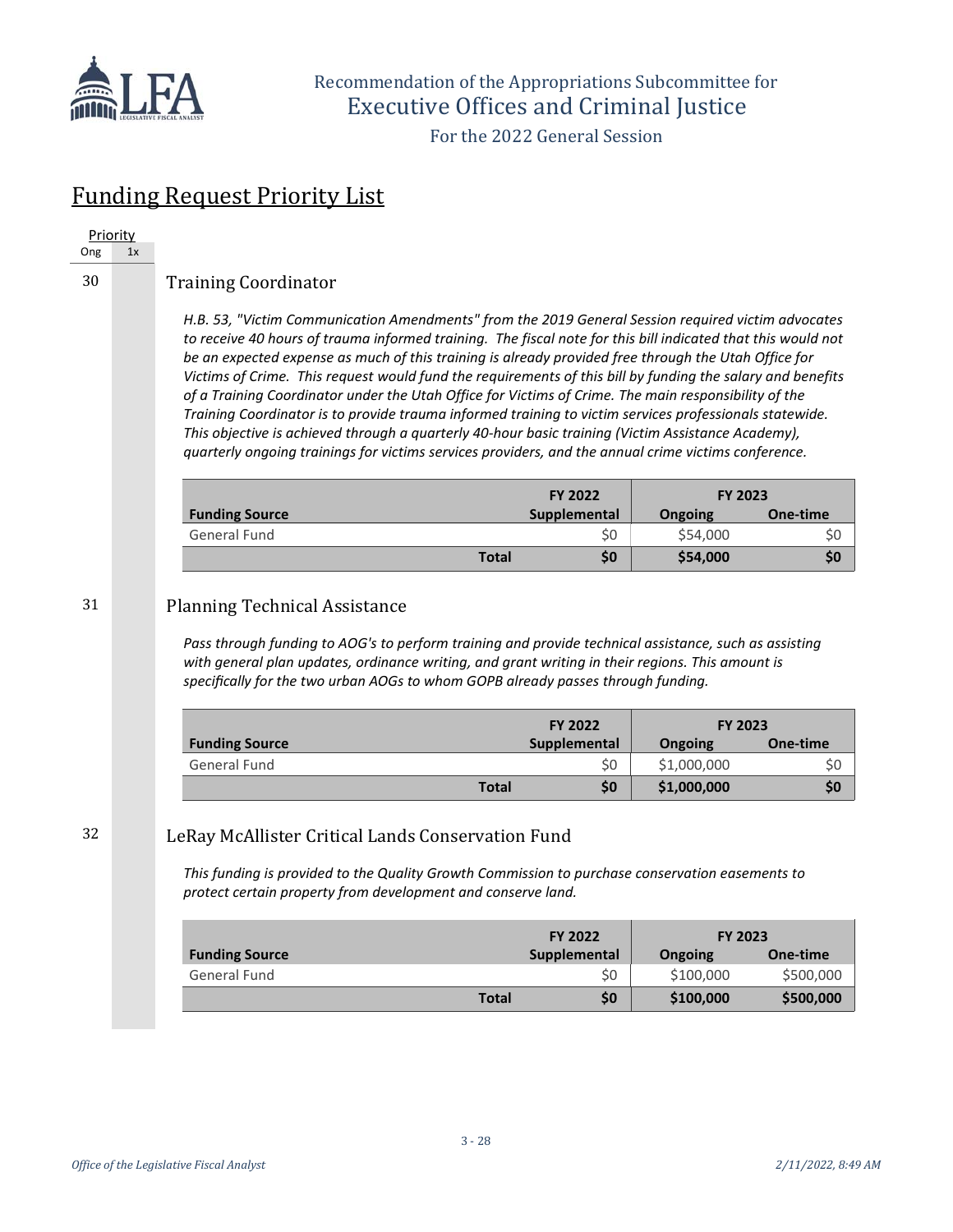

For the 2022 General Session

# Funding Request Priority List

## Ong 1x **Priority** 33 Utah Bomb Squad Task Force *A one time appropriation to replace obsolete and expiring equipment for each of the 8 bomb squad task forces: (8) fully operational robots with disruption capability, (16) bomb suits, (8) X‐ray generators, (8) Copper filters and adapters for X‐ray systems, (32) PPE for homemade explosive lab response, PAPR (Requested By: Rep. Dunnigan, J.) The reallocation amount of \$1,437,100 would fund about 40% of the request while the remaining balance, or 60% would fund the rest found on the EOCJ prioritization list.*

|                       |              | <b>FY 2022</b> | <b>FY 2023</b> |          |
|-----------------------|--------------|----------------|----------------|----------|
| <b>Funding Source</b> |              | Supplemental   | Ongoing        | One-time |
| General Fund          |              | \$2,000,000    | \$0            | \$0      |
|                       | <b>Total</b> | \$2,000,000    | \$0            | \$0      |

#### 34 Utah Homicide Survivors Legal & Social Services

*Utah Homicide Survivors seeks to maintain current services and continue expanding civil legal services and social services to families of homicide victims and victims of domestic violence to: preserve assets, provide economic and social stabilization, and hold perpetrators of violence financially accountable for their crimes. UHS sustained a significant cut in funds from the federal government and would like to continue our services and expand as homicide levels rise in Utah. (Requested By: Sen. Cullimore, K. A.)*

|                       |       | <b>FY 2022</b> | <b>FY 2023</b> |          |
|-----------------------|-------|----------------|----------------|----------|
| <b>Funding Source</b> |       | Supplemental   | Ongoing        | One-time |
| General Fund          |       | \$105,000      | S0             | \$0      |
|                       | Total | \$105,000      | \$0            | \$0      |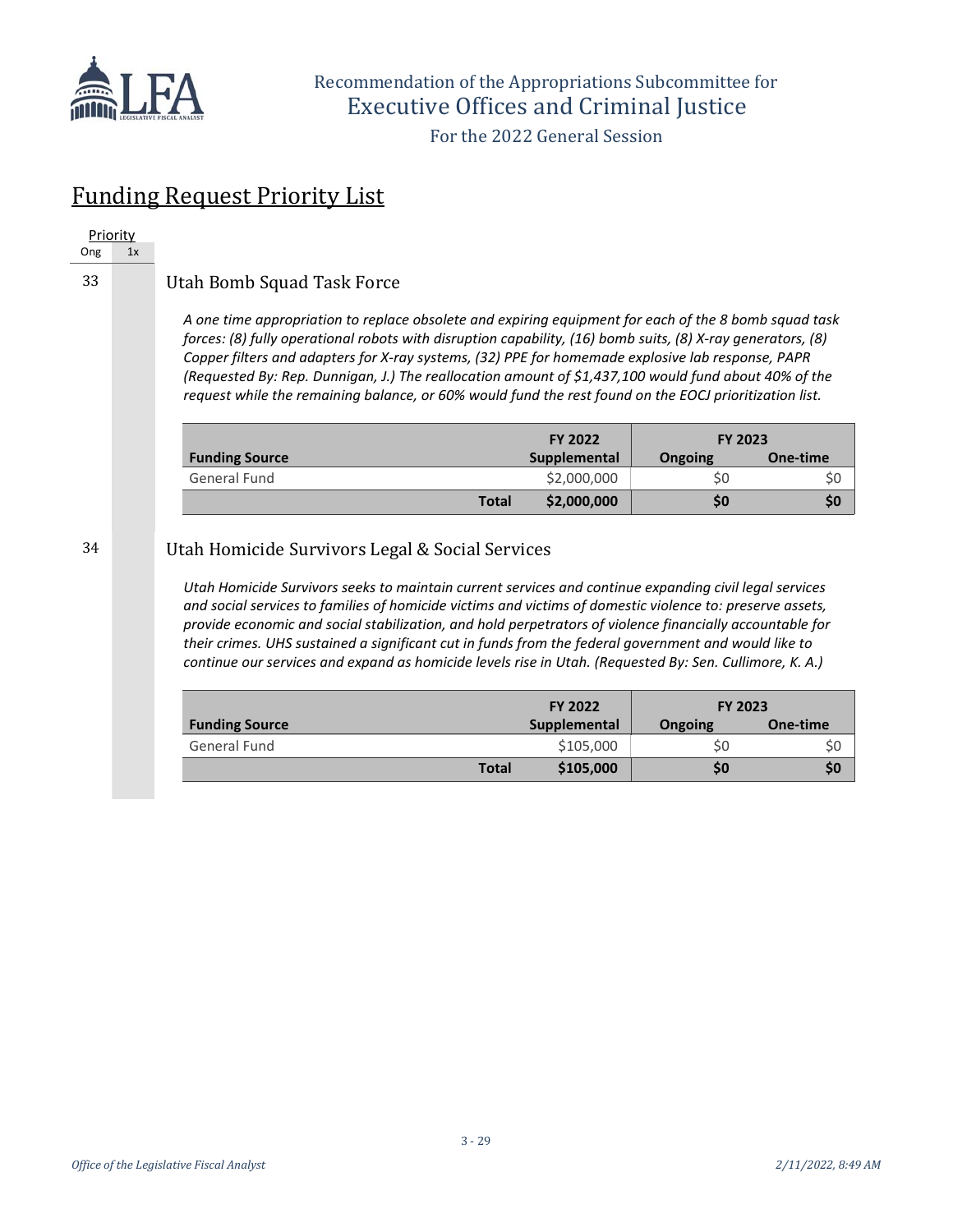

For the 2022 General Session

# Funding Request Priority List

|     | Priority |                                                                                                                                                                                                                                                                                                                                                                                    |                |            |                            |
|-----|----------|------------------------------------------------------------------------------------------------------------------------------------------------------------------------------------------------------------------------------------------------------------------------------------------------------------------------------------------------------------------------------------|----------------|------------|----------------------------|
| Ong | 1x       |                                                                                                                                                                                                                                                                                                                                                                                    |                |            |                            |
| 35  |          | <b>ARPA Projects - Court Caseload</b>                                                                                                                                                                                                                                                                                                                                              |                |            |                            |
|     |          | Funding would support a combination of ARPA requested items at the Courts discretion (items shown in<br>priority order assuming full \$5.9 million amounts):                                                                                                                                                                                                                       |                |            |                            |
|     |          | 1. Access to Justice - Information Technology (2 of 3) (Appellate, efiling, ePayments Revamp, Xchange,<br>and MyCase court payment system) - \$1,373,400;<br>2. Case Backlog Part 2 - \$1,000,000;<br>3. COVID-19 Supplies - 640,000;<br>4. Legal Sandbox - \$649,000;<br>5. Self Help Forms - \$64,000;<br>6. Interpreter Equipment - \$97,000;<br>7. Eviction Court - \$166,000; |                |            |                            |
|     |          | 8. Public Outreach - \$30,000; and<br>9. Access to Justice - Information Technology (3 of 3) (Juvenile ProSe eFiling including Digital Signatures,<br>Modernize CARE to a responsive design/ADA compatibility improvements, Adapt workspaces for COVID<br>safety, QR Codes embedded on court documents, Public Viewing Portal for Hearings).                                       |                |            |                            |
|     |          |                                                                                                                                                                                                                                                                                                                                                                                    |                |            |                            |
|     |          |                                                                                                                                                                                                                                                                                                                                                                                    | <b>FY 2022</b> |            | <b>FY 2023</b>             |
|     |          | <b>Funding Source</b><br>Federal Funds - American Rescue Plan                                                                                                                                                                                                                                                                                                                      | Supplemental   | Ongoing    | One-time                   |
|     |          | <b>Total</b>                                                                                                                                                                                                                                                                                                                                                                       | \$0<br>\$0     | \$0<br>\$0 | \$3,000,000<br>\$3,000,000 |
| 36  |          | Local Match Program<br>This program is for a pool of grant funds to coordinate ARPA projects between state and local<br>government.                                                                                                                                                                                                                                                |                |            |                            |
|     |          |                                                                                                                                                                                                                                                                                                                                                                                    | <b>FY 2022</b> |            | FY 2023                    |
|     |          | <b>Funding Source</b>                                                                                                                                                                                                                                                                                                                                                              | Supplemental   | Ongoing    | One-time                   |
|     |          | Federal Funds - American Rescue Plan                                                                                                                                                                                                                                                                                                                                               | \$0            | \$0        | \$100,000,000              |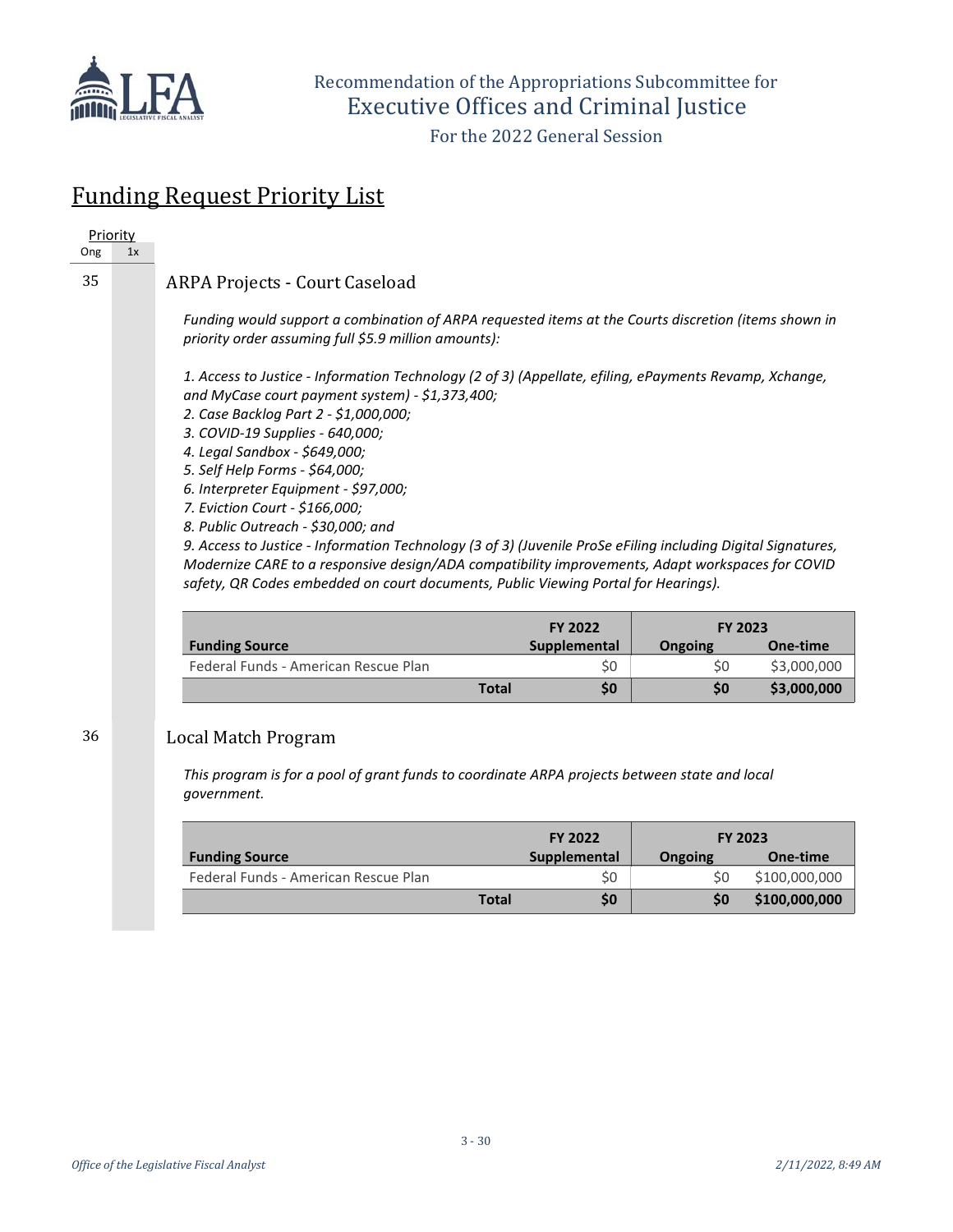

## Recommendation of the Appropriations Subcommittee for Executive Offices and Criminal Justice

For the 2022 General Session

# Funding Request Priority List

## 37 GOPB Planning for Growth

*This funding item is for the state planning aspect of the Governor's Office of Planning and Budget to award funds to entities who assist in the state planning efforts.*

|                       |       | <b>FY 2022</b> | <b>FY 2023</b> |           |
|-----------------------|-------|----------------|----------------|-----------|
| <b>Funding Source</b> |       | Supplemental   | Ongoing        | One-time  |
| General Fund          |       | Ś0             | Ś0             | \$500,000 |
|                       | Total | S0             | \$0            | \$500,000 |

#### 38 H.B. 281 Unit Support

*A compilation of four items for support for H.B. 281, "Prosecution Review Amendments" from the 2019 General Session:*

- *Prosecutor ‐ \$237,300*
- *Investigator ‐ \$178,225*
- *Victim Coordinator ‐ \$109,950*
- *Staffer/Paralegal ‐ \$105,350*

*The AGO receives hundreds of requests in addition to those received because of 2019's House Bill 281. HB 281 allows victims involved in a first‐degree felony, whose cases were previously reviewed and declined by a district or county attorney, to request a de‐novo or "from the beginning" review of their case. The complexity of these cases can take multiple investigators hundreds of hours to review. These cases have led to the Attorney General's Office taking fewer general investigation and prosecution requests. Since HB 281 took effect, the AGO has received 30 HB 281 referrals and requests. Review takes on average six months to complete and screen. Some cases require more resources. Two of those 30 cases have resulted in the identification of two separate serial rapists and involved at least 12 different victims, and more are being identified.*

|                       |       | <b>FY 2022</b> | <b>FY 2023</b> |          |
|-----------------------|-------|----------------|----------------|----------|
| <b>Funding Source</b> |       | Supplemental   | Ongoing        | One-time |
| General Fund          |       | \$0            | \$378,300      |          |
|                       | Total | \$0            | \$378,300      |          |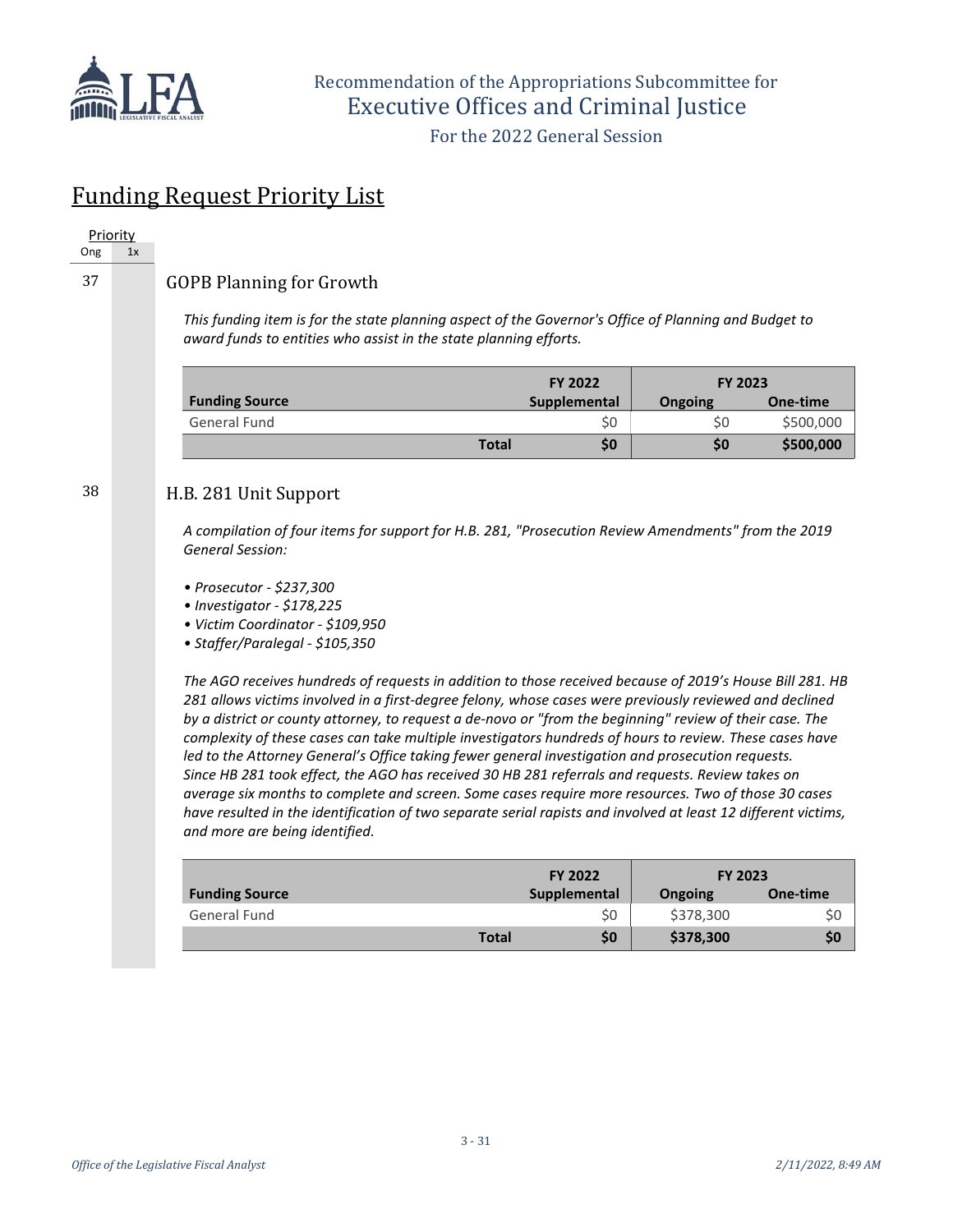

## Recommendation of the Appropriations Subcommittee for Executive Offices and Criminal Justice

For the 2022 General Session

# Funding Request Priority List

39 Crimes Against State Economy (CASE) Unit

With the passage of H.B. 461 in 2020, the Utah Legislature tasked the Utah Attorney General's Office and *the Utah Department of Public Safety to "create and coordinate the operation of a multi‐agency joint strike force to combat criminal activity that may have a negative impact on the state's economy" (U.C.A. § 67‐5‐27). Today, a team of elite investigators, highly qualified prosecutors and support staff carry out this mandate in the form of the CASE (Crimes Against State Economy) task force. The CASE Task Force partners with many Federal, State and local law enforcement agencies. Through these partnerships and its own independent investigations, the CASE Task Force capably investigates and prosecutes cases including but not limited to: organized retail crime, cargo theft, porch piracy, gambling and catalytic converter scrap metal thefts each year. Originally funded for a limited period with private donations, the task force now seeks public funding to continue its work.*

|                       | <b>FY 2022</b> | <b>FY 2023</b> |          |
|-----------------------|----------------|----------------|----------|
| <b>Funding Source</b> | Supplemental   | Ongoing        | One-time |
| General Fund          | \$0            | \$500,000      | SΟ       |
|                       | \$0<br>Total   | \$500,000      | \$0      |

#### 40 Constitutional Defense and Special Litigation Attorney

*The Constitutional Defense and Special Litigation Division handles some of the most challenging and important cases within the Attorney General's Office, including (over the last few years) the federal government's vaccine mandates, oil and gas lease moratoriums, challenges to the Inland Port Authority, Planned Parenthood's challenge to the state's pro‐life statutes, the ballot initiative on the legalization of medical marijuana, stream access, elections law challenges, and more. CDSL is also responsible for several less high‐profile cases, notifies the Legislature of all constitutional challenges to state law, selectively participates in constitutional challenges brought under Rule 24(d) of the Utah Rules of Civil Procedure, and regularly consults with the Office of Legislative Counsel and individual legislators to resolve constitutional issues before legislation becomes law.*

*Currently, CDSL consists of three attorneys and one staff member. All three of the attorneys within CDSL are experienced litigators with heavy case loads.*

|                       |       | <b>FY 2022</b> | <b>FY 2023</b> |          |
|-----------------------|-------|----------------|----------------|----------|
| <b>Funding Source</b> |       | Supplemental   | Ongoing        | One-time |
| General Fund          |       | Ś0             | \$219,200      | \$0      |
|                       | Total | \$0            | \$219,200      | \$0      |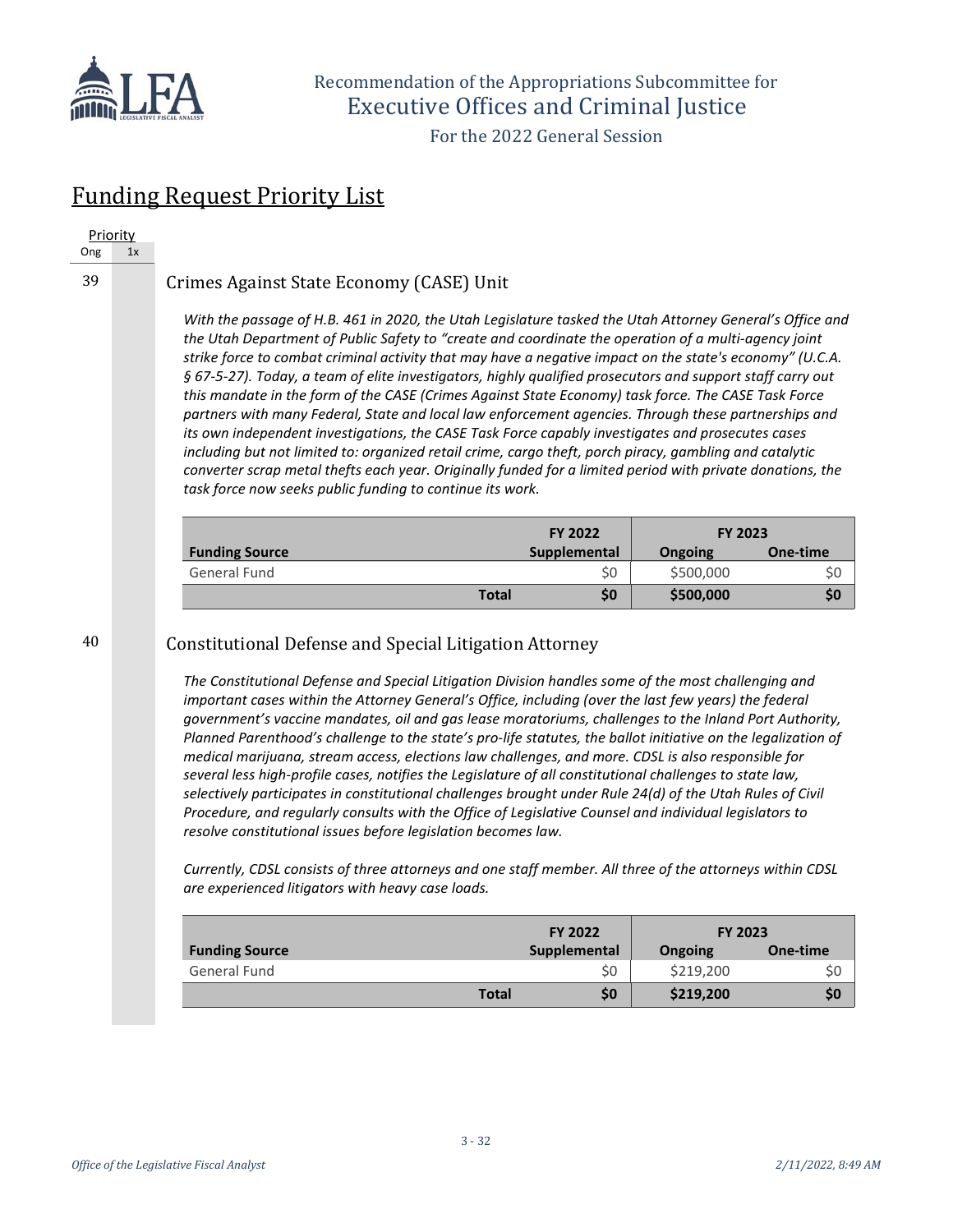

For the 2022 General Session

# Funding Request Priority List

Ong 1x Priority

41 MFCU Auditor

*The Attorney General's Office is asking for an additional MFCU auditor to screen and analyze data if the State of Utah moves forward with the Attorney General's plan to apply for a data mining waiver.*

*Data mining is the process of identifying fraud through the screening and analysis of data. US Department of Health and Human Services (HHS) regulations originally prohibited MFCUs from data mining but this changed in 2013, when HHS created a waiver process to allow for data mining. Initially, only a few MFCUs chose to data mine, and did so by purchasing expensive analytical software, hiring outside subcontractors, or hiring teams of auditors. At that time, data mining was not a viable option for Utah. Currently, however, 23 states have data waivers and many are experiencing positive results with minimal financial investments. Based on results in other states, it could be advantageous for Utah to obtain a data mining waiver and recommend seeking legislative approval for one additional auditor FTE. If approved, the Attorney General's Office would immediately apply for a data mining waiver and could likely have data mining activities operational by the beginning of the State's fiscal year.*

*As with all MFCU expenses, a federal grant would cover 75% of data mining expenses, including not only the salary of the auditor but also any office, equipment, or software needs.*

*Outcome if Position Not Granted: The Utah MFCU would not seek a data mining waiver and would limit potential fraud cases to those referred by outside agencies.*

|                       | <b>FY 2022</b>      | <b>FY 2023</b> |          |
|-----------------------|---------------------|----------------|----------|
| <b>Funding Source</b> | Supplemental        | Ongoing        | One-time |
| General Fund          | \$0                 | \$30,300       | \$0      |
| <b>Federal Funds</b>  | \$0                 | \$90,900       | \$0      |
|                       | \$0<br><b>Total</b> | \$121,200      | \$0      |

#### 42 MFCU Attorney

*MFCU's caseload is increasing and Attorney General's Office anticipates this trend to continue, especially with its recently expanded jurisdiction. Data mining for fraud cases would further increase MFCU caseload.*

|                       | <b>FY 2022</b>      | <b>FY 2023</b> |          |
|-----------------------|---------------------|----------------|----------|
| <b>Funding Source</b> | Supplemental        | Ongoing        | One-time |
| General Fund          | \$0                 | \$59,300       | \$0      |
| <b>Federal Funds</b>  | \$0                 | \$178,000      | \$0      |
|                       | \$0<br><b>Total</b> | \$237,300      | \$0      |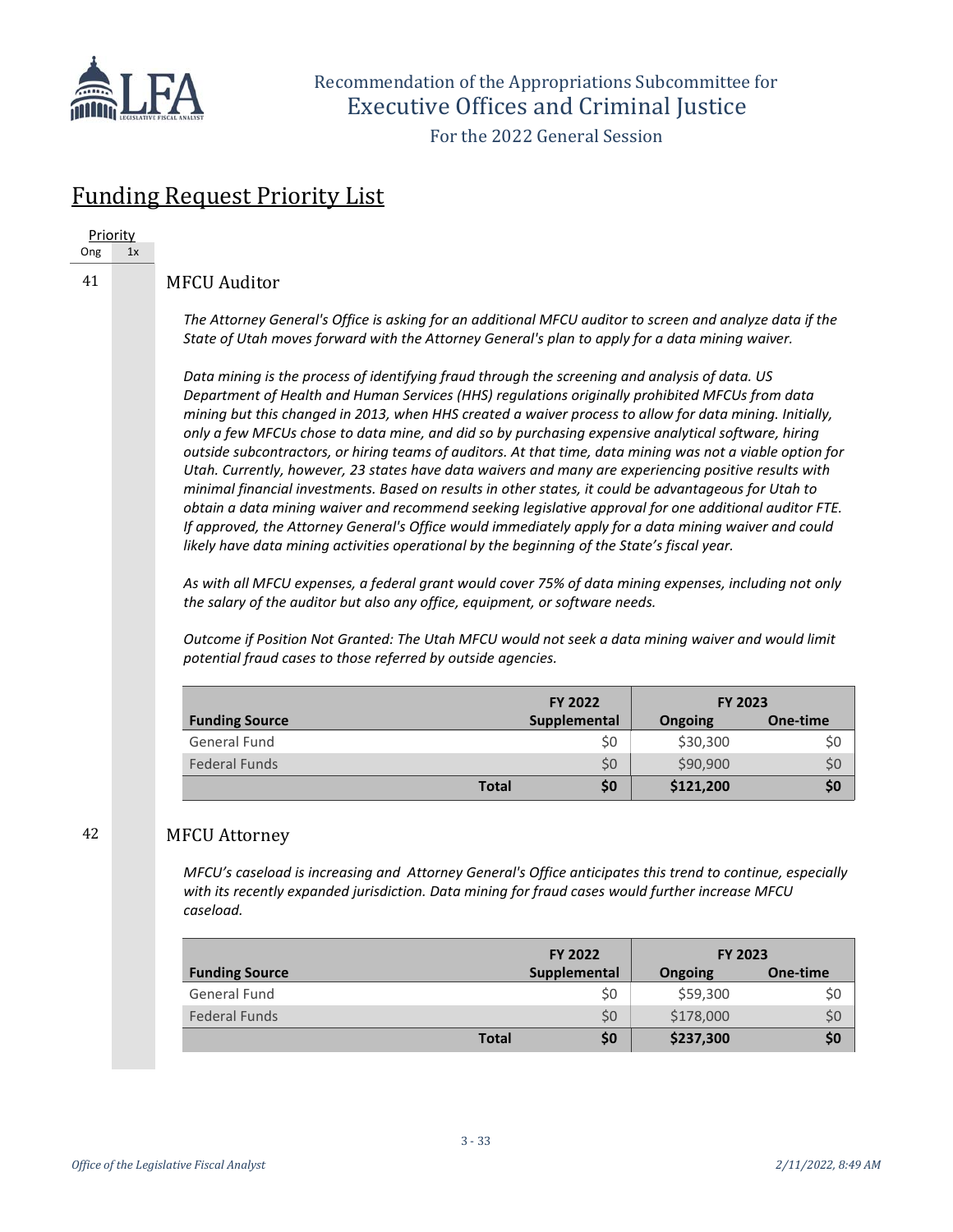

## Recommendation of the Appropriations Subcommittee for Executive Offices and Criminal Justice

For the 2022 General Session

# Funding Request Priority List

#### 43 Public Outreach Coordinator

*Previously paid for with one‐time funding, the Courts report that this coordinator is currently providing support for public outreach and education in all of Utah's communities, with a focus on those communities that have expressed perceived bias due to race and gender. Furthermore, they aim to increase public trust and confidence in the courts.*

|                       | FY 2022      | <b>FY 2023</b> |          |
|-----------------------|--------------|----------------|----------|
| <b>Funding Source</b> | Supplemental | Ongoing        | One-time |
| General Fund          | Ś0           | \$120,000      | \$0      |
|                       | \$0<br>Total | \$120,000      | \$0      |

#### 44 Criminal Justice Data Integration

*This funding item is the estimated amount to coordinate data across criminal justice systems.*

|                                      |              | <b>FY 2022</b> |           | <b>FY 2023</b> |
|--------------------------------------|--------------|----------------|-----------|----------------|
| <b>Funding Source</b>                |              | Supplemental   | Ongoing   | One-time       |
| Federal Funds - American Rescue Plan |              | S0             |           | \$20,000,000   |
|                                      | <b>Total</b> | \$0            | <b>SO</b> | \$20,000,000   |

#### 45 Substance Abuse Recovery Program Capital Expansion

*Flourish Bakery respectfully requests consideration of a one‐time appropriation in the amount of \$2,000,000 to help in its capital expansion. This expansion will help Flourish to more effectively serve and impact individuals in recovery from substance abuse disorder with a history of incarceration by helping them develop job and life skills to become contributing members of their communities. (Requested By: Rep. Stoddard, A.)*

|                       |       | <b>FY 2022</b> | <b>FY 2023</b> |             |
|-----------------------|-------|----------------|----------------|-------------|
| <b>Funding Source</b> |       | Supplemental   | Ongoing        | One-time    |
| General Fund          |       | S0             | Ś0             | \$2,000,000 |
|                       | Total | \$0            | \$0            | \$2,000,000 |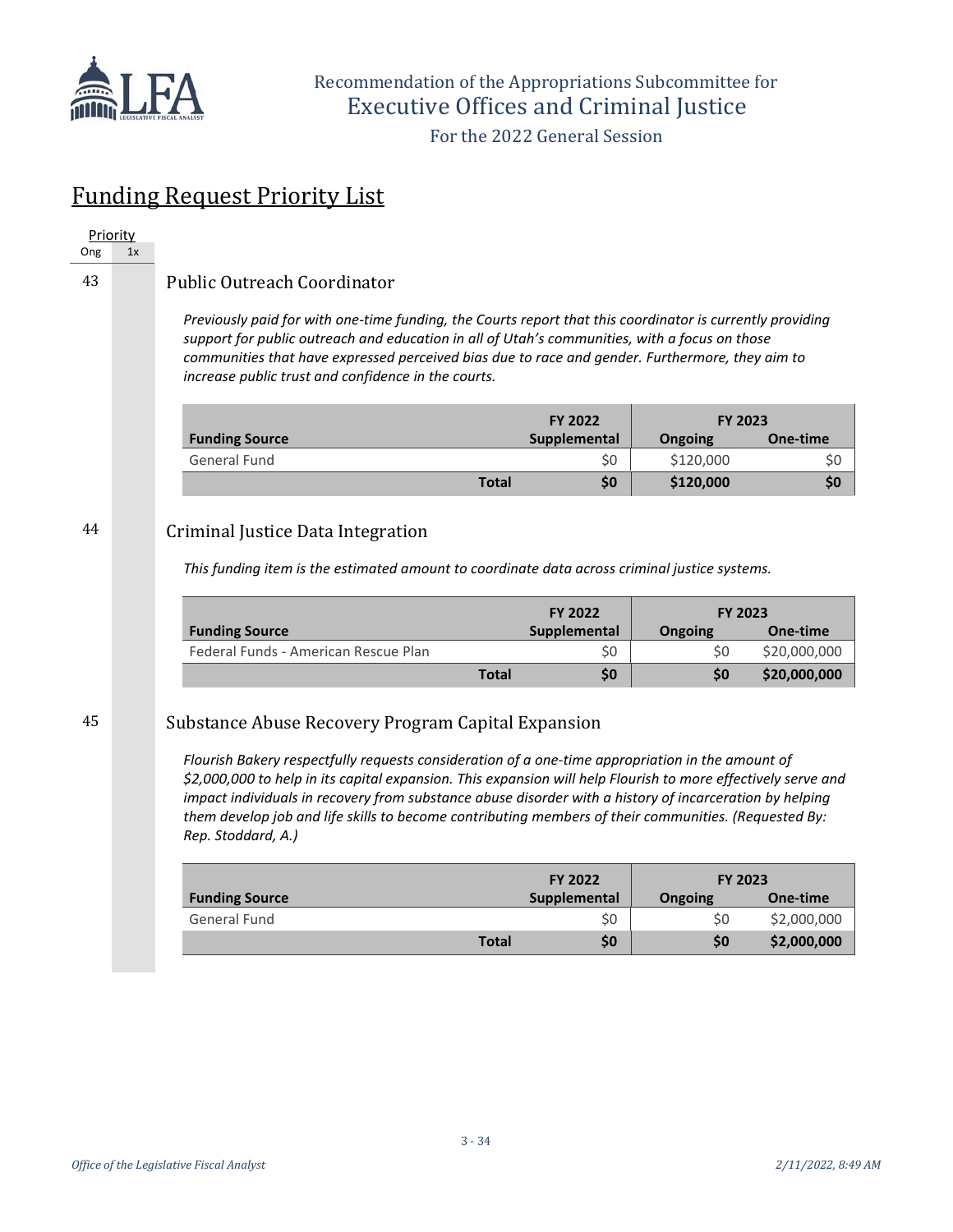

## Recommendation of the Appropriations Subcommittee for Executive Offices and Criminal Justice

For the 2022 General Session

# Funding Request Priority List

### 46 46 Utah County Emergency Management Pilot Program

*This pilot program supports the groundwork laid by HB‐96(2021). The goal is to help each political subdivision in Utah County become compliant in terms of their required written plans. This collective entity will also help provide reasonable training to each political subdivision. In the event of an emergency*

*or disaster, all Utah County Emergency Management personnel will be triaged to assist where reasonably needed and useful. (Requested By: Sen. McKell, M.)*

|                       |              | <b>FY 2022</b> | <b>FY 2023</b> |          |
|-----------------------|--------------|----------------|----------------|----------|
| <b>Funding Source</b> |              | Supplemental   | Ongoing        | One-time |
| General Fund          |              | \$1,000,000    | Ś0             | \$0      |
|                       | <b>Total</b> | \$1,000,000    | \$0            | \$0      |

#### 47 Colorado River Authority of Utah (CRAU)

*Agricultural water uses measurement network to aid in efficient water application at the farm scale and Colorado River basin‐wide management scale. The water measurement network assist farmers by providing information to optimize water application and tools for planning. This protects the farmer on the ground by establishing a baseline of measurement. Conservation measures to aid in the development and application of Colorado River drought mitigation. Conservation measures include optimized application of water thereby reducing use, and may include temporary, voluntary, and compensated reduction in water use. Research and investigation of hydrologic conditions and system operations impacting Colorado River water resources, and natural flow in response to drought. (Requested By: Sen. McKell, M.)*

|                                              | <b>FY 2022</b> | <b>FY 2023</b> |                |
|----------------------------------------------|----------------|----------------|----------------|
| <b>Funding Source</b>                        | Supplemental   | Ongoing        | One-time       |
| General Fund                                 | \$0            | \$0            | \$4,000,000    |
| Colorado River Authority of Utah Acct. (GFR) | \$0            | \$0            | \$4,000,000    |
| Transfers                                    | \$0            | \$0            | ( \$4,000,000) |
| <b>Total</b>                                 | S0             | \$0            | \$4,000,000    |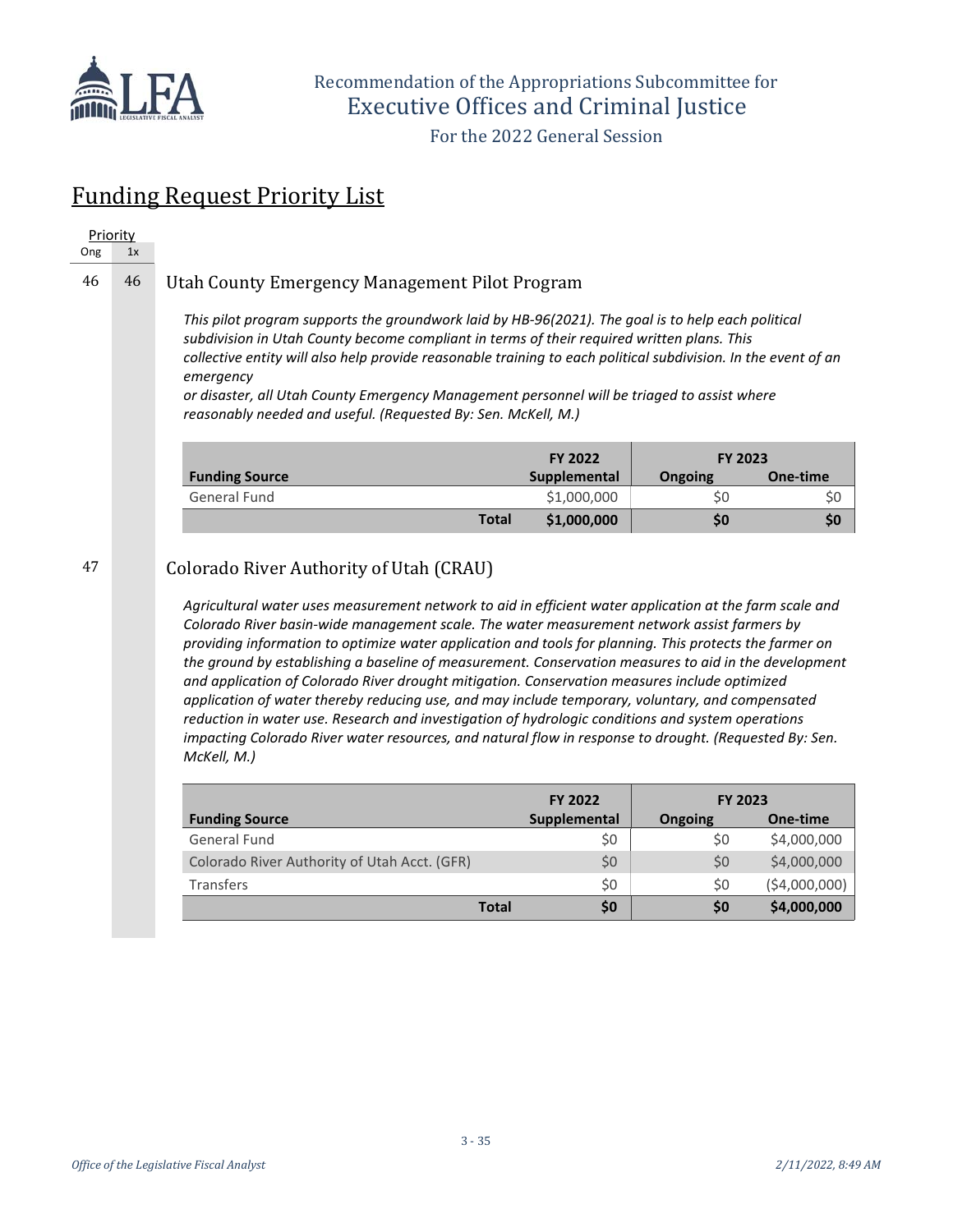

 $\overline{a}$ 

## Recommendation of the Appropriations Subcommittee for Executive Offices and Criminal Justice

For the 2022 General Session

# Funding Request Priority List

| Priority |    |                                                                                                                                                                                                                                                                                                                                                                                                                                                                                                                                                                               |              |              |                |          |
|----------|----|-------------------------------------------------------------------------------------------------------------------------------------------------------------------------------------------------------------------------------------------------------------------------------------------------------------------------------------------------------------------------------------------------------------------------------------------------------------------------------------------------------------------------------------------------------------------------------|--------------|--------------|----------------|----------|
| Ong      | 1x |                                                                                                                                                                                                                                                                                                                                                                                                                                                                                                                                                                               |              |              |                |          |
| 48       | 48 | Genomic Excellence Project                                                                                                                                                                                                                                                                                                                                                                                                                                                                                                                                                    |              |              |                |          |
|          |    | The Utah Cold Case Coalition is seeking funding to increase the availability of whole genome sequencing<br>for the purposes of forensic investigative genealogy. This technological service will place Utah on the<br>forefront of DNA and Whole Genome testing in both the law enforcement and private sectors. This<br>project will be conducted through the Utah Cold Case Coalition's innovative program, Intermountain<br>Forensics, which has the distinction of being the nation's only non-profit accredited forensics laboratory.<br>(Requested By: Sen. Weiler, T.) |              |              |                |          |
|          |    |                                                                                                                                                                                                                                                                                                                                                                                                                                                                                                                                                                               |              | FY 2022      | <b>FY 2023</b> |          |
|          |    | <b>Funding Source</b>                                                                                                                                                                                                                                                                                                                                                                                                                                                                                                                                                         |              | Supplemental | <b>Ongoing</b> | One-time |
|          |    | <b>General Fund</b>                                                                                                                                                                                                                                                                                                                                                                                                                                                                                                                                                           |              | \$250,000    | \$0            | \$0      |
|          |    |                                                                                                                                                                                                                                                                                                                                                                                                                                                                                                                                                                               | <b>Total</b> | \$250,000    | \$0            | \$0      |
| 49       |    | Criminal Justice Policy Liaison for Local Governments<br>Now that Medicaid has become the funding mechanism for community based care, which was originally<br>perceived as an unfunded mandate by the locals. This budget item would be designated to the<br>commission on Criminal and Juvenile Justice, with the directive to pass it through to the Utah Association<br>of Counties, for which two full time employees would be designated to collect data, unify and relay                                                                                                |              |              |                |          |

|                       |              | <b>FY 2022</b> | <b>FY 2023</b> |          |
|-----------------------|--------------|----------------|----------------|----------|
| <b>Funding Source</b> |              | Supplemental   | Ongoing        | One-time |
| General Fund          |              | \$0            | \$250,000      |          |
|                       | <b>Total</b> | \$0            | \$250,000      | S0       |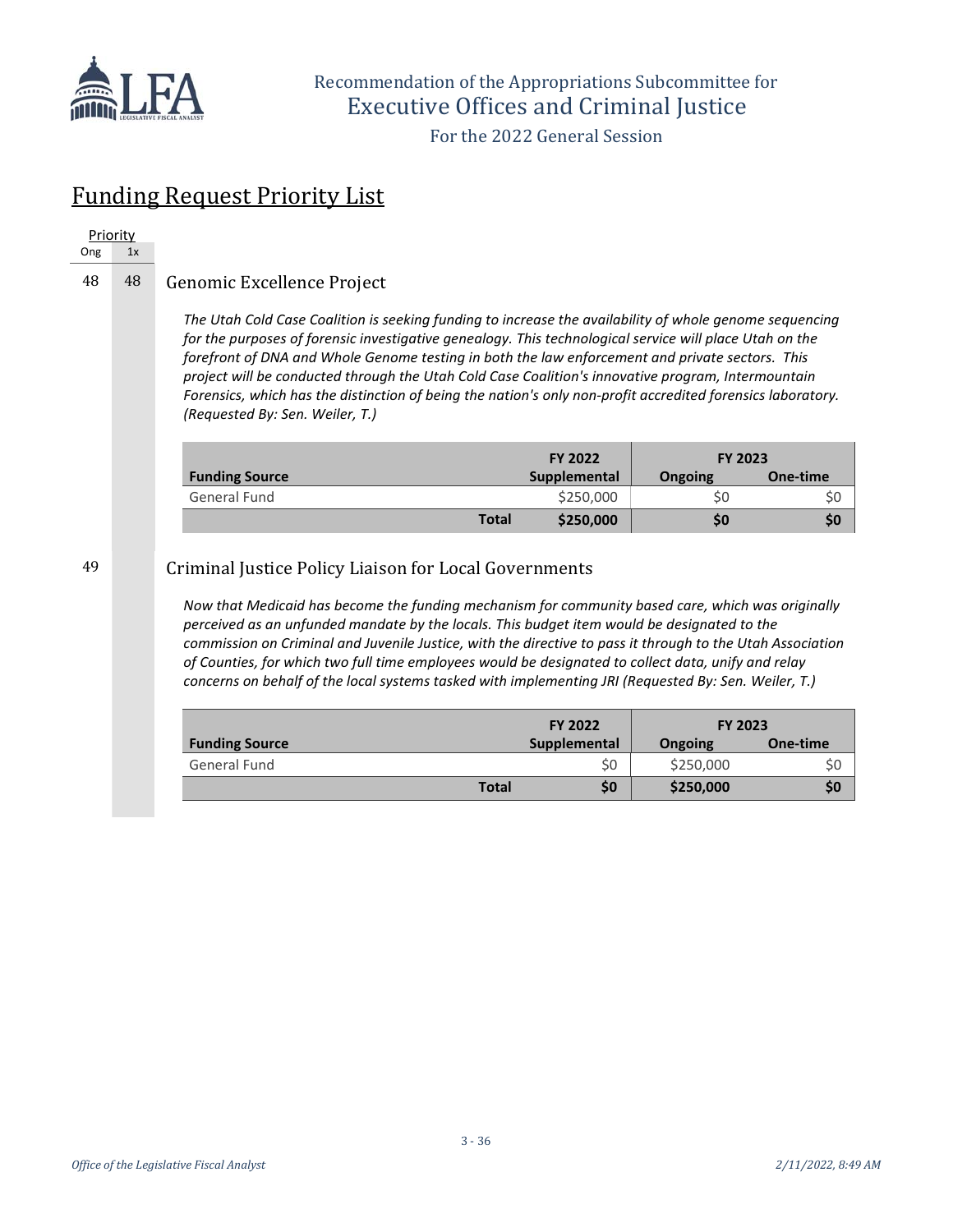

Priority

### Recommendation of the Appropriations Subcommittee for Executive Offices and Criminal Justice

For the 2022 General Session

# Funding Request Priority List

| <b>FILUILLY</b> |    |                                                                                                                                                                                                                                                                                                                                                                                                                                                                                                                                                                                                                                                                                                                                                                                                                                                                                                                                                                                                                                                                                                                         |
|-----------------|----|-------------------------------------------------------------------------------------------------------------------------------------------------------------------------------------------------------------------------------------------------------------------------------------------------------------------------------------------------------------------------------------------------------------------------------------------------------------------------------------------------------------------------------------------------------------------------------------------------------------------------------------------------------------------------------------------------------------------------------------------------------------------------------------------------------------------------------------------------------------------------------------------------------------------------------------------------------------------------------------------------------------------------------------------------------------------------------------------------------------------------|
| Ong             | 1x |                                                                                                                                                                                                                                                                                                                                                                                                                                                                                                                                                                                                                                                                                                                                                                                                                                                                                                                                                                                                                                                                                                                         |
| 50              |    | <b>Emergency Preparedness Amendments</b>                                                                                                                                                                                                                                                                                                                                                                                                                                                                                                                                                                                                                                                                                                                                                                                                                                                                                                                                                                                                                                                                                |
|                 |    | State Revenue Impact: Enactment of this legislation would transfer \$10,000,000 annually beginning in FY<br>2023 from the General Fund to the newly created State Earthquake Preparedness Restricted Account. The<br>Department of Public Safety's Emergency Management line item would receive a \$10,000,000<br>appropriation from that account to fund earthquake preparedness.<br>State Expenditure Impact: Enactment of this legislation could increase expenditures by the newly created<br>Office of Earthquake Preparedness and Response within the Department of Public Safety by up to<br>\$10,000,000 from the State Earthquake Preparedness Restricted Account annually beginning in FY 2023<br>for earthquake preparedness. Additionally, this legislation could increase general fund expenditures by<br>\$250,000 annually for the Office of Earthquake Preparedness to perform earthquake assessments,<br>provide education, conduct rule making, implement a public awareness campaign and to create a<br>program to distribute funds for earthquake preparedness.<br>(Requested By: Rep. Collard, C.) |
|                 |    |                                                                                                                                                                                                                                                                                                                                                                                                                                                                                                                                                                                                                                                                                                                                                                                                                                                                                                                                                                                                                                                                                                                         |

|                                | <b>FY 2023</b><br><b>FY 2022</b> |     |                |          |
|--------------------------------|----------------------------------|-----|----------------|----------|
| <b>Funding Source</b>          | Supplemental                     |     | <b>Ongoing</b> | One-time |
| General Fund                   |                                  | \$0 | \$10,250,000   | \$0      |
| <b>Other Financing Sources</b> |                                  | \$0 | \$10,000,000   | \$0      |
|                                | Total                            | \$0 | \$20,250,000   | \$0      |

#### 51 Voter Registration and Engagement

*This appropriation will be used to increase voter registration and turnout among Utah students with a new focus on rural areas via digital registration programs and in‐person registration efforts led by a VOTERISE network of college interns/ambassadors, followed by a comprehensive nonpartisan Get Out The Vote campaign informing registrants about voting logistics in their precincts including candidates, deadlines, locations, etc. Targeted schools include (but are not limited to) the following colleges and universities: Brigham Young University, Utah State University, Utah State University Eastern, additional USU extensions, Utah State University Moab, Utah Tech University (DSU), Snow College, Southern Utah University, the University of Utah, Westminster, Weber State University, Utah Valley University, and Salt Lake Community College. (Requested By: Rep. Watkins, C.)*

|                       | FY 2022      |              | <b>FY 2023</b> |          |
|-----------------------|--------------|--------------|----------------|----------|
| <b>Funding Source</b> |              | Supplemental | Ongoing        | One-time |
| General Fund          |              | \$25,000     | \$0            |          |
|                       | <b>Total</b> | \$25,000     | \$0            | SC       |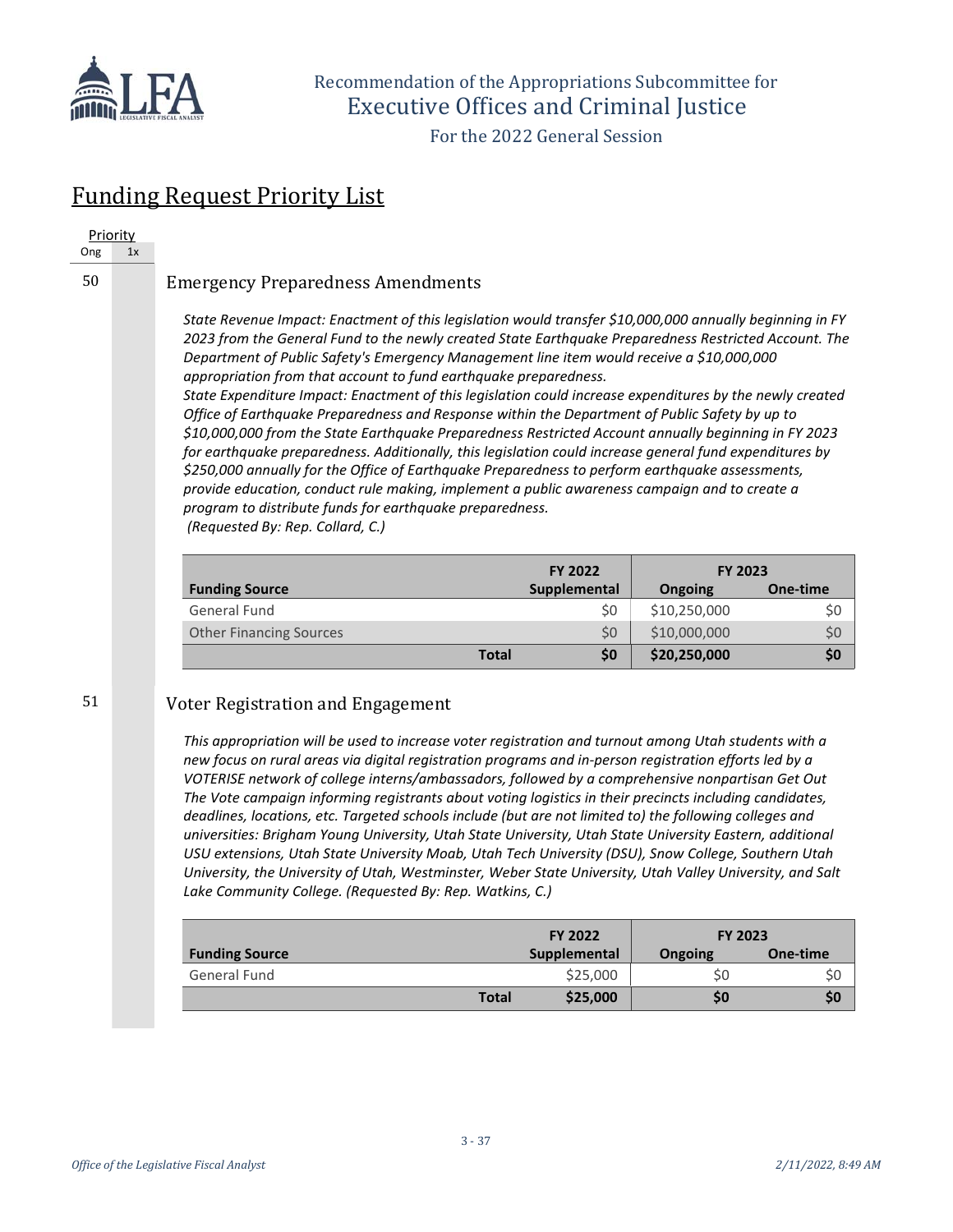

For the 2022 General Session

# Funding Request Priority List

|           | Priority |                                                                                                                                                                                                                                                                                                                                                                                                                                                                     |              |                |                |           |
|-----------|----------|---------------------------------------------------------------------------------------------------------------------------------------------------------------------------------------------------------------------------------------------------------------------------------------------------------------------------------------------------------------------------------------------------------------------------------------------------------------------|--------------|----------------|----------------|-----------|
| Ong<br>52 | 1x<br>52 | Safety Equipment for Fire Departments                                                                                                                                                                                                                                                                                                                                                                                                                               |              |                |                |           |
|           |          | The West Valley City Fire Department is in need of essential safety equipment. The current supplier is no<br>longer maintaining, servicing, or supplying equipment that meets NFPA standards. The department<br>requires the replacement of the following safety/SCBA inventory: 56 packs, 94 bottles, 120 masks, 6<br>Hazmat packs and bottles, 2 RIT packs. (Requested By: Sen. Mayne, K.)                                                                        |              |                |                |           |
|           |          |                                                                                                                                                                                                                                                                                                                                                                                                                                                                     |              | <b>FY 2022</b> | <b>FY 2023</b> |           |
|           |          | <b>Funding Source</b>                                                                                                                                                                                                                                                                                                                                                                                                                                               |              | Supplemental   | Ongoing        | One-time  |
|           |          | General Fund                                                                                                                                                                                                                                                                                                                                                                                                                                                        |              | \$619,600      | \$0            | \$0       |
|           |          |                                                                                                                                                                                                                                                                                                                                                                                                                                                                     | <b>Total</b> | \$619,600      | \$0            | \$0       |
|           |          | The Utah State Courts receive funding to pilot various programs designed to engage indigent litigants to<br>facilitate substantive dispute resolution, where the courts are traditionally not intuitive forums indigent<br>parties. This funding is provided for the courts to identify and pilot techniques that provide indigent<br>parties an intuitive platform to negotiate a meaningful resolution prior to default. (Requested By: Sen.<br>Cullimore, K. A.) |              | <b>FY 2022</b> | FY 2023        |           |
|           |          | <b>Funding Source</b>                                                                                                                                                                                                                                                                                                                                                                                                                                               |              | Supplemental   | Ongoing        | One-time  |
|           |          | <b>General Fund</b>                                                                                                                                                                                                                                                                                                                                                                                                                                                 |              | \$0            | SO.            | \$100,000 |
|           |          |                                                                                                                                                                                                                                                                                                                                                                                                                                                                     | <b>Total</b> | \$0            | \$0            | \$100,000 |
| 54        |          | Richfield Regional Office Building - DPS<br>Funding changes reflected are contingent on the funding and construction of a new Richfield Regional<br>Office building. Presumably, efficiencies would be gained by co-locating with other state entities in the<br>area.                                                                                                                                                                                              |              |                |                |           |
|           |          |                                                                                                                                                                                                                                                                                                                                                                                                                                                                     |              | <b>FY 2022</b> | <b>FY 2023</b> |           |
|           |          | <b>Funding Source</b>                                                                                                                                                                                                                                                                                                                                                                                                                                               |              | Supplemental   | Ongoing        | One-time  |
|           |          | <b>General Fund</b>                                                                                                                                                                                                                                                                                                                                                                                                                                                 |              | \$134,900      | (\$134,900)    | \$0       |
|           |          |                                                                                                                                                                                                                                                                                                                                                                                                                                                                     | <b>Total</b> | \$134,900      | (\$134,900)    | \$0       |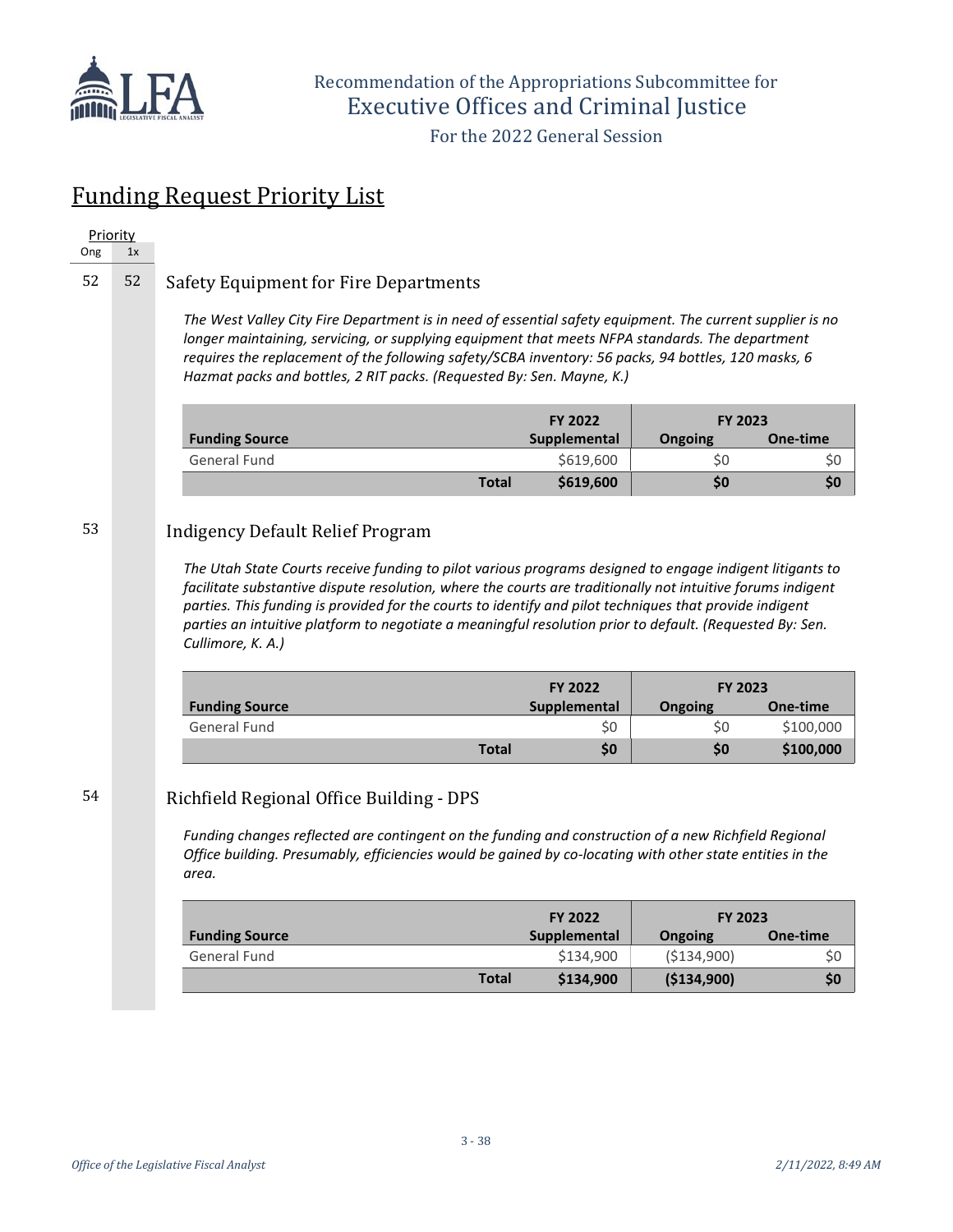

# Funding Request Priority List

|     | Priority |                                                                                                                                            |                |                |              |
|-----|----------|--------------------------------------------------------------------------------------------------------------------------------------------|----------------|----------------|--------------|
| Ong | 1x       |                                                                                                                                            |                |                |              |
| 55  |          | DPS New Emergency Operations Center Building (O&M)                                                                                         |                |                |              |
|     |          | Funding is the Operations and Maintenance (O&M) for the proposed new Emergency Operations Center<br>heard in IGG.                          |                |                |              |
|     |          |                                                                                                                                            | <b>FY 2022</b> | <b>FY 2023</b> |              |
|     |          | <b>Funding Source</b>                                                                                                                      | Supplemental   | <b>Ongoing</b> | One-time     |
|     |          | General Fund                                                                                                                               | \$0            | \$100,000      | ( \$100,000) |
|     |          | <b>Total</b>                                                                                                                               | \$0            | \$100,000      | (\$100,000)  |
| 56  |          | Voter Outreach<br>Voter outreach. One-time funds for 2022 election outreach. Ongoing funds will be saved up for 2024<br>election outreach. |                |                |              |
|     |          |                                                                                                                                            | <b>FY 2022</b> | <b>FY 2023</b> |              |
|     |          | <b>Funding Source</b>                                                                                                                      | Supplemental   | <b>Ongoing</b> | One-time     |

General Fund \$200,000 \$500,000 \$500,000 \$500,000 \$500,000 \$500,000 \$500,000 \$500,000 \$500,000 \$500,000 \$500,000

**Total \$0 \$200,000 \$500,000**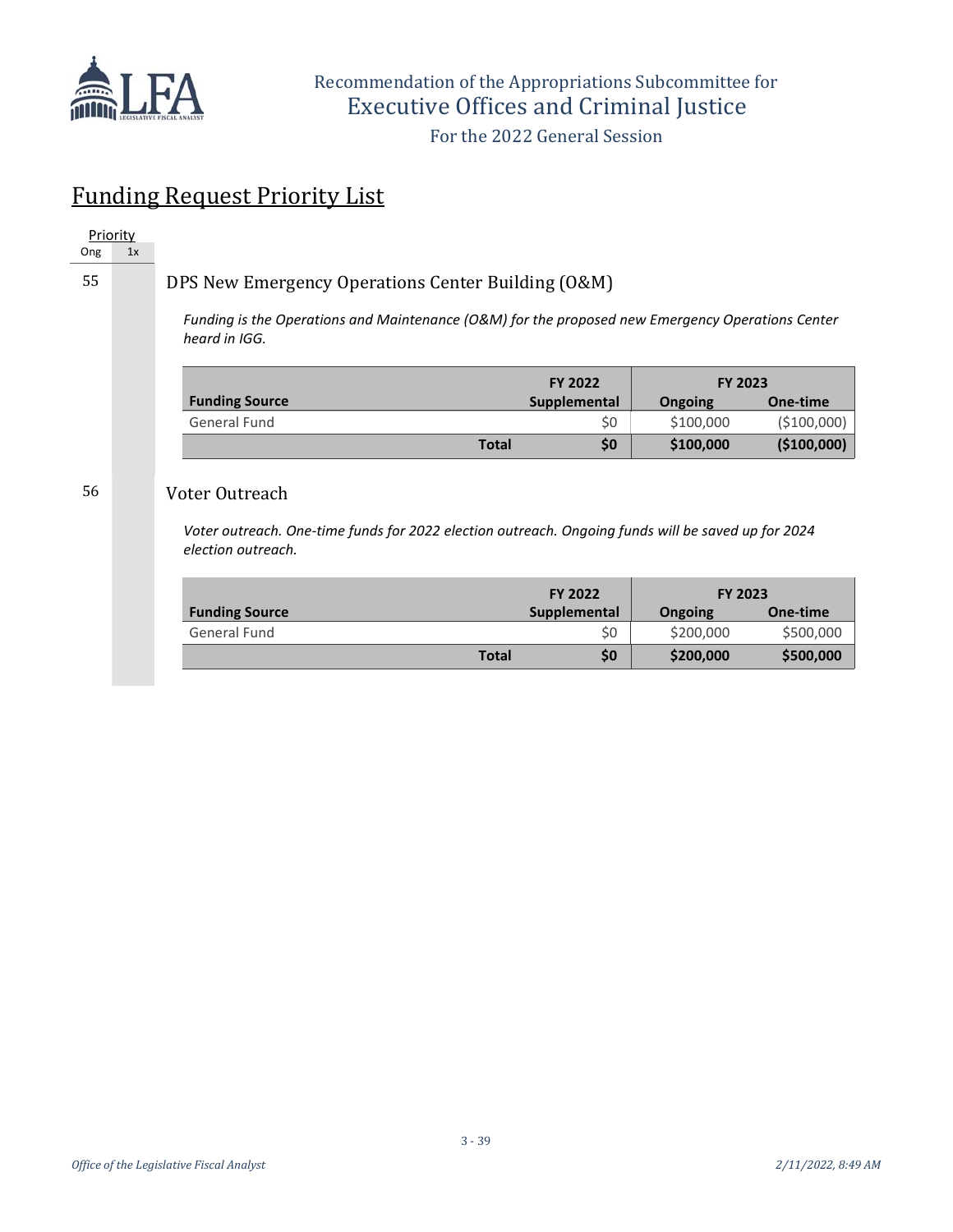

For the 2022 General Session

## Reallocations

### AG ISF Subsidy Elimination

*During the 2017 General Session, the Legislature appropriated \$148,600 to the Attorney General's Office to provide a retainer for beginning to charge the Career Service Review Office an hourly rate and transfer to the model of an Internal Service Fund. Now that all billable portions of the Attorney General's Office have transferred to the ISF model, and the ISF carries a retained earnings, this appropriation is no longer necessary and should be returned to the Legislature.*

|                       |              | <b>FY 2022</b> | <b>FY 2023</b> |          |
|-----------------------|--------------|----------------|----------------|----------|
| <b>Funding Source</b> |              | Supplemental   | Ongoing        | One-time |
| General Fund          |              | (5227, 200)    | (5227, 200)    | Ś0       |
|                       | <b>Total</b> | (\$227,200)    | (\$227,200)    | \$0      |

#### Alcoholic Beverage Control Program Reduction

*Would require statutory change (bill in process, Sen. Owens). Funding for this program is more than needed to meet statutory obligation and could be reduced without any material effect to operations. Funds could be repurposed for other obligations.*

|                                             | <b>FY 2022</b> |         | <b>FY 2023</b> |
|---------------------------------------------|----------------|---------|----------------|
| <b>Funding Source</b>                       | Supplemental   | Ongoing | One-time       |
| Alcoholic Beverage Control Enforcement Fund | \$0            | \$0     | \$3,000,000    |
| <b>Beginning Nonlapsing</b>                 | Ś0             | \$0     | ( \$3,000,000) |
| Total                                       | S0             | \$0     | \$0            |

### Ballot Curing

*During the 2020 election the LG's Office provided a solution to the counties to communicate with voters that had ballot curing issues. That was funded with one‐time federal COVID funding. This will continue to program.*

|                       |              | <b>FY 2022</b><br><b>FY 2023</b> |          |          |
|-----------------------|--------------|----------------------------------|----------|----------|
| <b>Funding Source</b> |              | Supplemental                     | Ongoing  | One-time |
| General Fund          |              | \$0                              | \$86,000 | SΟ       |
|                       | <b>Total</b> | S0                               | \$86,000 | \$C      |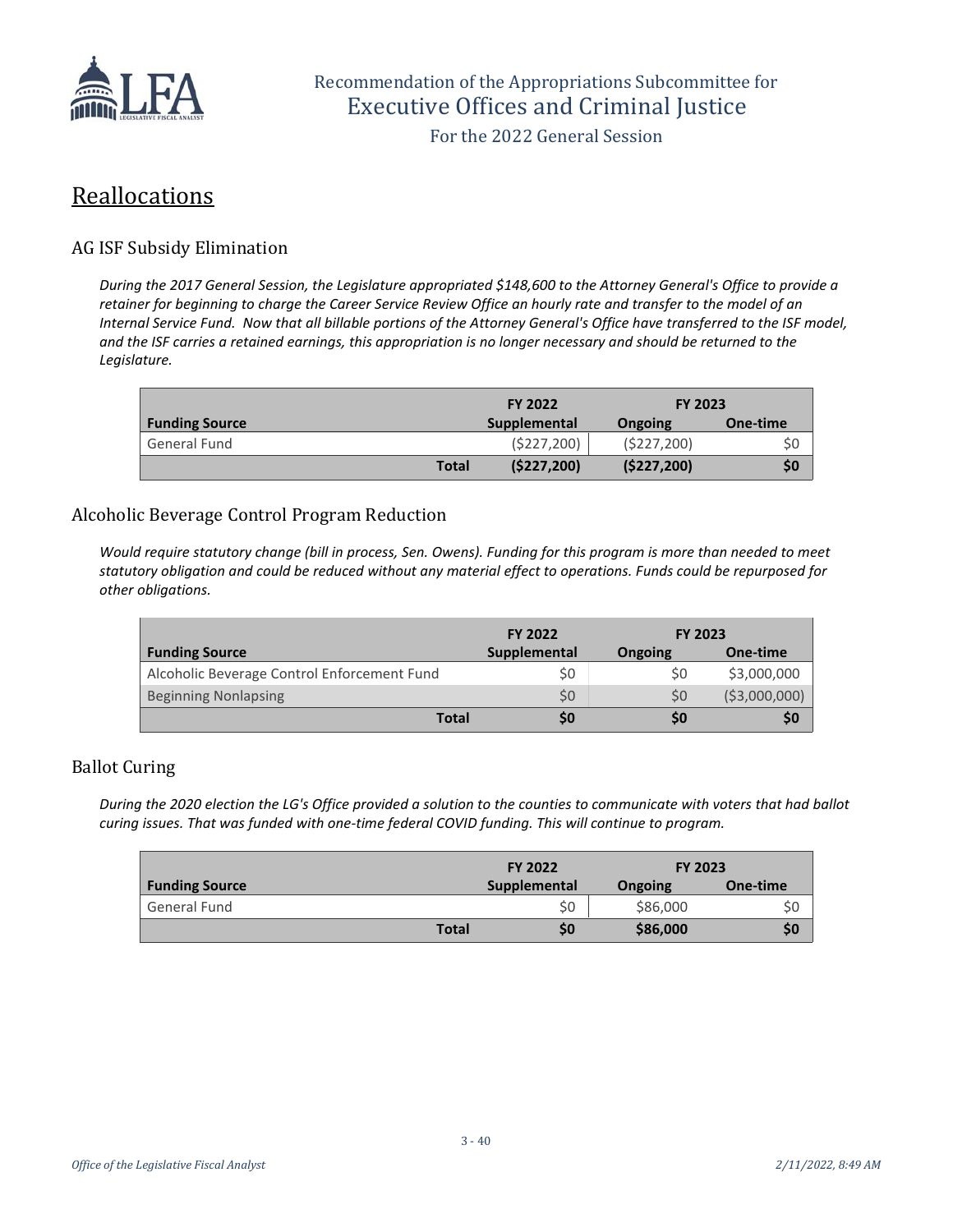

For the 2022 General Session

## Reallocations

### Boards and Commissions Website

*The funding originally appropriated to update the Boards and Commissions Website in the 2020 General Session was pulled back due to COVID budget cuts and not restored. The Governor's Office utilized balances to upgrade the system, but has not been able to add all features that will facilitate citizen participation on boards and commissions.*

|                       |       | <b>FY 2022</b> |         | <b>FY 2023</b> |
|-----------------------|-------|----------------|---------|----------------|
| <b>Funding Source</b> |       | Supplemental   | Ongoing | One-time       |
| General Fund          |       | \$0            | S0      | \$300,000      |
|                       | Total | \$0            | \$0     | \$300,000      |

#### BOPP Travel Savings

*Due to the COVID‐19 Pandemic, many state agencies have experienced travel savings. This funding item captures that savings one‐time for the Board of Pardons and Parole.*

|                       | <b>FY 2022</b> |                   | <b>FY 2023</b> |
|-----------------------|----------------|-------------------|----------------|
| <b>Funding Source</b> | Supplemental   | Ongoing           | One-time       |
| General Fund          |                | ( \$21,500)<br>S0 | ŚС             |
|                       | <b>Total</b>   | (\$21,500)<br>\$0 | \$0            |

### Capitol Communications and Technology Integration

*Funding to implement a system that utilizes an intelligent hub to enable CAD systems to communicate directly with one or more systems and incorporates existing consoles. Capitol Hill Security Control Center will be able to offer additional support to communications centers around the state.*

|                       |              | <b>FY 2022</b> |         | <b>FY 2023</b> |
|-----------------------|--------------|----------------|---------|----------------|
| <b>Funding Source</b> |              | Supplemental   | Ongoing | One-time       |
| General Fund          |              | \$0            | S0      | \$325,000      |
|                       | <b>Total</b> | \$0            | \$0     | \$325,000      |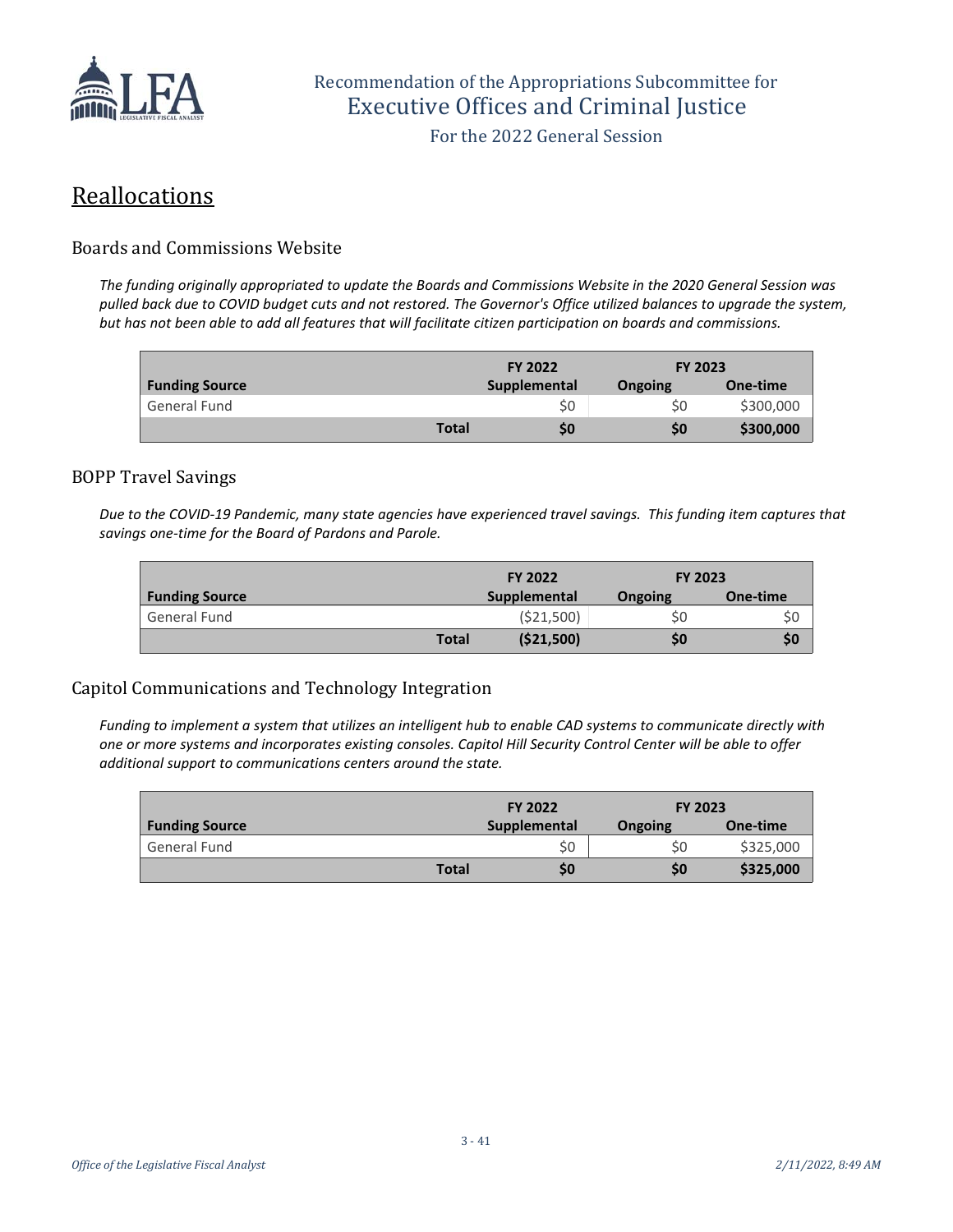

For the 2022 General Session

# Reallocations

#### Children's Justice Center Forensic Interviewer

*Children's Justice Centers ensure that child abuse victims are forensically interviewed in a developmentally and culturally sensitive, unbiased and fact‐finding manner that will support accurate and fair decision making by the involved multidisciplinary team in the criminal justice and child protection systems. Forensic interviews also facilitate referrals for mental health services, victim advocacy, and medical evaluations. Approximately 6,000 children are interviewed annually through Utah's CJCs. In the early years, law enforcement and child protective services conducted their own interviews. The Attorney General's Office claims the best practice standard today is to use trained forensic interview specialists, and it is the approach of the vast majority of CJCs in the country. Unlike law enforcement and CPS, this person has no other role in the investigation. The interview quality is high due to the frequency with which they interview children and their investment in training, peer review, and other skill building activities. These interviews are essential to the work of DCFS, law enforcement, prosecutors, and child protection AAGs.*

|                       |       | <b>FY 2022</b> | <b>FY 2023</b> |          |
|-----------------------|-------|----------------|----------------|----------|
| <b>Funding Source</b> |       | Supplemental   | Ongoing        | One-time |
| General Fund          |       | \$0            | \$80,000       |          |
|                       | Total | S0             | \$80,000       |          |

#### Children's Justice Center Security Request

*Historically forensic interviews, which are considered evidence, have been provided by CJCs to law enforcement, DCFS, prosecutors, courts, and other agencies in a physical recorded format: first VHS tapes, and later DVDs or thumb drives. Not only can those items be lost, but they can be given to individuals not authorized under Utah law have access. Using onetime grants, 10 CJCs have implemented storage software and secure cloud storage designed specifically for CJC use. With COVID, the ability to share and view evidence amongst partner agencies without physical contact continues to be invaluable. Centers report increased savings and efficiencies as a result of digital evidence systems.*

|                       |              | <b>FY 2022</b> | <b>FY 2023</b> |          |
|-----------------------|--------------|----------------|----------------|----------|
| <b>Funding Source</b> |              | Supplemental   | Ongoing        | One-time |
| General Fund          |              | \$0            | \$52,000       | \$C      |
|                       | <b>Total</b> | S0             | \$52,000       | \$0      |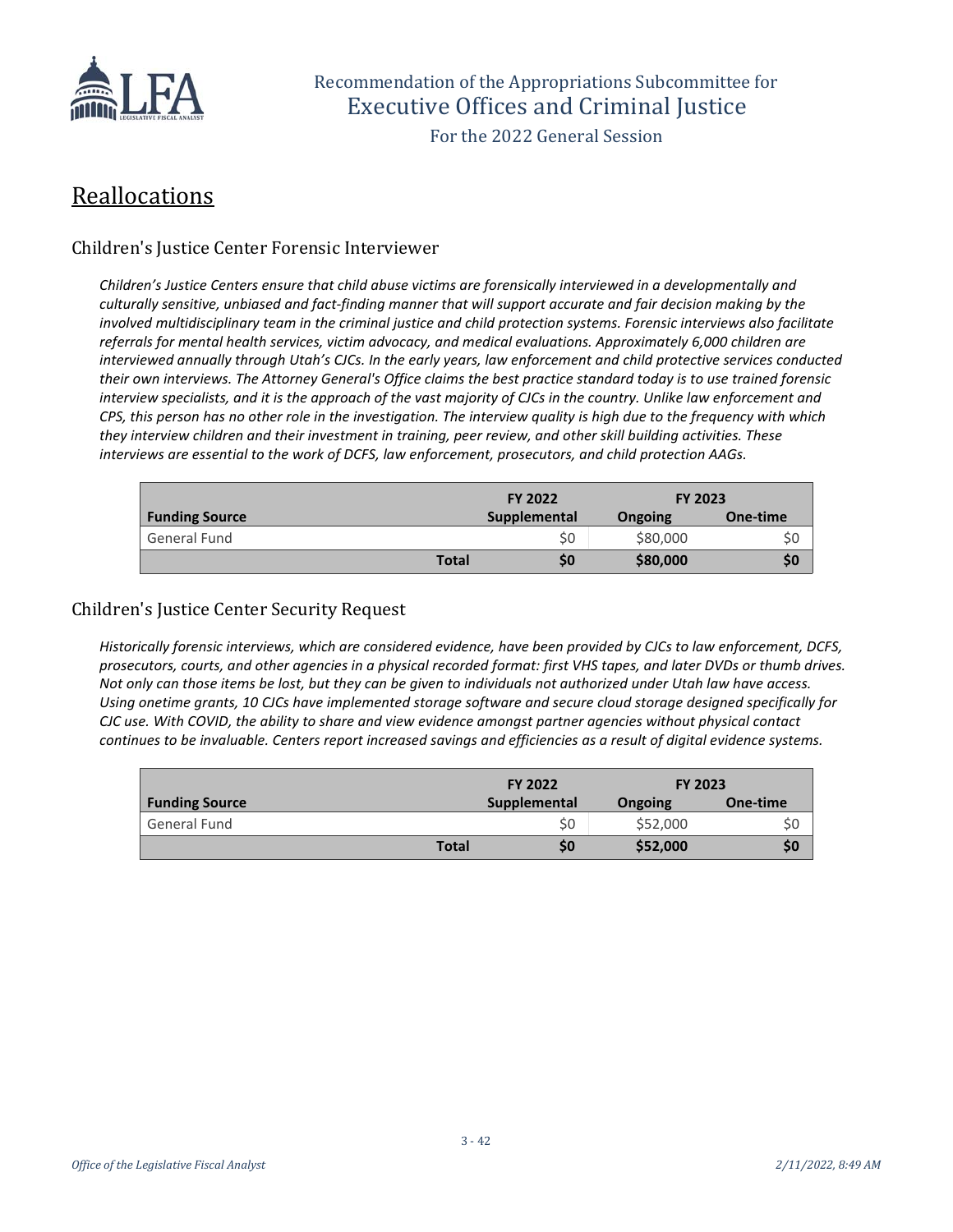

For the 2022 General Session

## Reallocations

### Civil Litigation Funding

*Each year, the Attorney General's Office takes on lawsuits that require additional resources beyond the allocated staff or funding available to the office. Because these cases are in diverse areas and rooted in defense of state law, protecting state resources, or the rights and freedoms of Utahns. Because these cases are not routine and often require specific expertise, these cases require the Office to retain outside counsel on an ad hoc basis and an expense beyond the annual legislative appropriation. As a result, the AGO seeks supplemental funding each year.*

|                       |              | <b>FY 2022</b> | <b>FY 2023</b> |          |
|-----------------------|--------------|----------------|----------------|----------|
| <b>Funding Source</b> |              | Supplemental   | Ongoing        | One-time |
| General Fund          |              | \$200,000      | S0             |          |
|                       | <b>Total</b> | \$200,000      | \$0            | \$C      |

Compensation Increases for Victim Reparations Staff Start-up Cost Recovery

*A recommendation approved by the Executive Offices and Criminal Justice Subcommittee during the Fiscal Note and Building Block follow‐up process. The actual spent amount accounts for all compensation increases for Victim Reparation Staff. Because the full amount was appropriated for increase, this amount should be available for future years, but \$9,500 could be available one‐time.*

|                               |              | <b>FY 2022</b> | <b>FY 2023</b> |          |
|-------------------------------|--------------|----------------|----------------|----------|
| <b>Funding Source</b>         |              | Supplemental   | Ongoing        | One-time |
| Crime Victim Reparations Fund |              | \$9,500        | S0             | SC       |
|                               | <b>Total</b> | \$9,500        | S0             | \$0      |

### Constitutional Defense Council Funding Elimination

*Since 2018, the Constitutional Defense Council has carried \$13,300 in nonlapsing balances and has spent none of this money. This funding item gives the option to the Legislature to rescind that funding.*

|                             | <b>FY 2022</b> |         | <b>FY 2023</b> |
|-----------------------------|----------------|---------|----------------|
| <b>Funding Source</b>       | Supplemental   | Ongoing | One-time       |
| <b>Beginning Nonlapsing</b> | (\$13,300)     | S0      | \$0            |
| <b>Beginning Nonlapsing</b> | \$13,300       | \$0     | \$0            |
|                             | Total<br>S0    | Ş0      | \$0            |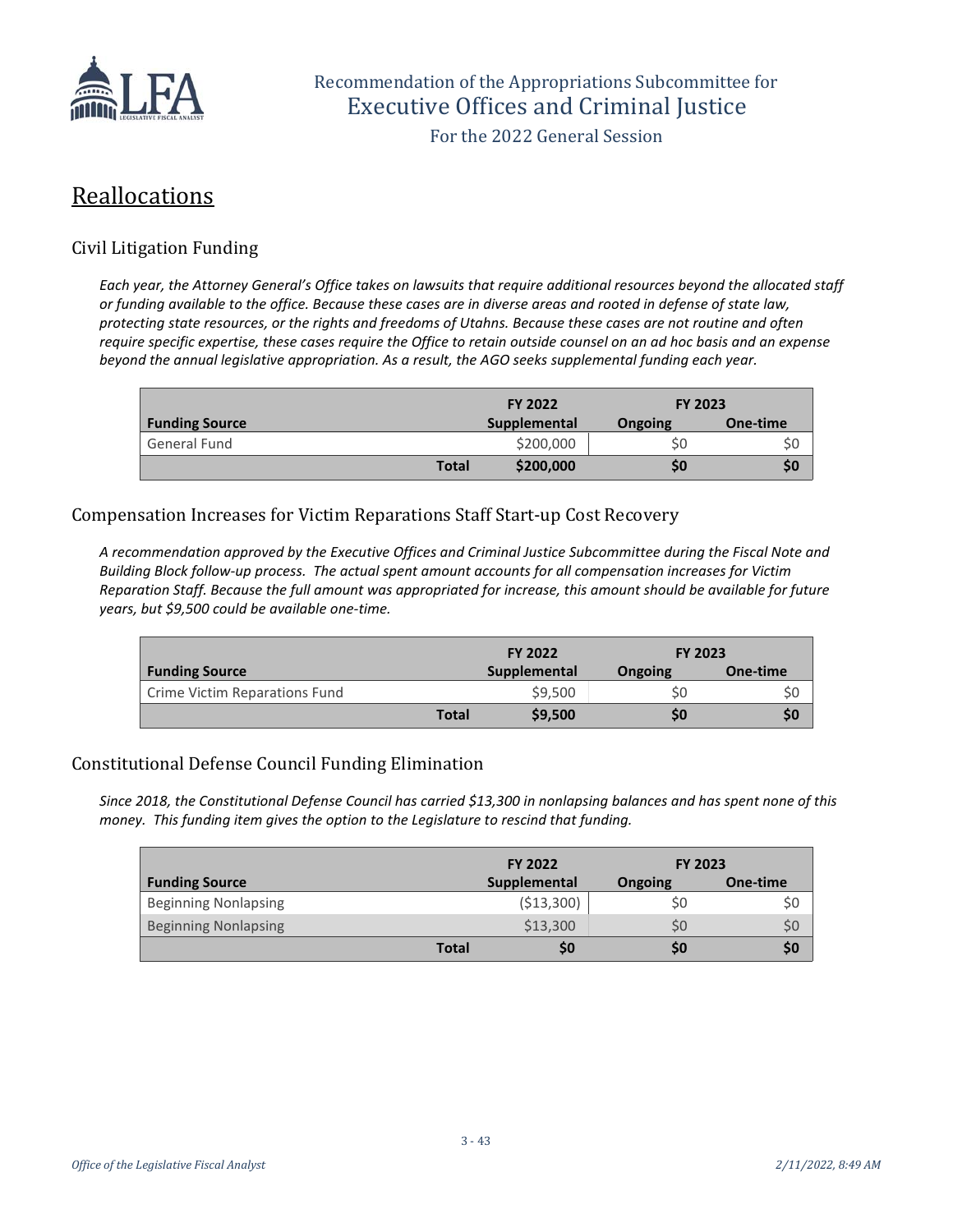

For the 2022 General Session

## Reallocations

### Corrections Funding Mix ISF Exception

*This funding item is a request to create a funding mix exception for Dedicated Credits for the Department of Corrections. Each year the Legislature increases appropriations for Compensation and ISF payments through the mix of revenue sources within a specific appropriation unit. In some cases, agencies don't believe that even if appropriations to a certain funding source increase, that realized revenue would increase. In these instances, the Legislature has required additional approval during the General Session for agencies to request exceptions which would exclude certain revenue sources from the mix calculations.*

|                                  |              | <b>FY 2022</b> | <b>FY 2023</b> |          |
|----------------------------------|--------------|----------------|----------------|----------|
| <b>Funding Source</b>            |              | Supplemental   | Ongoing        | One-time |
| General Fund                     |              | \$0            | \$7,700        | SΟ       |
| <b>Dedicated Credits Revenue</b> |              | \$0            | (57,700)       | S0       |
|                                  | <b>Total</b> | SO             | SΟ             | \$0      |

### Court Facility Savings

*Court facility savings are from a recently expiring court facility bond.*

|                       |       | <b>FY 2022</b> | <b>FY 2023</b> |          |
|-----------------------|-------|----------------|----------------|----------|
| <b>Funding Source</b> |       | Supplemental   | Ongoing        | One-time |
| General Fund          |       | \$0            | (5219, 100)    | SO       |
|                       | Total | \$0            | ( \$219, 100)  | \$0      |

### Court Visitor Program Coordinator

*Funding would support the Court Visitor program. The Court Visitor Program monitors guardianships and conservatorships, providing information to judges through coordination with trained volunteers to investigate the circumstances and well‐being of protected persons, locate guardians who do not keep the court updated, and audit records. Guardianship case filings have increased more than 30% over the last five years. The Courts report that the program is unable to address existing needs promptly and adequately, taking up to 12 weeks (instead of the typical 6‐8 weeks) to provide responsive information to the court. Further, they report that this new coordinator position will allow the program to work with additional volunteers to convey information more effectively to the court.*

|                       |       | <b>FY 2022</b> | <b>FY 2023</b> |          |
|-----------------------|-------|----------------|----------------|----------|
| <b>Funding Source</b> |       | Supplemental   | Ongoing        | One-time |
| General Fund          |       | Ś0             | \$92,100       |          |
|                       | Total | S0             | \$92,100       | \$C      |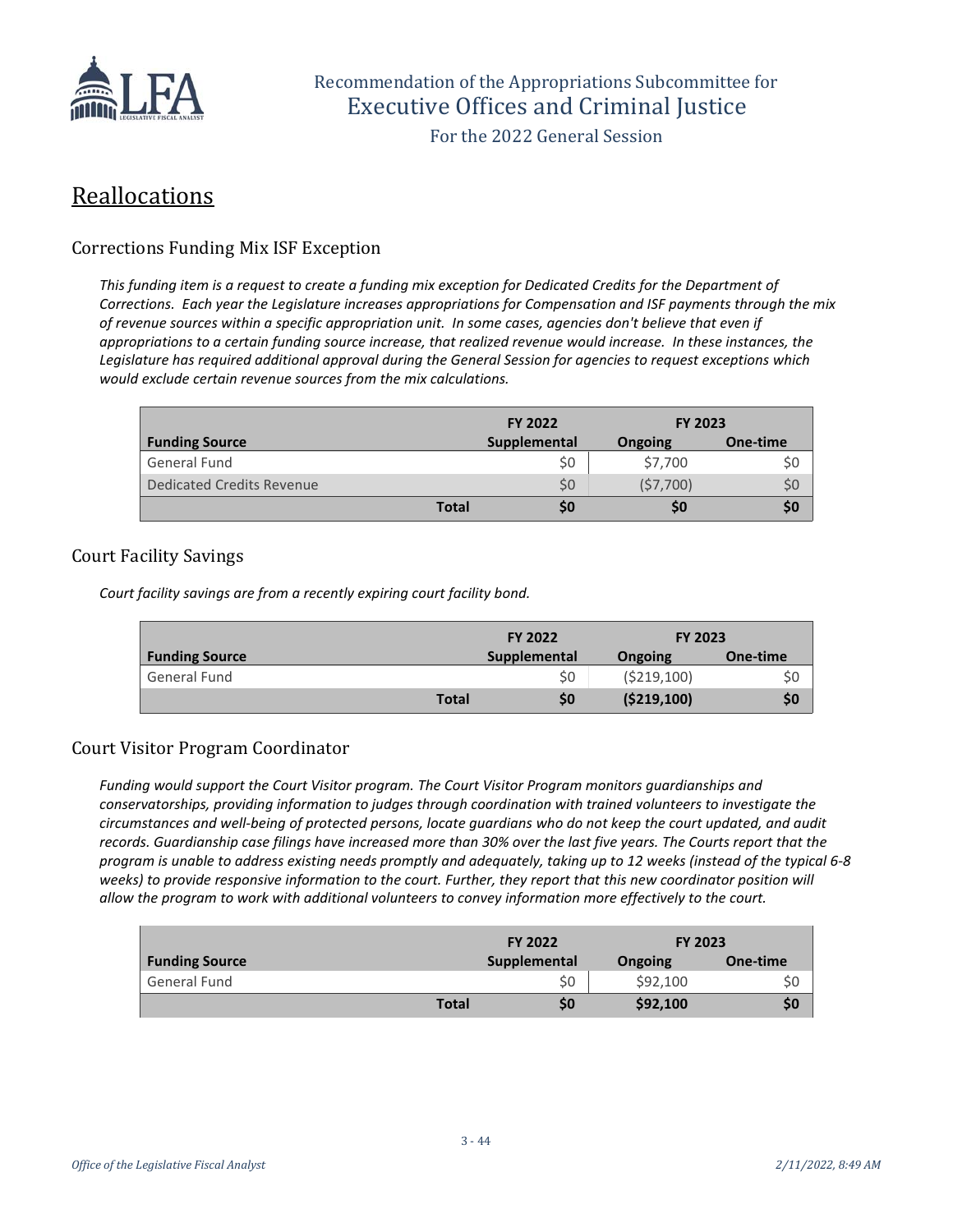

For the 2022 General Session

## Reallocations

### Criminal Analyst

*Providing only matching funds for a granted federal grant, the AGO will hire a criminal analyst to support SECURE in their proactive investigations by collecting data from multiple sources to identify previously unknown trafficking trends and target identified blind spots, provide support for financial investigations and work with AGO partners to gather data in order to identify problem areas within labor industries. This individual will be responsible for analyzing, summarizing, reviewing data, interpreting results and reporting findings.*

|                       |              | <b>FY 2022</b> | <b>FY 2023</b> |          |
|-----------------------|--------------|----------------|----------------|----------|
| <b>Funding Source</b> |              | Supplemental   | Ongoing        | One-time |
| General Fund          |              | \$13,500       | \$18,000       | \$0      |
| <b>Federal Funds</b>  |              | \$40,500       | \$54,000       | \$0      |
|                       | <b>Total</b> | \$54,000       | \$72,000       | \$0      |

### Delayed Fiscal Note Impact Savings

*Each year during the fiscal note process the Legislature backs out one time funding for criminal justice fiscal notes that have a ramp up period before the state experiences the full burden of the costs. This amount is from the following bills: S.B. 117 (2021 General Session), "Human Smuggling Amendments" ‐ \$64,000; S.B. 156 (2021 General Session), "Criminal Offense Amendments" ‐ \$9,000; H.B. 247 (2020 General Session), "Unlawful Sexual Activity Statute of Limitations" ‐ \$64,800.*

|                       |              | <b>FY 2022</b> |           | <b>FY 2023</b> |
|-----------------------|--------------|----------------|-----------|----------------|
| <b>Funding Source</b> |              | Supplemental   | Ongoing   | One-time       |
| General Fund          |              | \$0            | S0        | ( \$137,800)   |
|                       | <b>Total</b> | \$0            | <b>SO</b> | (\$137,800)    |

### Driver License/Highway Safety Savings

*Funding amounts reflect General fund total that can reasonably be funded with other funding sources for these programs.*

|                       |              | <b>FY 2022</b> | <b>FY 2023</b> |          |
|-----------------------|--------------|----------------|----------------|----------|
| <b>Funding Source</b> |              | Supplemental   | Ongoing        | One-time |
| General Fund          |              | (52,400)       | (52,400)       |          |
|                       | <b>Total</b> | (52,400)       | (\$2,400)      | S0       |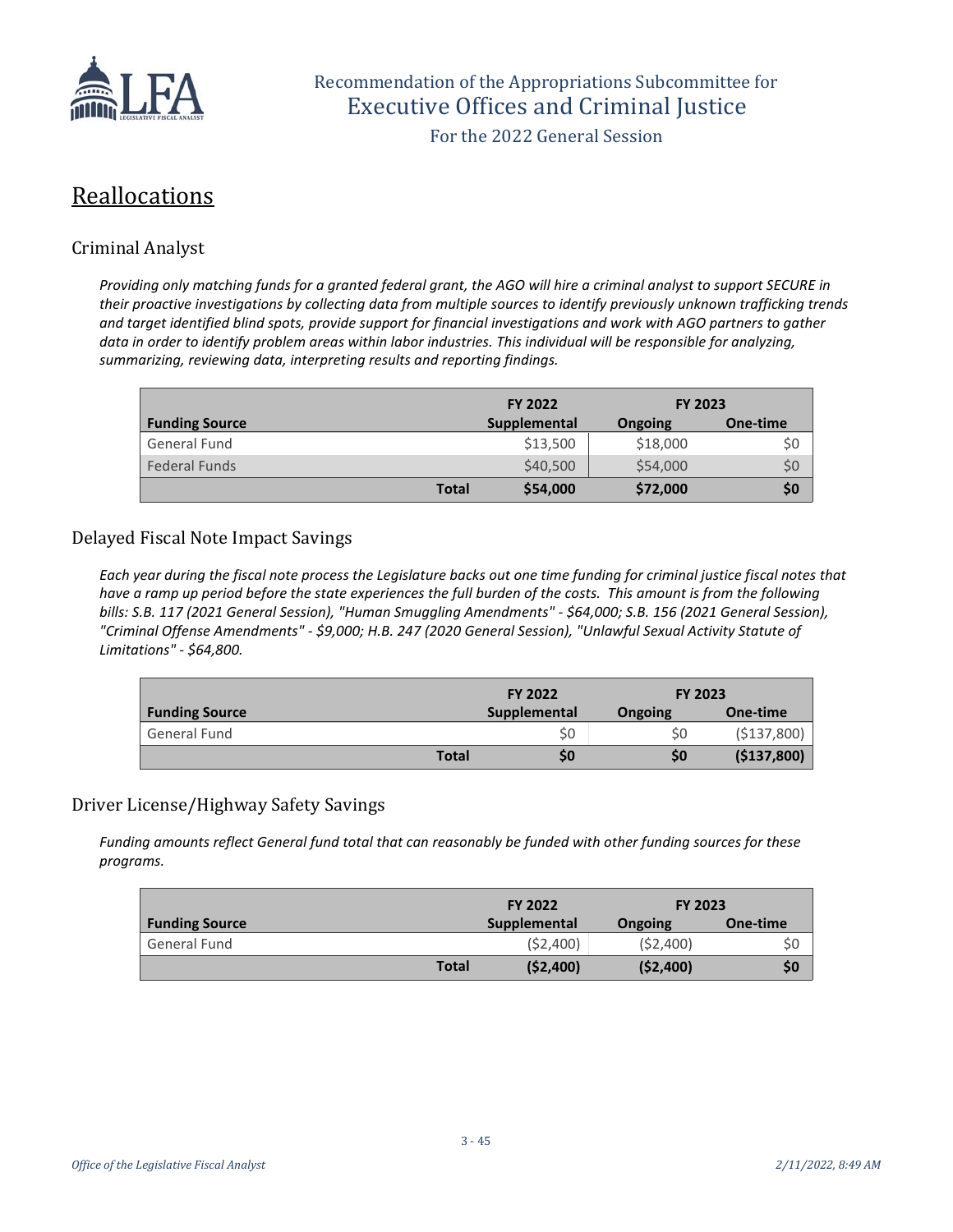

For the 2022 General Session

## Reallocations

### Elections Outreach Underspent Funds

*The Legislature appropriated \$400,000 to the Lt. Governor's Office to fund election outreach, to inform Utah voters about the elections system. The Lt. Governor's office did not completely spend the funds allowed for this purpose and left \$1,900 remaining. This funding item recaptures that amount.*

|                       |              | <b>FY 2022</b> | <b>FY 2023</b> |          |
|-----------------------|--------------|----------------|----------------|----------|
| <b>Funding Source</b> |              | Supplemental   | Ongoing        | One-time |
| General Fund          |              | (51,900)       | S0             |          |
|                       | <b>Total</b> | ( \$1,900)     | \$0            | S0       |

#### Emergency Management Personnel

*Funding is for hiring additional emergency management personnel and replace federal funding with state funding for some positions. The department reports state funds are more appropriate these positions and if funded, would free up federal funding to be used more for what the grants are allocated for such as to hire temporary employees in cases of emergency or declared disaster.*

|                       |       | <b>FY 2022</b> | <b>FY 2023</b> |           |
|-----------------------|-------|----------------|----------------|-----------|
| <b>Funding Source</b> |       | Supplemental   | Ongoing        | One-time  |
| General Fund          |       | \$0            | \$250,000      | \$250,000 |
|                       | Total | S0             | \$250,000      | \$250,000 |

#### Farmington Bay Girls

*Funding would allow for facility improvements at the Farmington Bay secure facility for girls.*

|                       |              | <b>FY 2022</b> | <b>FY 2023</b> |           |
|-----------------------|--------------|----------------|----------------|-----------|
| <b>Funding Source</b> |              | Supplemental   | Ongoing        | One-time  |
| General Fund          |              | \$0            | Ś0             | \$774.100 |
|                       | <b>Total</b> | S0             | \$0            | \$774,100 |

#### Fleet Vehicle Audit Vehicle Efficiencies

*This reflects the one‐time cost reduction in underutilized vehicles based on a recent fleet audit.*

|                       |       | <b>FY 2022</b> |         | <b>FY 2023</b> |
|-----------------------|-------|----------------|---------|----------------|
| <b>Funding Source</b> |       | Supplemental   | Ongoing | One-time       |
| General Fund          |       | Ś0             | \$0     | ( \$21,000)    |
|                       | Total | \$0            | \$0     | ( \$21,000)    |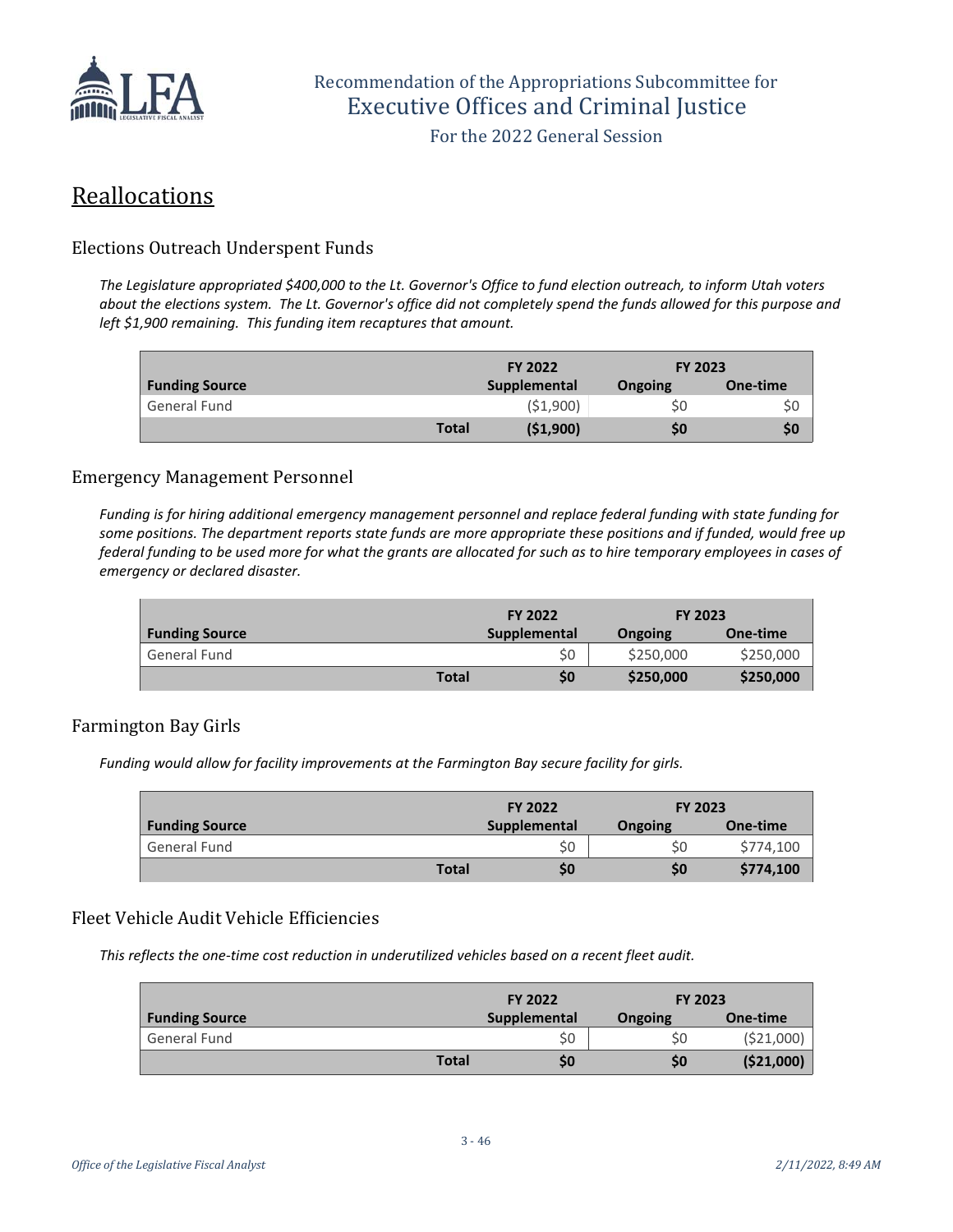

For the 2022 General Session

## Reallocations

#### GAL Travel Savings

*Due to the COVID‐19 Pandemic, many state agencies have experienced travel savings. This funding item captures that savings one‐time for the Guardian ad Litem.*

|                       |              | <b>FY 2022</b> | <b>FY 2023</b> |          |
|-----------------------|--------------|----------------|----------------|----------|
| <b>Funding Source</b> |              | Supplemental   | Ongoing        | One-time |
| General Fund          |              | ( \$80,400)    | S0             |          |
|                       | <b>Total</b> | ( \$80,400)    | \$0            | \$0      |

#### GOPB Funding Mix ISF Exception

*This funding item is a request to create a funding mix exception for Dedicated Credits for the Governor's Office of Planning and Budget. Each year the Legislature increases appropriations for Compensation and ISF payments through the mix of revenue sources within a specific appropriation unit. In some cases, agencies don't believe that even if appropriations to a certain funding source increase, that realized revenue would increase. In these instances, the Legislature has required additional approval during the General Session for agencies to request exceptions which would exclude certain revenue sources from the mix calculations.*

|                           |              | <b>FY 2022</b> | <b>FY 2023</b> |          |
|---------------------------|--------------|----------------|----------------|----------|
| <b>Funding Source</b>     |              | Supplemental   | Ongoing        | One-time |
| <b>General Fund</b>       |              | \$0            | \$100          | \$C      |
| Dedicated Credits Revenue |              | \$0            | (5100)         | \$0      |
|                           | <b>Total</b> | S0             | \$0            | \$0      |

#### H.B. 196, "Domestic Relations Debt" Savings

*The original fiscal note for this bill projected a cost to the Courts of \$44,300 ongoing from the General Fund beginning in FY 2021 for additional court time related to domestic relations debt collection cases. The Courts report that they have not been able to estimate a cost using a "reliable database‐driven method to identify when the collection efforts authorized in HB0196 were used by attorneys."*

|                       |       | <b>FY 2022</b> | <b>FY 2023</b> |          |
|-----------------------|-------|----------------|----------------|----------|
| <b>Funding Source</b> |       | Supplemental   | Ongoing        | One-time |
| General Fund          |       | (544,300)      | (544,300)      | \$0      |
|                       | Total | (544,300)      | (544,300)      | \$0      |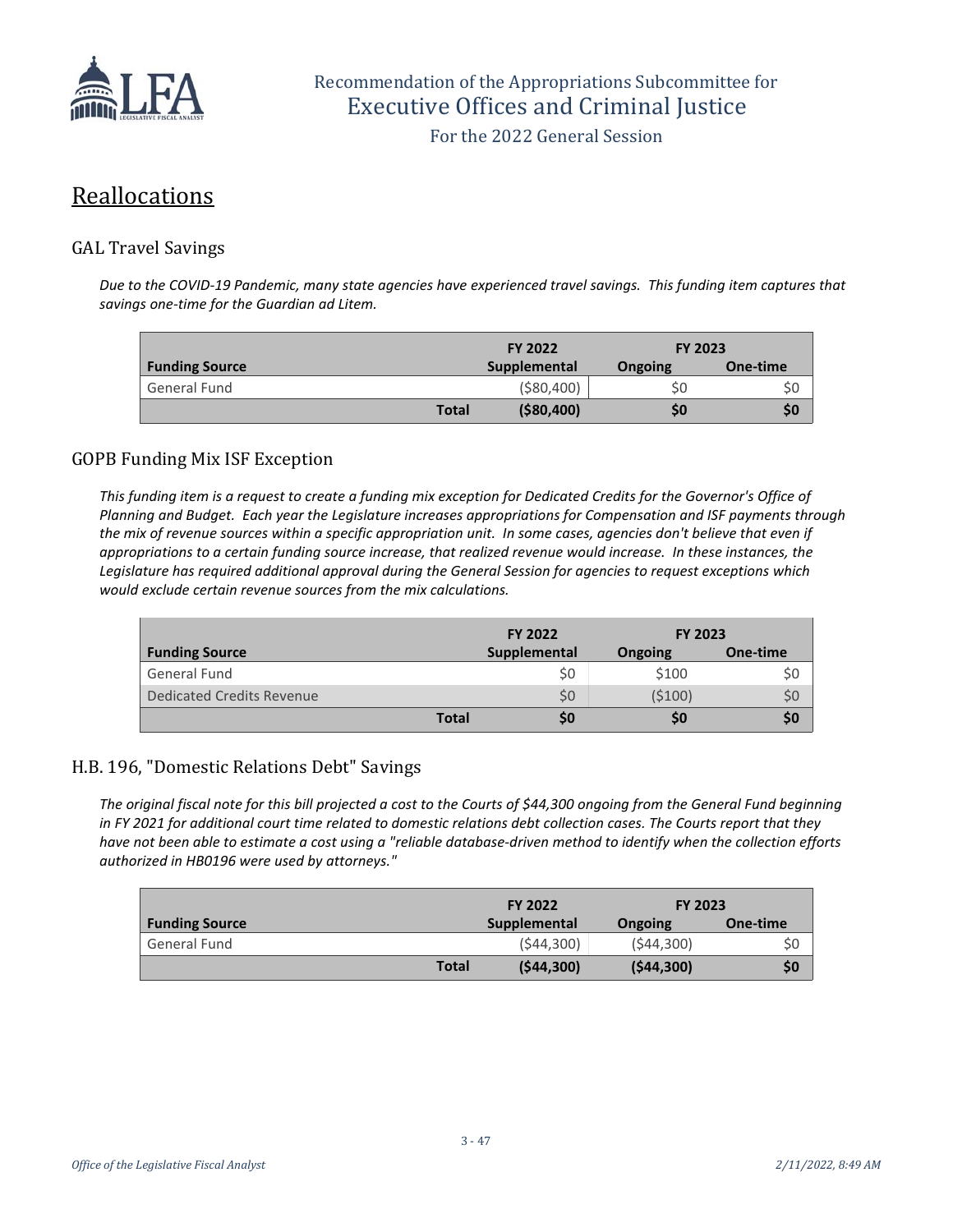

For the 2022 General Session

# Reallocations

### H.B. 281 Unit Support - Reallocation

*A compilation of four items for support for H.B. 281, "Prosecution Review Amendments" from the 2019 General Session:*

- *Prosecutor ‐ \$237,300*
- *Investigator ‐ \$178,225*
- *Victim Coordinator ‐ \$109,950*
- *Staffer/Paralegal ‐ \$105,350*

*The AGO receives hundreds of requests in addition to those received because of 2019's House Bill 281. HB 281 allows victims involved in a first‐degree felony, whose cases were previously reviewed and declined by a district or county attorney, to request a de‐novo or "from the beginning" review of their case. The complexity of these cases can take multiple investigators hundreds of hours to review. These cases have led to the Attorney General's Office taking fewer general investigation and prosecution requests.*

*Since HB 281 took effect, the AGO has received 30 HB 281 referrals and requests. Review takes on average six months to complete and screen. Some cases require more resources. Two of those 30 cases*

*have resulted in the identification of two separate serial rapists and involved at least 12 different victims, and more are being identified.*

|                       |              | <b>FY 2022</b> | <b>FY 2023</b> |          |
|-----------------------|--------------|----------------|----------------|----------|
| <b>Funding Source</b> |              | Supplemental   | Ongoing        | One-time |
| General Fund          |              | Ś0             | \$252,500      |          |
|                       | <b>Total</b> | \$0            | \$252,500      |          |

#### Homeless Services Coordinator Startup Cost Recovery

*The Legislature appropriated \$125,000 to the Governor's Office to hire a Homeless Services Coordinator as required by H.B. 347, "Homeless Services Coordinator". Due to lower than anticipated startup costs, there is \$40,000 one‐time available to be returned to the Legislature.*

|                       |              | <b>FY 2022</b> | <b>FY 2023</b> |          |
|-----------------------|--------------|----------------|----------------|----------|
| <b>Funding Source</b> |              | Supplemental   | Ongoing        | One-time |
| General Fund          |              | (540,000)      | \$0            | S0       |
|                       | <b>Total</b> | (540,000)      | \$0            | \$0      |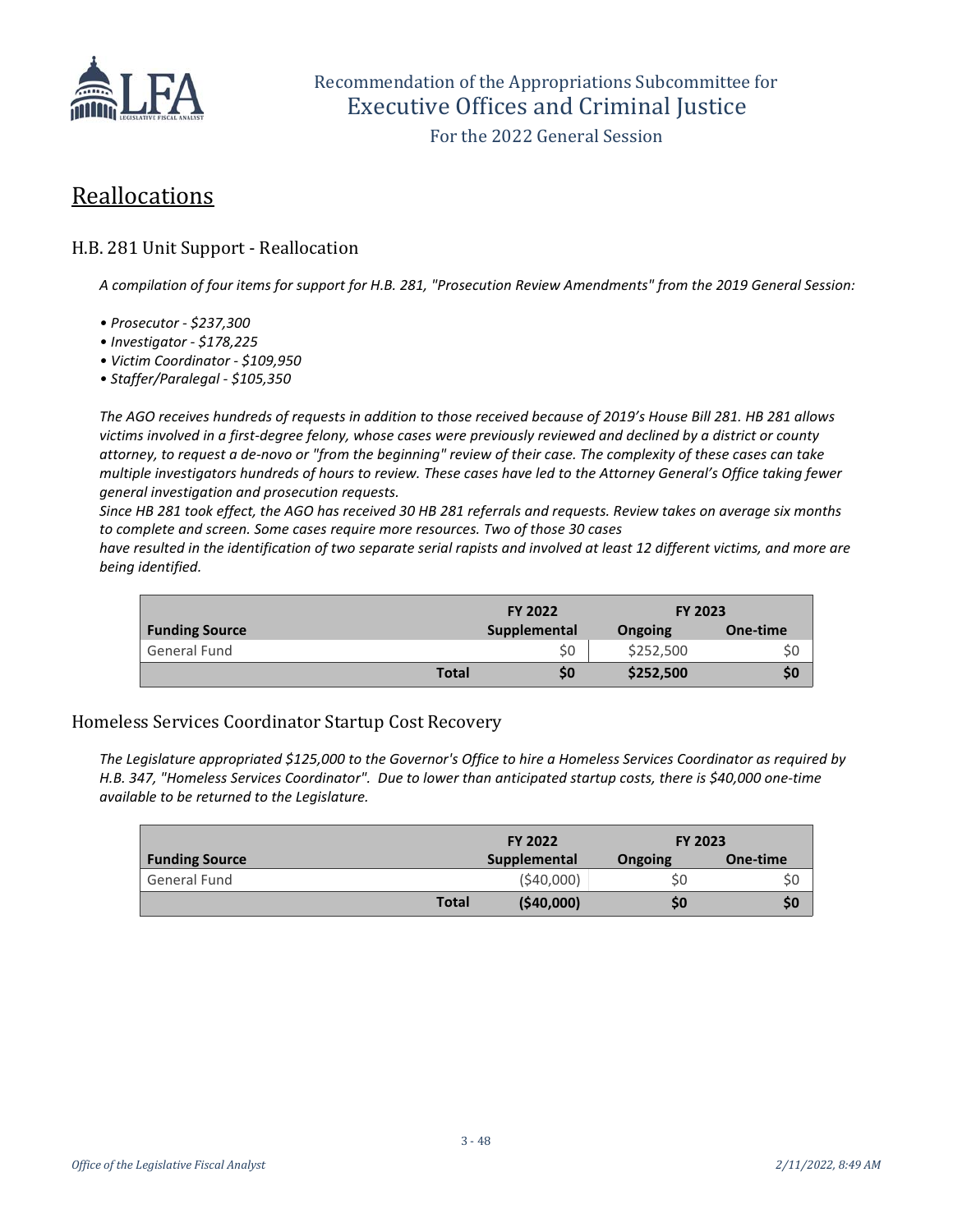

For the 2022 General Session

## Reallocations

#### Indigent Defense Appellate Division Start-up Cost Recovery

*A recommendation approved by the Executive Offices and Criminal Justice Subcommittee during the Fiscal Note and Building Block follow‐up process. Based on a single year of data, this division did not need the full \$500,000. Because a single year of data is not sufficient, the onetime amount remaining from FY 2021 should be available, but additional years of data are necessary for a longer trend analysis.*

|                             |              | <b>FY 2022</b> | <b>FY 2023</b> |          |
|-----------------------------|--------------|----------------|----------------|----------|
| <b>Funding Source</b>       |              | Supplemental   | Ongoing        | One-time |
| <b>Beginning Nonlapsing</b> |              | ( \$81,600)    | \$0            | \$0      |
| <b>Beginning Nonlapsing</b> |              | \$81,600       | \$0            | \$0      |
|                             | <b>Total</b> | S0             | \$0            | \$0      |

#### Indigent Defense Commission Grants - Reallocation

*Increase the IDC Grant Program which provides state funding to local indigent defense systems to improve indigent defense representation. Includes converting \$609,000 from one‐time to ongoing funding and an additional request for ongoing funding in the amount of \$1,500,000.*

|                                  |              | <b>FY 2022</b> |         | <b>FY 2023</b> |
|----------------------------------|--------------|----------------|---------|----------------|
| <b>Funding Source</b>            |              | Supplemental   | Ongoing | One-time       |
| General Fund                     |              | \$0            | \$0     | \$1,300,000    |
| Indigent Defense Resources (GFR) |              | \$0            | \$0     | \$1,300,000    |
| <b>Transfers</b>                 |              | \$0            | \$0     | ( \$1,300,000) |
|                                  | <b>Total</b> | \$0            | \$0     | \$1,300,000    |

### Indigent Defense CUCF/County

*This funding item is intended to increase resources for indigent defense services to inmates held within the Central Utah Correctional Facility.*

|                                  | <b>FY 2022</b> | <b>FY 2023</b> |          |
|----------------------------------|----------------|----------------|----------|
| <b>Funding Source</b>            | Supplemental   | Ongoing        | One-time |
| General Fund                     | \$0            | \$200,000      | \$0      |
| Indigent Defense Resources (GFR) | \$0            | \$200,000      | \$0      |
| <b>Transfers</b>                 | \$0            | ( \$200,000)   | \$0      |
| Total                            | S0             | \$200,000      | \$0      |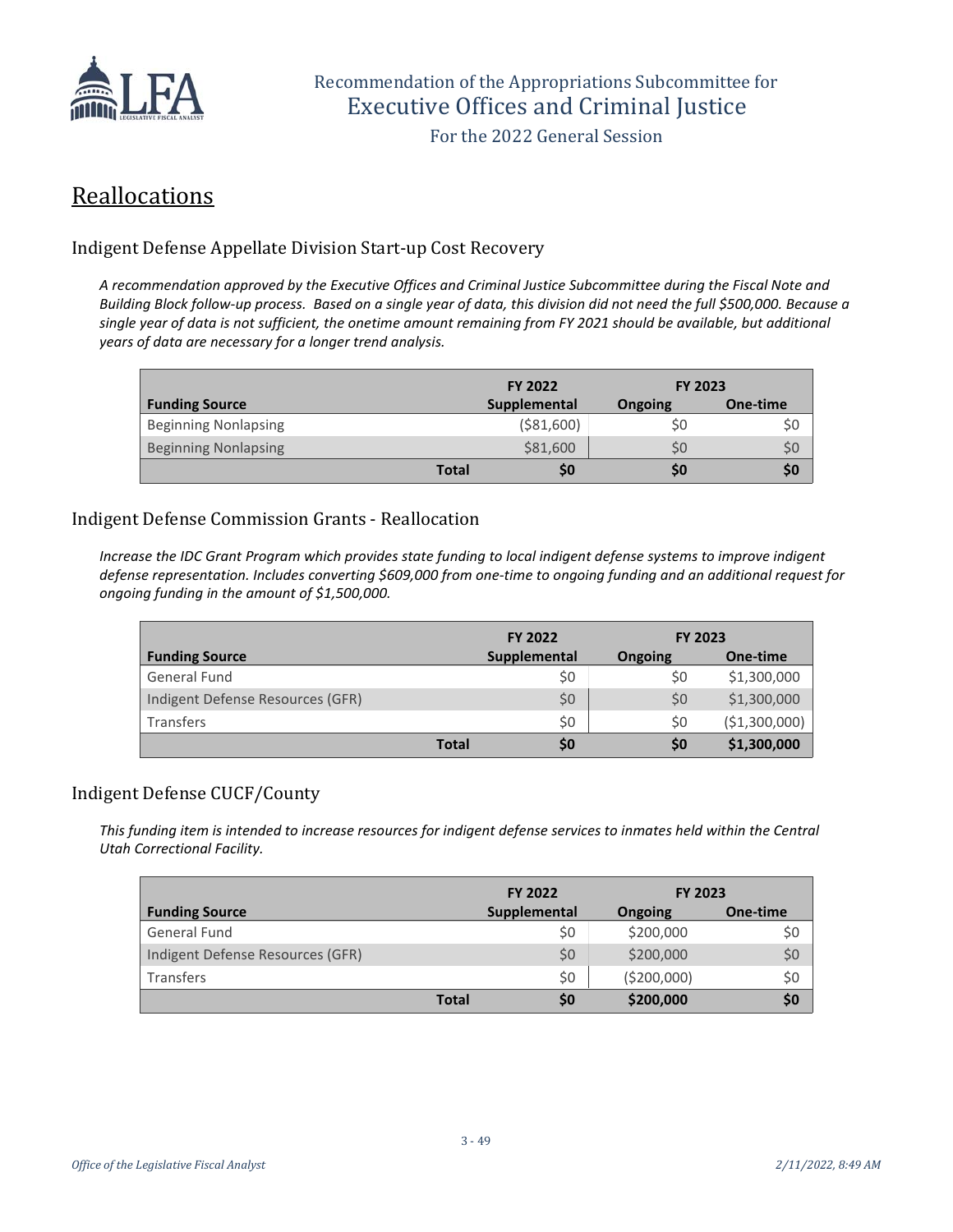

For the 2022 General Session

# Reallocations

#### Inmate Medical Shortfall - In

*For more than a decade, the Department has required supplemental appropriations in order to close the fiscal year with a positive balance in the medical line‐item. This is a difficult budget to manage due to escalating health care costs and often unexpected medical needs of the inmate population. The Department is legally required to provide medical, dental and mental health care to those incarcerated within the State's prison system. In FY2020, the Department contracted with PEHP to be a third‐party administrator when contracting and processing payments to the University of Utah. Although still new and just over a year into this contract, it appears that this contract has added some predictability to the costs for the University payments and has added some cost controls to the Medical line item. During FY2021, the line‐item started with \$2,000,000 in non‐lapsing funds, as well as received a \$1,500,000 supplemental appropriation. Even with this one‐time additional \$3,500,000 in funding, the medical line‐item closed FY2021 with a balance of \$1,932,300. Without the initial non‐lapsing funds and supplemental appropriation, this line item would have closed FY2021 with a negative balance. The Department anticipates a need for at least \$1 million in a supplemental appropriaƟon to end FY2022 with a posiƟve balance in this line item. This request is to reallocate funding in FY2022 from the Department's Programs & Operations line item to the Medical Services line item to fund the projected Medical deficit. This funding comes from one‐time savings from FY2021 Programs & Operations non‐ lapsing funding.*

|                       |              | <b>FY 2022</b> | <b>FY 2023</b> |          |
|-----------------------|--------------|----------------|----------------|----------|
| <b>Funding Source</b> |              | Supplemental   | Ongoing        | One-time |
| General Fund          |              | \$1,000,000    | SΟ             |          |
|                       | <b>Total</b> | \$1,000,000    | \$0            | SC       |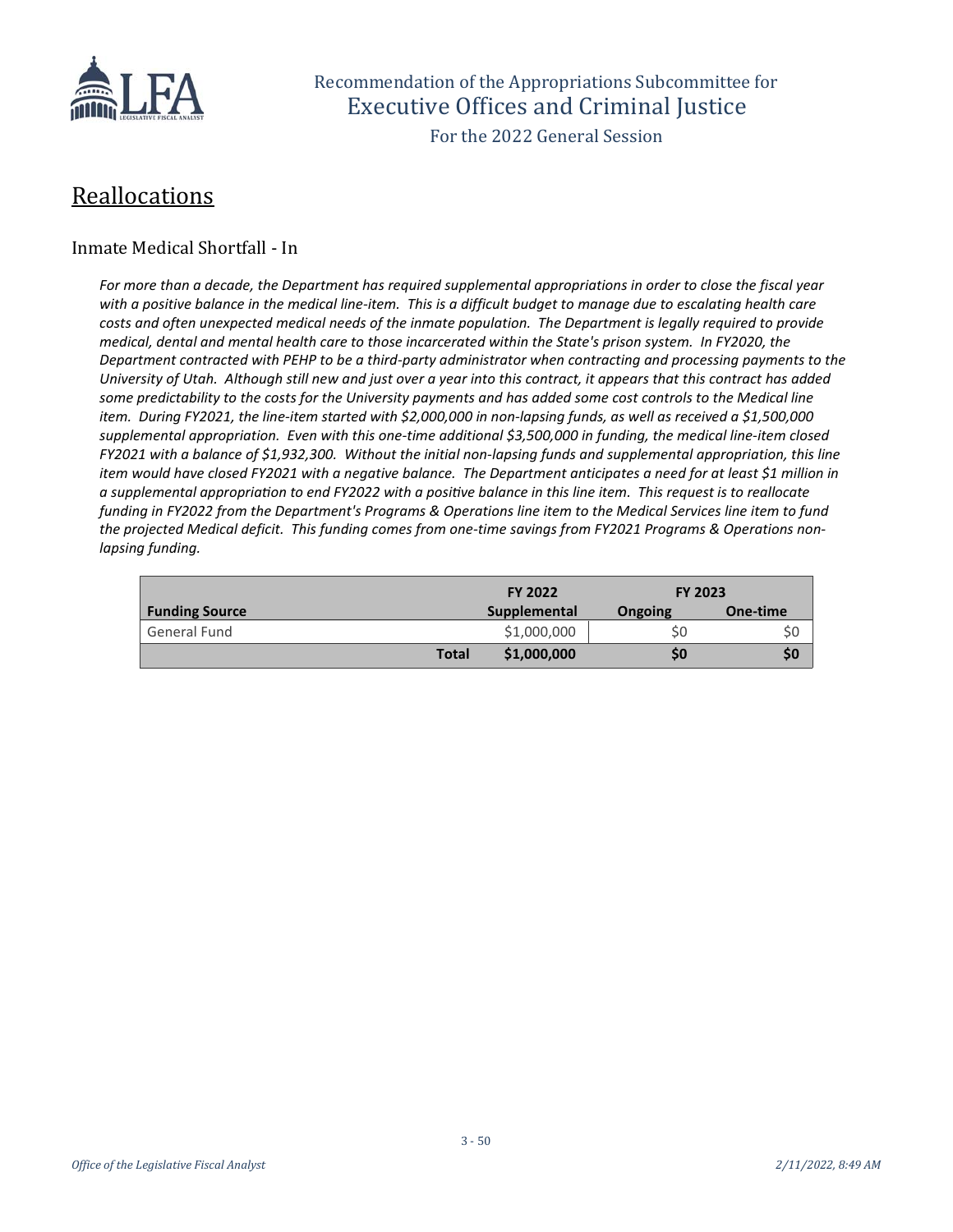

For the 2022 General Session

# Reallocations

### Inmate Medical Shortfall - Out

*For more than a decade, the Department has required supplemental appropriations in order to close the fiscal year with a positive balance in the medical line‐item. This is a difficult budget to manage due to escalating health care costs and often unexpected medical needs of the inmate population. The Department is legally required to provide medical, dental and mental health care to those incarcerated within the State's prison system. In FY2020, the Department contracted with PEHP to be a third‐party administrator when contracting and processing payments to the University of Utah. Although still new and just over a year into this contract, it appears that this contract has added some predictability to the costs for the University payments and has added some cost controls to the Medical line item. During FY2021, the line‐item started with \$2,000,000 in non‐lapsing funds, as well as received a \$1,500,000 supplemental appropriation. Even with this one‐time additional \$3,500,000 in funding, the medical line‐item closed FY2021 with a balance of \$1,932,300. Without the initial non‐lapsing funds and supplemental appropriation, this line item would have closed FY2021 with a negative balance. The Department anticipates a need for at least \$1 million in a supplemental appropriaƟon to end FY2022 with a posiƟve balance in this line item. This request is to reallocate funding in FY2022 from the Department's Programs & Operations line item to the Medical Services line item to fund the projected Medical deficit. This funding comes from one‐time savings from FY2021 Programs & Operations non‐ lapsing funding.*

|                       |              | <b>FY 2022</b> | <b>FY 2023</b> |          |
|-----------------------|--------------|----------------|----------------|----------|
| <b>Funding Source</b> |              | Supplemental   | Ongoing        | One-time |
| General Fund          |              | ( \$1,000,000) | S0             |          |
|                       | <b>Total</b> | (\$1,000,000)  | \$0            | S0       |

### Jail Contracting Savings

*The Legislature passed S.B. 249, "County Jail Amendments" during the 2020 General Session. This bill locked into place the amount of money that could be spent in Jail Contracting until FY 2025. Because of this Jail Contracting should not need to carry a nonlapsing balance. This reduction would return the majority of the nonlapsing balance to the General Fund, but allow \$1 million for any unexpected expenses.*

|                       |              | <b>FY 2022</b> | <b>FY 2023</b> |          |
|-----------------------|--------------|----------------|----------------|----------|
| <b>Funding Source</b> |              | Supplemental   | Ongoing        | One-time |
| General Fund          |              | ( \$2,000,000) | S0             |          |
|                       | <b>Total</b> | ( \$2,000,000) | \$0            |          |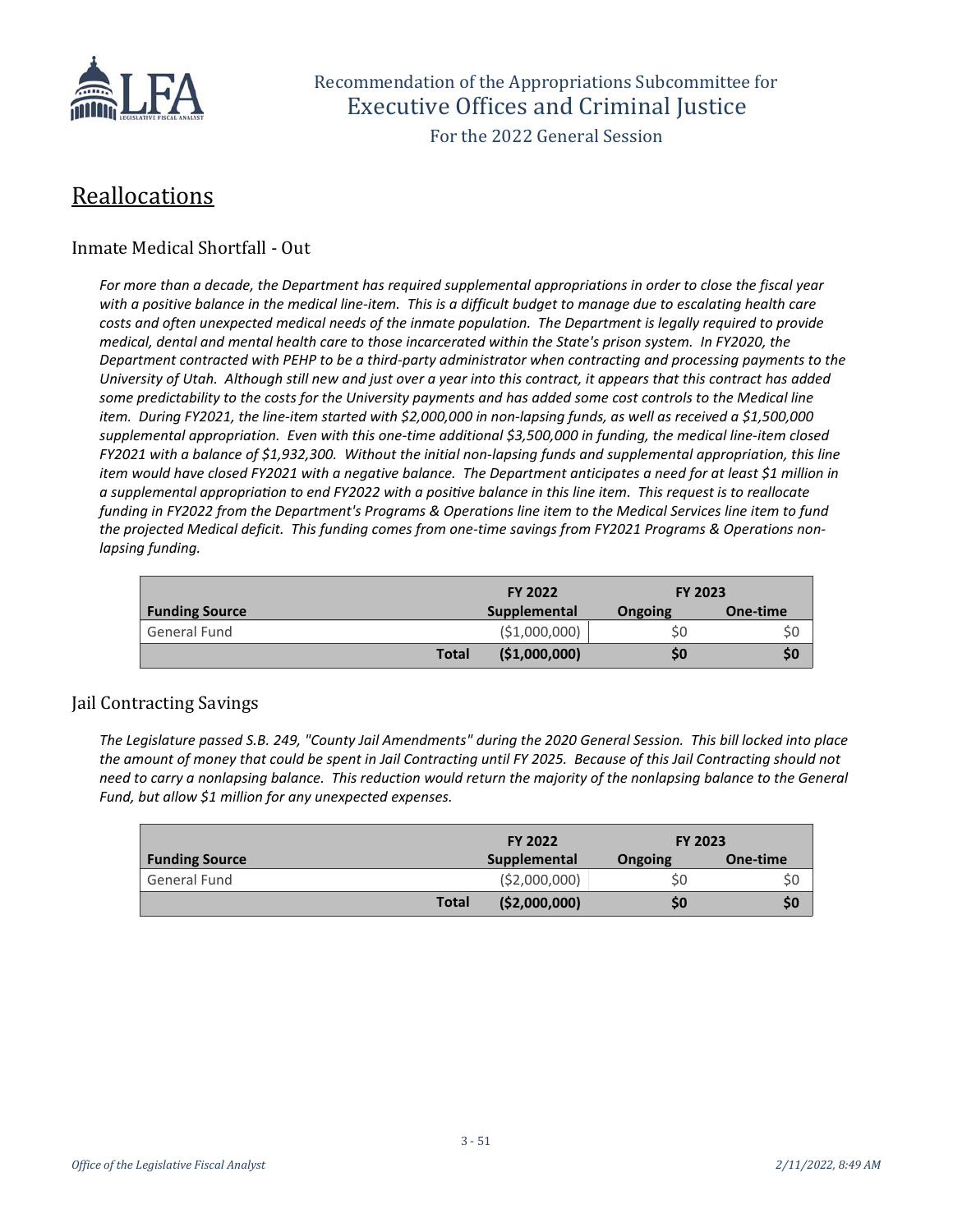

For the 2022 General Session

## Reallocations

### James B. Lee Community Legal Center

*After the Community Legal Center (historic three‐story brick building built in 1904) sustained structural damage in the 2020 earthquake, "And Justice for All" (AJFA) decided to acquire a new Community Legal Center to better provide civil legal services to Utah citizens. AJFA subsequently purchased a building at 960 South Main Street in Salt Lake City and they are now conducting a \$3.6 million Capital Campaign to complete the new James B. Lee Community Legal Center (total project cost of \$6,281,600) which will house the three largest civil legal non‐profit organizations in Utah: Utah Legal Services, Legal Aid Society of Salt Lake and Disability Law Center and ensure that Utahns across the state have access to the legal system, regardless of income level or disability. (Requested By: Sen. Weiler, T.)*

|                       |              | <b>FY 2022</b> | <b>FY 2023</b> |           |
|-----------------------|--------------|----------------|----------------|-----------|
| <b>Funding Source</b> |              | Supplemental   | Ongoing        | One-time  |
| General Fund          |              | \$0            | \$0            | \$250,000 |
|                       | <b>Total</b> | \$0            | \$0            | \$250,000 |

### JJS Nonlapsing Balance Savings

*This reflects a portion of unspent Juvenile Justice funding based on current trends. In addition, this LFA recommendation intends to keep with the principles of juvenile justice reform and reflects half of the nonlapsed portion that JJS realized for the last 2 fiscal years and leaves similar recent lapsed amounts that are deposited into the Juvenile Justice Reinvestment Account untouched. Presumably this would still leave in place the incentive for the Division to identify efficiency and savings to be deposited into the restricted fund to be reinvested into relevant youth services.*

|                       |              | <b>FY 2022</b> | <b>FY 2023</b> |          |
|-----------------------|--------------|----------------|----------------|----------|
| <b>Funding Source</b> |              | Supplemental   | <b>Ongoing</b> | One-time |
| General Fund          |              | ( \$2,500,000) | S0             | \$C      |
|                       | <b>Total</b> | ( \$2,500,000) | \$0            | \$0      |

#### Juror, Witness, Interpreter Program Savings

*This item reflects the estimated travel reductions savings Juror, Witness, Interpreter Program based on the difference between pre‐covid actual travel expenses versus covid travel expenses.*

|                       | <b>FY 2022</b> | <b>FY 2023</b> |          |
|-----------------------|----------------|----------------|----------|
| <b>Funding Source</b> | Supplemental   | <b>Ongoing</b> | One-time |
| General Fund          | (577, 100)     | S0             | \$0      |
| <b>Total</b>          | (577, 100)     | \$0            | \$0      |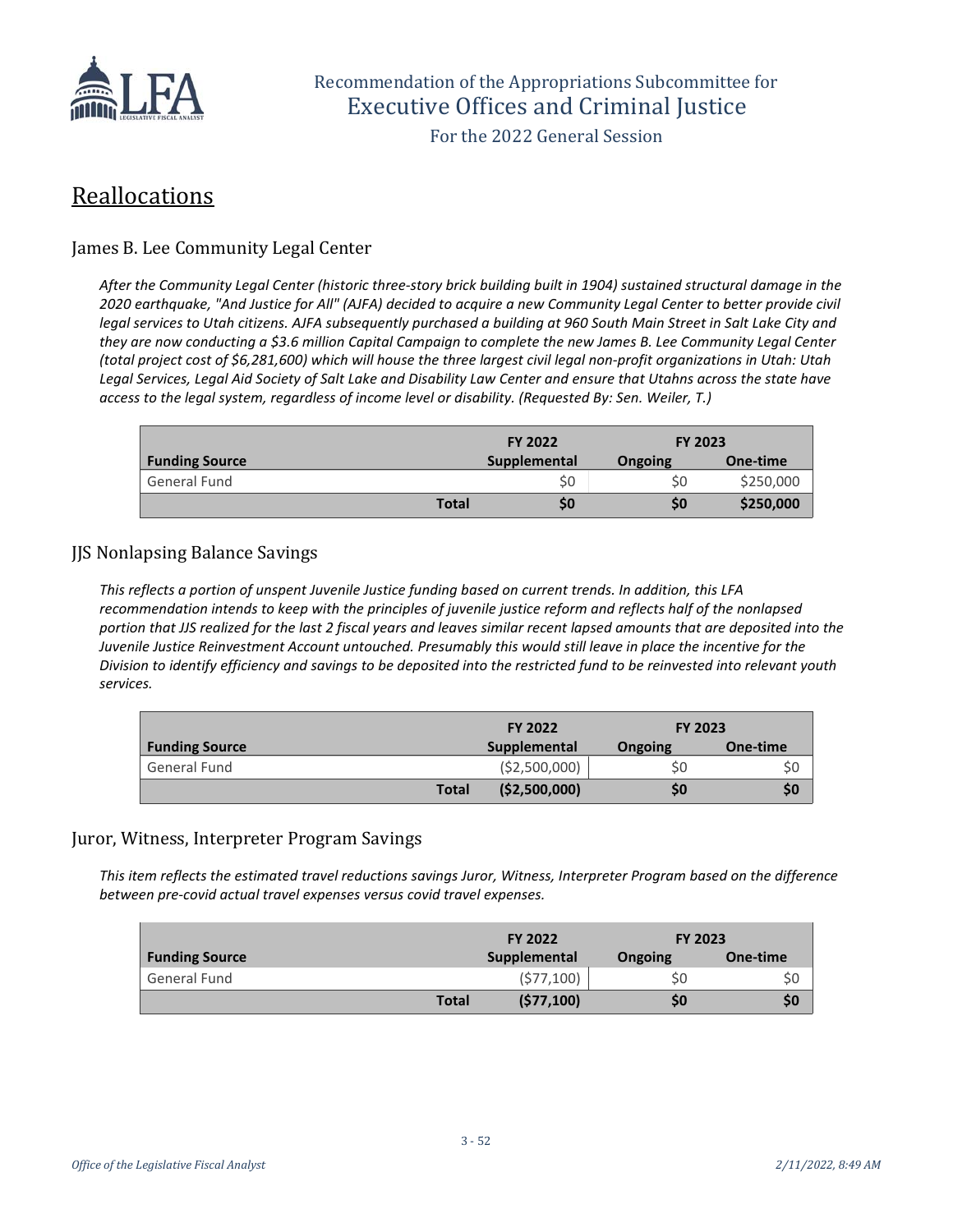

For the 2022 General Session

## Reallocations

#### Law Enforcement Services Account Remaining Balance Recapture

*The Legislature passed H.B. 485, "Amendments Related to Surcharge Fees" during the 2020 General Session which transferred all surcharge collections from individual restricted accounts to the General Fund. This change left some remaining balances in the restricted accounts which should be recaptured into the General Fund.*

|                                |       | <b>FY 2022</b> |         | <b>FY 2023</b> |
|--------------------------------|-------|----------------|---------|----------------|
| <b>Funding Source</b>          |       | Supplemental   | Ongoing | One-time       |
| Law Enforcement Services (GFR) |       | S0             | S0      | \$1,400        |
|                                | Total | \$0            | \$0     | \$1,400        |

#### Law Enforcement Services Grants Elimination

*The Legislature appropriates funds to be used as grants to local police departments with community correctional centers. As this is funding that subsidizes locals, and if the state moves forward with building community correctional centers throughout the state it will become much more costly, this should be considered for elimination.*

|                       |              | <b>FY 2022</b> | <b>FY 2023</b> |          |
|-----------------------|--------------|----------------|----------------|----------|
| <b>Funding Source</b> |              | Supplemental   | Ongoing        | One-time |
| General Fund          |              | \$0            | (5477,600)     |          |
|                       | <b>Total</b> | \$0            | (\$477,600)    | \$0      |

#### Mill Creek JJS Facility Upgrade

*Funding would allow for facility improvements at the Mill Creek JJS detention center.*

|                       |              | <b>FY 2022</b> |         | <b>FY 2023</b> |
|-----------------------|--------------|----------------|---------|----------------|
| <b>Funding Source</b> |              | Supplemental   | Ongoing | One-time       |
| General Fund          |              | \$0            | Ś0      | \$726,400      |
|                       | <b>Total</b> | S0             | \$0     | \$726,400      |

#### One Utah Constituent Services

*Develop a constituent services and feedback intake and response system that integrates with the One Utah website resign. This will be used beyond just the Governor's Office. One‐time funding pays for DTS to customize the cloud app and ongoing funding pays for licensing and maintenance.*

|                       |       | <b>FY 2022</b> | <b>FY 2023</b> |          |
|-----------------------|-------|----------------|----------------|----------|
| <b>Funding Source</b> |       | Supplemental   | Ongoing        | One-time |
| General Fund          |       | \$74,000       | \$87,400       | SΟ       |
|                       | Total | \$74,000       | \$87,400       | \$0      |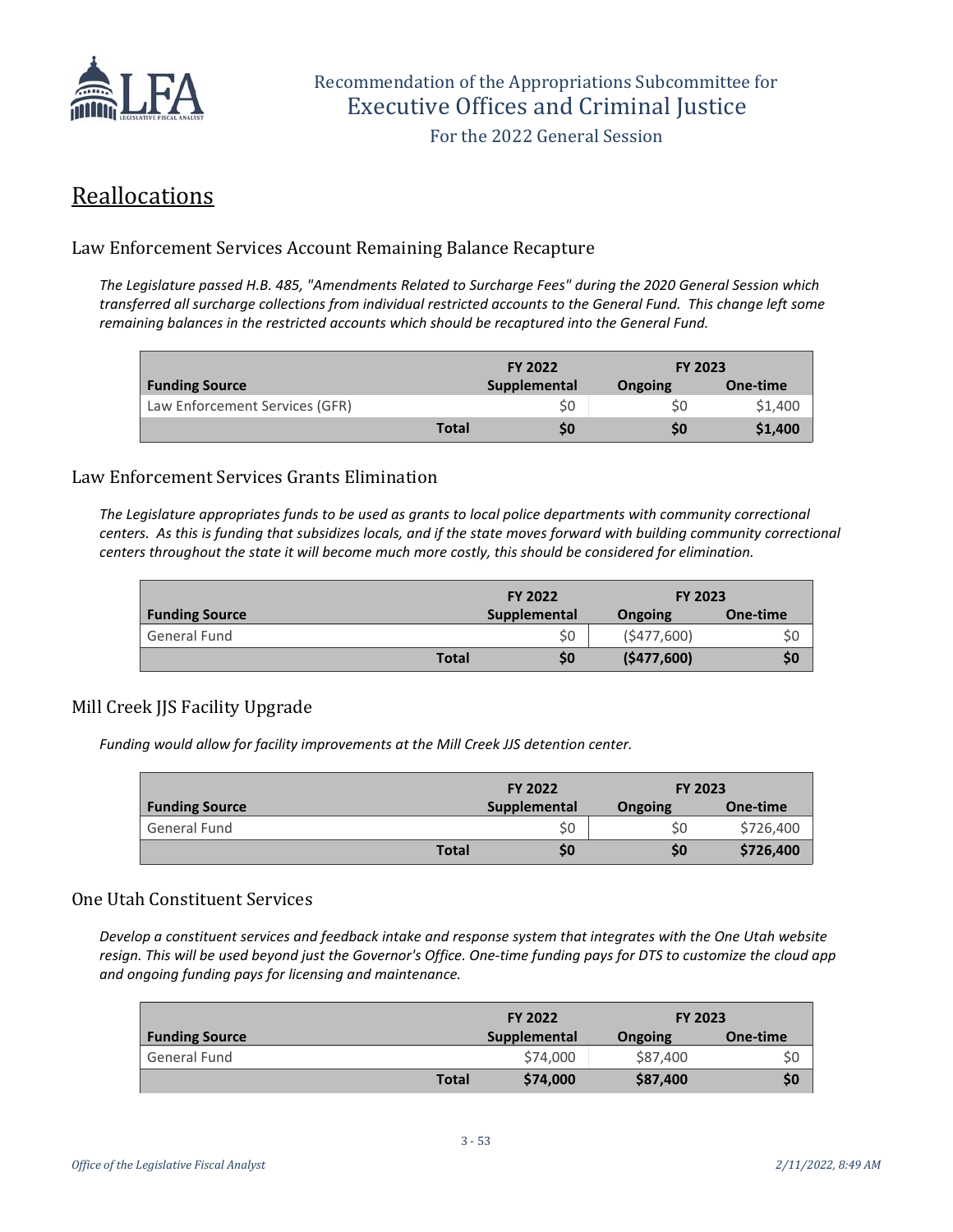

For the 2022 General Session

## Reallocations

### Operating Capacity - Psych. Evaluations, Hearing Capacity, Service Recognition

*Funding includes increased capacity for offender psychological evaluations, training, staff retirement/years of service recognition, staff educational assistance, defense counsel adjustments, and Pro Tempore (part‐time) Board Members to allow for additional hearing capacity. Some of these items were reduced during the Covid‐19 downturn, requested during the 2021 General Session and not funded at that time.*

|                       |              | <b>FY 2022</b> | <b>FY 2023</b> |          |
|-----------------------|--------------|----------------|----------------|----------|
| <b>Funding Source</b> |              | Supplemental   | Ongoing        | One-time |
| General Fund          |              | \$0            | \$131,000      | ŚΟ       |
|                       | <b>Total</b> | S0             | \$131,000      | \$0      |

#### Overspending Reallocation

*Because the Legislature often does budget reductions for small amounts when agencies don't spend the total amount of appropriations, but don't appropriate more money when agencies overspend, EOCJ created this funding item. Due to the Elections Outreach Underspent Funds reduction for \$1,900, the Legislature recognized that there were some items overspend and reallocated these funds to cover those amounts.*

|                       |              | <b>FY 2022</b> |         | <b>FY 2023</b> |
|-----------------------|--------------|----------------|---------|----------------|
| <b>Funding Source</b> |              | Supplemental   | Ongoing | One-time       |
| General Fund          |              | \$0            | S0      | \$1,900        |
|                       | <b>Total</b> | S0             | \$0     | \$1,900        |

### Parity in Criminal Justice Advocacy - Reallocation

*Appropriation to fund two additional part‐time defense specialists and one full‐time legal assistant to assist in providing defense‐related representation in the criminal justice legislative and policy‐making process. A portion will also fund a modest increase in amounts provided for current personnel to account for standard annual compensation increases.*

|                       |              | <b>FY 2022</b> |         | <b>FY 2023</b> |
|-----------------------|--------------|----------------|---------|----------------|
| <b>Funding Source</b> |              | Supplemental   | Ongoing | One-time       |
| General Fund          |              | S0             | S0      | \$255,400      |
|                       | <b>Total</b> | S0             | \$0     | \$255,400      |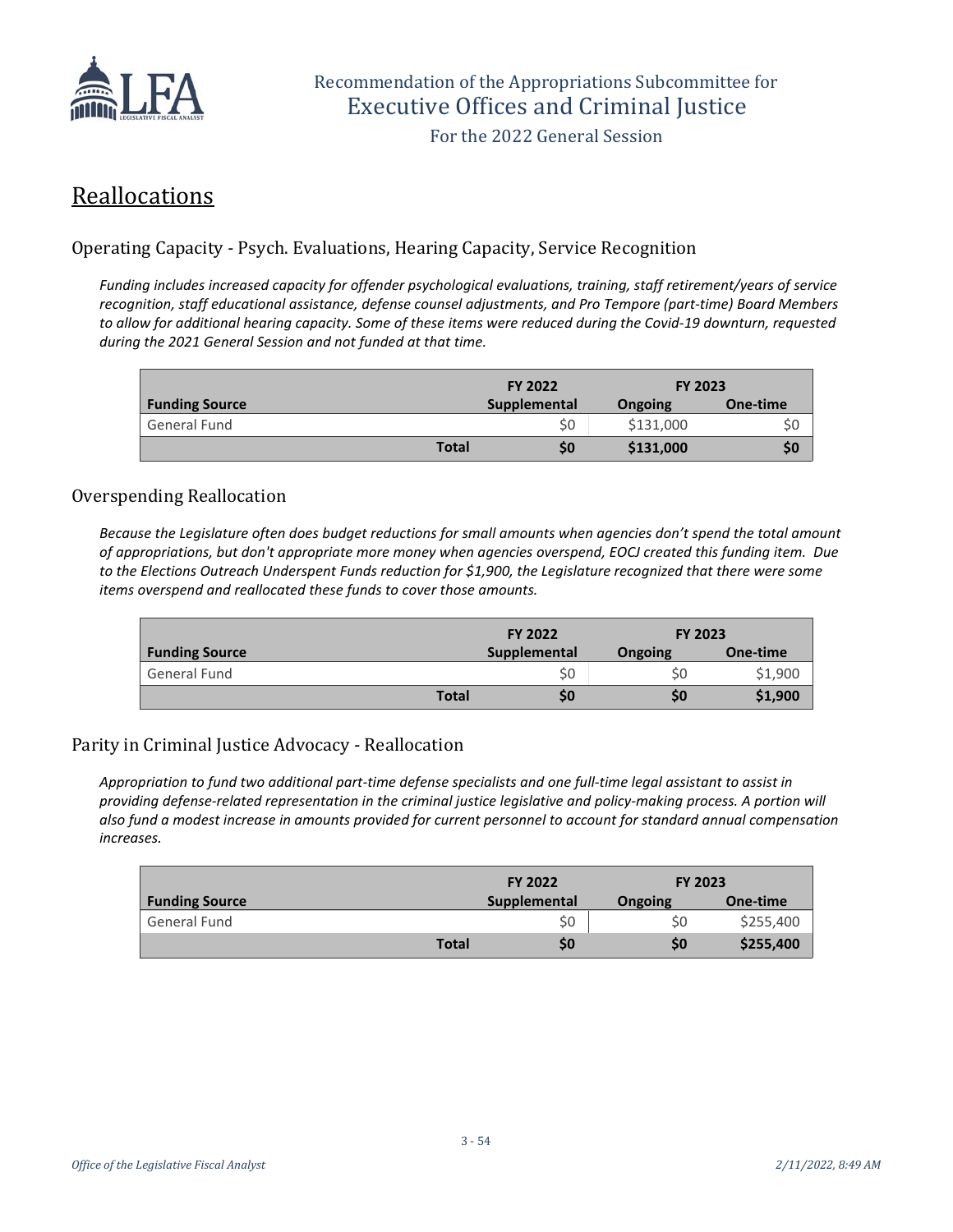

For the 2022 General Session

# Reallocations

#### Presentence Civilian and Supervision Staff - Reallocation

*This request is to provide funding for personnel and estimated current expense costs for new civilian staff to prepare PSI reports in place of Agent positions currently performing this task. With this additional funding the Department would be able to shift approximately 21 agents and four supervisors into community supervision. Specifically, this reallocation of officers into the field would assist the Department to further address absconding and fugitive apprehension efforts. This funding would also help in more manageable caseloads for Agents. The one-time funding in this request supports the onboarding, equipment, and vehicle costs needed for the new personnel and the shifting of the agents & supervisors into community supervision.*

|                       |              | <b>FY 2022</b> | <b>FY 2023</b> |           |
|-----------------------|--------------|----------------|----------------|-----------|
| <b>Funding Source</b> |              | Supplemental   | Ongoing        | One-time  |
| General Fund          |              | \$0            | S0             | \$203,000 |
|                       | <b>Total</b> | S0             | \$0            | \$203,000 |

#### Public Lands Litigation Funding Swap - In

*During the 2021 December Executive Appropriations Committee the Legislature approved including \$5 million in General Fund into the Base Budget to litigate for public lands issues. However, the Legislature created the Public Lands Litigation Account to appropriate money for the purpose of asserting, defending, or litigating state and local government rights to the disposition and use of federal lands within the state. When the Legislature created this account, they appropriated \$4.5 million from the mineral bonus account for this purpose. This money has remained in this account since that time and could be considered a valuable alternative to General Fund for this purpose.*

|                                          |       | <b>FY 2022</b> | <b>FY 2023</b> |          |
|------------------------------------------|-------|----------------|----------------|----------|
| <b>Funding Source</b>                    |       | Supplemental   | Ongoing        | One-time |
| Public Lands Litigation Rest. Acct (GFR) |       | \$4,500,000    | S0             | \$C      |
|                                          | Total | \$4,500,000    | \$0            | \$0      |

### Public Lands Litigation Funding Swap - Out

*During the 2021 December Executive Appropriations Committee the Legislature approved including \$5 million in General Fund into the Base Budget to litigate for public lands issues. However, the Legislature created the Public Lands Litigation Account to appropriate money for the purpose of asserting, defending, or litigating state and local government rights to the disposition and use of federal lands within the state. When the Legislature created this account, they appropriated \$4.5 million from the mineral bonus account for this purpose. This money has remained in this account since that time and could be considered a valuable alternative to General Fund for this purpose.*

|                       |              | <b>FY 2022</b> | <b>FY 2023</b> |          |
|-----------------------|--------------|----------------|----------------|----------|
| <b>Funding Source</b> |              | Supplemental   | Ongoing        | One-time |
| General Fund          |              | (54,500,000)   | S0             | SΟ       |
|                       | <b>Total</b> | (54,500,000)   | \$0            | \$0      |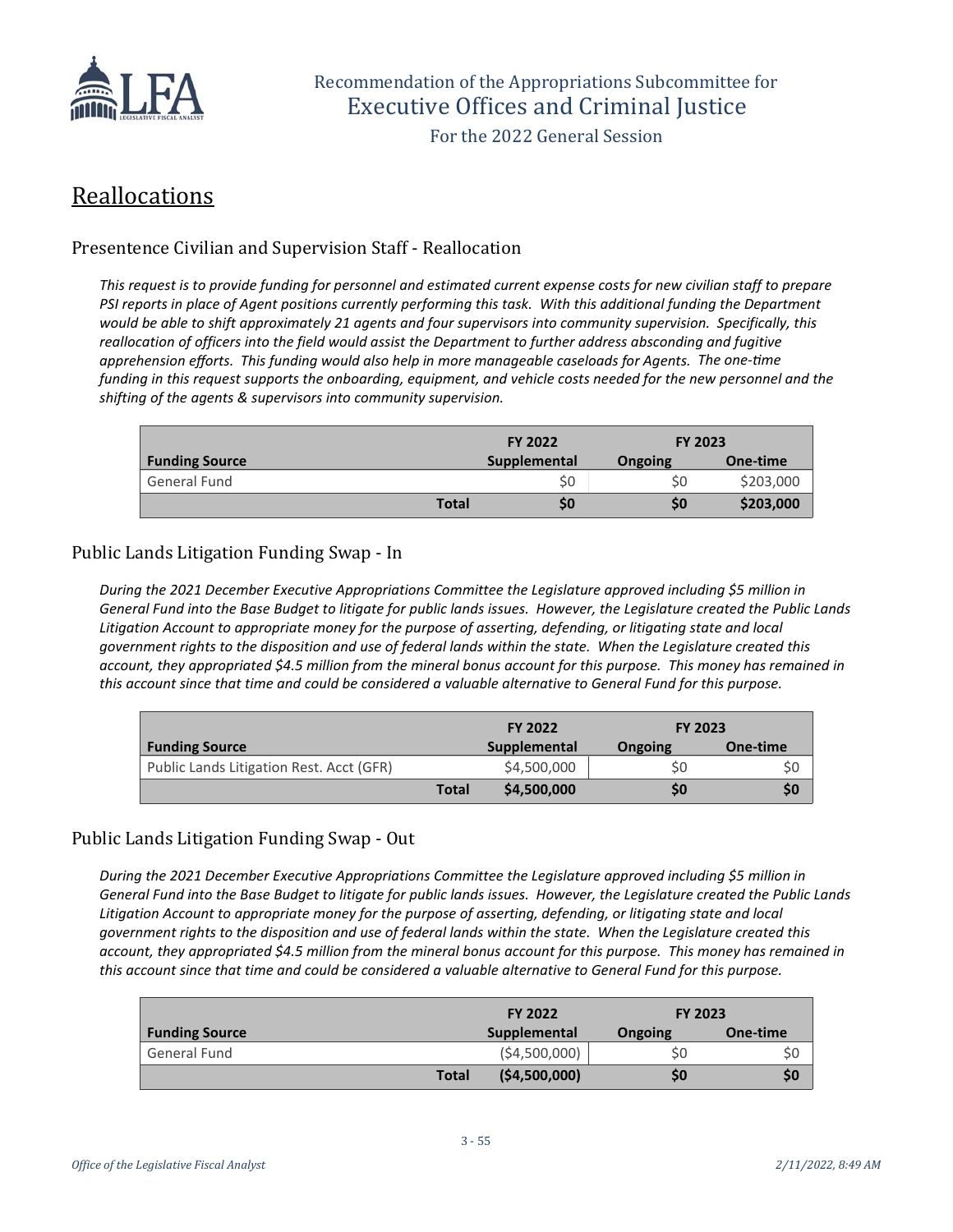

## Reallocations

Public Safety Nonlapsing Balance

|                       |              | <b>FY 2022</b> | <b>FY 2023</b> |          |
|-----------------------|--------------|----------------|----------------|----------|
| <b>Funding Source</b> |              | Supplemental   | Ongoing        | One-time |
| General Fund          |              | ( \$1,000,000) | S0             | \$0      |
|                       | <b>Total</b> | (\$1,000,000)  | \$0            | \$C      |

### Remodel JJS Slate Canyon Detention Center

*Funding would allow for facility improvements at the JJS Slate Canyon Detention Center.*

|                       |              | <b>FY 2022</b> |         | <b>FY 2023</b> |
|-----------------------|--------------|----------------|---------|----------------|
| <b>Funding Source</b> |              | Supplemental   | Ongoing | One-time       |
| General Fund          |              | \$0            | Ś0      | \$750,000      |
|                       | <b>Total</b> | S0             | \$0     | \$750,000      |

#### Reparations Officer and Accounting Technician Start-up Cost Recovery

*A recommendation approved by the Executive Offices and Criminal Justice Subcommittee during the Fiscal Note and Building Block follow‐up process. Because Crime Victim Reparations Fund money comes from the General Fund, and there was a delay in hiring this individual, there is a savings of \$19,200. This could be transferred from the Crime Victim Reparations Fund to the General Fund onetime.*

|                               |              | <b>FY 2022</b> | <b>FY 2023</b> |          |
|-------------------------------|--------------|----------------|----------------|----------|
| <b>Funding Source</b>         |              | Supplemental   | Ongoing        | One-time |
| Crime Victim Reparations Fund |              | \$19,200       | S0             |          |
|                               | <b>Total</b> | \$19,200       | \$0            | SC       |

### S.B. 152 Search and Rescue Funding Amendments Savings

*This appropriation reflected the projected costs of the S.B. 152 , and can be divided into two parts: 1. \$180,000 for reimbursement for local governments for search and rescue costs; and 2. \$20,000 for marketing the Search and Rescue Assistance Card Program. The department expects to use all of the funds intended for locals in FY 2022, however they have not spent the \$20,000 for marketing thus far. The Legislature could reduce this program by \$20,000 one‐time to reflect actual expenditures in FY 2021.*

|                       |              | <b>FY 2022</b> |         | <b>FY 2023</b> |
|-----------------------|--------------|----------------|---------|----------------|
| <b>Funding Source</b> |              | Supplemental   | Ongoing | One-time       |
| General Fund          |              | ( \$20,000)    | S0      | SΟ             |
|                       | <b>Total</b> | ( \$20,000]    | \$0     | \$0            |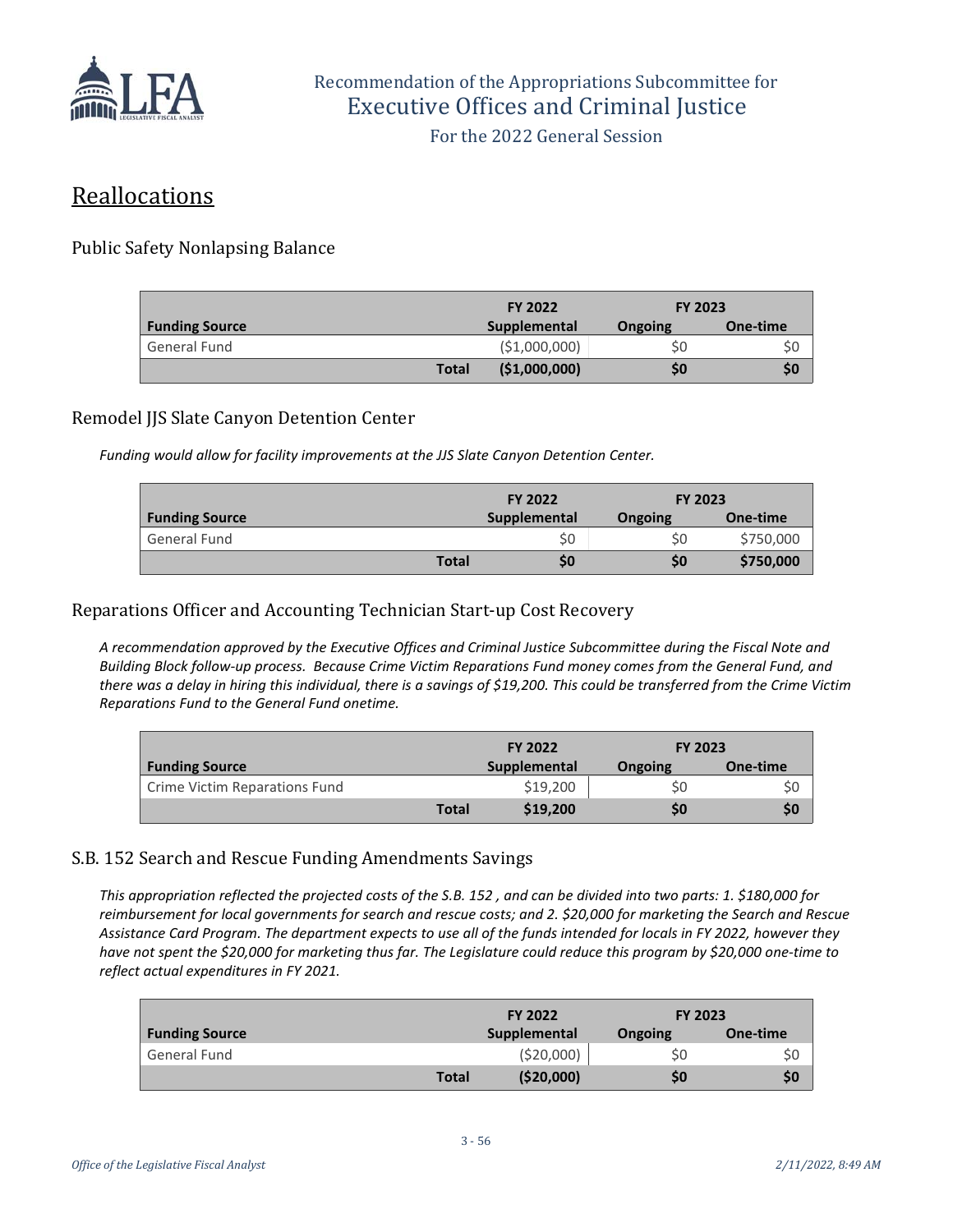

For the 2022 General Session

## Reallocations

### Special Operations

*Funding would allow for additional trooper overtime and increased operational capacity to manage road incidents during poor weather conditions, holiday weekends, DUI blitzes, etc.*

|                       |       | <b>FY 2022</b> |         | <b>FY 2023</b> |
|-----------------------|-------|----------------|---------|----------------|
| <b>Funding Source</b> |       | Supplemental   | Ongoing | One-time       |
| General Fund          |       | \$0            | S0      | \$1,000,000    |
|                       | Total | \$0            | \$0     | \$1,000,000    |

#### State Privacy Officer Start-up Costs Recovery

*A recommendation approved by the Executive Offices and Criminal Justice Subcommittee during the Fiscal Note and Building Block follow‐up process. The Auditor's Office was unable to hire an individual to fulfill the roll of privacy officer as directed by statute. As the continue the hiring process, the prorated funds appropriated in FY 2021 were not necessary. The Auditor informed the Legislative Fiscal Analyst Office in November that an individual accepted an offer for this position.*

|                       |              | <b>FY 2022</b> | <b>FY 2023</b> |          |
|-----------------------|--------------|----------------|----------------|----------|
| <b>Funding Source</b> |              | Supplemental   | Ongoing        | One-time |
| General Fund          |              | (540,900)      | SΟ             |          |
|                       | <b>Total</b> | (540,900)      | \$0            | \$0      |

### Statewide Treatment Court Coordinator

*Funding would support 65 district and juvenile problem‐solving treatment courts operating across Utah Problem‐ solving courts (like drug court, mental health court, and veterans treatment court) to serve a specific population of individuals who receive treatment, community supervision, regular court appearances, and program support in order to help these individuals successfully exit the criminal justice system. Funding would allow for the creation of a full‐ time statewide coordinator to provide operational and technical support, and to streamline education, certification, and evaluation efforts for delivery of effective services, including statewide performance‐based data tracking.*

|                       |       | <b>FY 2022</b> | <b>FY 2023</b> |          |
|-----------------------|-------|----------------|----------------|----------|
| <b>Funding Source</b> |       | Supplemental   | Ongoing        | One-time |
| General Fund          |       | Ś0             | \$97.700       | \$C      |
|                       | Total | S0             | \$97,700       | \$0      |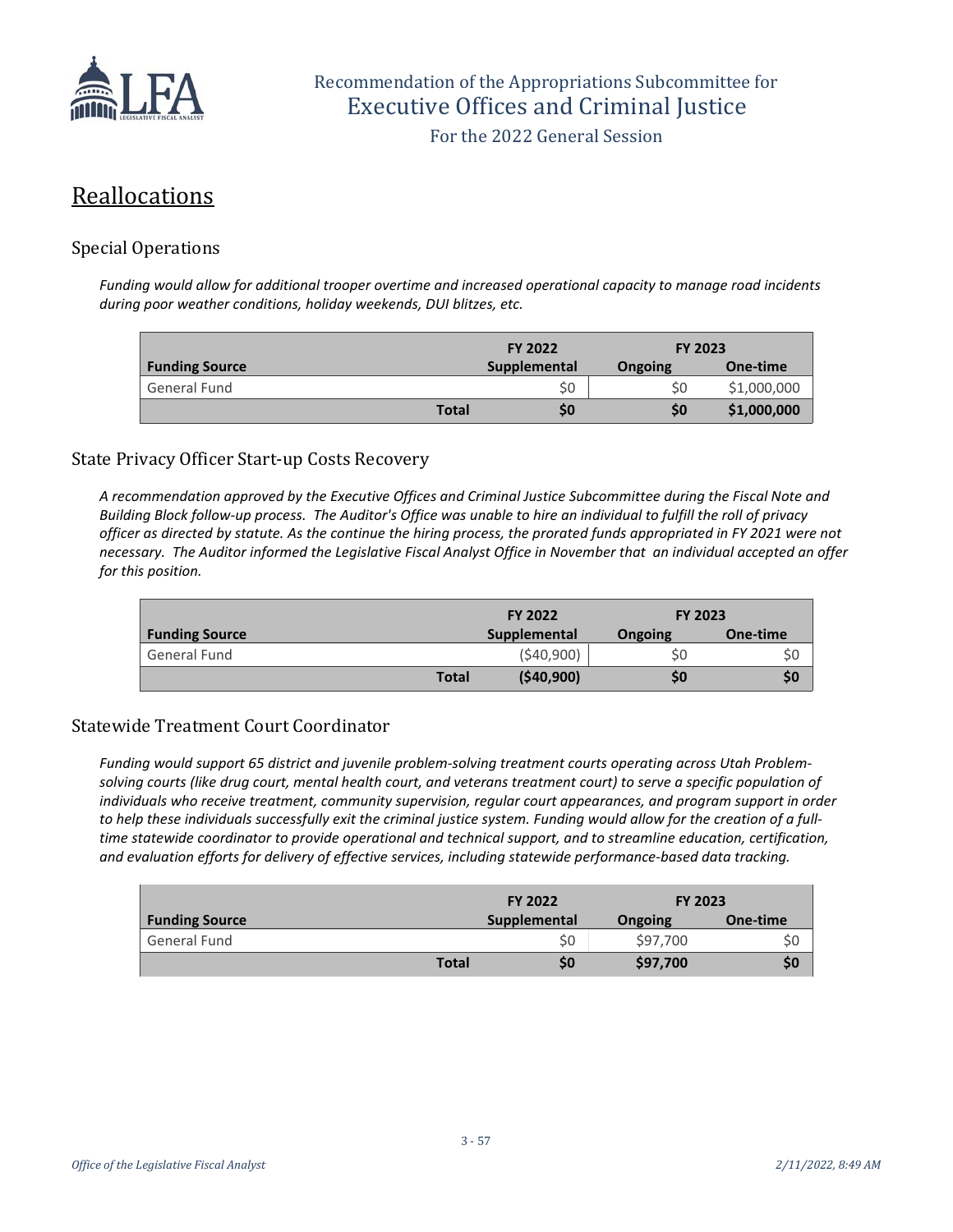

For the 2022 General Session

# Reallocations

#### Strangulation Exams to Support Prosecution

*Strangulation exams administered as part of evidence collection during an investigation where strangulation in suspected in conjunction with a domestic violence (DV) or intimate partner violence (IPV) incident. These exams provide critical evidence to law enforcement agencies and prosecuting attorneys that is essential to obtaining a conviction. Due to the evidentiary nature of these exams, the investigating agency is responsible for the \$600 cost, making this cost a barrier to access for victims if the investigating agency does not have the funding for these exams. To ensure all DV/IPV strangulation victims in Utah (between 420‐540 victims annually) have access to evidence that is essential to a conviction this fund will be used to reimburse investigating agencies for the cost of these exams. (Requested By: Rep. Acton, C.K.)*

|                       |              | <b>FY 2022</b> |         | <b>FY 2023</b> |
|-----------------------|--------------|----------------|---------|----------------|
| <b>Funding Source</b> |              | Supplemental   | Ongoing | One-time       |
| General Fund          |              | \$0            | S0      | \$200,000      |
|                       | <b>Total</b> | \$0            | \$0     | \$200,000      |

#### Tobacco Settlement Restricted Account Increase - In

*The Attorney General's Office currently receives \$66,000 from the Tobacco Settlement Restricted Account. This appropriation has remained at a similar level since FY 2012, but costs have increased to about \$200,000. This reduction would reduce General Fund appropriations to the Attorney General's Office and replace those funds with money from the Tobacco Settlement Restricted Account.*

|                          |              | <b>FY 2022</b> | <b>FY 2023</b> |          |
|--------------------------|--------------|----------------|----------------|----------|
| <b>Funding Source</b>    |              | Supplemental   | Ongoing        | One-time |
| Tobacco Settlement (GFR) |              | \$0            | \$134,000      |          |
|                          | <b>Total</b> | S0             | \$134,000      |          |

#### Tobacco Settlement Restricted Account Increase - Out

*The Attorney General's Office currently receives \$66,000 from the Tobacco Settlement Restricted Account. This appropriation has remained at a similar level since FY 2012, but costs have increased to about \$200,000. This reduction would reduce General Fund appropriations to the Attorney General's Office and replace those funds with money from the Tobacco Settlement Restricted Account.*

|                       |       | <b>FY 2022</b>      | <b>FY 2023</b> |          |
|-----------------------|-------|---------------------|----------------|----------|
| <b>Funding Source</b> |       | <b>Supplemental</b> | Ongoing        | One-time |
| General Fund          |       | \$0                 | ( \$134,000)   | SΟ       |
|                       | Total | \$0                 | ( \$134,000)   | \$0      |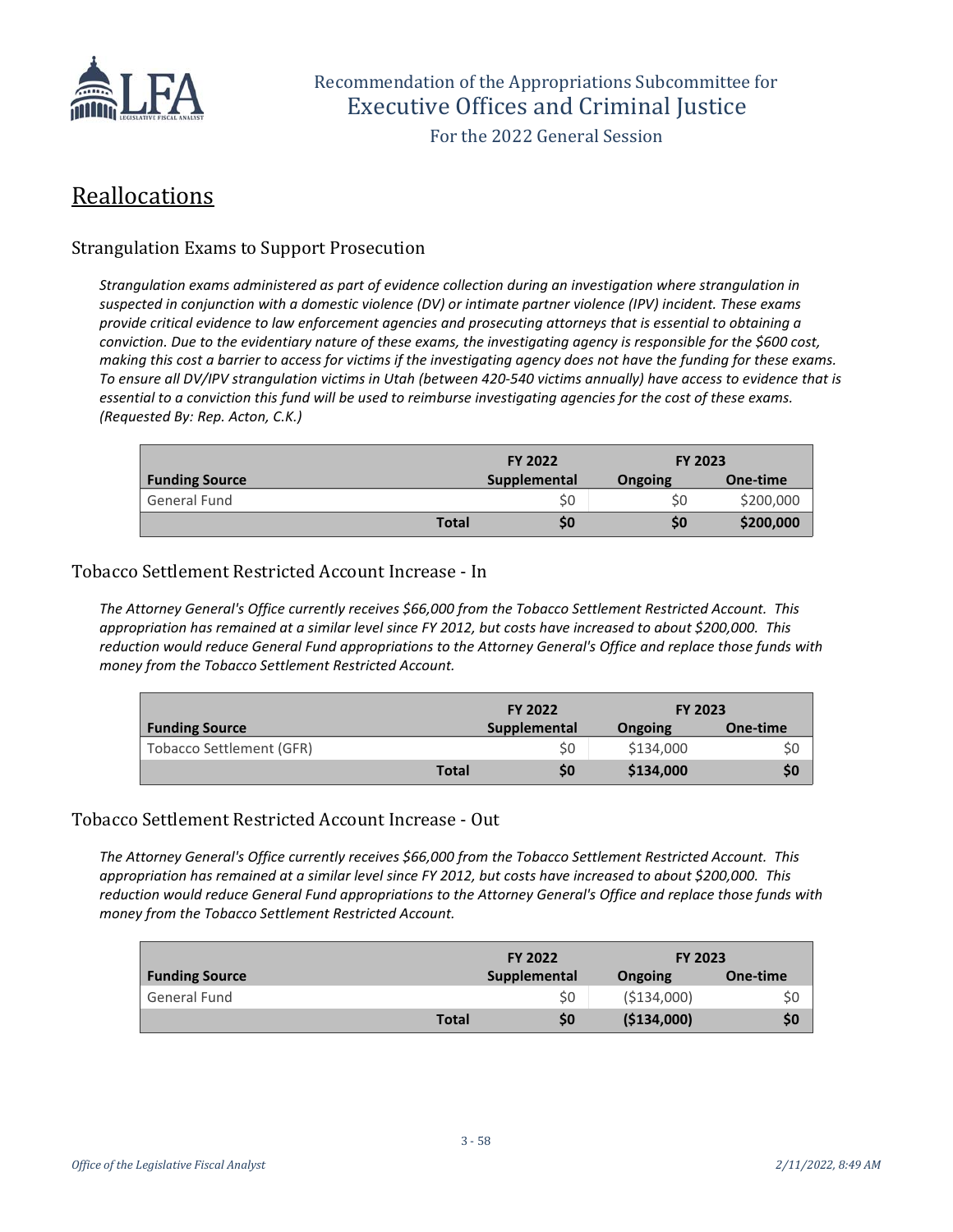

For the 2022 General Session

## Reallocations

### Trooper Overtime

*Funding would be deployed for flexible law enforcement used in DUI blitzes, inclement weather that cause traffic*  incidents, and other law enforcement purposes. Funding was transferred one-time from balances in FY 2022 for use in *FY 2023.*

|                       |              | <b>FY 2022</b> |           | <b>FY 2023</b> |
|-----------------------|--------------|----------------|-----------|----------------|
| <b>Funding Source</b> |              | Supplemental   | Ongoing   | One-time       |
| General Fund          |              | \$0            | S0        | \$1,000,000    |
|                       | <b>Total</b> | \$0            | <b>SO</b> | \$1,000,000    |

#### UHP Equipment

*In 2016, the UHP received one‐time funding to implement the use of body worn cameras in conjunction with the in‐car video recording systems. Since that time, UHP has received one‐time funding each year to upgrade all marked patrol vehicles with these systems. As such, UHP will need funding for 29 more camera systems to complete the entire fleet.* 

*The UHP uses laptop computers in every trooper's vehicle as a tool to increase efficiency and to make effective use of trooper's time and resources. There are 600 laptops deployed statewide. The laptops are rotated every three years to stay within the warranty and current technology upgrades. UHP needs to replace 200 of these computers again this*  year. These laptops have been funded through one-time funding in the past. It should be noted that the equipment *budget for UHP was cut in a 2020 special session so this funding is critical to maintain the equipment for UHP.*

|                       |              | <b>FY 2022</b> |         | <b>FY 2023</b> |
|-----------------------|--------------|----------------|---------|----------------|
| <b>Funding Source</b> |              | Supplemental   | Ongoing | One-time       |
| General Fund          |              | S0             | Ś0      | \$582,000      |
|                       | <b>Total</b> | S0             | \$0     | \$582,000      |

#### Utah Bomb Squad Task Force - Reallocation

*A one‐time appropriation to replace obsolete and expiring equipment for each of the 8 bomb squad task forces: (8) fully operational robots with disruption capability, (16) bomb suits, (8) X‐ray generators, (8) Copper filters and adapters for X‐ray systems, (32) PPE for homemade explosive lab response, PAPR. The reallocation amount of \$1,437,100 would fund about 40% of the request while the remaining balance, or 60% would fund the rest found on the EOCJ prioritization list.*

|                       |              | <b>FY 2022</b> | <b>FY 2023</b> |          |
|-----------------------|--------------|----------------|----------------|----------|
| <b>Funding Source</b> |              | Supplemental   | Ongoing        | One-time |
| General Fund          |              | \$1,437,100    | S0             |          |
|                       | <b>Total</b> | \$1,437,100    | \$0            | SC       |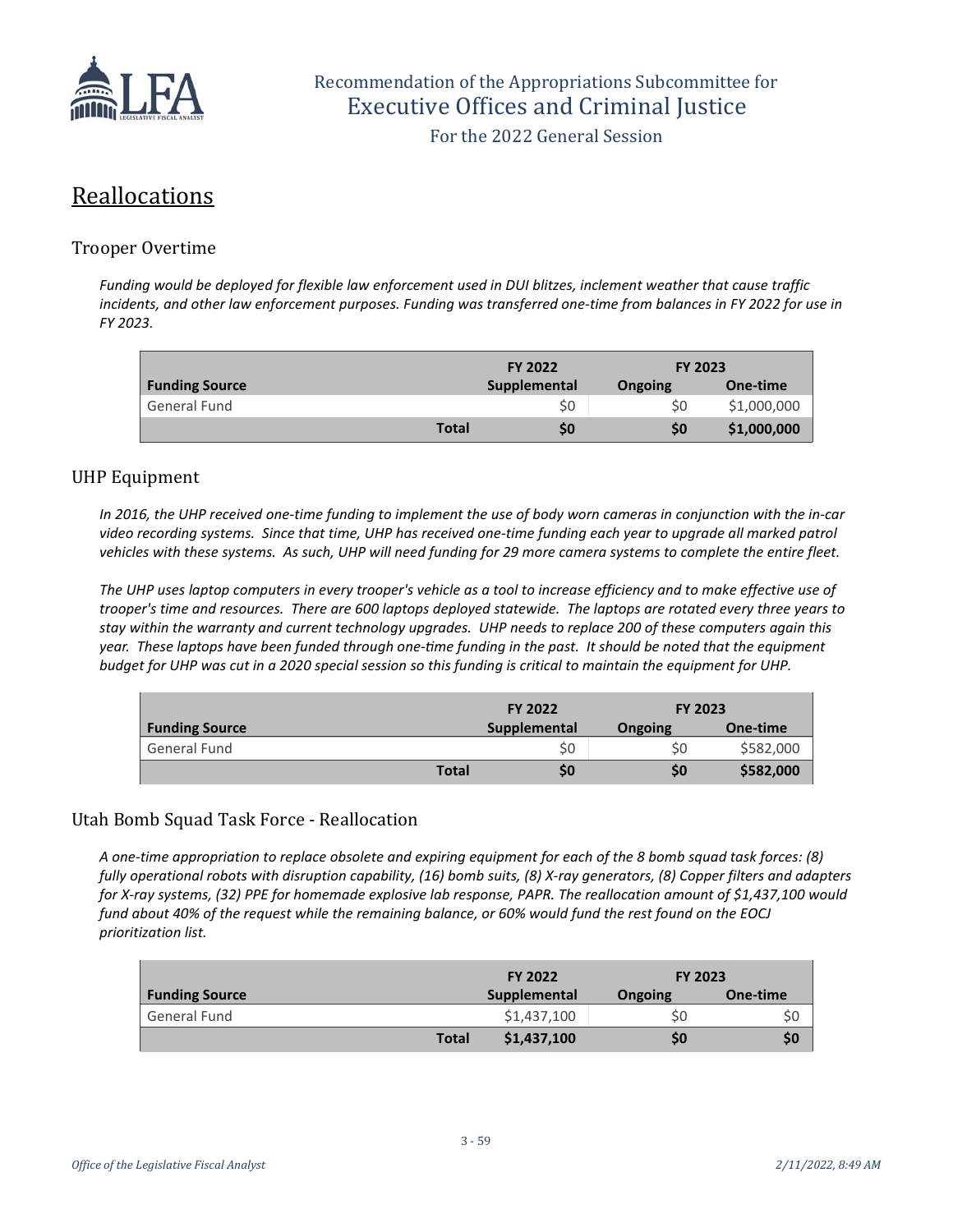

For the 2022 General Session

## Reallocations

### Utah Communication Authority - Radio Replacement (1 of 2)

*Request for funds appropriated to the Utah Communications Authority (UCA) be used to upgrade or replace end user, public safety radios that are not Phase II compliant under the Project 25 Standard. Specifically, the Legislature intends that, to the extent possible using these funds, any city or county owned radio that is used by its police, fire, or ambulance services that is not P25 Phase II compliant be upgraded.*

*Funding would allow for improved emergency communications and interoperability by replacing radio systems/equipment for sworn peace officers at the state level. Replacement radio systems would enhance ability of these emergency responders to better communicate on the modernized P25 emergency communications infrastructure based on federal guidelines. Currently, both hardware and software within these radio systems are becoming outdated and pose problems with compatibility on the modernized communications infrastructure scheduled to be operational in January 2023. Individual radio system costs are estimated between \$2,700 ‐ \$5,600/radio/officer. (Requested By: Sen. Owens, D.R.)*

|                       |              | <b>FY 2022</b> |         | <b>FY 2023</b> |
|-----------------------|--------------|----------------|---------|----------------|
| <b>Funding Source</b> |              | Supplemental   | Ongoing | One-time       |
| General Fund          |              | \$0            | Ś0      | \$5,000,000    |
|                       | <b>Total</b> | \$0            | \$0     | \$5,000,000    |

#### Utah Homicide Survivors Legal and Social Services - Reallocation

*Utah Homicide Survivors seeks to maintain current services and continue expanding civil legal services and social services to families of homicide victims and victims of domestic violence to: preserve assets, provide economic and social stabilization, and hold perpetrators of violence financially accountable for their crimes. UHS sustained a significant cut in funds from the federal government and would like to continue our services and expand as homicide levels rise in Utah.*

|                       |       | <b>FY 2022</b> | <b>FY 2023</b> |          |
|-----------------------|-------|----------------|----------------|----------|
| <b>Funding Source</b> |       | Supplemental   | Ongoing        | One-time |
| General Fund          |       | \$100,000      | S0             | ŚС       |
|                       | Total | \$100,000      | \$0            | \$0      |

### Victim Advocate and Social Workers

*Funding would support the State Bureau of Investigation (SBI) effort develop a state‐wide program to provide victim advocacy services for mass casualty incidents occurring within the state. This program offers victim advocates and social workers to the victims and surviving families of victims of a mass casualty incident.*

|                       |              | <b>FY 2022</b> | <b>FY 2023</b> |          |
|-----------------------|--------------|----------------|----------------|----------|
| <b>Funding Source</b> |              | Supplemental   | Ongoing        | One-time |
| General Fund          |              | \$0            | \$360,000      | \$C      |
|                       | <b>Total</b> | S0             | \$360,000      | \$0      |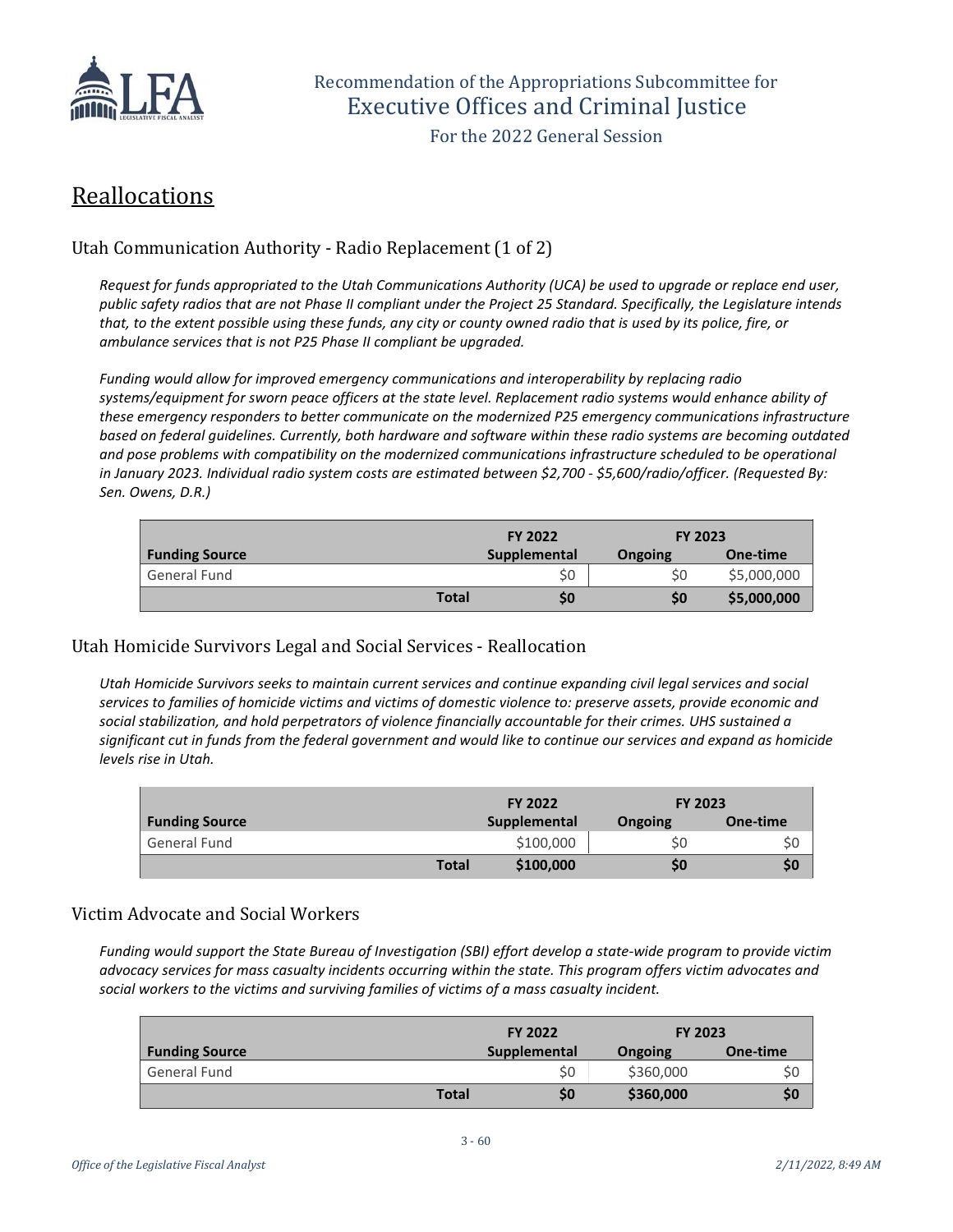

For the 2022 General Session

# **Reallocations**

### Wasatch County Courthouse Upgrade/Expansion

*Funding would go to upgrading/expanding district courtroom space to allow for increased court operations within Wasatch County.*

|                       |                            | <b>FY 2022</b> | FY 2023     |                |
|-----------------------|----------------------------|----------------|-------------|----------------|
| <b>Funding Source</b> |                            | Supplemental   | Ongoing     | One-time       |
| General Fund          |                            | \$0            | \$219,100   | \$0            |
|                       | <b>Total</b>               | \$0            | \$219,100   | \$0            |
|                       | General / Education Funds  | ( \$8,854,700) | \$829,000   | \$9,757,600    |
|                       | Other Funds                | \$4,445,600    | \$180,200   | ( \$3,000,000) |
|                       | <b>Reallocations Total</b> | (54, 409, 100) | \$1,009,200 | \$6,757,600    |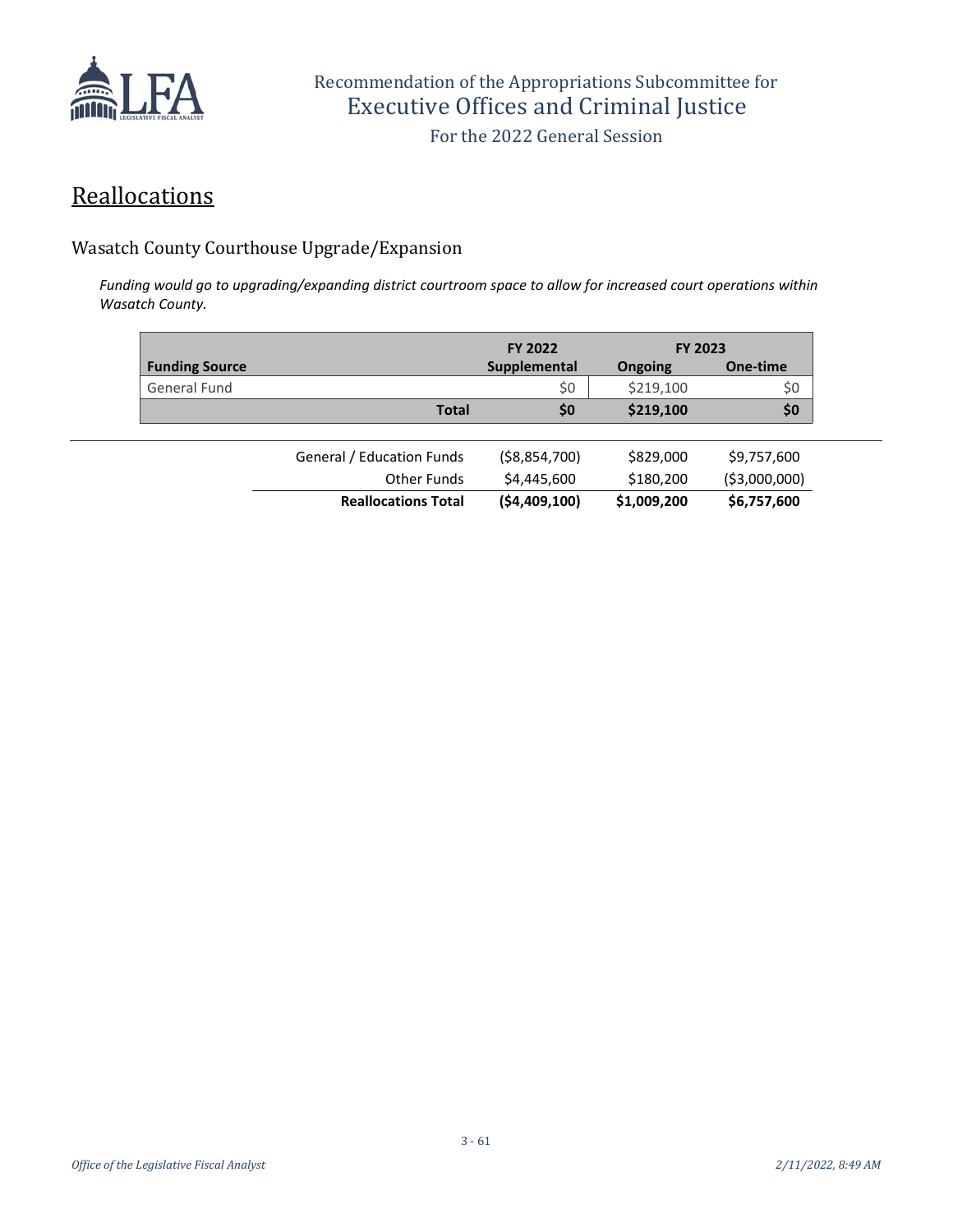

# Appropriations Adjustments

### ARPA Grant Planning

*This funding item provides authority for the Governor's Office to accept a federal grant to assist with planning for ARPA funds.*

|                       |              | <b>FY 2022</b> | <b>FY 2023</b> |          |
|-----------------------|--------------|----------------|----------------|----------|
| <b>Funding Source</b> |              | Supplemental   | Ongoing        | One-time |
| Federal Funds         |              | \$1,000,000    | S0             |          |
|                       | <b>Total</b> | \$1,000,000    | \$0            | \$C      |

#### CESF Grant

*This is a one‐time CESF grant through CCJJ for \$2,500,000 for the Department of Corrections to purchase tablets and programming. This variable fund adjustment is requesting the remaining funds not spent in FY2021 to be appropriated to be spent in FY2022 through transfers from CCJJ.*

|                       |              | <b>FY 2022</b> | <b>FY 2023</b> |          |
|-----------------------|--------------|----------------|----------------|----------|
| <b>Funding Source</b> |              | Supplemental   | Ongoing        | One-time |
| Transfers             |              | \$2,049,800    | \$0            | ŚС       |
|                       | <b>Total</b> | \$2,049,800    | \$0            | \$0      |

### Child Protection ISF - Out

*Gov Budget: "Use surplus general fund to cover shortfall for Child Protection ISF client bills." Actual billed Attorney General hours exceeded the appropriation, creating a funding gap of \$952,737 in FY2021. The AG is transferring \$325,000 ongoing to cover a portion of this gap.*

|                       |       | <b>FY 2022</b> | <b>FY 2023</b> |          |
|-----------------------|-------|----------------|----------------|----------|
| <b>Funding Source</b> |       | Supplemental   | Ongoing        | One-time |
| General Fund          |       | ( \$325,000)   | ( \$325,000)   | SΟ       |
|                       | Total | ( \$325,000)   | ( \$325,000)   | \$0      |

### Children's Justice Centers Dedicated Credits Increase

*Increase of \$55,000 in Dedicated Credits (Current Expense) from registrations fees collected for symposium and other training workshops conducted by CJC.*

|                           |              | <b>FY 2022</b> | <b>FY 2023</b> |          |
|---------------------------|--------------|----------------|----------------|----------|
| <b>Funding Source</b>     |              | Supplemental   | Ongoing        | One-time |
| Dedicated Credits Revenue |              | \$55,000       | \$55,000       | S0       |
|                           | <b>Total</b> | \$55,000       | \$55,000       | \$0      |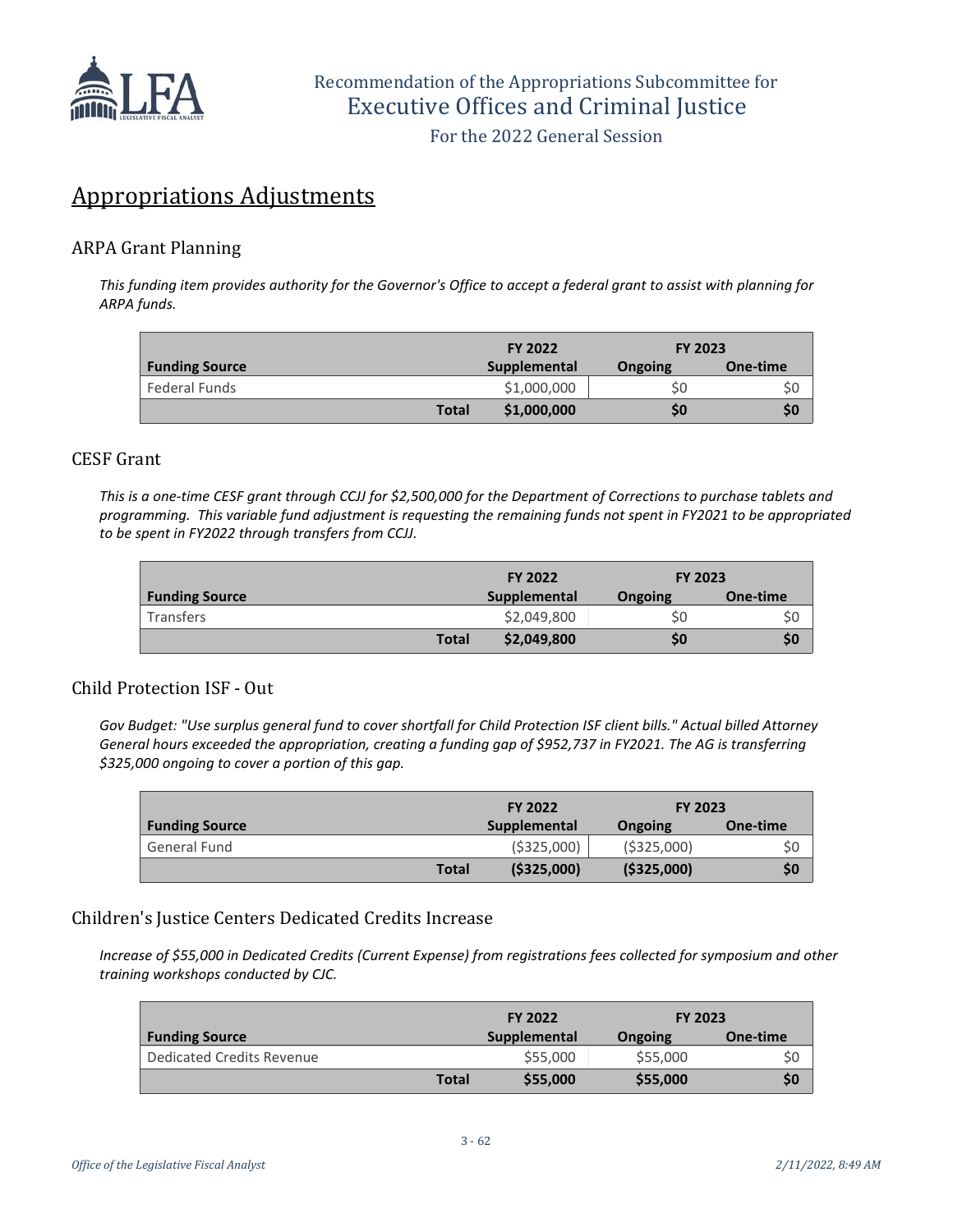

# Appropriations Adjustments

### Colorado River Authority Expendable Receipts Increase

*The Colorado River Authority is expecting certain private donations from non‐state entities to advance its mission. This funding item is an estimate of potential collections.*

|                            |              | <b>FY 2022</b> | <b>FY 2023</b> |          |
|----------------------------|--------------|----------------|----------------|----------|
| <b>Funding Source</b>      |              | Supplemental   | Ongoing        | One-time |
| <b>Expendable Receipts</b> |              | \$0            | \$150,000      |          |
|                            | <b>Total</b> | S0             | \$150,000      | sc       |

#### Crime Victim's Reparation Recovery Unit Legal Services

*This appropriation increased the payments to the Attorney General's Office Internal Service Fund, but did not have the appropriate collection authority at the Attorney General's Office.*

|                           |              | <b>FY 2022</b> | <b>FY 2023</b> |          |
|---------------------------|--------------|----------------|----------------|----------|
| <b>Funding Source</b>     |              | Supplemental   | Ongoing        | One-time |
| Dedicated Credits Revenue |              | \$0            | \$156,000      | ŚС       |
|                           | <b>Total</b> | S0             | \$156,000      | \$C      |

#### Dedicated Credits - Public Safety

*Dedicated credit adjustment to reflect FY 2022 and FY 2023 projected collections.*

|                           |              | <b>FY 2022</b> | <b>FY 2023</b> |          |
|---------------------------|--------------|----------------|----------------|----------|
| <b>Funding Source</b>     |              | Supplemental   | Ongoing        | One-time |
| Dedicated Credits Revenue |              | \$1,125,000    | \$885,000      | S0       |
|                           | <b>Total</b> | \$1,125,000    | \$885,000      | \$0      |

#### DHS Nonlapsing Intent Language Adjustments

*These are adjustments based on nonlapsing intent language motions taken by the Social Services Appropriations Subcommittee*

|                             |              | <b>FY 2022</b> | <b>FY 2023</b> |          |
|-----------------------------|--------------|----------------|----------------|----------|
| <b>Funding Source</b>       |              | Supplemental   | Ongoing        | One-time |
| <b>Beginning Nonlapsing</b> |              | \$0            | \$62,500       | \$0      |
| <b>Closing Nonlapsing</b>   |              | \$62,500       | \$0            | Ś0       |
|                             | <b>Total</b> | \$62,500       | \$62,500       | \$0      |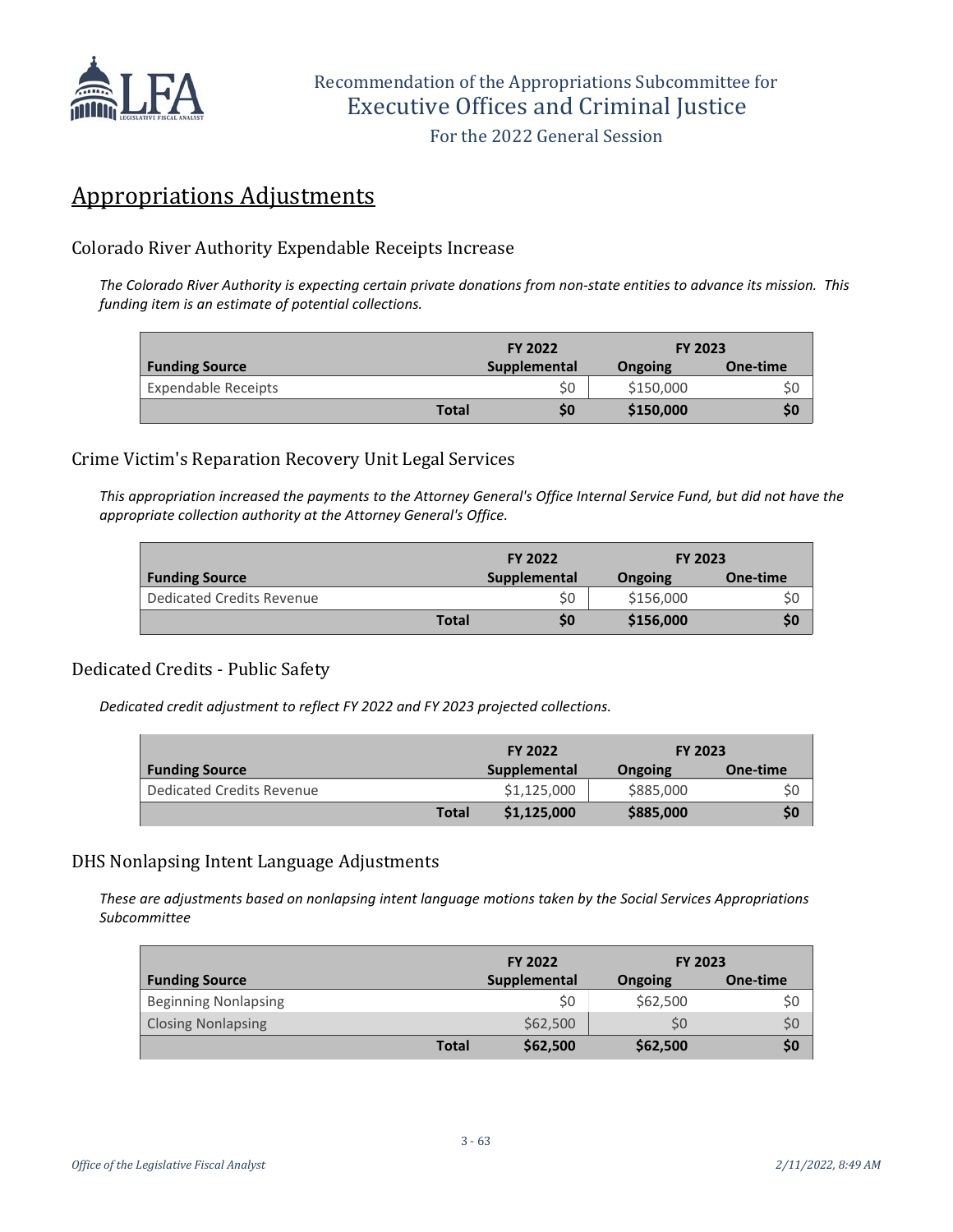

For the 2022 General Session

# Appropriations Adjustments

### Division of Juvenile Justice Services (DJJS) Residential and Proctor Care Treatment Rate

*Funding would allow for increased provider rate increases for juvenile justice involved youth in: 1. Proctor Care (certified foster care); and 2. Residential Treatment. As background, Proctor Care Is a treatment environment where youth reside in the community with a trained family connected to DHS staff and support. Residential Treatment is a more intensive, on‐site congregate treatment environment with 24/7 staffing. After a directed study by the Legislature on contract rates for service providers, the Department of Human Services (along with JJS) propose these rate increase to attract and retain these providers. They report that because they are below a competitive rate, they are losing providers and with more funding they could better place youth in proper higher quality placements.*

|                       |       | <b>FY 2022</b> | <b>FY 2023</b> |          |
|-----------------------|-------|----------------|----------------|----------|
| <b>Funding Source</b> |       | Supplemental   | Ongoing        | One-time |
| Federal Funds         |       | \$0            | \$29,000       | ŚC       |
|                       | Total | S0             | \$29,000       | \$0      |

#### Drug Disposal Program Funding Elimination

*The Legislature appropriated \$17,400 ongoing from the Attorney General Crime and Violence Prevention Fund to fund the Drug Disposal Program as required by S.B. 29 (2020 General Session). The Attorney General's went through the Request for Proposal process and had no one apply to create the program. The Legislature should consider eliminating this funding until this program is created.*

|                                           |       | <b>FY 2022</b> | <b>FY 2023</b> |          |
|-------------------------------------------|-------|----------------|----------------|----------|
| <b>Funding Source</b>                     |       | Supplemental   | Ongoing        | One-time |
| Attorney Gen. Crime & Violence Prev. Fund |       | \$0            | (517,300)      |          |
|                                           | Total | S0             | (517,300)      |          |

#### Federal Funds - Public Safety

*Federal funds adjustment to reflect FY 2022 and FY 2023 projected collections.*

|                       |       | <b>FY 2022</b> |           | <b>FY 2023</b> |
|-----------------------|-------|----------------|-----------|----------------|
| <b>Funding Source</b> |       | Supplemental   | Ongoing   | One-time       |
| Federal Funds         |       | \$0            | \$226,800 | \$72,622,500   |
|                       | Total | \$0            | \$226,800 | \$72,622,500   |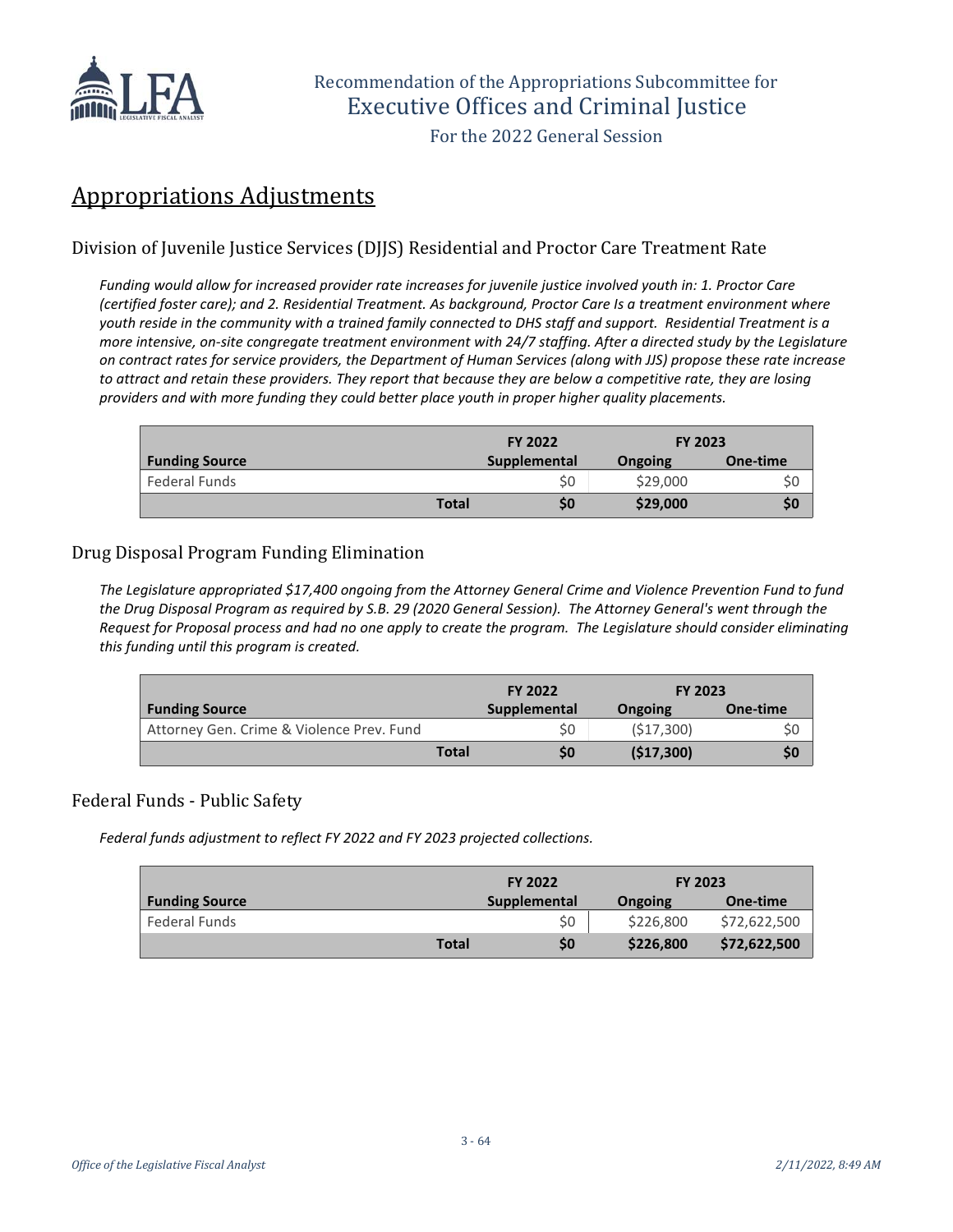

# Appropriations Adjustments

### HHS Reorganization Transfer - OUT

*This item reflects the portion of funding of the Division of Juvenile Justice Services portion approved to be transferred to the newly reorganized Department of Health and Human Services.*

|                       |       | <b>FY 2022</b> | <b>FY 2023</b> |          |
|-----------------------|-------|----------------|----------------|----------|
| <b>Funding Source</b> |       | Supplemental   | Ongoing        | One-time |
| General Fund          |       | Ś0             | ( \$1,010,400) |          |
|                       | Total | \$0            | (\$1,010,400)  | S0       |

### ICAC Special Agent/Cybertip Manager

*The ICAC Task Force Cybertip Manager is tasked with reviewing and assigning cybertips; reviewing/scheduling search warrants (serving 2 to 3 per week), ensuring officer safety, providing training to the ICAC Task Force, law enforcement and the community and mentoring investigators; building, fostering and maintaining relationships with current and prospective affiliates (currently focusing on county Sheriff's); ensuring and participating in officer wellness and pursuing high morale; and also managing the Federal grant and ICAC budget. The Utah ICAC Task Force has 40 affiliate agencies with a focus on adding additional affiliate agencies in rural Utah. Adding additional affiliates can assist local agencies efficiently and effectively investigate and prosecute the crimes happening in their respective jurisdiction.*

|                       |              | <b>FY 2022</b> | <b>FY 2023</b> |          |
|-----------------------|--------------|----------------|----------------|----------|
| <b>Funding Source</b> |              | Supplemental   | Ongoing        | One-time |
| Federal Funds         |              | \$0            | \$118,000      | ŚС       |
|                       | <b>Total</b> | S0             | \$118,000      | SC       |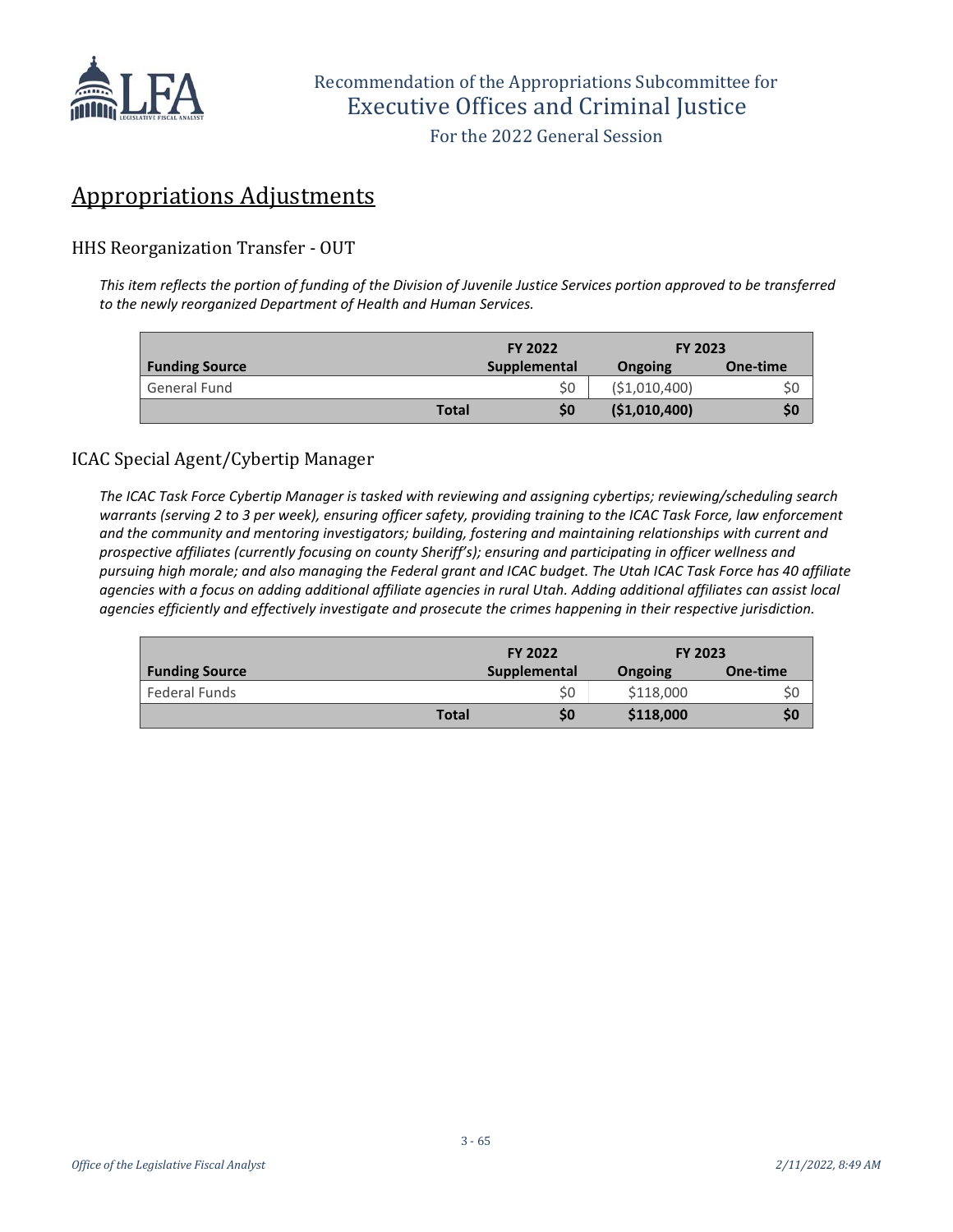

For the 2022 General Session

# Appropriations Adjustments

#### Investment Manager and Research

This funding item is intended to support a new investment manager at the Treasurer's Office. It includes the following *expenses:*

*1. An Investment Manager: \$187,000 (\$130,000 Salary + \$57,000 Benefits)*

*2. Additional Investment Research Terminal: \$24,000*

*During the 2020 General Session, the Legislature funded a PTIF manager to manage additional investments. With the additional funding for this new investment manager position, it will bring the total investment staff at the Treasurer's Office from 1 to 3. The increase in investment staff would assist the management of additional funds. In the last 2 1/2 years the total investments under management in the Treasurer's Office has increased from approximately \$18 Billion to \$28.5 Billion.*

*The Treasurer's Office collects dedicated credits from each of the long term investment fund plans with an accounting entry. Each fiscal year, after determining the actual cost associated with the new employee they allocate those costs to each plan based on the plan's proportional fund balance spreading the cost among agencies and other entities.*

|                           |              | <b>FY 2022</b> | <b>FY 2023</b> |          |
|---------------------------|--------------|----------------|----------------|----------|
| <b>Funding Source</b>     |              | Supplemental   | Ongoing        | One-time |
| Dedicated Credits Revenue |              | \$0            | \$211,000      | \$C      |
|                           | <b>Total</b> | S0             | \$211,000      | \$0      |

#### Medication Assisted Treatment SSOR Funding

*This adjustment is to increase authority for transfers related to the MAT program for both FY2022 & FY2023. These transfers come to DOC through an agreement with the Utah Department of Human Services*

|                       |              | <b>FY 2022</b> | <b>FY 2023</b> |          |
|-----------------------|--------------|----------------|----------------|----------|
| <b>Funding Source</b> |              | Supplemental   | Ongoing        | One-time |
| Transfers             |              | \$148,800      | S0             | \$58,800 |
|                       | <b>Total</b> | \$148,800      | \$0            | \$58,800 |

#### Prosecution Council Federal Funds Increase

*Federal Funds increase for the Prosecution Council.*

|                       |              | <b>FY 2022</b> | <b>FY 2023</b> |          |
|-----------------------|--------------|----------------|----------------|----------|
| <b>Funding Source</b> |              | Supplemental   | Ongoing        | One-time |
| Federal Funds         |              | \$1,800        | \$1,800        | SΟ       |
|                       | <b>Total</b> | \$1,800        | \$1,800        | \$0      |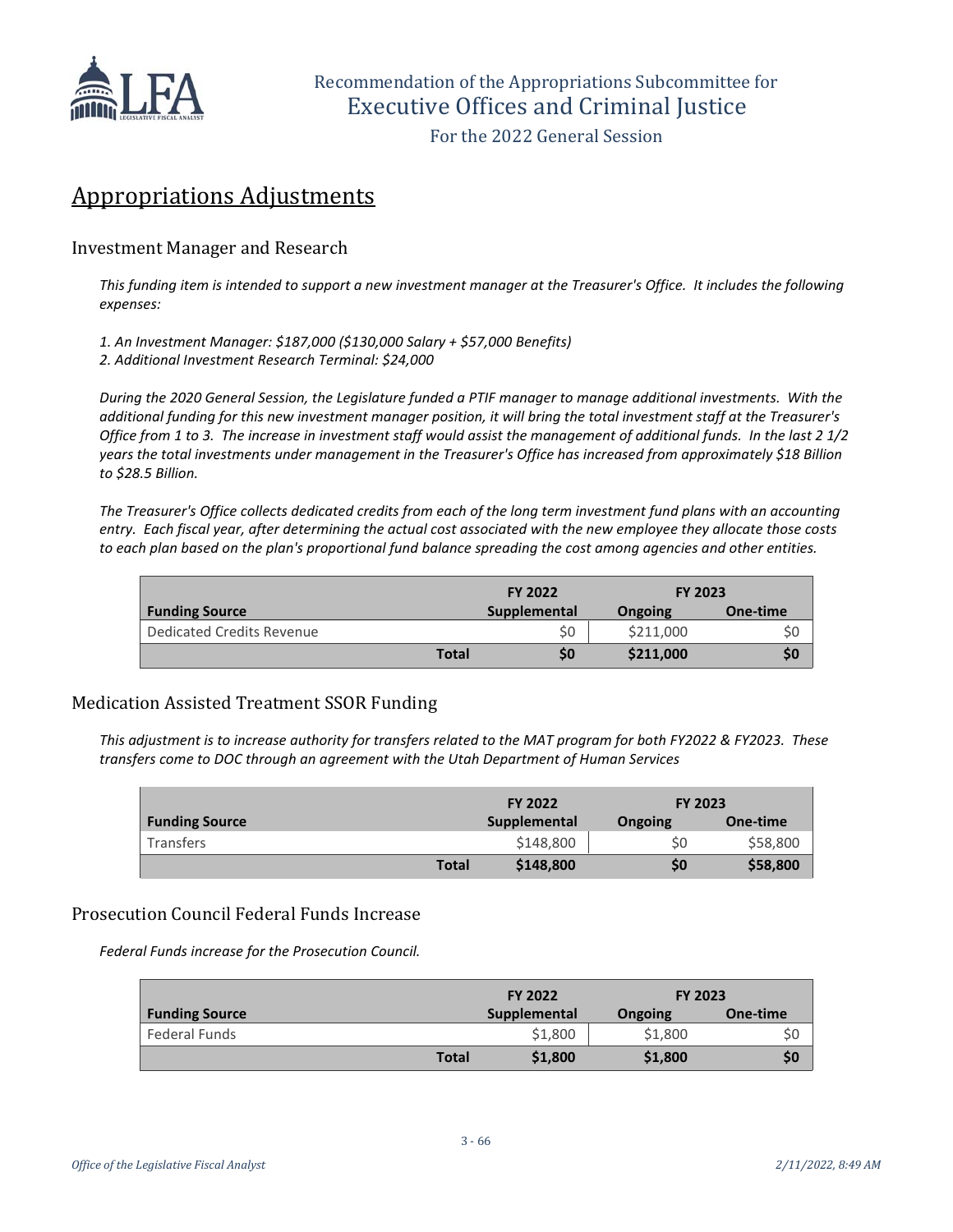

# Appropriations Adjustments

### Prosecution Council Transfers Appropriation

*This funding is for E‐prosecution management system, including licenses, data management, storage fees, and updates to program. Funding transfer comes from an awarded grant from the Commission on Criminal and Juvenile Justice.*

|                       |              | <b>FY 2022</b> | <b>FY 2023</b> |          |
|-----------------------|--------------|----------------|----------------|----------|
| <b>Funding Source</b> |              | Supplemental   | Ongoing        | One-time |
| Transfers             |              | \$0            | \$1,209,700    | SΟ       |
|                       | <b>Total</b> | \$0            | \$1,209,700    | \$0      |

#### Public Safety - Expendable Receipts

*Expendable receipts adjustment to reflect projected FY 2022 and FY 2023 amounts.*

|                            |              | <b>FY 2022</b> | <b>FY 2023</b> |          |
|----------------------------|--------------|----------------|----------------|----------|
| <b>Funding Source</b>      |              | Supplemental   | Ongoing        | One-time |
| <b>Expendable Receipts</b> |              | \$4,315,000    | \$4,315,000    |          |
|                            | <b>Total</b> | \$4,315,000    | \$4,315,000    | \$0      |

#### Restricted Fund Change - Utah Communications Authority

*Restricted fund adjustment to reflect FY 2022 and FY 2023 projected collections.*

|                                              | <b>FY 2022</b> | <b>FY 2023</b> |          |
|----------------------------------------------|----------------|----------------|----------|
| <b>Funding Source</b>                        | Supplemental   | Ongoing        | One-time |
| E-911 Emergency Services (GFR)               | ( \$1,413,600) | ( \$1,413,600) | \$0      |
| Utah Statewide Radio System Rest. Acct (GFR) | \$1,999,500    | \$1,999,500    | \$0      |
| <b>Total</b>                                 | \$585,900      | \$585,900      | \$0      |

#### S.B. 121, Medical Cannabis Amendments Treasurer Appropriation Elimination

*The Legislature passed S.B. 121, "Medical Cannabis Amendments" during the 2020 General Session. This bill required the Treasurer's Office to develop administrative rules for financial institutions to access the inventory control system and to provide a users list to the departments of Agriculture and Health. The Treasurer's Office indicated a low cost for these requirements and stated that they would be able to absorb it. However, the amounts estimated for these costs were funded, but the Treasurer's Office did not use them. This funding item recaputures those funds.*

|                                   |              | <b>FY 2022</b> | <b>FY 2023</b> |          |
|-----------------------------------|--------------|----------------|----------------|----------|
| <b>Funding Source</b>             |              | Supplemental   | Ongoing        | One-time |
| Qualified Patient Enterprise Fund |              | \$0            | (52,000)       | Ś0       |
|                                   | <b>Total</b> | \$0            | ( \$2,000)     | \$0      |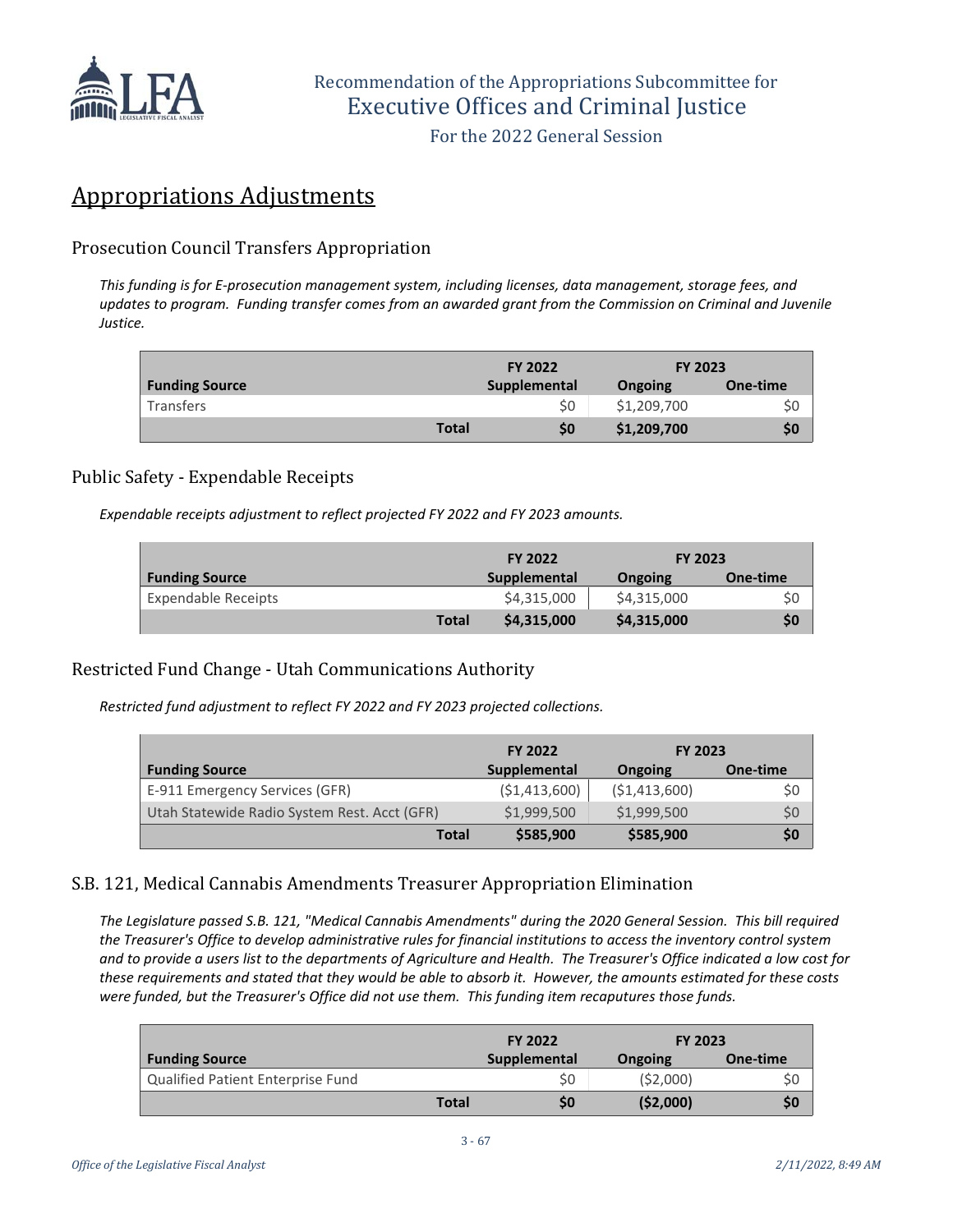

# Appropriations Adjustments

### Social Security Investigations Grant

*This funding item provides a transfers appropriation for the Attorney General's Office to accept a DWS for Social Security Disability investigations.*

|                                  |              | <b>FY 2022</b> | <b>FY 2023</b> |          |
|----------------------------------|--------------|----------------|----------------|----------|
| <b>Funding Source</b>            |              | Supplemental   | Ongoing        | One-time |
| <b>Dedicated Credits Revenue</b> |              | \$0            | \$31,200       | \$0      |
| <b>Transfers</b>                 |              | \$31,200       | S0             | \$0      |
|                                  | <b>Total</b> | \$31,200       | \$31,200       | \$0      |

#### Social Services Blueprint Reduction Correction

*This item relates to the Social Services Blueprint Reduction. This funding was reduced through the Executive Offices and Criminal Justice Base Budget, but was placed in the wrong fiscal year. This item fixes that mistake.*

|                       | <b>FY 2022</b>       |         | <b>FY 2023</b> |
|-----------------------|----------------------|---------|----------------|
| <b>Funding Source</b> | Supplemental         | Ongoing | One-time       |
| General Fund          | ( \$100,000)         | S0      | \$100,000      |
|                       | (\$100,000)<br>Total | \$0     | \$100,000      |

#### SORNA Grant FY2022

*This adjustment is to request authority to increase transfers for the FY2022 SORNA grant through CCJJ. SORNA grant #20AS‐50. These grant funds cover the costs of 4 part‐time positions*

|                       |              | <b>FY 2022</b> | <b>FY 2023</b> |          |
|-----------------------|--------------|----------------|----------------|----------|
| <b>Funding Source</b> |              | Supplemental   | Ongoing        | One-time |
| <b>Transfers</b>      |              | \$80,800       | S0             | ŚС       |
|                       | <b>Total</b> | \$80,800       | \$0            | \$0      |

### State Privacy Officer New Appropriation Unit - In

*This funding item would transfer the budget for the State Privacy Officer into its own appropriation unit at the Auditor's Office*

|                       |              | <b>FY 2022</b> | <b>FY 2023</b> |          |
|-----------------------|--------------|----------------|----------------|----------|
| <b>Funding Source</b> |              | Supplemental   | Ongoing        | One-time |
| General Fund          |              | \$0            | \$230,700      |          |
|                       | <b>Total</b> | S0             | \$230,700      | S0       |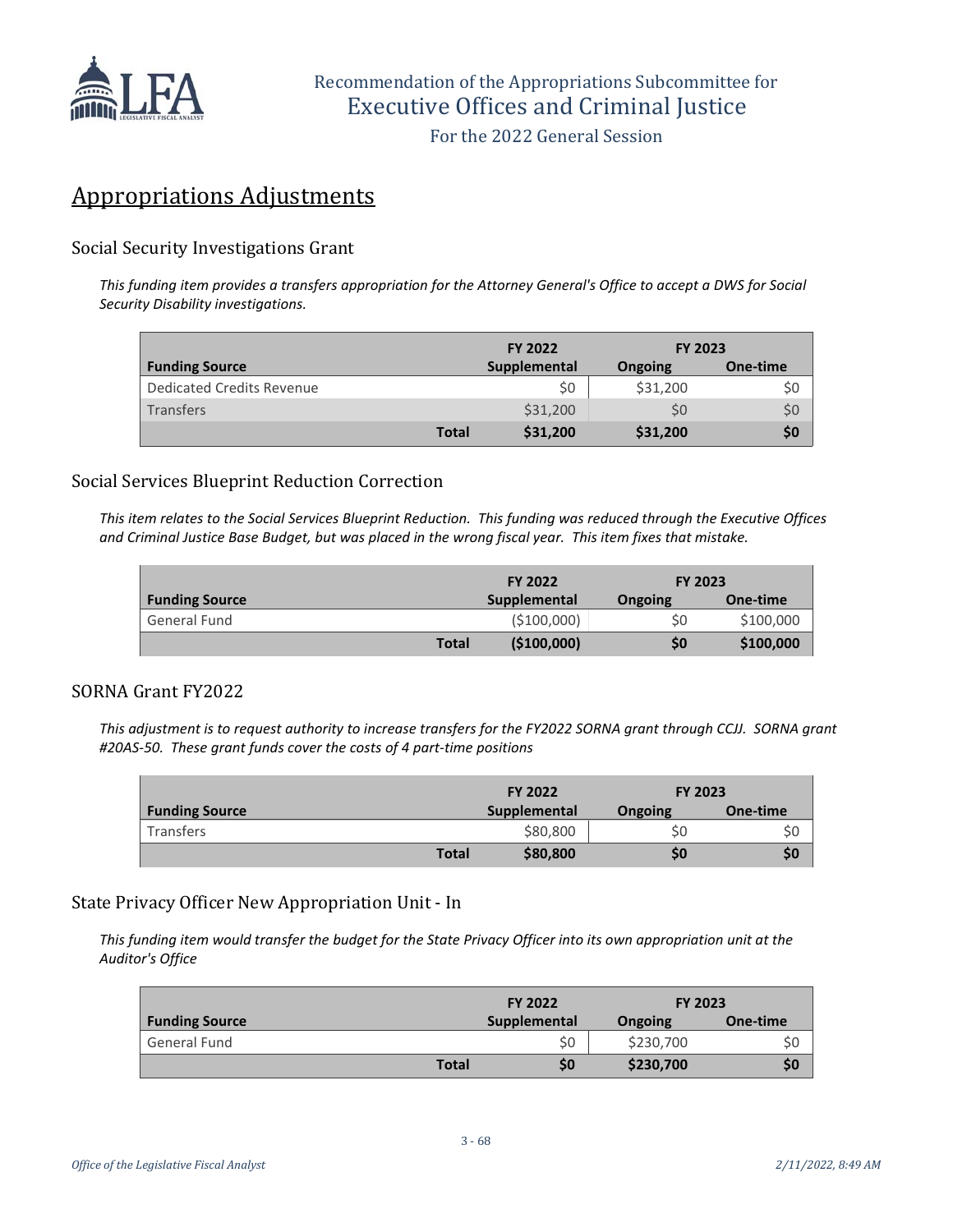

# Appropriations Adjustments

### State Privacy Officer New Appropriation Unit - Out

*This funding item would transfer the budget for the State Privacy Officer into its own appropriation unit at the Auditor's Office*

|                       |              | <b>FY 2022</b> | <b>FY 2023</b> |          |
|-----------------------|--------------|----------------|----------------|----------|
| <b>Funding Source</b> |              | Supplemental   | Ongoing        | One-time |
| General Fund          |              | \$0            | ( \$230, 700)  | SΟ       |
|                       | <b>Total</b> | \$0            | ( \$230, 700)  | \$0      |

### Technology and Administrative Service Costs

*Existing resources have been used to the best of their ability, however current budget has been constraining as to the resources available to fulfill offices statutory obligations and administrative needs. We have gone without several of the items the funding will be used for or worked with sister agencies to help fulfill specific needs such as (professional and technical services for example).*

|                                             | <b>FY 2022</b> | <b>FY 2023</b> |          |
|---------------------------------------------|----------------|----------------|----------|
| <b>Funding Source</b>                       | Supplemental   | Ongoing        | One-time |
| Land Trusts Protection and Advocacy Account | \$0            | \$89,500       | S0       |
| <b>Total</b>                                | \$0            | \$89,500       | \$0      |

### Transfer Revenue Adjustment

*This item reflects the reclassification of federal funds received from other state agencies to transfers instead of including it as federal revenue from other state agencies.*

|                                         | <b>FY 2022</b> | <b>FY 2023</b> |              |
|-----------------------------------------|----------------|----------------|--------------|
| <b>Funding Source</b>                   | Supplemental   | Ongoing        | One-time     |
| <b>Transfers</b>                        | \$800,000      | ( \$200,000)   | \$0          |
| <b>Total</b>                            | \$800,000      | ( \$200,000]   | \$0          |
|                                         |                |                |              |
| General / Education Funds               | (\$425,000)    | ( \$1,335,400) | \$100,000    |
| Other Funds                             | \$10,255,800   | \$7,907,100    | \$72,681,300 |
| <b>Appropriations Adjustments Total</b> | \$9,830,800    | \$6,571,700    | \$72,781,300 |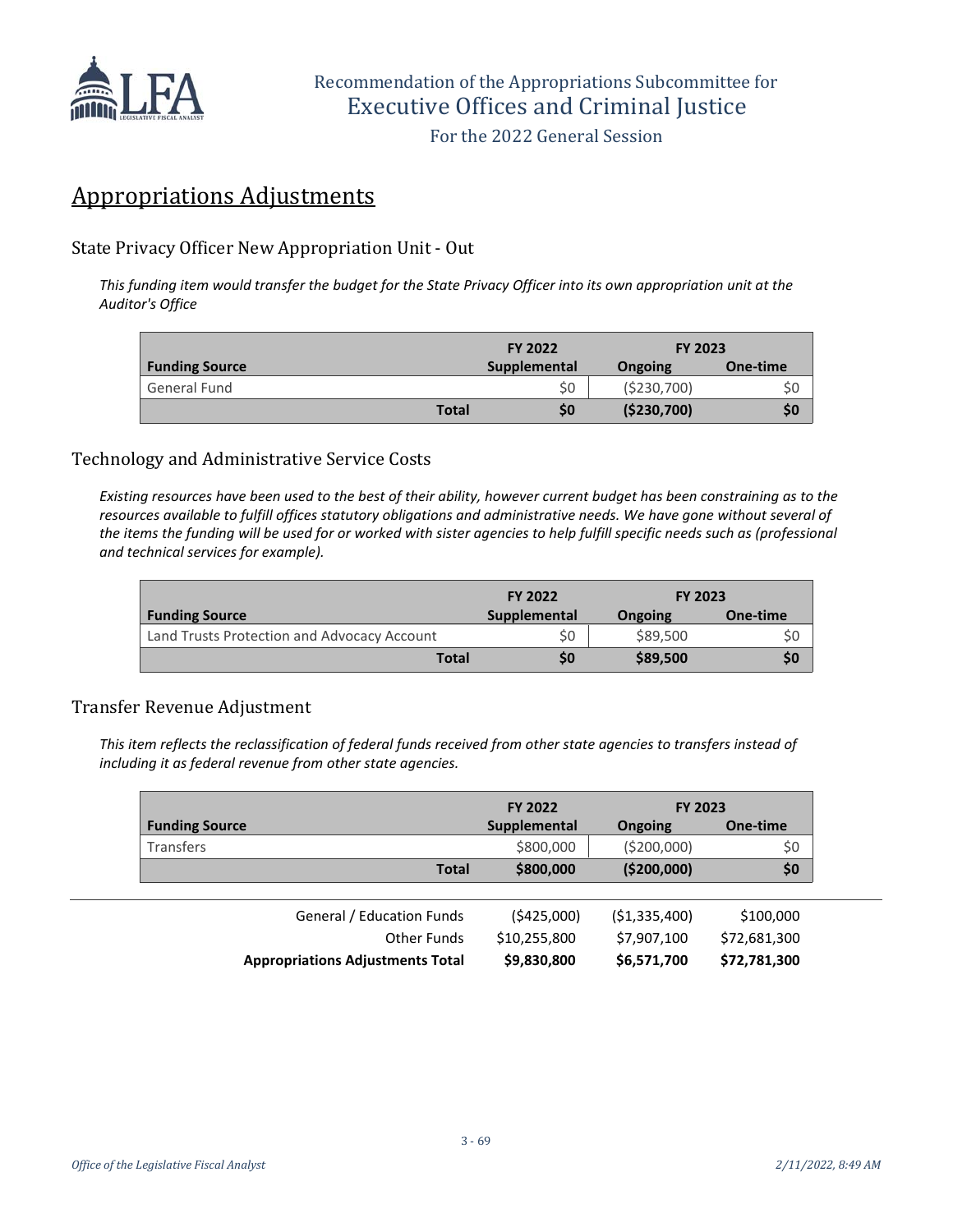

For the 2022 General Session

# **Courts**

|                                             | FY 2022 Adj.  | FY 2022 Revised | FY 2023 Adi.  |           | FY 2023 Revised |               |
|---------------------------------------------|---------------|-----------------|---------------|-----------|-----------------|---------------|
| Financing                                   | Supplemental  | Appropriation   | <b>Base</b>   | Ongoing   | One-Time        | Appropriation |
| <b>General Fund</b>                         | ( \$201, 800) | \$148,033,800   | \$146,760,300 | \$145,500 | \$229,000       | \$147,134,800 |
| Children's Legal Defense (GFR)              | \$            | \$997,300       | \$997,300     | \$        | \$              | \$997,300     |
| Court Security Account (GFR)                | \$            | \$11,175,400    | \$11,175,400  | \$        | \$              | \$11,175,400  |
| Court Trust Interest (GFR)                  | \$            | \$257,900       | \$257,900     | \$        | \$              | \$257,900     |
| Dispute Resolution (GFR)                    | \$            | \$565,000       | \$565,000     | \$        | \$              | \$565,000     |
| DNA Specimen (GFR)                          | \$            | \$269,600       | \$269,600     | \$        | \$              | \$269,600     |
| Guardian Ad Litem Services (GFR)            | \$            | \$110,500       | \$110,500     | \$        | \$              | \$110,500     |
| Justice Court Tech, Sec, and Training (GFR) | \$            | \$1,219,700     | \$1,219,700   | \$        | \$              | \$1,219,700   |
| Non-Judicial Adjustment Account (GFR)       | \$            | \$1,055,900     | \$1,055,900   | \$        | \$              | \$1,055,900   |
| Online Court Assistance (GFR)               | \$            | \$237,300       | \$237,300     | \$        | \$              | \$237,300     |
| State Court Complex (GFR)                   | \$            | \$4,757,800     | \$4,757,800   | \$        | \$              | \$4,757,800   |
| <b>Tobacco Settlement (GFR)</b>             | \$            | \$193,700       | \$193,700     | \$        | \$              | \$193,700     |
| Transfers                                   | \$            | \$1,105,500     | \$1,105,500   | \$        | \$              | \$1,105,500   |
| <b>Federal Funds</b>                        | \$            | \$705,200       | \$701,900     | \$        | \$              | \$701,900     |
| Federal Funds - American Rescue Plan        | \$            | \$12,000,000    | \$            | \$        | Ś.              |               |
| <b>Dedicated Credits Revenue</b>            | \$            | \$3,721,300     | \$3,721,300   | \$        | \$              | \$3,721,300   |
| <b>Beginning Nonlapsing</b>                 | \$            | \$5,262,100     | \$            | \$        | \$              |               |
| Total                                       | ( \$201, 800) | \$191,668,000   | \$173,129,100 | \$145,500 | \$229,000       | \$173,503,600 |

|                     | FY 2022 Adj. | FY 2022 Revised | FY 2023 Adj. |         | FY 2023 Revised |               |
|---------------------|--------------|-----------------|--------------|---------|-----------------|---------------|
| FTE / Other         | Supplemental | Appropriation   | Base         | Ongoing | One-Time        | Appropriation |
| <b>Budgeted FTE</b> |              | 1,189.8         | 1,191.8      |         |                 | 1,191.8       |
| Vehicles            |              | 133.0           | 133.0        |         | .0              | 133.0         |

|                                                | FY 2022 Adj. | FY 2022 Revised |               | FY 2023 Adj. |           | FY 2023 Revised |
|------------------------------------------------|--------------|-----------------|---------------|--------------|-----------|-----------------|
| <b>Adjustments by Line Item</b>                | Supplemental | Appropriated    | <b>Base</b>   | Ongoing      | One-time  | Appropriated    |
| <b>Operating and Capital Budgets</b>           |              |                 |               |              |           |                 |
| Administration                                 |              |                 |               |              |           |                 |
| Appropriated in Previous Session               |              | \$153,608,800   |               |              |           |                 |
| <b>Base Budget Appropriation</b>               |              | \$3,000,300     | \$140,171,800 |              |           | \$140,171,800   |
| Court Visitor Program Coordinator              |              |                 |               | \$92,100     |           | \$92,100        |
| Fleet Vehicle Audit Vehicle Efficiencies       |              |                 |               |              | (521,000) | (521,000)       |
| H.B. 196, "Domestic Relations Debt"<br>Savings | (544,300)    | (544,300)       |               | (544,300)    |           | (544,300)       |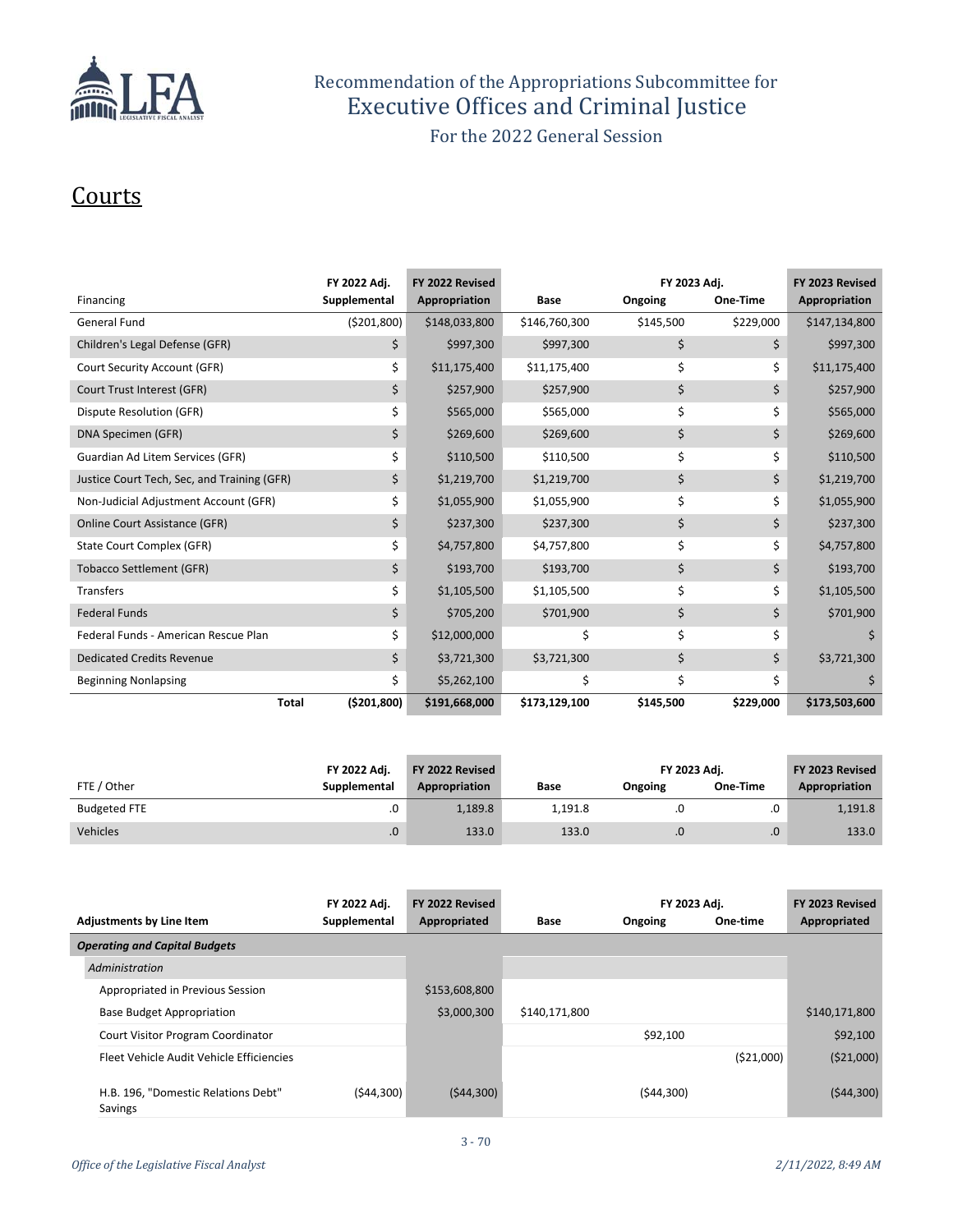

For the 2022 General Session

# **Courts**

|                                                | FY 2022 Adj.  | FY 2022 Revised |               | FY 2023 Adj.  |           | FY 2023 Revised |
|------------------------------------------------|---------------|-----------------|---------------|---------------|-----------|-----------------|
| <b>Adjustments by Line Item</b>                | Supplemental  | Appropriated    | <b>Base</b>   | Ongoing       | One-time  | Appropriated    |
| <b>Operating and Capital Budgets</b>           |               |                 |               |               |           |                 |
| Administration                                 |               |                 |               |               |           |                 |
| James B. Lee Community Legal Center            |               |                 |               |               | \$250,000 | \$250,000       |
| Statewide Treatment Court Coordinator          |               |                 |               | \$97,700      |           | \$97,700        |
| <b>Administration Subtotal</b>                 | (544,300)     | \$156,564,800   | \$140,171,800 | \$145,500     | \$229,000 | \$140,546,300   |
| <b>Contracts and Leases</b>                    |               |                 |               |               |           |                 |
| Appropriated in Previous Session               |               | \$21,367,600    |               |               |           |                 |
| <b>Base Budget Appropriation</b>               |               | \$500,000       | \$21,367,600  |               |           | \$21,367,600    |
| <b>Court Facility Savings</b>                  |               |                 |               | ( \$219, 100) |           | ( \$219, 100)   |
| Wasatch County Courthouse<br>Upgrade/Expansion |               |                 |               | \$219,100     |           | \$219,100       |
| <b>Contracts and Leases Subtotal</b>           | \$0           | \$21,867,600    | \$21,367,600  | 50            | \$0       | \$21,367,600    |
| <b>Grand Jury</b>                              |               |                 |               |               |           |                 |
| Appropriated in Previous Session               |               | \$800           |               |               |           |                 |
| <b>Base Budget Appropriation</b>               |               | \$400           | \$800         |               |           | \$800           |
| <b>Grand Jury Subtotal</b>                     | 50            | \$1,200         | \$800         | 50            | \$0       | \$800           |
| <b>Guardian ad Litem</b>                       |               |                 |               |               |           |                 |
| Appropriated in Previous Session               |               | \$9,081,800     |               |               |           |                 |
| <b>Base Budget Appropriation</b>               |               | \$500,000       | \$9,043,500   |               |           | \$9,043,500     |
| <b>GAL Travel Savings</b>                      | ( \$80,400)   | ( \$80,400)     |               |               |           |                 |
| Guardian ad Litem Subtotal                     | ( \$80,400]   | \$9,501,400     | \$9,043,500   | 50            | \$0       | \$9,043,500     |
| Jury and Witness Fees                          |               |                 |               |               |           |                 |
| Appropriated in Previous Session               |               | \$2,548,700     |               |               |           |                 |
| <b>Base Budget Appropriation</b>               |               | \$1,261,400     | \$2,545,400   |               |           | \$2,545,400     |
| Juror, Witness, Interpreter Program<br>Savings | (577, 100)    | (577, 100)      |               |               |           |                 |
| Jury and Witness Fees Subtotal                 | (577, 100)    | \$3,733,000     | \$2,545,400   | \$0           | \$0       | \$2,545,400     |
| <b>Operating and Capital Budgets Subtotal</b>  | (5201,800)    | \$191,668,000   | \$173,129,100 | \$145,500     | \$229,000 | \$173,503,600   |
| <b>Courts Total</b>                            | ( \$201, 800) | \$191,668,000   | \$173,129,100 | \$145,500     | \$229,000 | \$173,503,600   |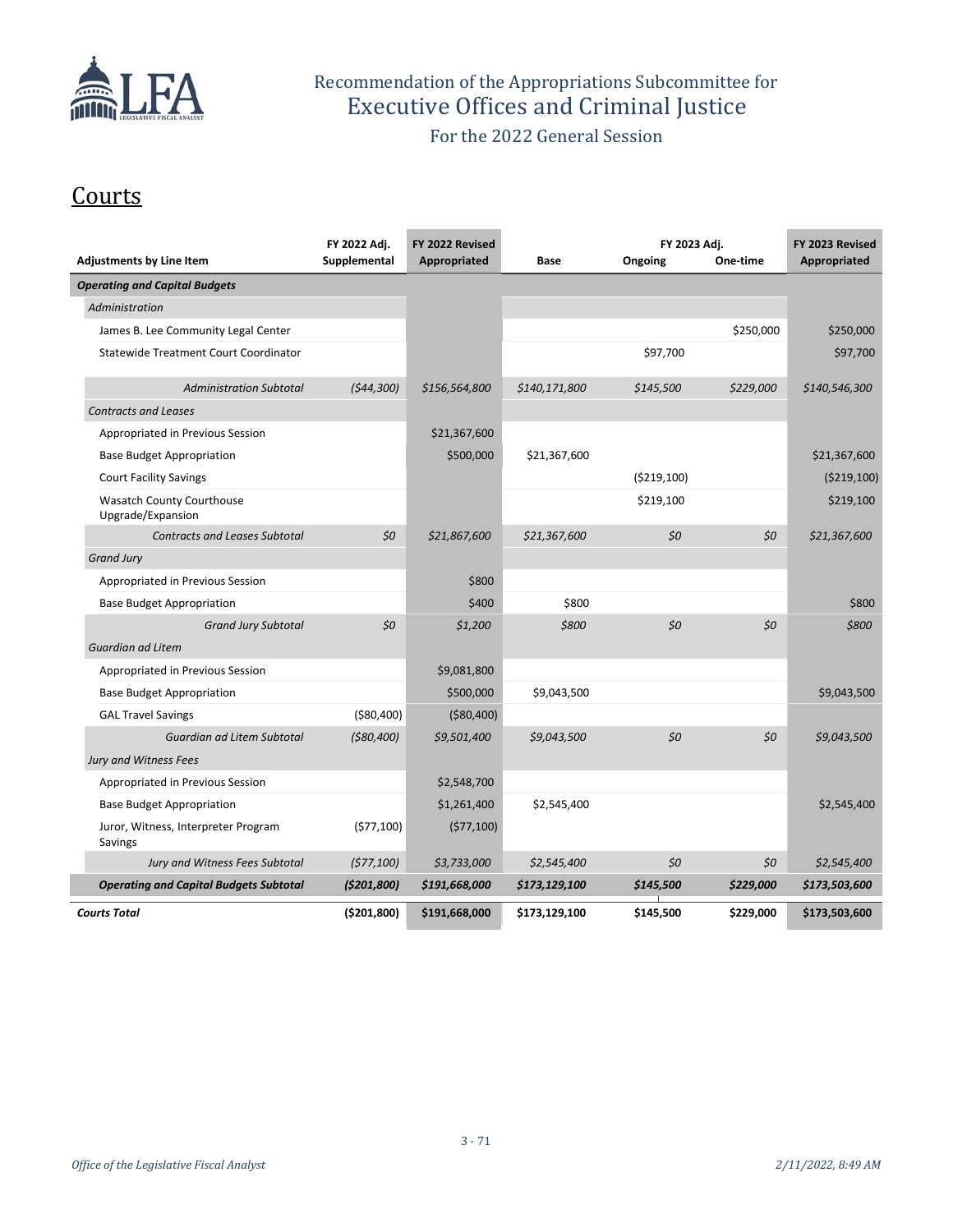

For the 2022 General Session

# State Treasurer

|                                                | FY 2022 Adj. | FY 2022 Revised | FY 2023 Adi.  |           |          | FY 2023 Revised |
|------------------------------------------------|--------------|-----------------|---------------|-----------|----------|-----------------|
| Financing                                      | Supplemental | Appropriation   | Base          | Ongoing   | One-Time | Appropriation   |
| General Fund                                   | \$           | \$1,043,000     | \$1,040,500   | \$        | \$       | \$1,040,500     |
| Land Trusts Protection and Advocacy<br>Account | \$           | \$406,000       | \$406,000     | \$89,500  | \$       | \$495,500       |
| Qualified Patient Enterprise Fund              | \$           | \$2,000         | \$2,000       | (52,000)  | \$       |                 |
| <b>Trust and Agency Funds</b>                  | \$           | \$4,724,800     | \$4,724,800   | \$        | \$       | \$4,724,800     |
| <b>Unclaimed Property Trust</b>                | \$           | \$2,068,200     | \$2,060,700   | \$        | \$       | \$2,060,700     |
| Dedicated Credits Revenue                      | \$           | \$1,038,400     | \$1,035,900   | \$211,000 | \$       | \$1,246,900     |
| <b>Beginning Nonlapsing</b>                    | \$           | \$86,603,700    | \$88,646,300  | \$        | \$       | \$88,646,300    |
| <b>Closing Nonlapsing</b>                      | \$           | ( \$88,646,300) | (590,988,900) | \$        | \$       | ( \$90,988,900) |
|                                                | \$0<br>Total | \$7,239,800     | \$6,927,300   | \$298,500 | \$0      | \$7,225,800     |

|                     | FY 2022 Adj. | FY 2022 Revised | FY 2023 Adj. |         | FY 2023 Revised |               |
|---------------------|--------------|-----------------|--------------|---------|-----------------|---------------|
| FTE / Other         | Supplemental | Appropriation   | Base         | Ongoing | One Time        | Appropriation |
| <b>Budgeted FTE</b> | .O           | 49.2            | 50.3         | 1.0     |                 | 51.3          |
| Vehicles            |              | 12.0            | 12.0         |         | .0              | 12.0          |

|                                                                                 | FY 2022 Adj. | FY 2022 Revised |             | FY 2023 Adj. |          | FY 2023 Revised |
|---------------------------------------------------------------------------------|--------------|-----------------|-------------|--------------|----------|-----------------|
| <b>Adjustments by Line Item</b>                                                 | Supplemental | Appropriated    | Base        | Ongoing      | One-time | Appropriated    |
| <b>Operating and Capital Budgets</b>                                            |              |                 |             |              |          |                 |
| <b>State Treasurer</b>                                                          |              |                 |             |              |          |                 |
| Appropriated in Previous Session                                                |              | \$4,557,600     |             |              |          |                 |
| <b>Base Budget Appropriation</b>                                                |              | \$300,000       | \$4,545,100 |              |          | \$4,545,100     |
| Investment Manager and Research                                                 |              |                 |             | \$211,000    |          | \$211,000       |
| S.B. 121, Medical Cannabis<br>Amendments Treasurer Appropriation<br>Elimination |              |                 |             | (52,000)     |          | (52,000)        |
| Technology and Administrative Service<br>Costs                                  |              |                 |             | \$89,500     |          | \$89,500        |
| <b>State Treasurer Subtotal</b>                                                 | \$0          | \$4,857,600     | \$4,545,100 | \$298,500    | \$0      | \$4,843,600     |
| <b>Operating and Capital Budgets Subtotal</b>                                   | \$0          | \$4,857,600     | \$4,545,100 | \$298,500    | \$0      | \$4,843,600     |
| <b>Fiduciary Funds</b>                                                          |              |                 |             |              |          |                 |
| Utah Navajo Royalties Holding Fund                                              |              |                 |             |              |          |                 |
|                                                                                 |              |                 |             |              |          |                 |

| Appropriated in Previous Session               |    | \$2,382,200 |             |     |    |             |
|------------------------------------------------|----|-------------|-------------|-----|----|-------------|
| <b>Base Budget Appropriation</b>               |    |             | \$2,382,200 |     |    | \$2,382,200 |
| Utah Navajo Royalties Holding Fund<br>Subtotal | 50 | \$2,382,200 | \$2,382,200 | \$0 | 50 | \$2,382,200 |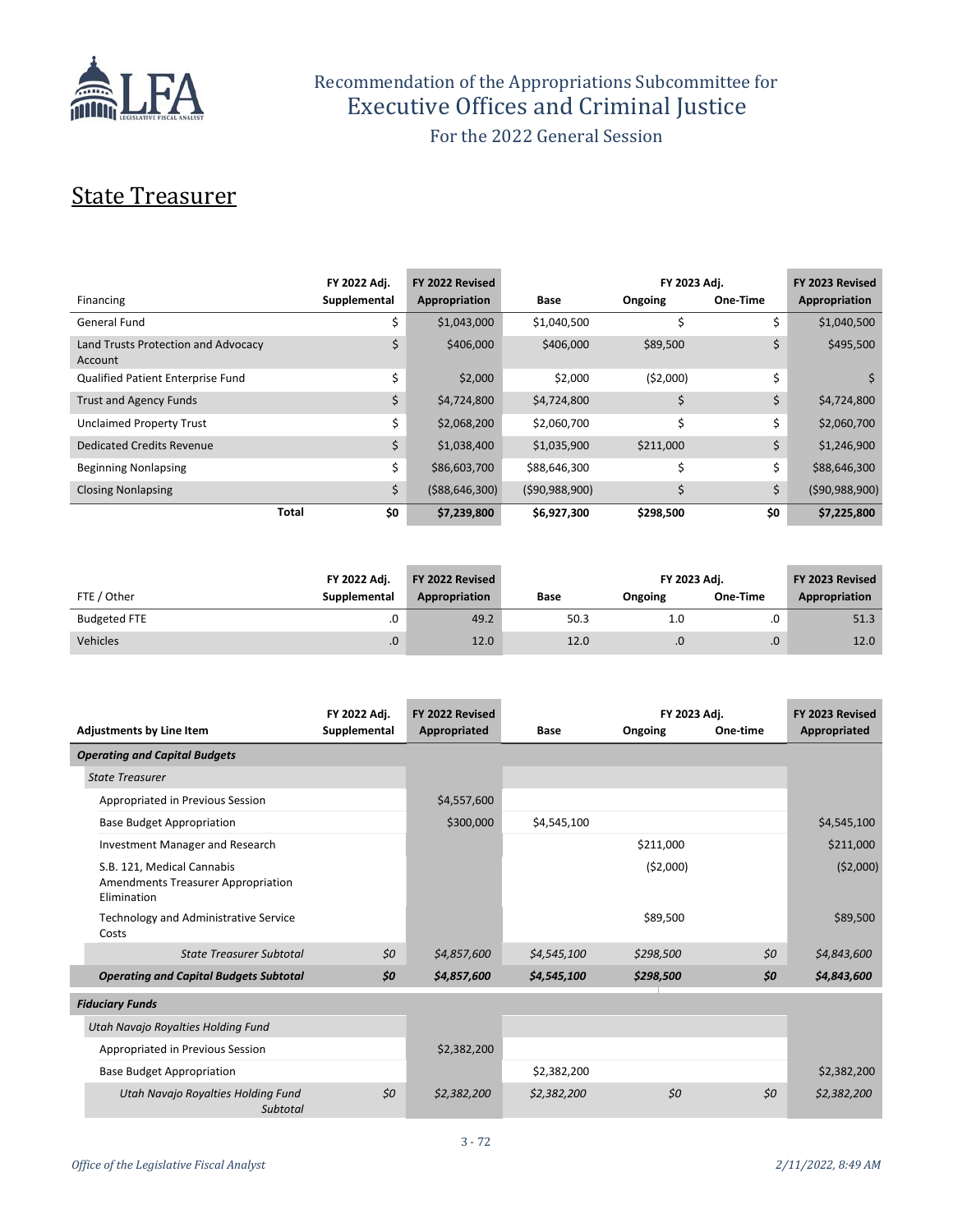

For the 2022 General Session

## State Treasurer

|                                 | FY 2022 Adj. | FY 2022 Revised |             | FY 2023 Adj. |          | FY 2023 Revised |
|---------------------------------|--------------|-----------------|-------------|--------------|----------|-----------------|
| <b>Adjustments by Line Item</b> | Supplemental | Appropriated    | Base        | Ongoing      | One-time | Appropriated    |
| <b>Fiduciary Funds</b>          |              |                 |             |              |          |                 |
| <b>Fiduciary Funds Subtotal</b> | \$0          | \$2,382,200     | \$2,382,200 | \$0          | \$0      | \$2,382,200     |
| <b>State Treasurer Total</b>    | \$0          | \$7,239,800     | \$6,927,300 | \$298,500    | \$0      | \$7,225,800     |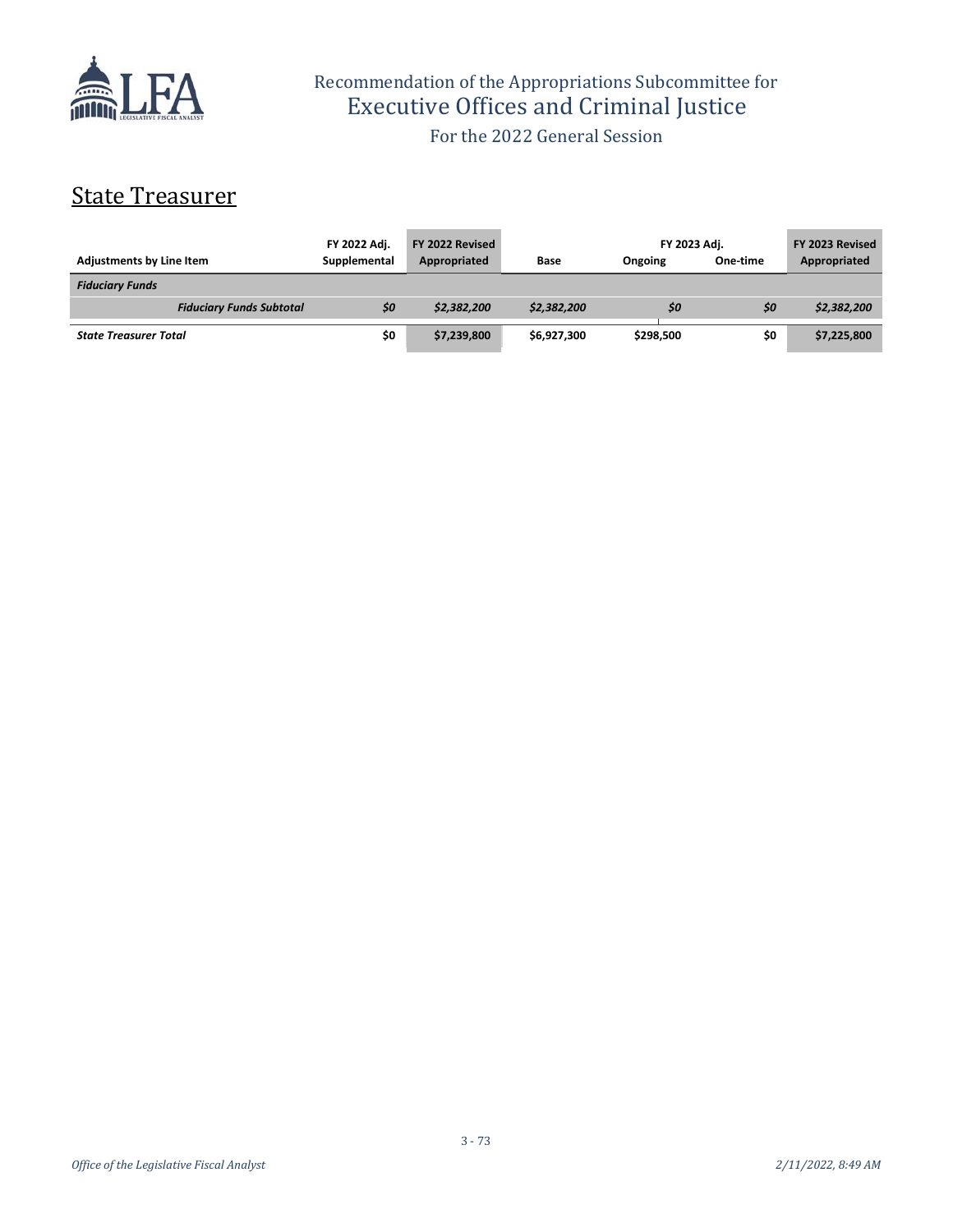

For the 2022 General Session

|                                                              | FY 2022 Adj. | FY 2022 Revised |                | FY 2023 Adi. |               | FY 2023 Revised |
|--------------------------------------------------------------|--------------|-----------------|----------------|--------------|---------------|-----------------|
| Financing                                                    | Supplemental | Appropriation   | Base           | Ongoing      | One-Time      | Appropriation   |
| General Fund                                                 | \$32,100     | \$56,092,300    | \$44,527,700   | (5104, 100)  | \$1,957,300   | \$46,380,900    |
| Crime Victim Reparations Fund                                | \$           | \$514,900       | \$514,000      | \$           | \$            | \$514,000       |
| Criminal Forfeiture Restricted Account (GFR)                 | \$           | \$2,129,300     | \$2,099,100    | \$           | Ś.            | \$2,099,100     |
| Disaster Recovery Fund (GFR)                                 | \$           | \$500,000       | \$500,000      | \$           | Ś.            | \$500,000       |
| Indigent Defense Resources (GFR)                             | \$           | \$7,780,700     | \$6,670,400    | \$200,000    | \$1,300,000   | \$8,170,400     |
| <b>Transfers</b>                                             | \$           | (\$17,070,900)  | (56,960,800)   | ( \$200,000) | (\$1,300,000) | ( \$8,460,800)  |
| Transfer for COVID-19 Response                               | \$           | \$3,000,000     | \$             | \$           | \$            |                 |
| <b>Federal Funds</b>                                         | \$1,000,000  | \$41,010,600    | \$37,330,700   | \$           | Ś.            | \$37,330,700    |
| Federal Funds - American Rescue Plan                         | Ś.           | \$50,000,000    | \$             | \$           | \$            | S               |
| <b>Dedicated Credits Revenue</b>                             | Ś.           | \$4,800,100     | \$4,797,700    | (5100)       | \$            | \$4,797,600     |
| <b>Expendable Receipts</b>                                   | Ś.           | \$316,000       | \$315,800      | \$150,000    | Ś.            | \$465,800       |
| Interest Income                                              | \$           | \$88,500        | \$88,500       | \$           | \$            | \$88,500        |
| Colorado River Authority of Utah Restricted<br>Account (GFR) | Ś.           | \$9,600,000     | \$600,000      | \$           | Ś.            | \$600,000       |
| <b>Beginning Nonlapsing</b>                                  | (594,900)    | \$32,249,800    | \$16,011,500   | \$62,500     | Ś.            | \$16,074,000    |
| <b>Closing Nonlapsing</b>                                    | \$62,500     | ( \$15,949,000) | (54, 293, 800) | \$           | \$            | (54, 293, 800)  |
| <b>Total</b>                                                 | \$999,700    | \$175,062,300   | \$102,200,800  | \$108,300    | \$1,957,300   | \$104,266,400   |

|                     | FY 2022 Adj. | FY 2022 Revised  | FY 2023 Adj. |         | FY 2023 Revised |               |
|---------------------|--------------|------------------|--------------|---------|-----------------|---------------|
| FTE / Other         | Supplemental | Appropriation    | Base         | Ongoing | One Time        | Appropriation |
| <b>Budgeted FTE</b> |              | 150.7            | 146.8        |         |                 | 146.8         |
| <b>Vehicles</b>     | .0           | 7.0 <sub>1</sub> | 7.0          |         | .0              | 7.0           |

|                                                      | FY 2022 Adj. | FY 2022 Revised | FY 2023 Adj. |         |          | FY 2023 Revised |
|------------------------------------------------------|--------------|-----------------|--------------|---------|----------|-----------------|
| <b>Adjustments by Line Item</b>                      | Supplemental | Appropriated    | <b>Base</b>  | Ongoing | One-time | Appropriated    |
| <b>Operating and Capital Budgets</b>                 |              |                 |              |         |          |                 |
| <b>CCJJ</b> - Factual Innocence Payments             |              |                 |              |         |          |                 |
| Appropriated in Previous Session                     |              | \$140,000       |              |         |          |                 |
| <b>Base Budget Appropriation</b>                     |              | (543,900)       | \$96,000     |         |          | \$96,000        |
| <b>CCJJ - Factual Innocence Payments</b><br>Subtotal | \$0          | \$96,100        | \$96,000     | \$0     | \$0      | \$96,000        |
| CCJJ - Jail Reimbursement                            |              |                 |              |         |          |                 |
| Appropriated in Previous Session                     |              | \$12,921,900    |              |         |          |                 |
| <b>Base Budget Appropriation</b>                     |              | \$724,500       | \$12,725,100 |         |          | \$12,725,100    |
| CCJJ - Jail Reimbursement Subtotal                   | \$0          | \$13,646,400    | \$12,725,100 | \$0     | \$0      | \$12,725,100    |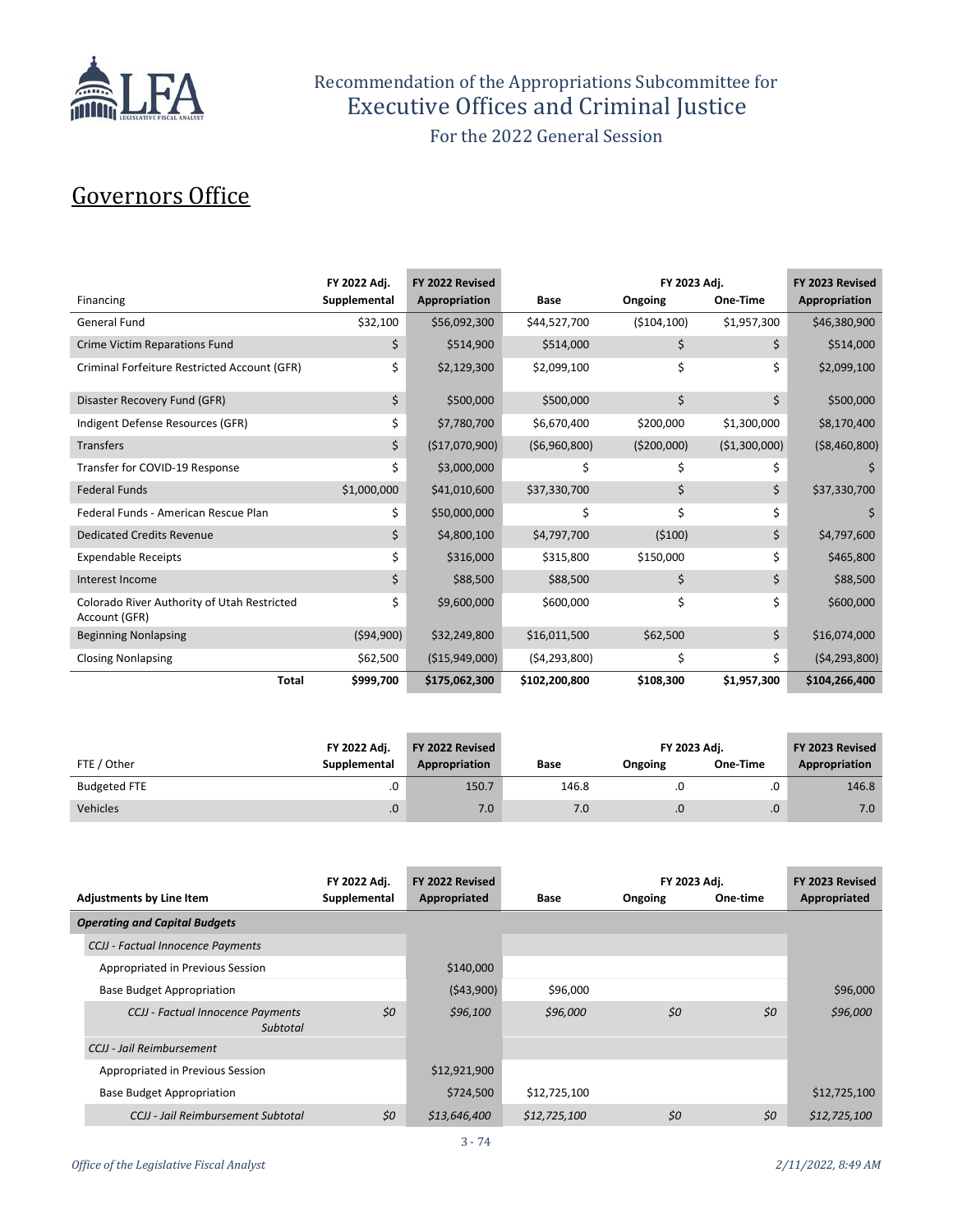

ĺ

## Recommendation of the Appropriations Subcommittee for Executive Offices and Criminal Justice

For the 2022 General Session

| Adjustments by Line Item                                            | FY 2022 Adj.<br>Supplemental | FY 2022 Revised<br>Appropriated | Base         | FY 2023 Adj.<br>Ongoing | One-time  | FY 2023 Revised<br>Appropriated |
|---------------------------------------------------------------------|------------------------------|---------------------------------|--------------|-------------------------|-----------|---------------------------------|
| <b>Operating and Capital Budgets</b>                                |                              |                                 |              |                         |           |                                 |
| CCJJ - S.L. County Jail Bed Housing                                 |                              |                                 |              |                         |           |                                 |
| Appropriated in Previous Session                                    |                              | \$500,000                       |              |                         |           |                                 |
| <b>Base Budget Appropriation</b>                                    |                              | \$200,000                       |              |                         |           |                                 |
| CCJJ - S.L. County Jail Bed Housing Subtotal                        | \$0                          | <i><b>\$700,000</b></i>         | \$0          | \$0                     | \$0       | \$0                             |
| Comm. Criminal and Juvenile Justice                                 |                              |                                 |              |                         |           |                                 |
| Appropriated in Previous Session                                    |                              | \$48,534,800                    |              |                         |           |                                 |
| <b>Base Budget Appropriation</b>                                    |                              | \$54,100                        | \$41,065,700 |                         |           | \$41,065,700                    |
| DHS Nonlapsing Intent Language<br>Adjustments                       | \$62,500                     | \$62,500                        |              | \$62,500                |           | \$62,500                        |
| Law Enforcement Services Grants<br>Elimination                      |                              |                                 |              | (5477,600)              |           | ( \$477,600)                    |
| Parity in Criminal Justice Advocacy -<br>Reallocation               |                              |                                 |              |                         | \$255,400 | \$255,400                       |
| Utah Homicide Survivors Legal and<br>Social Services - Reallocation | \$100,000                    | \$100,000                       |              |                         |           |                                 |
| Comm. Criminal and Juvenile Justice<br>Subtotal                     | \$162,500                    | \$48,751,400                    | \$41,065,700 | (5415, 100)             | \$255,400 | \$40,906,000                    |
| <b>Constitutional Defense Council</b>                               |                              |                                 |              |                         |           |                                 |
| <b>Base Budget Appropriation</b>                                    |                              | \$13,300                        |              |                         |           |                                 |
| <b>Constitutional Defense Council Funding</b><br>Elimination        | ( \$13,300)                  | (\$13,300)                      |              |                         |           |                                 |
| Constitutional Defense Council Subtotal                             | (513, 300)                   | \$0                             | \$0          | \$0                     | \$0       | \$0                             |
| Crime Victim Reparations                                            |                              |                                 |              |                         |           |                                 |
| Appropriated in Previous Session                                    |                              | \$9,083,300                     |              |                         |           |                                 |
| <b>Base Budget Appropriation</b>                                    |                              |                                 | \$17,194,900 |                         |           | \$17,194,900                    |
| Crime Victim Reparations Subtotal                                   | \$0                          | \$9,083,300                     | \$17,194,900 | 50                      | \$0       | \$17,194,900                    |
| <b>Emergency Fund</b>                                               |                              |                                 |              |                         |           |                                 |
| Appropriated in Previous Session                                    |                              | \$500,000                       |              |                         |           |                                 |
| <b>Base Budget Appropriation</b>                                    |                              |                                 | \$500,000    |                         |           | \$500,000                       |
| <b>Emergency Fund Subtotal</b>                                      | \$0                          | \$500,000                       | \$500,000    | \$0                     | \$0       | \$500,000                       |
| Governor's Office                                                   |                              |                                 |              |                         |           |                                 |
| Appropriated in Previous Session                                    |                              | \$8,709,000                     |              |                         |           |                                 |
| <b>Ballot Curing</b>                                                |                              |                                 |              | \$86,000                |           | \$86,000                        |
| <b>Base Budget Appropriation</b>                                    |                              | \$2,044,200                     | \$8,696,100  |                         |           | \$8,696,100                     |
| <b>Boards and Commissions Website</b>                               |                              |                                 |              |                         | \$300,000 | \$300,000                       |
| Elections Outreach Underspent Funds                                 | ( \$1,900)                   | ( \$1,900)                      |              |                         |           |                                 |
| One Utah Constituent Services                                       | \$74,000                     | \$74,000                        |              | \$87,400                |           | \$87,400                        |
| <b>Overspending Reallocation</b>                                    |                              |                                 |              |                         | \$1,900   | \$1,900                         |
| Governor's Office Subtotal                                          | \$72,100                     | \$10,825,300                    | \$8,696,100  | \$173,400               | \$301,900 | \$9,171,400                     |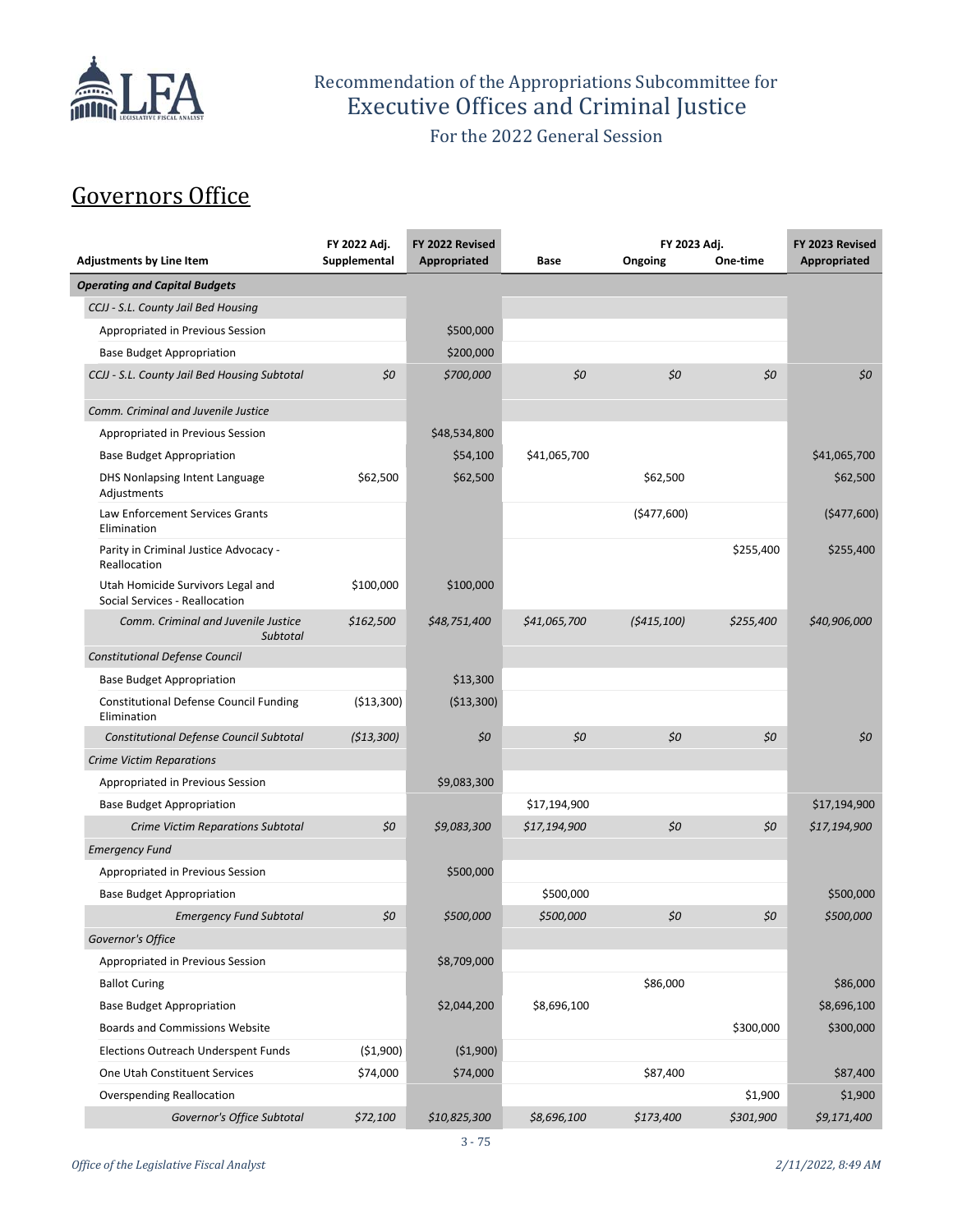

ĺ

## Recommendation of the Appropriations Subcommittee for Executive Offices and Criminal Justice

For the 2022 General Session

|                                                               | FY 2022 Adj. | FY 2022 Revised |             | FY 2023 Adj. |             | FY 2023 Revised |
|---------------------------------------------------------------|--------------|-----------------|-------------|--------------|-------------|-----------------|
| <b>Adjustments by Line Item</b>                               | Supplemental | Appropriated    | <b>Base</b> | Ongoing      | One-time    | Appropriated    |
| <b>Operating and Capital Budgets</b>                          |              |                 |             |              |             |                 |
| Governors Office of Planning and Budget                       |              |                 |             |              |             |                 |
| Appropriated in Previous Session                              |              | \$8,650,600     |             |              |             |                 |
| <b>ARPA Grant Planning</b>                                    | \$1,000,000  | \$1,000,000     |             |              |             |                 |
| <b>Base Budget Appropriation</b>                              |              | ( \$133,800)    | \$5,698,400 |              |             | \$5,698,400     |
| Homeless Services Coordinator Startup<br>Cost Recovery        | (540,000)    | (\$40,000)      |             |              |             |                 |
| Social Services Blueprint Reduction<br>Correction             | ( \$100,000) | (\$100,000)     |             |              | \$100,000   | \$100,000       |
| Governors Office of Planning and Budget<br>Subtotal           | \$860,000    | \$9,376,800     | \$5,698,400 | \$0          | \$100,000   | \$5,798,400     |
| <b>Indigent Defense Commission</b>                            |              |                 |             |              |             |                 |
| Appropriated in Previous Session                              |              | \$10,136,800    |             |              |             |                 |
| <b>Base Budget Appropriation</b>                              |              | \$69,500        | \$7,429,800 |              |             | \$7,429,800     |
| Indigent Defense Appellate Division<br>Start-up Cost Recovery | ( \$81,600)  | ( \$81,600)     |             |              |             |                 |
| Indigent Defense Commission Grants -<br>Reallocation          |              |                 |             |              | \$1,300,000 | \$1,300,000     |
| Indigent Defense CUCF/County                                  |              |                 |             | \$200,000    |             | \$200,000       |
| Indigent Defense Commission Subtotal                          | (581,600)    | \$10,124,700    | \$7,429,800 | \$200,000    | \$1,300,000 | \$8,929,800     |
| Justice Assistance Grant Fund                                 |              |                 |             |              |             |                 |
| Appropriated in Previous Session                              |              | \$2,493,100     |             |              |             |                 |
| <b>Base Budget Appropriation</b>                              |              | \$492,300       | \$2,357,400 |              |             | \$2,357,400     |
| Justice Assistance Grant Fund Subtotal                        | \$0          | \$2,985,400     | \$2,357,400 | \$0          | \$0         | \$2,357,400     |
| LeRay McAllister Program                                      |              |                 |             |              |             |                 |
| Appropriated in Previous Session                              |              | \$1,000,000     |             |              |             |                 |
| <b>Base Budget Appropriation</b>                              |              | \$2,084,100     |             |              |             |                 |
| LeRay McAllister Program Subtotal                             | 50           | \$3,084,100     | \$0         | \$0          | \$0         | \$0             |
| <b>State Elections Grant Fund</b>                             |              |                 |             |              |             |                 |
| Appropriated in Previous Session                              |              | \$5,323,900     |             |              |             |                 |
| <b>Base Budget Appropriation</b>                              |              |                 | \$5,323,900 |              |             | \$5,323,900     |
| <b>State Elections Grant Fund Subtotal</b>                    | \$0          | \$5,323,900     | \$5,323,900 | \$0          | \$0         | \$5,323,900     |
| Municipal Incorporation Exp. SRF                              |              |                 |             |              |             |                 |
| Appropriated in Previous Session                              |              | \$63,000        |             |              |             |                 |
| <b>Base Budget Appropriation</b>                              |              | \$8,200         | \$18,000    |              |             | \$18,000        |
| Municipal Incorporation Exp. SRF Subtotal                     | \$0          | \$71,200        | \$18,000    | \$0          | \$0         | \$18,000        |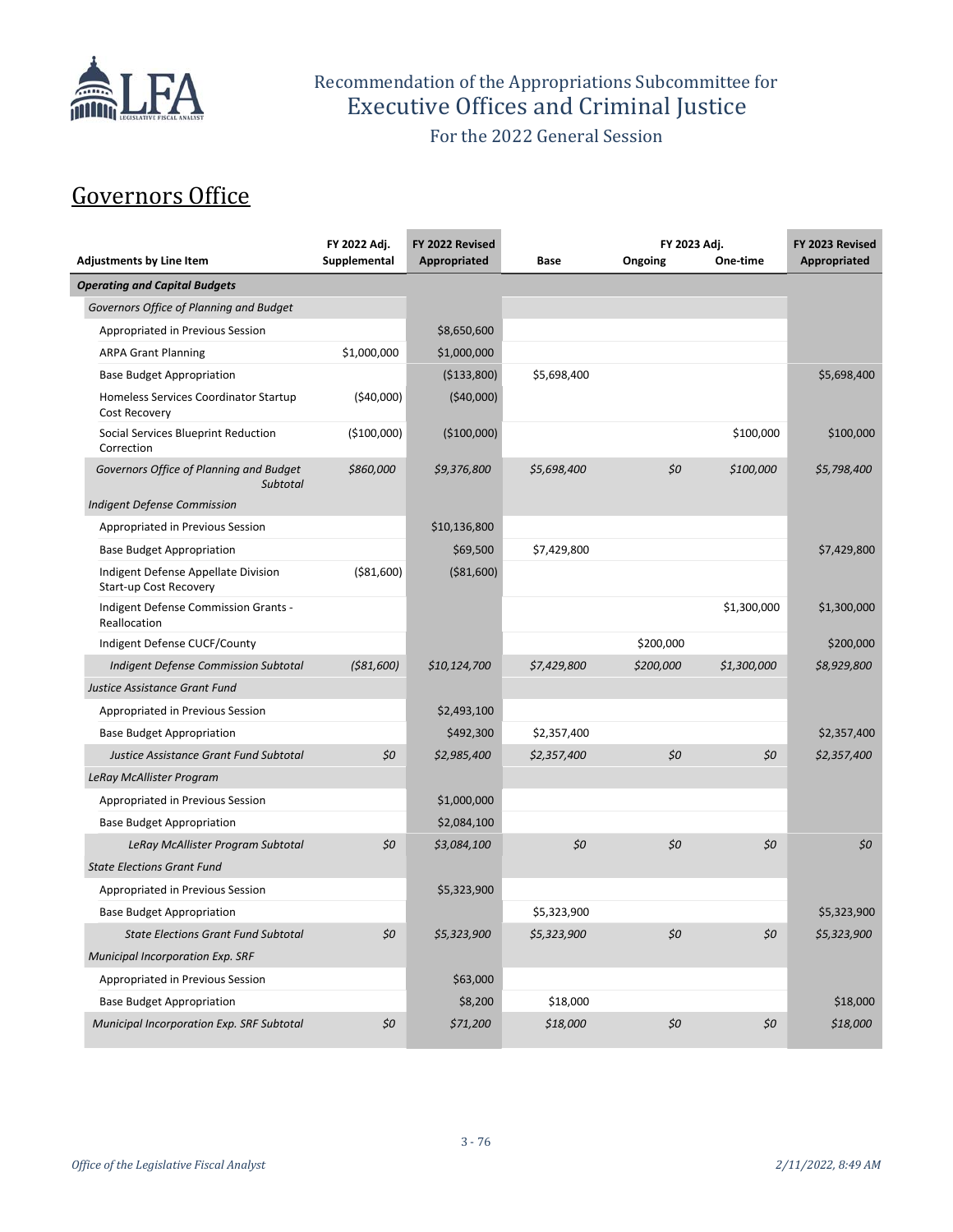

For the 2022 General Session

|                                                          | FY 2022 Adj. | FY 2022 Revised |               | FY 2023 Adj. |             | FY 2023 Revised |
|----------------------------------------------------------|--------------|-----------------|---------------|--------------|-------------|-----------------|
| <b>Adjustments by Line Item</b>                          | Supplemental | Appropriated    | <b>Base</b>   | Ongoing      | One-time    | Appropriated    |
| <b>Operating and Capital Budgets</b>                     |              |                 |               |              |             |                 |
| <b>Suicide Prevention</b>                                |              |                 |               |              |             |                 |
| Appropriated in Previous Session                         |              | \$100,000       |               |              |             |                 |
| <b>Base Budget Appropriation</b>                         |              | \$100,000       | \$100,000     |              |             | \$100,000       |
| <b>Suicide Prevention Subtotal</b>                       | \$0          | \$200,000       | \$100,000     | \$0          | \$0         | \$100,000       |
| IDC - Child Welfare Parental Defense Fund                |              |                 |               |              |             |                 |
| Appropriated in Previous Session                         |              | \$7,500         |               |              |             |                 |
| <b>Base Budget Appropriation</b>                         |              | \$16,400        | \$7,500       |              |             | \$7,500         |
| IDC - Child Welfare Parental Defense Fund<br>Subtotal    | \$0          | \$23,900        | \$7,500       | \$0          | \$0         | \$7,500         |
| CCJJ - Pretrial Release Programs SRF                     |              |                 |               |              |             |                 |
| Appropriated in Previous Session                         |              | \$300,000       |               |              |             |                 |
| <b>Base Budget Appropriation</b>                         |              | \$245,400       | \$300,000     |              |             | \$300,000       |
| CCJJ - Pretrial Release Programs SRF<br>Subtotal         | \$0          | \$545,400       | \$300,000     | \$0          | \$0         | \$300,000       |
| Colorado River Authority of Utah                         |              |                 |               |              |             |                 |
| Appropriated in Previous Session                         |              | \$9,600,000     |               |              |             |                 |
| <b>Base Budget Appropriation</b>                         |              |                 | \$600,000     |              |             | \$600,000       |
| Colorado River Authority Expendable<br>Receipts Increase |              |                 |               | \$150,000    |             | \$150,000       |
| Colorado River Authority of Utah Subtotal                | \$0          | \$9,600,000     | \$600,000     | \$150,000    | \$0         | \$750,000       |
| Local Assistance Matching Grant Program                  |              |                 |               |              |             |                 |
| Appropriated in Previous Session                         |              | \$50,000,000    |               |              |             |                 |
| Local Assistance Matching Grant Program<br>Subtotal      | \$0          | \$50,000,000    | \$0           | \$0          | \$0         | \$0             |
| <b>Operating and Capital Budgets Subtotal</b>            | \$999,700    | \$174,937,900   | \$102,112,800 | \$108,300    | \$1,957,300 | \$104,178,400   |
| <b>Fiduciary Funds</b>                                   |              |                 |               |              |             |                 |
| IDC - Indigent Inmate Trust Fund                         |              |                 |               |              |             |                 |
| Appropriated in Previous Session                         |              | \$88,000        |               |              |             |                 |
| <b>Base Budget Appropriation</b>                         |              | \$36,400        | \$88,000      |              |             | \$88,000        |
| IDC - Indigent Inmate Trust Fund Subtotal                | \$0          | \$124,400       | \$88,000      | \$0          | \$0         | \$88,000        |
| <b>Fiduciary Funds Subtotal</b>                          | \$0          | \$124,400       | \$88,000      | \$0          | \$0         | \$88,000        |
| <b>Governors Office Total</b>                            | \$999,700    | \$175,062,300   | \$102,200,800 | \$108,300    | \$1,957,300 | \$104,266,400   |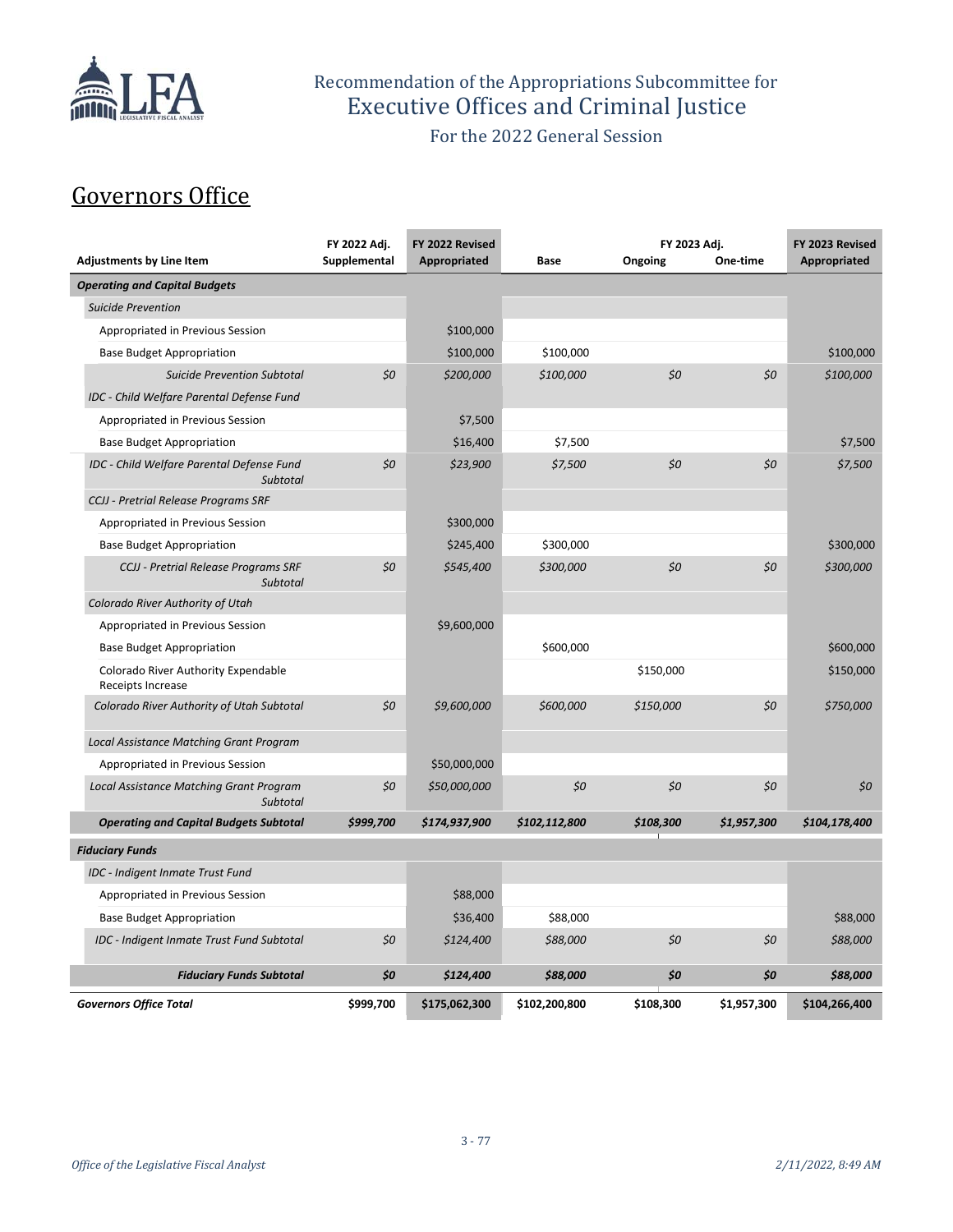

For the 2022 General Session

# Attorney General

|                                                                                                  | FY 2022 Adj.  | FY 2022 Revised |              |             | FY 2023 Adj. | FY 2023 Revised |
|--------------------------------------------------------------------------------------------------|---------------|-----------------|--------------|-------------|--------------|-----------------|
| Financing                                                                                        | Supplemental  | Appropriation   | Base         | Ongoing     | One-Time     | Appropriation   |
| <b>General Fund</b>                                                                              | (54,838,700)  | \$31,444,300    | \$27,091,900 | (5283,700)  | \$           | \$26,808,200    |
| <b>Attorney General Crime &amp; Violence</b><br><b>Prevention Fund</b>                           | \$            | \$17,400        | \$17,300     | (\$17,300)  | \$           | \$              |
| Attorney General Litigation Fund                                                                 | \$            | \$8,900         | \$8,900      | \$          | \$           | \$8,900         |
| Public Safety and Firefighter tier II<br><b>Retirements Benefits Restricted Account</b><br>(GFR) | \$            | \$1,700         | \$1,700      | \$          | \$           | \$1,700         |
| <b>Public Lands Litigation Restricted Account</b><br>(GFR)                                       | \$4,500,000   | \$4,500,000     | \$           | \$          | \$           | \$              |
| <b>Tobacco Settlement (GFR)</b>                                                                  | \$            | \$66,000        | \$66,000     | \$134,000   | \$           | \$200,000       |
| Transfers                                                                                        | \$31,200      | \$2,035,500     | \$1,278,100  | \$1,209,700 | \$           | \$2,487,800     |
| <b>Trust and Agency Funds</b>                                                                    | \$            | \$1,225,000     | \$1,225,000  | \$          | \$           | \$1,225,000     |
| <b>Federal Funds</b>                                                                             | \$42,300      | \$4,242,100     | \$4,188,900  | \$173,800   | Ś.           | \$4,362,700     |
| Federal Funds - American Rescue Plan                                                             | \$            | \$218,400       | \$           | \$          | \$           | \$              |
| <b>Dedicated Credits Revenue</b>                                                                 | \$55,000      | \$56,236,200    | \$61,127,200 | \$242,200   | \$           | \$61,369,400    |
| <b>Expendable Receipts</b>                                                                       | \$            | \$380,900       | \$380,700    | \$          | \$           | \$380,700       |
| <b>Beginning Nonlapsing</b>                                                                      | \$            | \$8,594,900     | \$1,466,500  | \$          | \$           | \$1,466,500     |
| <b>Closing Nonlapsing</b>                                                                        | \$            | (\$1,466,500)   | \$           | \$          | \$           | Ś               |
| <b>Total</b>                                                                                     | ( \$210, 200) | \$107,504,800   | \$96,852,200 | \$1,458,700 | \$0          | \$98,310,900    |

|                     | FY 2022 Adj. | FY 2022 Revised |       | FY 2023 Adj. |                 | FY 2023 Revised |
|---------------------|--------------|-----------------|-------|--------------|-----------------|-----------------|
| FTE / Other         | Supplemental | Appropriation   | Base  | Ongoing      | One-Time        | Appropriation   |
| <b>Budgeted FTE</b> | .0           | 519.3           | 581.9 | 5.0          | 1.0             | 587.9           |
| Vehicles            | .0           | 59.0            | 59.0  | .0           | .0 <sub>1</sub> | 59.0            |

|                                              | FY 2022 Adj. | FY 2022 Revised |              | FY 2023 Adj. |          | FY 2023 Revised |
|----------------------------------------------|--------------|-----------------|--------------|--------------|----------|-----------------|
| <b>Adjustments by Line Item</b>              | Supplemental | Appropriated    | Base         | Ongoing      | One-time | Appropriated    |
| <b>Operating and Capital Budgets</b>         |              |                 |              |              |          |                 |
| <b>Attorney General</b>                      |              |                 |              |              |          |                 |
| Appropriated in Previous Session             |              | \$28,240,300    |              |              |          |                 |
| <b>Base Budget Appropriation</b>             |              | \$2,071,400     | \$28,103,400 |              |          | \$28,103,400    |
| Child Protection ISF - Out                   | ( \$325,000) | ( \$325,000)    |              | ( \$325,000) |          | ( \$325,000)    |
| <b>Criminal Analyst</b>                      | \$54,000     | \$54,000        |              | \$72,000     |          | \$72,000        |
| Drug Disposal Program Funding<br>Elimination |              |                 |              | (517,300)    |          | (\$17,300)      |
| H.B. 281 Unit Support - Reallocation         |              |                 |              | \$252,500    |          | \$252,500       |
| ICAC Special Agent/Cybertip Manager          |              |                 |              | \$118,000    |          | \$118,000       |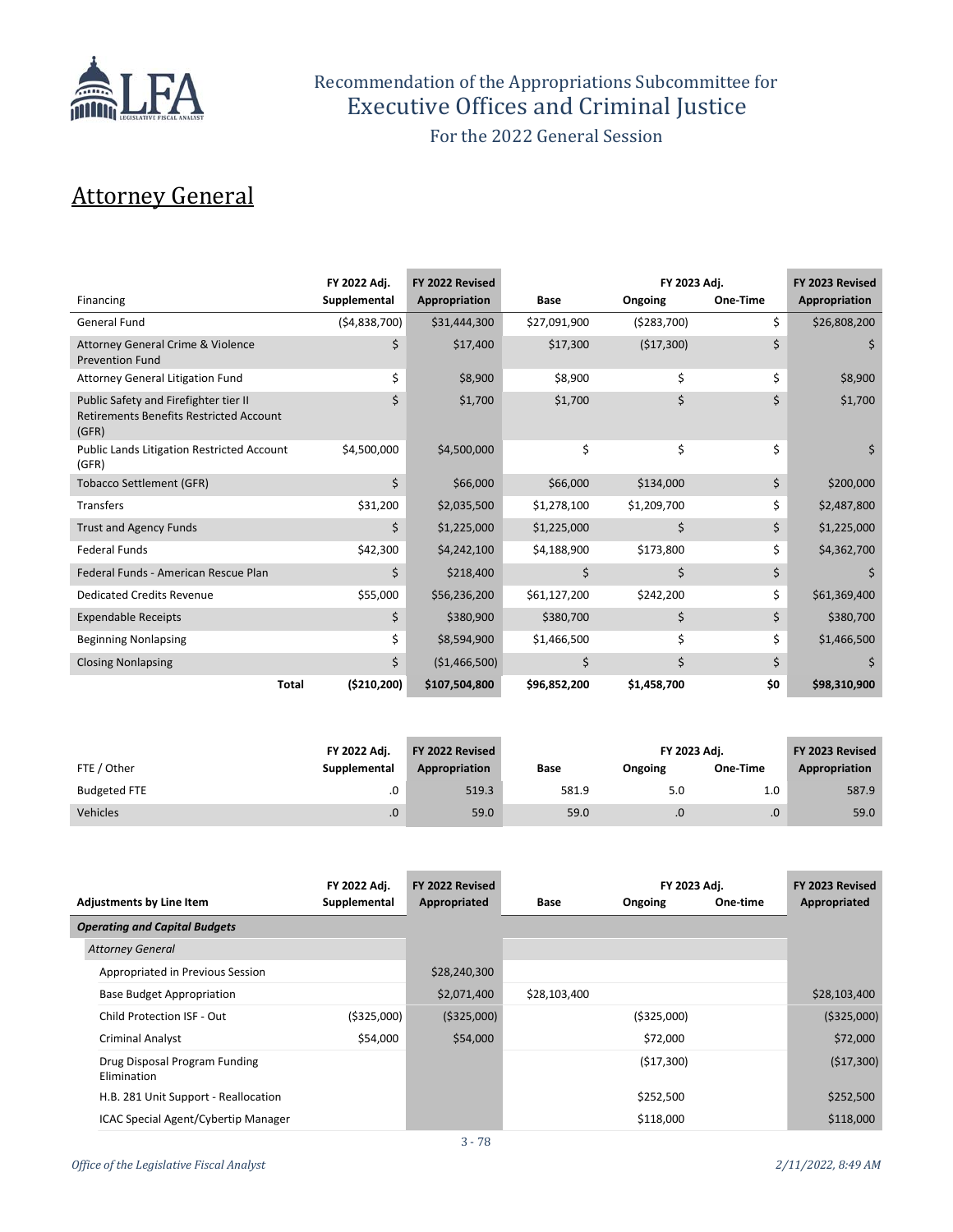

For the 2022 General Session

# Attorney General

| <b>Adjustments by Line Item</b>                                        | FY 2022 Adj.<br>Supplemental | FY 2022 Revised<br>Appropriated | <b>Base</b>  | FY 2023 Adj.<br>Ongoing | One-time | FY 2023 Revised<br>Appropriated |
|------------------------------------------------------------------------|------------------------------|---------------------------------|--------------|-------------------------|----------|---------------------------------|
| <b>Operating and Capital Budgets</b>                                   |                              |                                 |              |                         |          |                                 |
| <b>Attorney General</b>                                                |                              |                                 |              |                         |          |                                 |
| Social Security Investigations Grant                                   | \$31,200                     | \$31,200                        |              | \$31,200                |          | \$31,200                        |
| <b>Tobacco Settlement Restricted Account</b><br>Increase - In          |                              |                                 |              | \$134,000               |          | \$134,000                       |
| <b>Tobacco Settlement Restricted Account</b><br>Increase - Out         |                              |                                 |              | ( \$134,000)            |          | ( \$134,000)                    |
| <b>Attorney General Subtotal</b>                                       | (5239,800)                   | \$30,071,900                    | \$28,103,400 | \$131,400               | \$0      | \$28,234,800                    |
| <b>Children's Justice Centers</b>                                      |                              |                                 |              |                         |          |                                 |
| Appropriated in Previous Session                                       |                              | \$5,669,400                     |              |                         |          |                                 |
| <b>Base Budget Appropriation</b>                                       |                              | \$414,600                       | \$5,417,500  |                         |          | \$5,417,500                     |
| <b>Children's Justice Center Forensic</b><br>Interviewer               |                              |                                 |              | \$80,000                |          | \$80,000                        |
| Children's Justice Center Security<br>Request                          |                              |                                 |              | \$52,000                |          | \$52,000                        |
| <b>Children's Justice Centers Dedicated</b><br><b>Credits Increase</b> | \$55,000                     | \$55,000                        |              | \$55,000                |          | \$55,000                        |
| Children's Justice Centers Subtotal                                    | \$55,000                     | \$6,139,000                     | \$5,417,500  | \$187,000               | \$0      | \$5,604,500                     |
| <b>Contract Attorneys</b>                                              |                              |                                 |              |                         |          |                                 |
| Appropriated in Previous Session                                       |                              | \$1,500,000                     |              |                         |          |                                 |
| <b>Base Budget Appropriation</b>                                       |                              |                                 | \$1,500,000  |                         |          | \$1,500,000                     |
| <b>Contract Attorneys Subtotal</b>                                     | \$0                          | \$1,500,000                     | \$1,500,000  | \$0                     | \$0      | \$1,500,000                     |
| Crime and Violence Prevention Fund                                     |                              |                                 |              |                         |          |                                 |
| Appropriated in Previous Session                                       |                              | \$472,100                       |              |                         |          |                                 |
| <b>Base Budget Appropriation</b>                                       |                              | ( \$101,900)                    | \$250,000    |                         |          | \$250,000                       |
| Crime and Violence Prevention Fund<br>Subtotal                         | \$0                          | \$370,200                       | \$250,000    | 50                      | \$0      | \$250,000                       |
| <b>Litigation Fund</b>                                                 |                              |                                 |              |                         |          |                                 |
| Appropriated in Previous Session                                       |                              | \$2,662,800                     |              |                         |          |                                 |
| <b>Base Budget Appropriation</b>                                       |                              | \$1,373,200                     | \$2,915,300  |                         |          | \$2,915,300                     |
| <b>Litigation Fund Subtotal</b>                                        | \$0                          | \$4,036,000                     | \$2,915,300  | \$0                     | \$0      | \$2,915,300                     |
| <b>Prosecution Council</b>                                             |                              |                                 |              |                         |          |                                 |
| Appropriated in Previous Session                                       |                              | \$1,825,900                     |              |                         |          |                                 |
| <b>Base Budget Appropriation</b>                                       |                              | \$95,600                        | \$1,080,400  |                         |          | \$1,080,400                     |
| <b>Prosecution Council Federal Funds</b><br>Increase                   | \$1,800                      | \$1,800                         |              | \$1,800                 |          | \$1,800                         |
| <b>Prosecution Council Transfers</b><br>Appropriation                  |                              |                                 |              | \$1,209,700             |          | \$1,209,700                     |
| <b>Prosecution Council Subtotal</b>                                    | \$1,800                      | \$1,923,300                     | \$1,080,400  | \$1,211,500             | \$0      | \$2,291,900                     |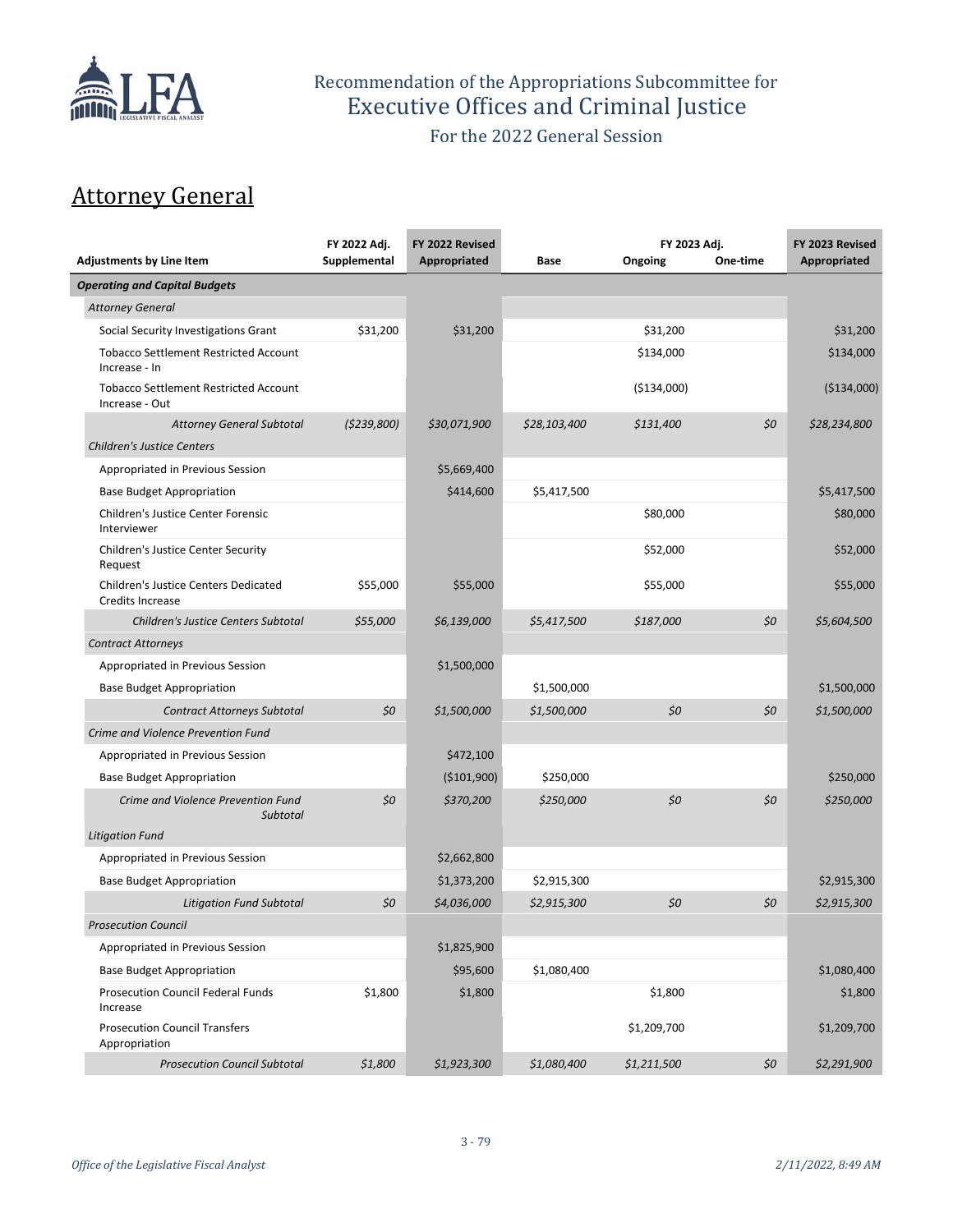

For the 2022 General Session

# Attorney General

|                                                           | FY 2022 Adj.  | FY 2022 Revised |              | FY 2023 Adj. |          | FY 2023 Revised |
|-----------------------------------------------------------|---------------|-----------------|--------------|--------------|----------|-----------------|
| <b>Adjustments by Line Item</b>                           | Supplemental  | Appropriated    | Base         | Ongoing      | One-time | Appropriated    |
| <b>Operating and Capital Budgets</b>                      |               |                 |              |              |          |                 |
| <b>State Settlement Agreements</b>                        |               |                 |              |              |          |                 |
| Appropriated in Previous Session                          |               | \$1,650,000     |              |              |          |                 |
| <b>Base Budget Appropriation</b>                          |               | \$6,855,000     |              |              |          |                 |
| <b>Civil Litigation Funding</b>                           | \$200,000     | \$200,000       |              |              |          |                 |
| Public Lands Litigation Funding Swap -<br>In              | \$4,500,000   | \$4,500,000     |              |              |          |                 |
| Public Lands Litigation Funding Swap -<br>Out             | (54,500,000)  | (54,500,000)    |              |              |          |                 |
| <b>State Settlement Agreements Subtotal</b>               | \$200,000     | \$8,705,000     | 50           | 50           | \$0      | \$0             |
| <b>Operating and Capital Budgets Subtotal</b>             | \$17,000      | \$52,745,400    | \$39,266,600 | \$1,529,900  | \$0      | \$40,796,500    |
| <b>Business-like Activities</b>                           |               |                 |              |              |          |                 |
| ISF - Attorney General                                    |               |                 |              |              |          |                 |
| AG ISF Subsidy Elimination                                | (\$227,200)   | (\$227,200)     |              | (\$227,200)  |          | (\$227,200)     |
| Appropriated in Previous Session                          |               | \$51,371,000    |              |              |          |                 |
| <b>Base Budget Appropriation</b>                          |               | \$2,250,800     | \$56,360,600 |              |          | \$56,360,600    |
| Crime Victim's Reparation Recovery<br>Unit Legal Services |               |                 |              | \$156,000    |          | \$156,000       |
| ISF - Attorney General Subtotal                           | (5227, 200)   | \$53,394,600    | \$56,360,600 | (571, 200)   | \$0      | \$56,289,400    |
| <b>Business-like Activities Subtotal</b>                  | (5227, 200)   | \$53,394,600    | \$56,360,600 | (571, 200)   | \$0      | \$56,289,400    |
| <b>Fiduciary Funds</b>                                    |               |                 |              |              |          |                 |
| <b>Financial Crimes Trust Fund</b>                        |               |                 |              |              |          |                 |
| Appropriated in Previous Session                          |               | \$1,225,000     |              |              |          |                 |
| <b>Base Budget Appropriation</b>                          |               | \$139,800       | \$1,225,000  |              |          | \$1,225,000     |
| <b>Financial Crimes Trust Fund Subtotal</b>               | \$0           | \$1,364,800     | \$1,225,000  | 50           | \$0      | \$1,225,000     |
| <b>Fiduciary Funds Subtotal</b>                           | \$0           | \$1,364,800     | \$1,225,000  | \$0          | \$0      | \$1,225,000     |
| <b>Attorney General Total</b>                             | ( \$210, 200) | \$107,504,800   | \$96,852,200 | \$1,458,700  | \$0      | \$98,310,900    |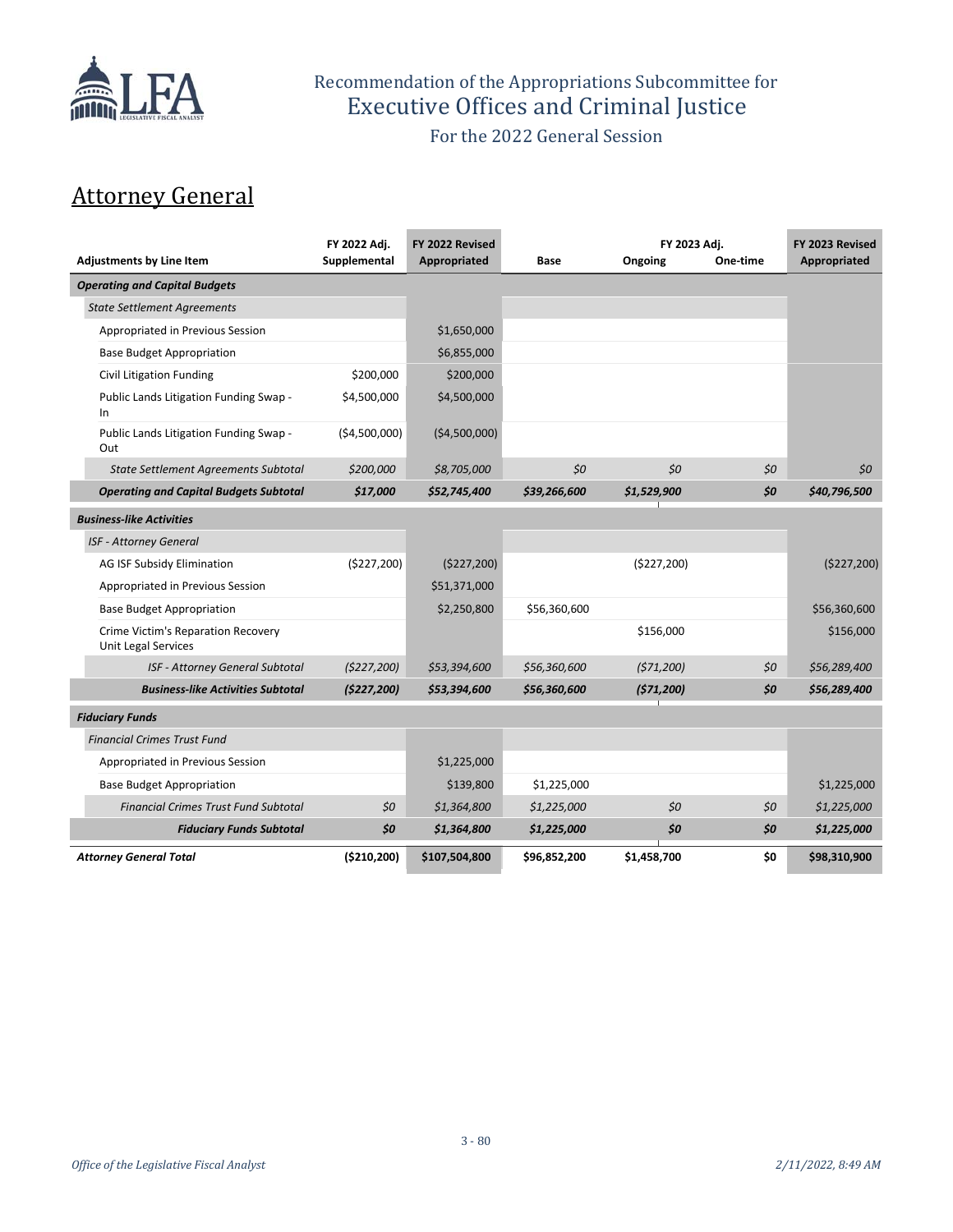

For the 2022 General Session

# Office of the State Auditor

|                             |       | FY 2022 Adj. | FY 2022 Revised |             |         | FY 2023 Adj. | FY 2023 Revised |
|-----------------------------|-------|--------------|-----------------|-------------|---------|--------------|-----------------|
| Financing                   |       | Supplemental | Appropriation   | Base        | Ongoing | One-Time     | Appropriation   |
| General Fund                |       | (540,900)    | \$3,748,100     | \$3,776,500 |         |              | \$3,776,500     |
| Dedicated Credits Revenue   |       |              | \$3,509,400     | \$3,497,000 |         |              | \$3,497,000     |
| <b>Beginning Nonlapsing</b> |       |              | \$213,100       |             |         |              |                 |
|                             | Total | (540,900)    | \$7,470,600     | \$7,273,500 | \$0     | \$0          | \$7,273,500     |

|                     | FY 2022 Adj. | FY 2022 Revised |             | FY 2023 Adj. |          | FY 2023 Revised |
|---------------------|--------------|-----------------|-------------|--------------|----------|-----------------|
| FTE / Other         | Supplemental | Appropriation   | <b>Base</b> | Ongoing      | One Time | Appropriation   |
| <b>Budgeted FTE</b> | .u           | 50.2            | 50.0        | .U           | ٠υ       | 50.0            |
| Vehicles            | .O           | 2.0             | 2.0         | .0           |          | 2.0             |

|                                                              | FY 2022 Adj. | FY 2022 Revised |             | FY 2023 Adj. |          | FY 2023 Revised |
|--------------------------------------------------------------|--------------|-----------------|-------------|--------------|----------|-----------------|
| <b>Adjustments by Line Item</b>                              | Supplemental | Appropriated    | Base        | Ongoing      | One-time | Appropriated    |
| <b>Operating and Capital Budgets</b>                         |              |                 |             |              |          |                 |
| <b>State Auditor</b>                                         |              |                 |             |              |          |                 |
| Appropriated in Previous Session                             |              | \$7,298,400     |             |              |          |                 |
| <b>Base Budget Appropriation</b>                             |              | \$213,100       | \$7,273,500 |              |          | \$7,273,500     |
| <b>State Privacy Officer New</b><br>Appropriation Unit - In  |              |                 |             | \$230,700    |          | \$230,700       |
| <b>State Privacy Officer New</b><br>Appropriation Unit - Out |              |                 |             | ( \$230,700) |          | ( \$230,700)    |
| State Privacy Officer Start-up Costs<br>Recovery             | (540,900)    | (540,900)       |             |              |          |                 |
| <b>State Auditor Subtotal</b>                                | (540, 900)   | \$7,470,600     | \$7,273,500 | 50           | \$0      | \$7,273,500     |
| <b>Operating and Capital Budgets Subtotal</b>                | (\$40,900)   | \$7,470,600     | \$7,273,500 | \$0          | \$0      | \$7,273,500     |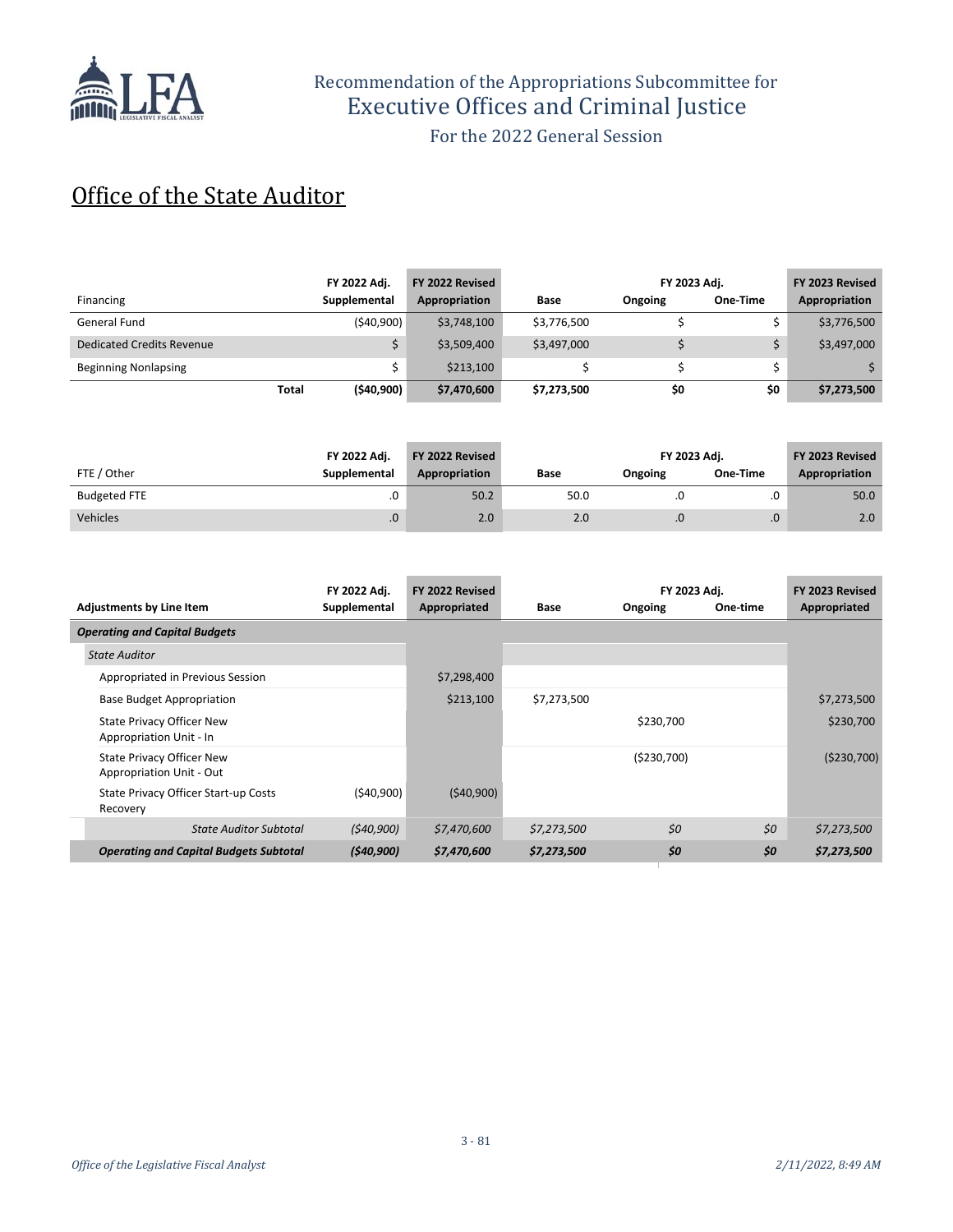

For the 2022 General Session

## Public Safety

| Financing                                                                                        | FY 2022 Adj.<br>Supplemental | FY 2022 Revised<br>Appropriation | Base           | FY 2023 Adj.<br>Ongoing | One-Time       | FY 2023 Revised<br>Appropriation |
|--------------------------------------------------------------------------------------------------|------------------------------|----------------------------------|----------------|-------------------------|----------------|----------------------------------|
| General Fund                                                                                     | \$414,700                    | \$135,186,900                    | \$106,815,200  | \$607,600               | \$3,157,000    | \$110,579,800                    |
| Canine Body Armor Restricted Account (GFR)                                                       | \$                           | \$25,000                         | \$25,000       | \$                      | \$             | \$25,000                         |
| Concealed Weapons Account (GFR)                                                                  | \$                           | \$4,031,300                      | \$4,015,500    | \$                      | \$             | \$4,015,500                      |
| Dept. of Public Safety Rest. Acct.                                                               | \$                           | \$37,833,000                     | \$37,641,200   | \$                      | \$             | \$37,641,200                     |
| DNA Specimen (GFR)                                                                               | \$                           | \$1,533,200                      | \$1,533,200    | \$                      | \$             | \$1,533,200                      |
| Electronic Cigarette Substance and Nicotine<br>Product Tax Restricted Account (GFR)              | \$                           | \$1,180,000                      | \$1,180,000    | \$                      | \$             | \$1,180,000                      |
| Fire Academy Support (GFR)                                                                       | \$                           | \$3,544,300                      | \$3,537,200    | \$                      | \$             | \$3,537,200                      |
| Firefighter Support Account (GFR)                                                                | \$                           | \$250,000                        | \$250,000      | \$                      | \$             | \$250,000                        |
| Motor Vehicle Safety Impact Restricted<br>Account                                                | \$                           | \$6,296,800                      | \$2,785,800    | \$                      | \$             | \$2,785,800                      |
| Motorcycle Education                                                                             | \$                           | \$564,500                        | \$563,700      | \$                      | \$             | \$563,700                        |
| Public Safety and Firefighter tier II<br><b>Retirements Benefits Restricted Account</b><br>(GFR) | \$                           | \$305,200                        | \$305,200      | \$                      | \$             | \$305,200                        |
| Post Disaster Recovery and Mitigation Rest<br>Account (GFR)                                      | \$                           | \$300,000                        | \$300,000      | \$                      | \$             | \$300,000                        |
| <b>Transportation Fund</b>                                                                       | \$                           | \$5,495,500                      | \$5,495,500    | \$                      | \$             | \$5,495,500                      |
| <b>Public Safety Honoring Heroes Account</b><br>(GFR)                                            | \$                           | \$300,000                        | \$300,000      | \$                      | \$             | \$300,000                        |
| Public Safety Support (GFR)                                                                      | \$                           | \$76,400                         | \$             | \$                      | \$             |                                  |
| Reduced Cigarette Ignition Propensity and<br>Firefighter Protection Account (GFR)                | \$                           | \$80,800                         | \$80,800       | \$                      | \$             | \$80,800                         |
| Transfers                                                                                        | \$800,000                    | \$4,884,000                      | \$4,077,900    | ( \$200,000)            | \$             | \$3,877,900                      |
| UHP Aero Bureau Restricted Account (GFR)                                                         | \$                           | \$219,000                        | \$218,900      | \$                      | \$             | \$218,900                        |
| Uninsured Motorist I.D.                                                                          | \$                           | \$4,000,000                      | \$4,000,000    | \$                      | \$             | \$4,000,000                      |
| Utah Law Enforcement Memorial Support<br>Restr Acct (GFR)                                        | \$                           | \$50,000                         | \$50,000       | \$                      | \$             | \$50,000                         |
| <b>Federal Funds</b>                                                                             | \$                           | \$140,871,700                    | \$40,762,900   | \$226,800               | \$72,622,500   | \$113,612,200                    |
| Federal Funds - American Rescue Plan                                                             | \$                           | \$3,197,600                      | \$             | \$                      | \$             | \$                               |
| <b>Dedicated Credits Revenue</b>                                                                 | \$1,125,000                  | \$22,921,300                     | \$21,813,300   | \$885,000               | \$             | \$22,698,300                     |
| <b>Expendable Receipts</b>                                                                       | \$4,315,000                  | \$5,315,000                      | \$1,000,000    | \$4,315,000             | \$             | \$5,315,000                      |
| Pass-through                                                                                     | \$                           | \$75,100                         | \$74,800       | \$                      | \$.            | \$74,800                         |
| <b>Beginning Nonlapsing</b>                                                                      | \$                           | \$45,847,800                     | \$25,152,900   | \$                      | ( \$3,000,000) | \$22,152,900                     |
| <b>Closing Nonlapsing</b>                                                                        | \$                           | ( \$25, 153, 100)                | (\$22,080,900) | \$                      | \$             | (\$22,080,900)                   |
| Lapsing Balance                                                                                  | \$                           | (\$1,400,000)                    | (\$1,400,000)  | \$                      | \$             | (\$1,400,000)                    |
| <b>Total</b>                                                                                     | \$6,654,700                  | \$397,831,300                    | \$238,498,100  | \$5,834,400             | \$72,779,500   | \$317,112,000                    |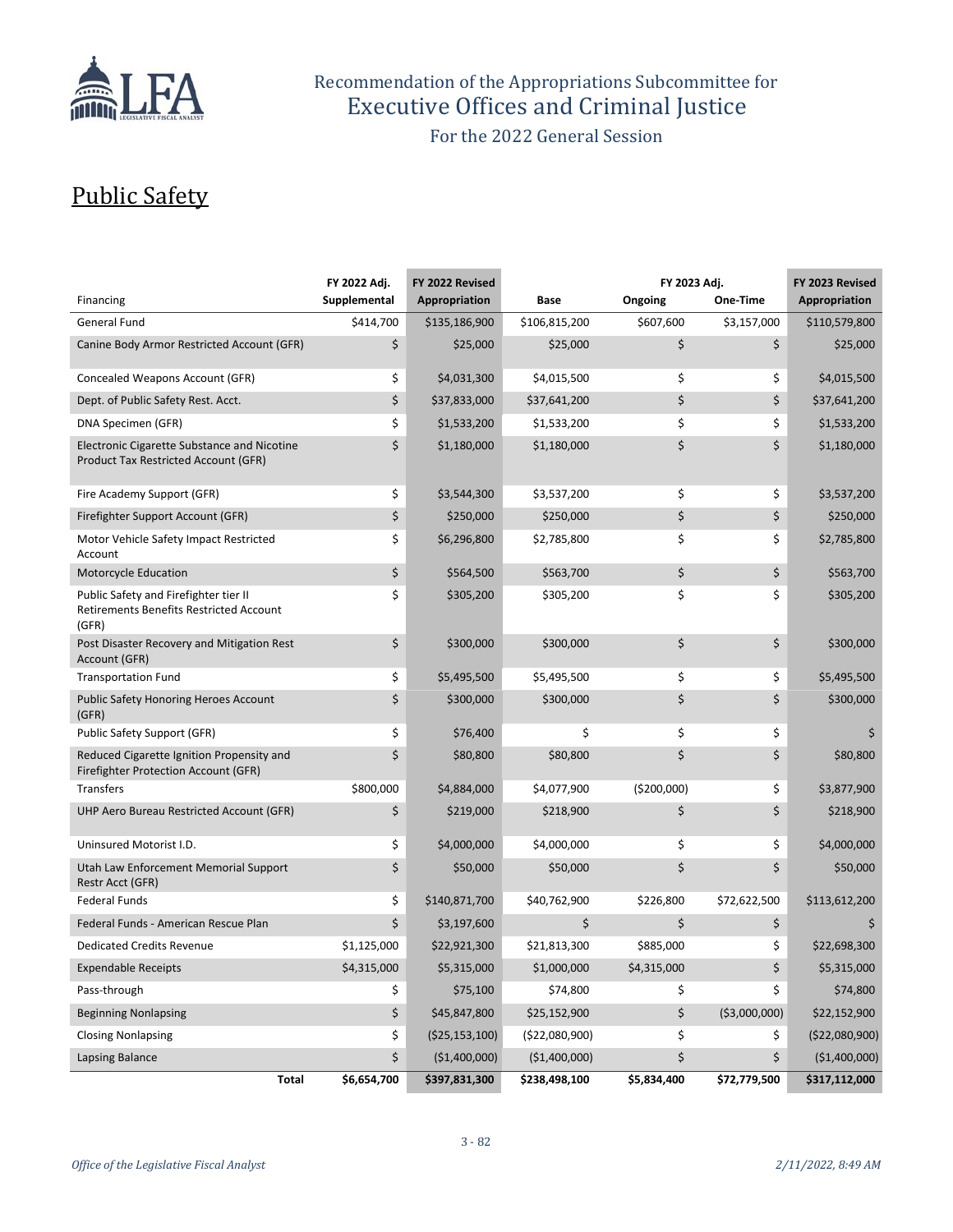

For the 2022 General Session

## Public Safety

|                     | FY 2022 Adj.    | FY 2022 Revised |         | FY 2023 Adj. |          |               |
|---------------------|-----------------|-----------------|---------|--------------|----------|---------------|
| FTE / Other         | Supplemental    | Appropriation   | Base    | Ongoing      | One-Time | Appropriation |
| <b>Budgeted FTE</b> | .0              | 1,461.2         | 1,453.3 | 4.0          | .0       | 1,457.3       |
| Vehicles            | .0 <sub>1</sub> | 688.0           | 688.0   | .0           | .0       | 688.0         |

| <b>Adjustments by Line Item</b>                                 | FY 2022 Adj.<br>Supplemental | FY 2022 Revised<br>Appropriated | Base         | FY 2023 Adj.<br>Ongoing | One-time       | FY 2023 Revised<br>Appropriated |
|-----------------------------------------------------------------|------------------------------|---------------------------------|--------------|-------------------------|----------------|---------------------------------|
| <b>Operating and Capital Budgets</b>                            |                              |                                 |              |                         |                |                                 |
| Alc. Bev. Control Enforcement Fund                              |                              |                                 |              |                         |                |                                 |
| Alcoholic Beverage Control Program<br>Reduction                 |                              |                                 |              |                         | ( \$3,000,000) | ( \$3,000,000)                  |
| Appropriated in Previous Session                                |                              | \$4,518,800                     |              |                         |                |                                 |
| <b>Base Budget Appropriation</b>                                |                              |                                 | \$4,502,600  |                         |                | \$4,502,600                     |
| Alc. Bev. Control Enforcement Fund<br>Subtotal                  | \$0                          | \$4,518,800                     | \$4,502,600  | \$0                     | ( \$3,000,000) | \$1,502,600                     |
| DHS - Emergency and Disaster Mamt                               |                              |                                 |              |                         |                |                                 |
| Appropriated in Previous Session                                |                              | \$1,000,000                     |              |                         |                |                                 |
| <b>Base Budget Appropriation</b>                                |                              |                                 | \$1,000,000  |                         |                | \$1,000,000                     |
| Public Safety - Expendable Receipts                             | \$4,000,000                  | \$4,000,000                     |              | \$4,000,000             |                | \$4,000,000                     |
| DHS - Emergency and Disaster Mamt<br>Subtotal                   | \$4,000,000                  | \$5,000,000                     | \$1,000,000  | \$4,000,000             | \$0            | \$5,000,000                     |
| <b>Driver License</b>                                           |                              |                                 |              |                         |                |                                 |
| Appropriated in Previous Session                                |                              | \$39,159,200                    |              |                         |                |                                 |
| <b>Base Budget Appropriation</b>                                |                              | (51,012,100)                    | \$37,617,300 |                         |                | \$37,617,300                    |
| Driver License/Highway Safety Savings                           | (52,300)                     | ( \$2,300)                      |              | (52,300)                |                | (52,300)                        |
| Federal Funds - Public Safety                                   |                              |                                 |              |                         | ( \$199, 800)  | ( \$199, 800)                   |
| <b>Driver License Subtotal</b>                                  | (52, 300)                    | \$38,144,800                    | \$37,617,300 | (52,300)                | (5199,800)     | \$37,415,200                    |
| <b>Emergency Management</b>                                     |                              |                                 |              |                         |                |                                 |
| Appropriated in Previous Session                                |                              | \$133,051,900                   |              |                         |                |                                 |
| <b>Base Budget Appropriation</b>                                |                              | \$848,600                       | \$32,226,800 |                         |                | \$32,226,800                    |
| <b>Emergency Management Personnel</b>                           |                              |                                 |              | \$250,000               | \$250,000      | \$500,000                       |
| Federal Funds - Public Safety                                   |                              |                                 |              |                         | \$72,822,300   | \$72,822,300                    |
| Public Safety - Expendable Receipts                             | \$15,000                     | \$15,000                        |              | \$15,000                |                | \$15,000                        |
| S.B. 152 Search and Rescue Funding<br><b>Amendments Savings</b> | (520,000)                    | (\$20,000)                      |              |                         |                |                                 |
| <b>Emergency Management Subtotal</b>                            | (55,000)                     | \$133,895,500                   | \$32,226,800 | \$265,000               | \$73,072,300   | \$105,564,100                   |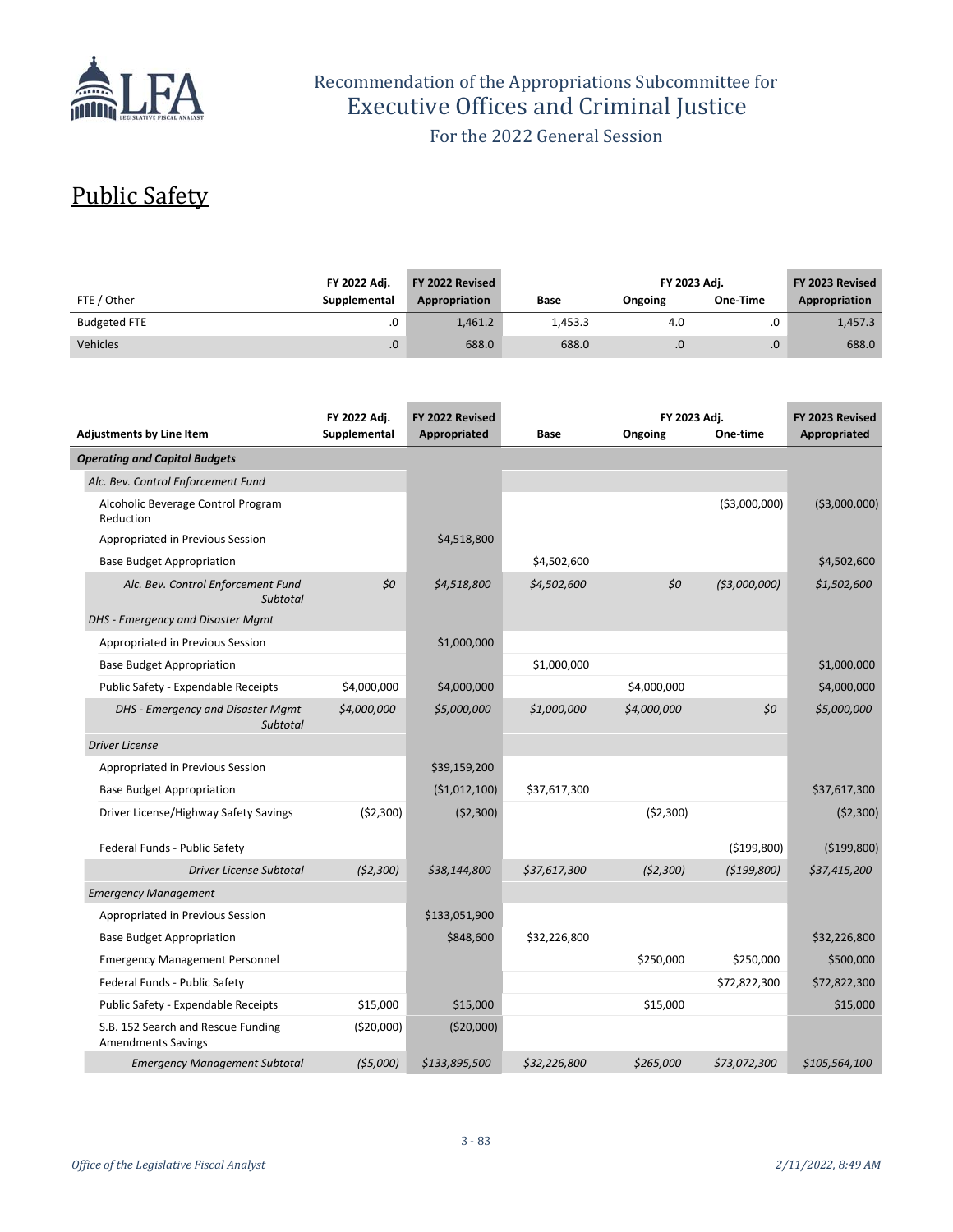

For the 2022 General Session

# Public Safety

ĺ

| <b>Adjustments by Line Item</b>                             | FY 2022 Adj.<br>Supplemental | FY 2022 Revised<br>Appropriated | Base          | FY 2023 Adj.<br>Ongoing | One-time     | FY 2023 Revised<br>Appropriated |
|-------------------------------------------------------------|------------------------------|---------------------------------|---------------|-------------------------|--------------|---------------------------------|
| <b>Operating and Capital Budgets</b>                        |                              |                                 |               |                         |              |                                 |
| <b>Highway Safety</b>                                       |                              |                                 |               |                         |              |                                 |
| Appropriated in Previous Session                            |                              | \$8,109,800                     |               |                         |              |                                 |
| <b>Base Budget Appropriation</b>                            |                              | \$981,400                       | \$8,102,900   |                         |              | \$8,102,900                     |
| Dedicated Credits - Public Safety                           | \$25,000                     | \$25,000                        |               | \$25,000                |              | \$25,000                        |
| Driver License/Highway Safety Savings                       | (5100)                       | ( \$100)                        |               | (5100)                  |              | ( \$100)                        |
| Federal Funds - Public Safety                               |                              |                                 |               | ( \$31,100)             |              | ( \$31,100)                     |
| Transfer Revenue Adjustment                                 | \$800,000                    | \$800,000                       |               | \$800,000               |              | \$800,000                       |
| <b>Highway Safety Subtotal</b>                              | \$824,900                    | \$9,916,100                     | \$8,102,900   | \$793,800               | \$0          | \$8,896,700                     |
| Peace Officers' Standards / Training                        |                              |                                 |               |                         |              |                                 |
| Appropriated in Previous Session                            |                              | \$4,465,300                     |               |                         |              |                                 |
| <b>Base Budget Appropriation</b>                            |                              | \$708,700                       | \$4,408,900   |                         |              | \$4,408,900                     |
| Dedicated Credits - Public Safety                           |                              |                                 |               | (540,000)               |              | (\$40,000)                      |
| Peace Officers' Standards / Training<br>Subtotal            | 50                           | \$5,174,000                     | \$4,408,900   | (540,000)               | \$0          | \$4,368,900                     |
| <b>Programs and Operations</b>                              |                              |                                 |               |                         |              |                                 |
| Appropriated in Previous Session                            |                              | \$161,693,000                   |               |                         |              |                                 |
| <b>Base Budget Appropriation</b>                            |                              | \$21,934,400                    | \$137,471,200 |                         |              | \$137,471,200                   |
| Capitol Communications and<br><b>Technology Integration</b> |                              |                                 |               |                         | \$325,000    | \$325,000                       |
| Dedicated Credits - Public Safety                           | \$100,000                    | \$100,000                       |               | (\$100,000)             |              | (\$100,000)                     |
| Federal Funds - Public Safety                               |                              |                                 |               | \$257,900               |              | \$257,900                       |
| Public Safety - Expendable Receipts                         | \$300,000                    | \$300,000                       |               | \$300,000               |              | \$300,000                       |
| <b>Public Safety Nonlapsing Balance</b>                     | ( \$1,000,000)               | (\$1,000,000)                   |               |                         |              |                                 |
| <b>Special Operations</b>                                   |                              |                                 |               |                         | \$1,000,000  | \$1,000,000                     |
| <b>Trooper Overtime</b>                                     |                              |                                 |               |                         | \$1,000,000  | \$1,000,000                     |
| <b>UHP Equipment</b>                                        |                              |                                 |               |                         | \$582,000    | \$582,000                       |
| Utah Bomb Squad Task Force -<br>Reallocation                | \$1,437,100                  | \$1,437,100                     |               |                         |              |                                 |
| Victim Advocate and Social Workers                          |                              |                                 |               | \$360,000               |              | \$360,000                       |
| <b>Programs and Operations Subtotal</b>                     | \$837,100                    | \$184,464,500                   | \$137,471,200 | \$817,900               | \$2,907,000  | \$141,196,100                   |
| <b>Bureau of Criminal Identification</b>                    |                              |                                 |               |                         |              |                                 |
| Appropriated in Previous Session                            |                              | \$14,201,600                    |               |                         |              |                                 |
| <b>Base Budget Appropriation</b>                            |                              | \$1,300,000                     | \$12,952,400  |                         |              | \$12,952,400                    |
| Dedicated Credits - Public Safety                           | \$1,000,000                  | \$1,000,000                     |               | \$1,000,000             |              | \$1,000,000                     |
| Transfer Revenue Adjustment                                 |                              |                                 |               | (\$1,000,000)           |              | (\$1,000,000)                   |
| <b>Bureau of Criminal Identification Subtotal</b>           | \$1,000,000                  | \$16,501,600                    | \$12,952,400  | \$0                     | \$0          | \$12,952,400                    |
| <b>Operating and Capital Budgets Subtotal</b>               | \$6,654,700                  | \$397,615,300                   | \$238,282,100 | \$5,834,400             | \$72,779,500 | \$316,896,000                   |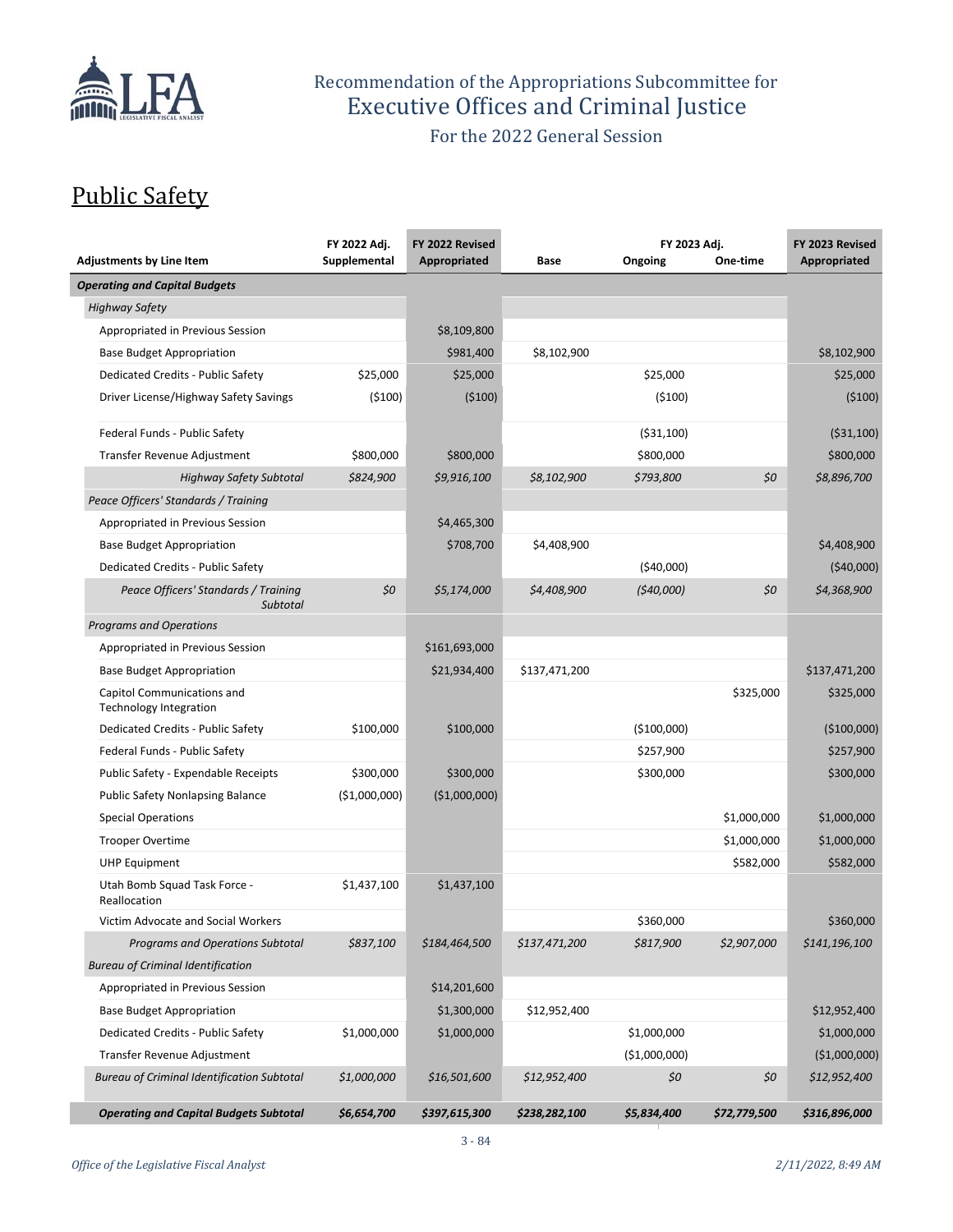

For the 2022 General Session

# Public Safety

|                                                          | FY 2022 Adj. | FY 2022 Revised |               | FY 2023 Adi. |              | FY 2023 Revised |
|----------------------------------------------------------|--------------|-----------------|---------------|--------------|--------------|-----------------|
| <b>Adjustments by Line Item</b>                          | Supplemental | Appropriated    | <b>Base</b>   | Ongoing      | One-time     | Appropriated    |
| <b>Restricted Fund and Account Transfers</b>             |              |                 |               |              |              |                 |
| GFR - DNA Specimen Account                               |              |                 |               |              |              |                 |
| Appropriated in Previous Session                         |              | \$216,000       |               |              |              |                 |
| <b>Base Budget Appropriation</b>                         |              |                 | \$216,000     |              |              | \$216,000       |
| GFR - DNA Specimen Account Subtotal                      | \$0          | \$216,000       | \$216,000     | \$0          | \$0          | \$216,000       |
| <b>Restricted Fund and Account Transfers</b><br>Subtotal | \$0          | \$216,000       | \$216,000     | \$0          | \$0          | \$216,000       |
| <b>Public Safety Total</b>                               | \$6,654,700  | \$397.831.300   | \$238,498,100 | \$5,834,400  | \$72,779,500 | \$317,112,000   |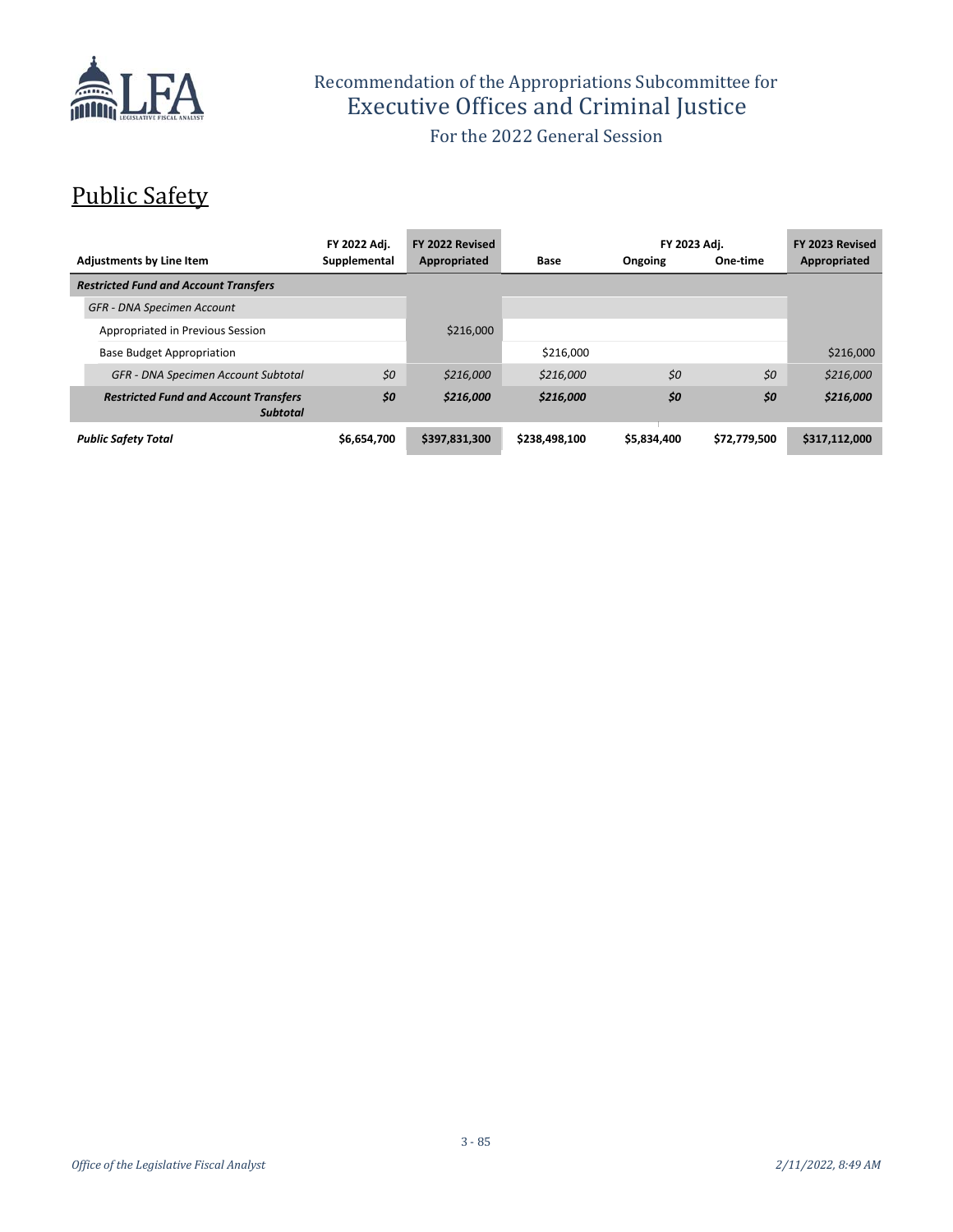

For the 2022 General Session

|                                             | FY 2022 Adj.   | FY 2022 Revised |      |         | FY 2023 Adj. | FY 2023 Revised |
|---------------------------------------------|----------------|-----------------|------|---------|--------------|-----------------|
| Financing                                   | Supplemental   | Appropriation   | Base | Ongoing | One-Time     | Appropriation   |
| General Fund                                | ( \$2,500,000) | \$88,530,800    |      |         |              |                 |
| Juvenile Justice Reinvestment Account (GFR) | \$             | \$4,913,200     |      |         |              |                 |
| Transfers                                   | Ś.             | ( \$1,511,400)  |      |         |              |                 |
| <b>Federal Funds</b>                        | Ś.             | \$2,297,800     |      |         |              |                 |
| <b>Dedicated Credits Revenue</b>            | Ś.             | \$571,800       |      |         |              |                 |
| <b>Expendable Receipts</b>                  | Ś.             | \$27,500        |      |         |              |                 |
| <b>Beginning Nonlapsing</b>                 |                | \$4,500,000     |      |         |              |                 |
| <b>Total</b>                                | ( \$2,500,000] | \$99,329,700    | \$0  | \$0     | \$0          | \$0             |

|                     | FY 2022 Adj.    | FY 2022 Revised |      | FY 2023 Adj. |                 | FY 2023 Revised |
|---------------------|-----------------|-----------------|------|--------------|-----------------|-----------------|
| FTE / Other         | Supplemental    | Appropriation   | Base | Ongoing      | One-Time        | Appropriation   |
| <b>Budgeted FTE</b> | .0              | 912.2           | .u   | ٠.           | ٠.              |                 |
| Vehicles            | .0 <sub>1</sub> | 156.0           | .U   | .U           | .0 <sub>1</sub> |                 |

|                                               | FY 2022 Adj.   | FY 2022 Revised |      | FY 2023 Adi. |          | FY 2023 Revised |
|-----------------------------------------------|----------------|-----------------|------|--------------|----------|-----------------|
| <b>Adjustments by Line Item</b>               | Supplemental   | Appropriated    | Base | Ongoing      | One-time | Appropriated    |
| <b>Operating and Capital Budgets</b>          |                |                 |      |              |          |                 |
| <b>Programs and Operations</b>                |                |                 |      |              |          |                 |
| Appropriated in Previous Session              |                | \$98,805,800    |      |              |          |                 |
| <b>Base Budget Appropriation</b>              |                | \$3,023,900     |      |              |          |                 |
| <b>JJS Nonlapsing Balance Savings</b>         | (52,500,000)   | (52,500,000)    |      |              |          |                 |
| <b>Programs and Operations Subtotal</b>       | (52,500,000)   | \$99,329,700    | \$0  | \$0          | \$0      | \$0             |
| <b>Operating and Capital Budgets Subtotal</b> | (52,500,000)   | \$99,329,700    | \$0  | \$0          | \$0      | \$0             |
| Juvenile Justice Services Total               | ( \$2,500,000) | \$99,329,700    | \$0  | \$0          | \$0      | \$0             |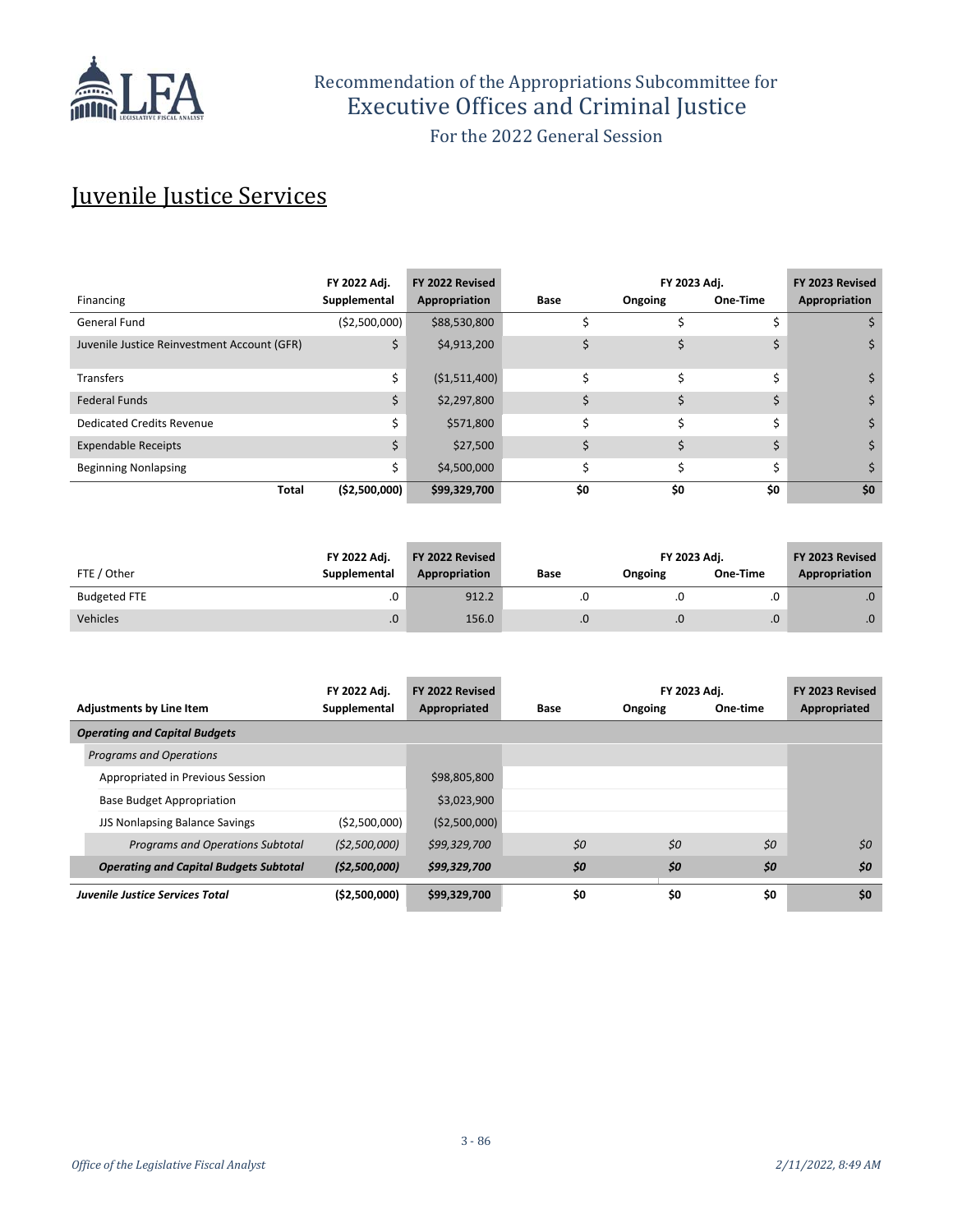

For the 2022 General Session

|                                                                                                       | FY 2022 Adj. | FY 2022 Revised |              | FY 2023 Adj.   |             | FY 2023 Revised |
|-------------------------------------------------------------------------------------------------------|--------------|-----------------|--------------|----------------|-------------|-----------------|
| <b>Adjustments by Line Item</b>                                                                       | Supplemental | Appropriated    | <b>Base</b>  | Ongoing        | One-time    | Appropriated    |
| <b>Operating and Capital Budgets</b>                                                                  |              |                 |              |                |             |                 |
| Juvenile Justice & Youth Services                                                                     |              |                 |              |                |             |                 |
| <b>Base Budget Appropriation</b>                                                                      |              |                 | \$99,550,500 |                |             | \$99,550,500    |
| Division of Juvenile Justice Services<br>(DJJS) Residential and Proctor Care<br><b>Treatment Rate</b> |              |                 |              | \$29,000       |             | \$29,000        |
| <b>Farmington Bay Girls</b>                                                                           |              |                 |              |                | \$774,100   | \$774,100       |
| HHS Reorganization Transfer - OUT                                                                     |              |                 |              | ( \$1,010,400) |             | (\$1,010,400)   |
| Mill Creek JJS Facility Upgrade                                                                       |              |                 |              |                | \$726,400   | \$726,400       |
| Remodel JJS Slate Canyon Detention<br>Center                                                          |              |                 |              |                | \$750,000   | \$750,000       |
| Strangulation Exams to Support<br>Prosecution                                                         |              |                 |              |                | \$200,000   | \$200,000       |
| Juvenile Justice & Youth Services Subtotal                                                            | \$0          | \$0             | \$99,550,500 | (5981, 400)    | \$2,450,500 | \$101,019,600   |
| <b>Operating and Capital Budgets Subtotal</b>                                                         | \$0          | \$0             | \$99,550,500 | (5981, 400)    | \$2,450,500 | \$101,019,600   |
| <b>Juvenile Justice Services Total</b>                                                                | \$0          | \$0             | \$99,550,500 | (5981,400)     | \$2,450,500 | \$101,019,600   |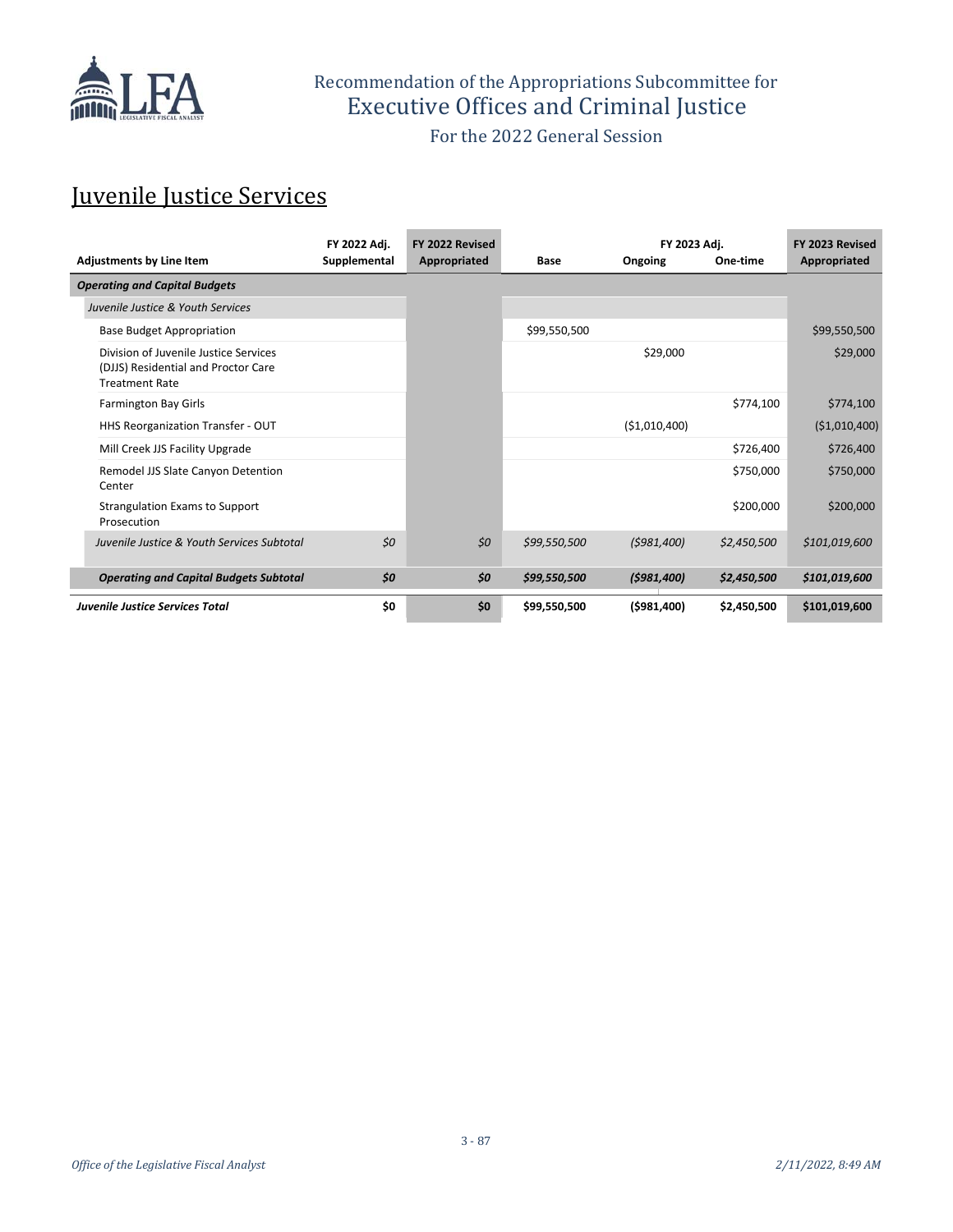

For the 2022 General Session

|                                             | FY 2022 Adj. | FY 2022 Revised |              | FY 2023 Adi.   |             | FY 2023 Revised |
|---------------------------------------------|--------------|-----------------|--------------|----------------|-------------|-----------------|
| Financing                                   | Supplemental | Appropriation   | <b>Base</b>  | Ongoing        | One-Time    | Appropriation   |
| General Fund                                |              |                 | \$90,940,300 | ( \$1,010,400) | \$2,450,500 | \$92,380,400    |
| Juvenile Justice Reinvestment Account (GFR) |              |                 | \$4,913,200  |                |             | \$4,913,200     |
| <b>Transfers</b>                            |              |                 | (5504, 300)  | ۸              |             | (5504,300)      |
| Federal Funds                               |              |                 | \$2,763,100  | \$29,000       | Ś           | \$2,792,100     |
| Dedicated Credits Revenue                   |              |                 | \$1,410,700  |                | ċ           | \$1,410,700     |
| <b>Expendable Receipts</b>                  | Ś            |                 | \$27,500     |                |             | \$27,500        |
| <b>Total</b>                                | \$0          | \$0             | \$99,550,500 | (5981,400)     | \$2,450,500 | \$101,019,600   |

|                     | FY 2022 Adj.    | FY 2022 Revised |       | FY 2023 Adj. |          | FY 2023 Revised |
|---------------------|-----------------|-----------------|-------|--------------|----------|-----------------|
| FTE / Other         | Supplemental    | Appropriation   | Base  | Ongoing      | One-Time | Appropriation   |
| <b>Budgeted FTE</b> |                 | .u              | 903.4 | .u           |          | 903.4           |
| Vehicles            | .0 <sub>1</sub> | .U              | 156.0 | .0           | .0       | 156.0           |

|                                               | FY 2022 Adj.   | FY 2022 Revised |             | FY 2023 Adi. |          | FY 2023 Revised |
|-----------------------------------------------|----------------|-----------------|-------------|--------------|----------|-----------------|
| <b>Adjustments by Line Item</b>               | Supplemental   | Appropriated    | <b>Base</b> | Ongoing      | One-time | Appropriated    |
| <b>Operating and Capital Budgets</b>          |                |                 |             |              |          |                 |
| <b>Programs and Operations</b>                |                |                 |             |              |          |                 |
| Appropriated in Previous Session              |                | \$98,805,800    |             |              |          |                 |
| <b>Base Budget Appropriation</b>              |                | \$3,023,900     |             |              |          |                 |
| JJS Nonlapsing Balance Savings                | ( \$2,500,000) | (\$2,500,000)   |             |              |          |                 |
| <b>Programs and Operations Subtotal</b>       | (52,500,000)   | \$99,329,700    | \$0         | \$0          | \$0      | \$0             |
| <b>Operating and Capital Budgets Subtotal</b> | (52,500,000)   | \$99,329,700    | \$0         | \$0          | \$0      | \$0             |
| Juvenile Justice Services Total               | ( \$2,500,000) | \$99,329,700    | \$0         | \$0          | \$0      | \$0             |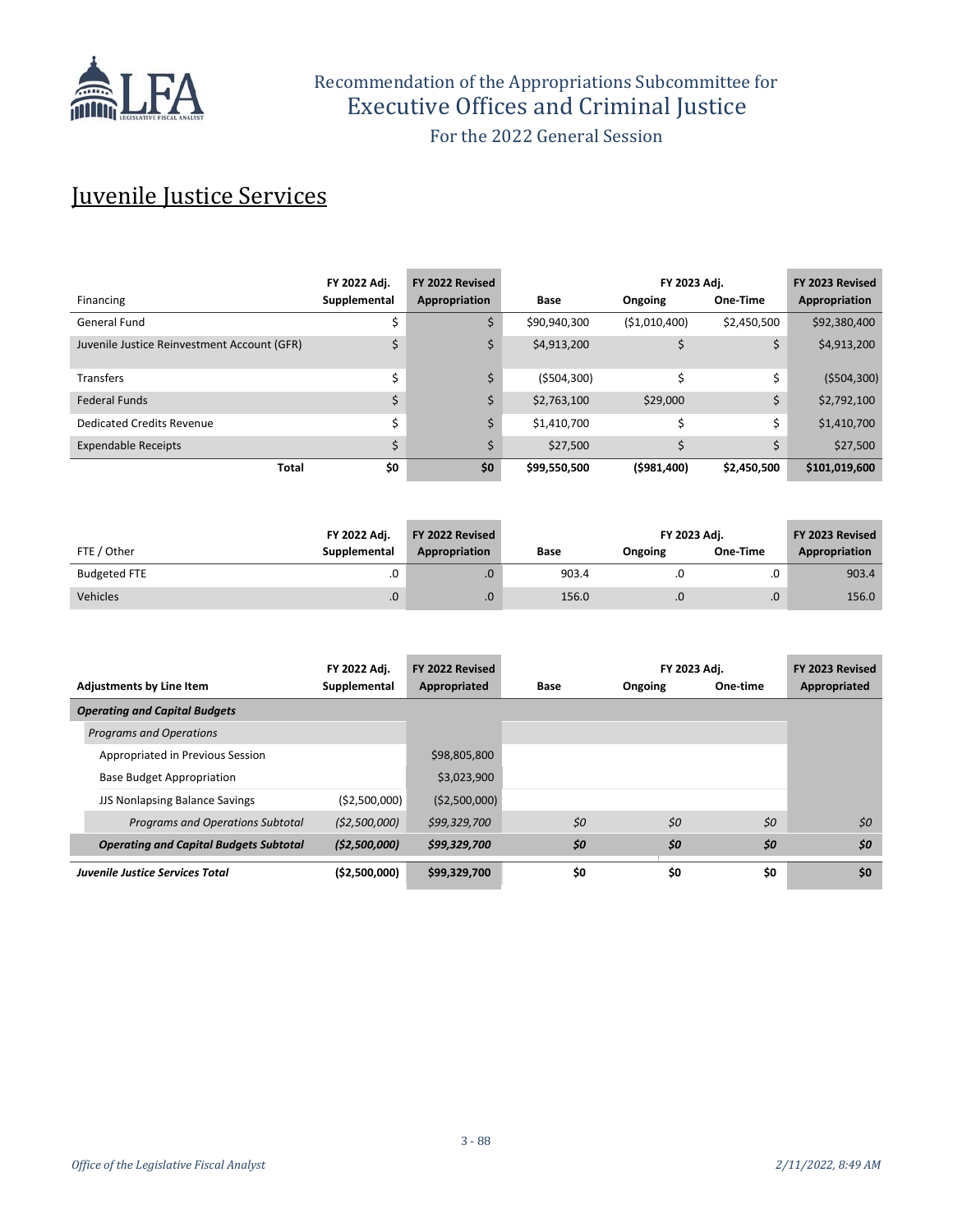

For the 2022 General Session

|                                                                                                       | FY 2022 Adj. | FY 2022 Revised |              | FY 2023 Adj.   |             | FY 2023 Revised |
|-------------------------------------------------------------------------------------------------------|--------------|-----------------|--------------|----------------|-------------|-----------------|
| <b>Adjustments by Line Item</b>                                                                       | Supplemental | Appropriated    | <b>Base</b>  | Ongoing        | One-time    | Appropriated    |
| <b>Operating and Capital Budgets</b>                                                                  |              |                 |              |                |             |                 |
| Juvenile Justice & Youth Services                                                                     |              |                 |              |                |             |                 |
| <b>Base Budget Appropriation</b>                                                                      |              |                 | \$99,550,500 |                |             | \$99,550,500    |
| Division of Juvenile Justice Services<br>(DJJS) Residential and Proctor Care<br><b>Treatment Rate</b> |              |                 |              | \$29,000       |             | \$29,000        |
| <b>Farmington Bay Girls</b>                                                                           |              |                 |              |                | \$774,100   | \$774,100       |
| HHS Reorganization Transfer - OUT                                                                     |              |                 |              | ( \$1,010,400) |             | (\$1,010,400)   |
| Mill Creek JJS Facility Upgrade                                                                       |              |                 |              |                | \$726,400   | \$726,400       |
| Remodel JJS Slate Canyon Detention<br>Center                                                          |              |                 |              |                | \$750,000   | \$750,000       |
| <b>Strangulation Exams to Support</b><br>Prosecution                                                  |              |                 |              |                | \$200,000   | \$200,000       |
| Juvenile Justice & Youth Services Subtotal                                                            | 50           | \$0             | \$99,550,500 | (5981, 400)    | \$2,450,500 | \$101,019,600   |
| <b>Operating and Capital Budgets Subtotal</b>                                                         | \$0          | \$0             | \$99,550,500 | (5981, 400)    | \$2,450,500 | \$101,019,600   |
| <b>Juvenile Justice Services Total</b>                                                                | \$0          | \$0             | \$99,550,500 | (5981,400)     | \$2,450,500 | \$101,019,600   |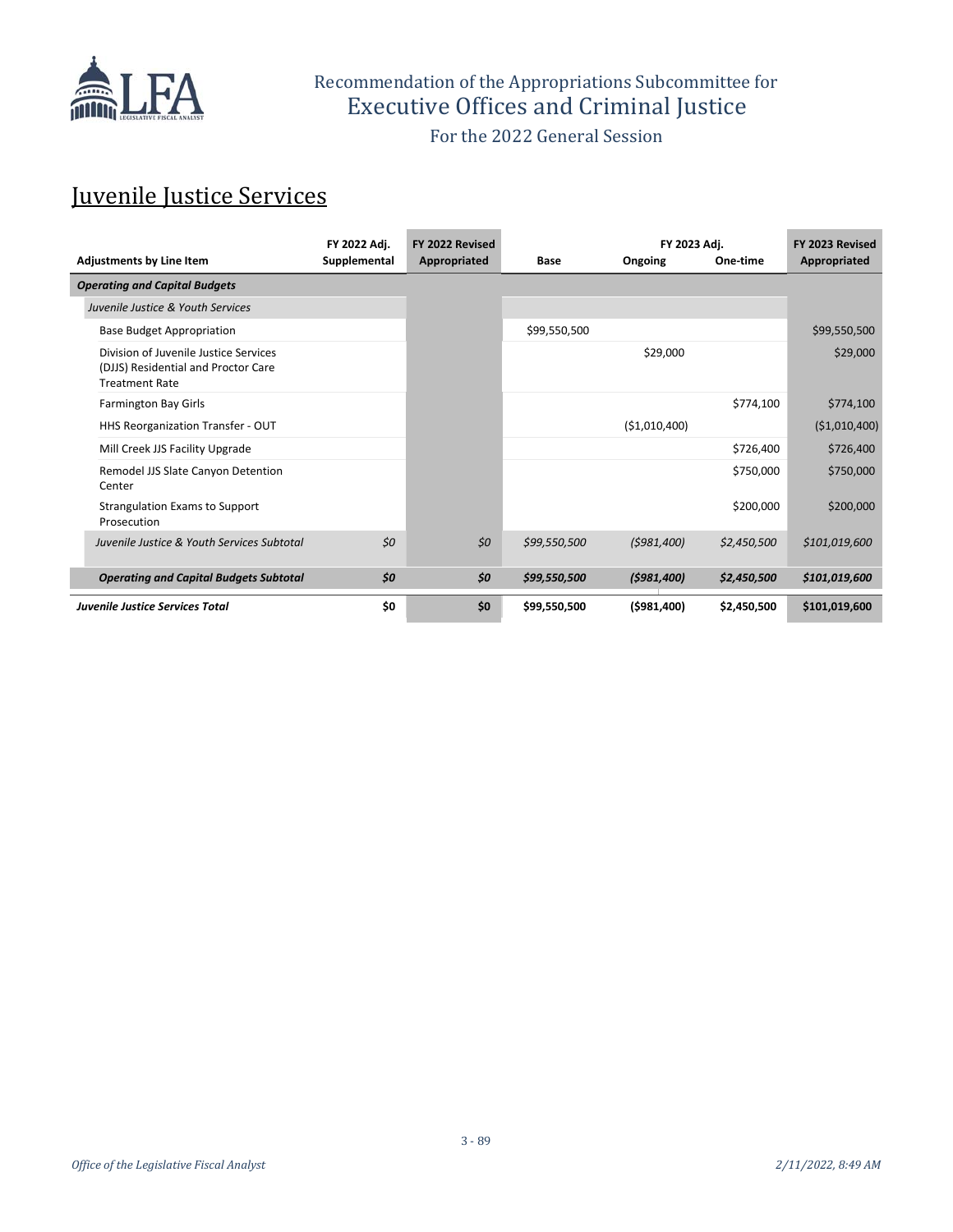

For the 2022 General Session

## **Corrections**

|                                                                                                  | FY 2022 Adj.   | FY 2022 Revised |                | FY 2023 Adj. |           | FY 2023 Revised |
|--------------------------------------------------------------------------------------------------|----------------|-----------------|----------------|--------------|-----------|-----------------|
| Financing                                                                                        | Supplemental   | Appropriation   | Base           | Ongoing      | One-Time  | Appropriation   |
| General Fund                                                                                     | ( \$2,000,000) | \$352,081,500   | \$352,904,800  | \$7,700      | \$65,200  | \$352,977,700   |
| <b>Education Fund</b>                                                                            | \$             | \$49,000        | \$49,000       | \$           | \$        | \$49,000        |
| Interstate Cmpct for Adult Offender Sup.<br>(GFR)                                                | \$             | \$29,600        | \$29,600       | \$           | Ś.        | \$29,600        |
| Public Safety and Firefighter tier II<br><b>Retirements Benefits Restricted Account</b><br>(GFR) | Ś.             | \$941,500       | \$941,500      | \$           | \$        | \$941,500       |
| Prison Telephone Surcharge Account (GFR)                                                         | \$             | \$1,800,000     | \$1,800,000    | \$           | \$.       | \$1,800,000     |
| <b>Transfers</b>                                                                                 | \$2,279,400    | \$2,436,900     | \$7,500        | \$           | \$58,800  | \$66,300        |
| <b>Federal Funds</b>                                                                             | Ś.             | \$152,600       | \$50,000       | \$           | Ś.        | \$50,000        |
| Federal Funds - American Rescue Plan                                                             | \$             | \$6,900,600     | \$             | \$           | \$        | Ś               |
| <b>Dedicated Credits Revenue</b>                                                                 | \$             | \$32,894,900    | \$32,876,400   | (57,700)     | Ś.        | \$32,868,700    |
| <b>Beginning Nonlapsing</b>                                                                      | \$             | \$22,787,900    | \$8,681,600    | \$           | \$        | \$8,681,600     |
| <b>Closing Nonlapsing</b>                                                                        | \$             | ( \$8,681,600)  | ( \$8,435,200) | \$           | \$        | ( \$8,435,200)  |
| <b>Total</b>                                                                                     | \$279,400      | \$411,392,900   | \$388,905,200  | \$0          | \$124,000 | \$389,029,200   |

|                     | FY 2022 Adj.    | FY 2022 Revised |         | FY 2023 Adj. |                 | FY 2023 Revised |
|---------------------|-----------------|-----------------|---------|--------------|-----------------|-----------------|
| FTE / Other         | Supplemental    | Appropriation   | Base    | Ongoing      | One Time        | Appropriation   |
| <b>Budgeted FTE</b> | 2.0             | 2,665.1         | 2,678.1 | .0           | .0 <sub>1</sub> | 2,678.1         |
| Vehicles            | .0 <sub>1</sub> | 446.0           | 446.0   |              | .0 <sub>1</sub> | 446.0           |

| <b>Adjustments by Line Item</b>                                     | FY 2022 Adj.<br>Supplemental | FY 2022 Revised<br>Appropriated | <b>Base</b>   | FY 2023 Adj.<br>Ongoing | One-time     | FY 2023 Revised<br>Appropriated |
|---------------------------------------------------------------------|------------------------------|---------------------------------|---------------|-------------------------|--------------|---------------------------------|
| <b>Operating and Capital Budgets</b>                                |                              |                                 |               |                         |              |                                 |
| <b>Programs and Operations</b>                                      |                              |                                 |               |                         |              |                                 |
| Appropriated in Previous Session                                    |                              | \$298,494,300                   |               |                         |              |                                 |
| <b>Base Budget Appropriation</b>                                    |                              | \$6,570,000                     | \$291,275,800 |                         |              | \$291,275,800                   |
| <b>CESF Grant</b>                                                   | \$2,049,800                  | \$2,049,800                     |               |                         |              |                                 |
| Delayed Fiscal Note Impact Savings                                  |                              |                                 |               |                         | ( \$137,800) | (\$137,800)                     |
| Inmate Medical Shortfall - Out                                      | ( \$1,000,000)               | ( \$1,000,000)                  |               |                         |              |                                 |
| <b>Medication Assisted Treatment SSOR</b><br>Funding                | \$148,800                    | \$148,800                       |               |                         | \$58,800     | \$58,800                        |
| Presentence Civilian and Supervision<br><b>Staff - Reallocation</b> |                              |                                 |               |                         | \$203,000    | \$203,000                       |
| SORNA Grant FY2022                                                  | \$80,800                     | \$80,800                        |               |                         |              |                                 |
| <b>Programs and Operations Subtotal</b>                             | \$1,279,400                  | \$306,343,700                   | \$291,275,800 | 50                      | \$124,000    | \$291,399,800                   |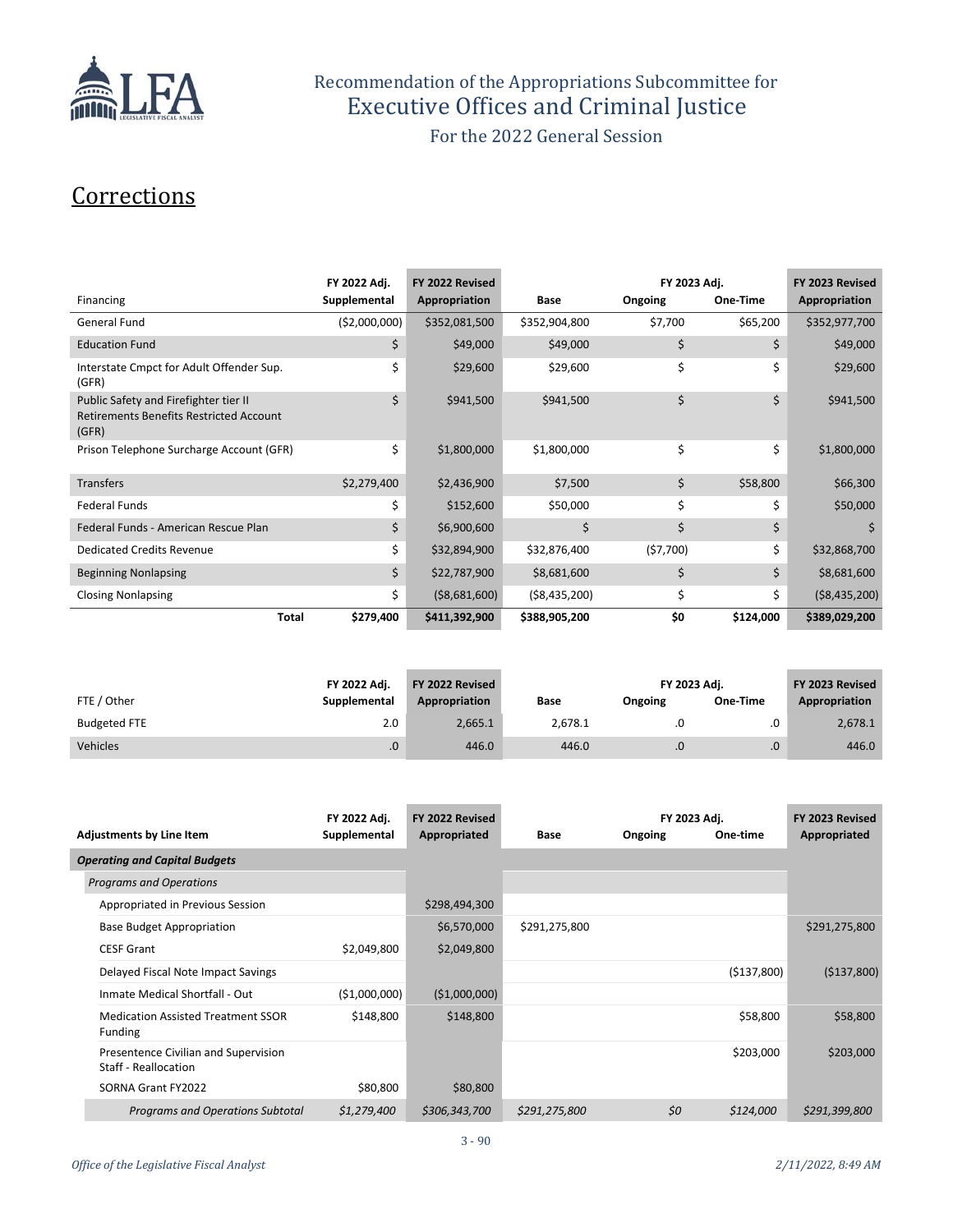

For the 2022 General Session

## **Corrections**

|                                               |                           | FY 2022 Adj.   | FY 2022 Revised |               | FY 2023 Adj. |           | FY 2023 Revised |
|-----------------------------------------------|---------------------------|----------------|-----------------|---------------|--------------|-----------|-----------------|
| <b>Adjustments by Line Item</b>               |                           | Supplemental   | Appropriated    | <b>Base</b>   | Ongoing      | One-time  | Appropriated    |
| <b>Operating and Capital Budgets</b>          |                           |                |                 |               |              |           |                 |
| <b>Department Medical Services</b>            |                           |                |                 |               |              |           |                 |
| Appropriated in Previous Session              |                           |                | \$36,685,900    |               |              |           |                 |
| <b>Base Budget Appropriation</b>              |                           |                | \$1,823,700     | \$35,190,100  |              |           | \$35,190,100    |
| Inmate Medical Shortfall - In                 |                           | \$1,000,000    | \$1,000,000     |               |              |           |                 |
| Department Medical Services Subtotal          |                           | \$1,000,000    | \$39,509,600    | \$35,190,100  | 50           | \$0       | \$35,190,100    |
| Jail Contracting                              |                           |                |                 |               |              |           |                 |
| Appropriated in Previous Session              |                           |                | \$37,288,700    |               |              |           |                 |
| <b>Base Budget Appropriation</b>              |                           |                | \$2,935,200     | \$35,223,900  |              |           | \$35,223,900    |
| <b>Jail Contracting Savings</b>               |                           | ( \$2,000,000) | ( \$2,000,000)  |               |              |           |                 |
|                                               | Jail Contracting Subtotal | (52,000,000)   | \$38,223,900    | \$35,223,900  | \$0          | \$0       | \$35,223,900    |
| <b>Operating and Capital Budgets Subtotal</b> |                           | \$279,400      | \$384,077,200   | \$361,689,800 | \$0          | \$124,000 | \$361,813,800   |
| <b>Business-like Activities</b>               |                           |                |                 |               |              |           |                 |
| <b>Utah Correctional Industries</b>           |                           |                |                 |               |              |           |                 |
| Appropriated in Previous Session              |                           |                | \$27,403,000    |               |              |           |                 |
| <b>Base Budget Appropriation</b>              |                           |                | ( \$87, 300)    | \$27,215,400  |              |           | \$27,215,400    |
| <b>Utah Correctional Industries Subtotal</b>  |                           | 50             | \$27,315,700    | \$27,215,400  | 50           | \$0       | \$27,215,400    |
| <b>Business-like Activities Subtotal</b>      |                           | \$0            | \$27,315,700    | \$27,215,400  | \$0          | \$0       | \$27,215,400    |
| <b>Corrections Total</b>                      |                           | \$279,400      | \$411,392,900   | \$388,905,200 | \$0          | \$124,000 | \$389,029,200   |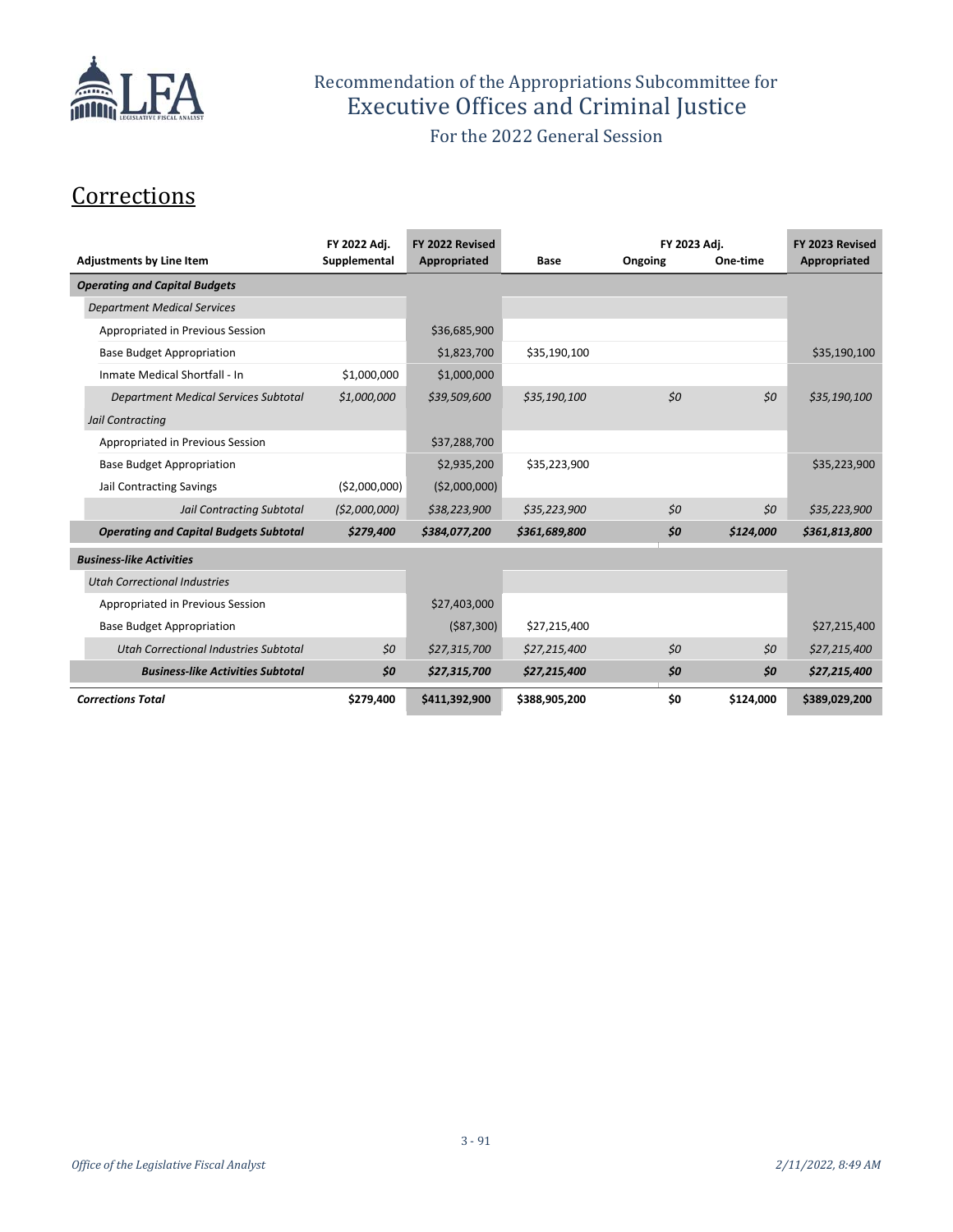

For the 2022 General Session

# Board of Pardons and Parole

| Financing                                                                                        | FY 2022 Adj.<br>Supplemental | FY 2022 Revised<br>Appropriation | Base        | Ongoing   | FY 2023 Adi.<br>One-Time | FY 2023 Revised<br>Appropriation |
|--------------------------------------------------------------------------------------------------|------------------------------|----------------------------------|-------------|-----------|--------------------------|----------------------------------|
| General Fund                                                                                     | (521,500)                    | \$6,871,100                      | \$6,857,800 | \$131,000 |                          | \$6,988,800                      |
| Public Safety and Firefighter tier II<br><b>Retirements Benefits Restricted Account</b><br>(GFR) |                              | \$5,800                          | \$5,800     |           |                          | \$5,800                          |
| Federal Funds - American Rescue Plan                                                             |                              | \$39,200                         |             |           |                          |                                  |
| Dedicated Credits Revenue                                                                        |                              | \$2,300                          | \$2,300     | \$        |                          | \$2,300                          |
| <b>Beginning Nonlapsing</b>                                                                      | Ś                            | \$1,000,000                      |             | ÷         |                          |                                  |
| <b>Total</b>                                                                                     | (521,500)                    | \$7,918,400                      | \$6,865,900 | \$131,000 | \$0                      | \$6,996,900                      |

|                     | FY 2022 Adj.    | FY 2022 Revised |      | FY 2023 Adj. |          | FY 2023 Revised |
|---------------------|-----------------|-----------------|------|--------------|----------|-----------------|
| FTE / Other         | Supplemental    | Appropriation   | Base | Ongoing      | One Time | Appropriation   |
| <b>Budgeted FTE</b> | ٠υ              | 42.5            | 40.5 | .υ           | ٠υ       | 40.5            |
| Vehicles            | .0 <sub>1</sub> | 6.0             | 6.0  | .0           | .0       | 6.0             |

|                                                                                      | FY 2022 Adj. | FY 2022 Revised |             | FY 2023 Adj. |          | FY 2023 Revised |
|--------------------------------------------------------------------------------------|--------------|-----------------|-------------|--------------|----------|-----------------|
| <b>Adjustments by Line Item</b>                                                      | Supplemental | Appropriated    | Base        | Ongoing      | One-time | Appropriated    |
| <b>Operating and Capital Budgets</b>                                                 |              |                 |             |              |          |                 |
| <b>Board of Pardons and Parole</b>                                                   |              |                 |             |              |          |                 |
| Appropriated in Previous Session                                                     |              | \$6,939,900     |             |              |          |                 |
| <b>Base Budget Appropriation</b>                                                     |              | \$1,000,000     | \$6,865,900 |              |          | \$6,865,900     |
| <b>BOPP Travel Savings</b>                                                           | ( \$21,500)  | ( \$21,500)     |             |              |          |                 |
| Operating Capacity - Psych.<br>Evaluations, Hearing Capacity, Service<br>Recognition |              |                 |             | \$131,000    |          | \$131,000       |
| <b>Board of Pardons and Parole Subtotal</b>                                          | (521,500)    | \$7,918,400     | \$6,865,900 | \$131,000    | \$0      | \$6,996,900     |
| <b>Operating and Capital Budgets Subtotal</b>                                        | (521,500)    | \$7,918,400     | \$6,865,900 | \$131,000    | \$0      | \$6,996,900     |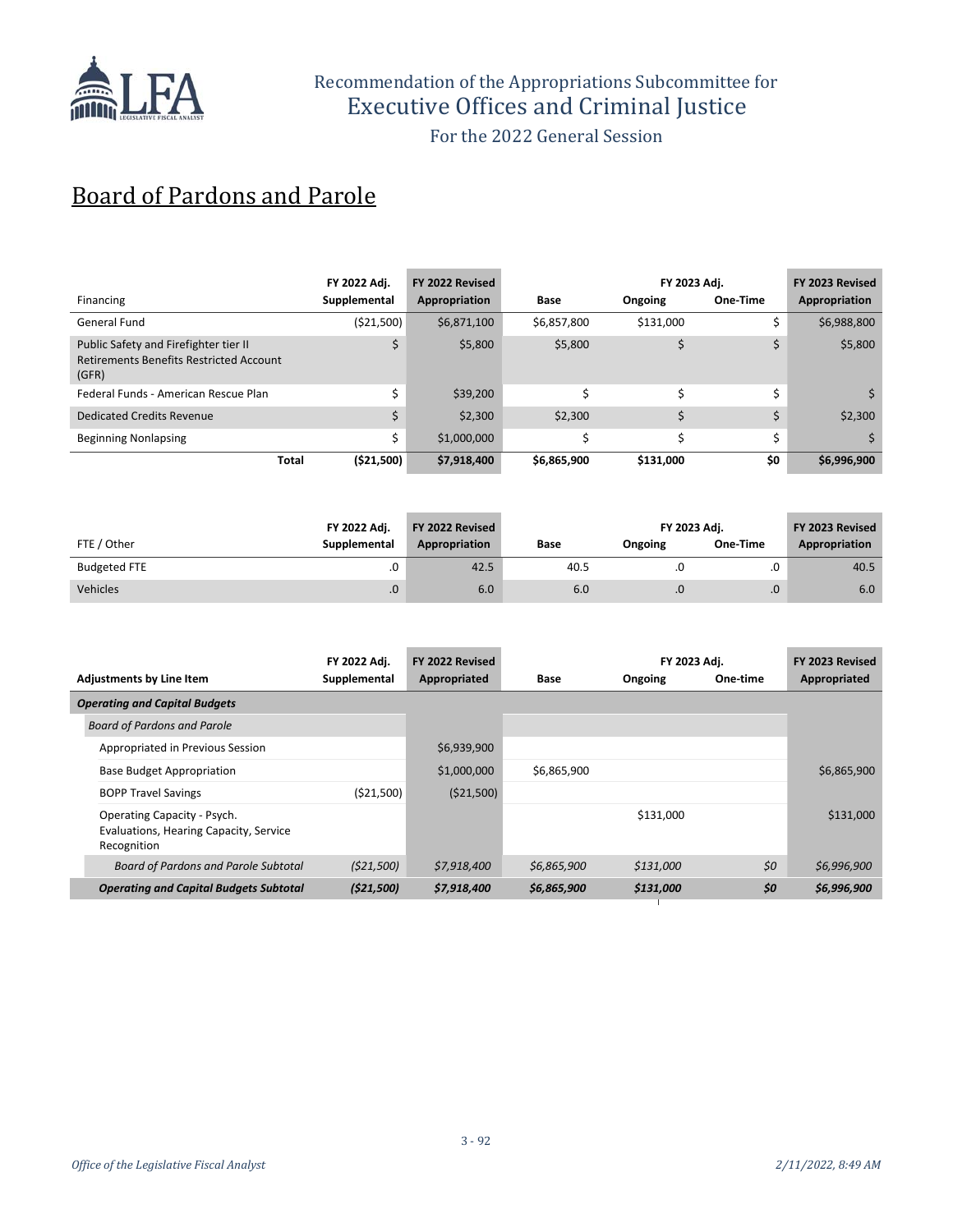

For the 2022 General Session

# Rev Transfers - EOCJ

|                                                    | FY 2022 Adj. | FY 2022 Revised |             |         | FY 2023 Adj. | FY 2023 Revised |
|----------------------------------------------------|--------------|-----------------|-------------|---------|--------------|-----------------|
| Financing                                          | Supplemental | Appropriation   | <b>Base</b> | Ongoing | One-Time     | Appropriation   |
| Alcoholic Beverage Control Act Enforcement<br>Fund |              |                 |             |         | \$3,000,000  | \$3,000,000     |
| <b>Crime Victim Reparations Fund</b>               | \$28,700     | \$28,700        |             |         |              |                 |
| Law Enforcement Services (GFR)                     |              |                 |             |         | \$1.400      | \$1,400         |
| <b>Beginning Nonlapsing</b>                        | \$94,900     | \$94,900        |             |         |              |                 |
| Total                                              | \$123,600    | \$123,600       | \$0         | \$0     | \$3,001,400  | \$3,001,400     |

|                                                                                         | FY 2022 Adj. | FY 2022 Revised |             |         | FY 2023 Adj. | FY 2023 Revised |
|-----------------------------------------------------------------------------------------|--------------|-----------------|-------------|---------|--------------|-----------------|
| <b>Adjustments by Line Item</b>                                                         | Supplemental | Appropriated    | <b>Base</b> | Ongoing | One-time     | Appropriated    |
| <b>Transfers to Unrestricted Funds</b>                                                  |              |                 |             |         |              |                 |
| General Fund - EOCJ                                                                     |              |                 |             |         |              |                 |
| Alcoholic Beverage Control Program<br>Reduction                                         |              |                 |             |         | \$3,000,000  | \$3,000,000     |
| <b>Compensation Increases for Victim</b><br>Reparations Staff Start-up Cost<br>Recovery | \$9,500      | \$9,500         |             |         |              |                 |
| <b>Constitutional Defense Council Funding</b><br>Elimination                            | \$13,300     | \$13,300        |             |         |              |                 |
| Indigent Defense Appellate Division<br>Start-up Cost Recovery                           | \$81,600     | \$81,600        |             |         |              |                 |
| Law Enforcement Services Account<br>Remaining Balance Recapture                         |              |                 |             |         | \$1,400      | \$1,400         |
| Reparations Officer and Accounting<br>Technician Start-up Cost Recovery                 | \$19,200     | \$19,200        |             |         |              |                 |
| General Fund - EOCJ Subtotal                                                            | \$123,600    | \$123,600       | \$0         | \$0     | \$3,001,400  | \$3,001,400     |
| <b>Transfers to Unrestricted Funds Subtotal</b>                                         | \$123,600    | \$123,600       | \$0         | \$0     | \$3,001,400  | \$3,001,400     |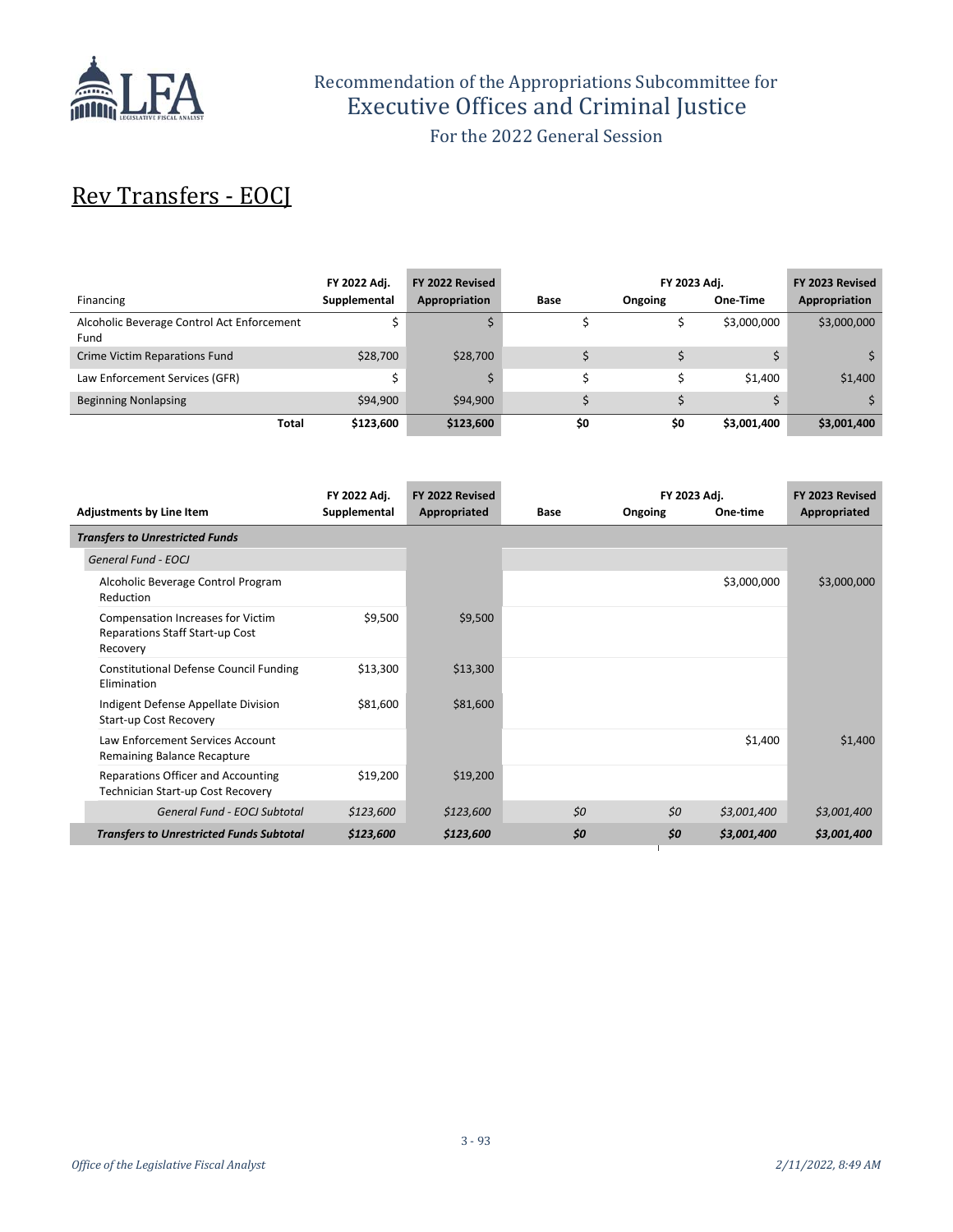

For the 2022 General Session

## Utah Communications Authority

|                                                         | FY 2022 Adj.   | FY 2022 Revised |              | FY 2023 Adi.   |             | FY 2023 Revised |
|---------------------------------------------------------|----------------|-----------------|--------------|----------------|-------------|-----------------|
| Financing                                               | Supplemental   | Appropriation   | <b>Base</b>  | Ongoing        | One-Time    | Appropriation   |
| General Fund                                            |                |                 |              |                | \$5,000,000 | \$5,000,000     |
| E-911 Emergency Services (GFR)                          | (51, 413, 600) | \$10,000,000    | \$11,413,600 | (51, 413, 600) |             | \$10,000,000    |
| Utah Statewide Radio System Restricted<br>Account (GFR) | \$1.999.500    | \$22,000,000    | \$20,000,500 | \$1,999,500    |             | \$22,000,000    |
| Total                                                   | \$585,900      | \$32,000,000    | \$31,414,100 | \$585,900      | \$5,000,000 | \$37,000,000    |

|                                                                  | FY 2022 Adj. | FY 2022 Revised |              | FY 2023 Adj. |             | FY 2023 Revised |
|------------------------------------------------------------------|--------------|-----------------|--------------|--------------|-------------|-----------------|
| <b>Adjustments by Line Item</b>                                  | Supplemental | Appropriated    | Base         | Ongoing      | One-time    | Appropriated    |
| <b>Operating and Capital Budgets</b>                             |              |                 |              |              |             |                 |
| Administrative Services Division                                 |              |                 |              |              |             |                 |
| Appropriated in Previous Session                                 |              | \$31,414,100    |              |              |             |                 |
| <b>Base Budget Appropriation</b>                                 |              |                 | \$31,414,100 |              |             | \$31,414,100    |
| Restricted Fund Change - Utah<br><b>Communications Authority</b> | \$585,900    | \$585,900       |              | \$585,900    |             | \$585,900       |
| Utah Communication Authority - Radio<br>Replacement (1 of 2)     |              |                 |              |              | \$5,000,000 | \$5,000,000     |
| Administrative Services Division Subtotal                        | \$585,900    | \$32,000,000    | \$31,414,100 | \$585,900    | \$5,000,000 | \$37,000,000    |
| <b>Operating and Capital Budgets Subtotal</b>                    | \$585,900    | \$32,000,000    | \$31,414,100 | \$585,900    | \$5,000,000 | \$37,000,000    |
| <b>Utah Communications Authority Total</b>                       | \$585,900    | \$32,000,000    | \$31,414,100 | \$585.900    | \$5,000,000 | \$37,000,000    |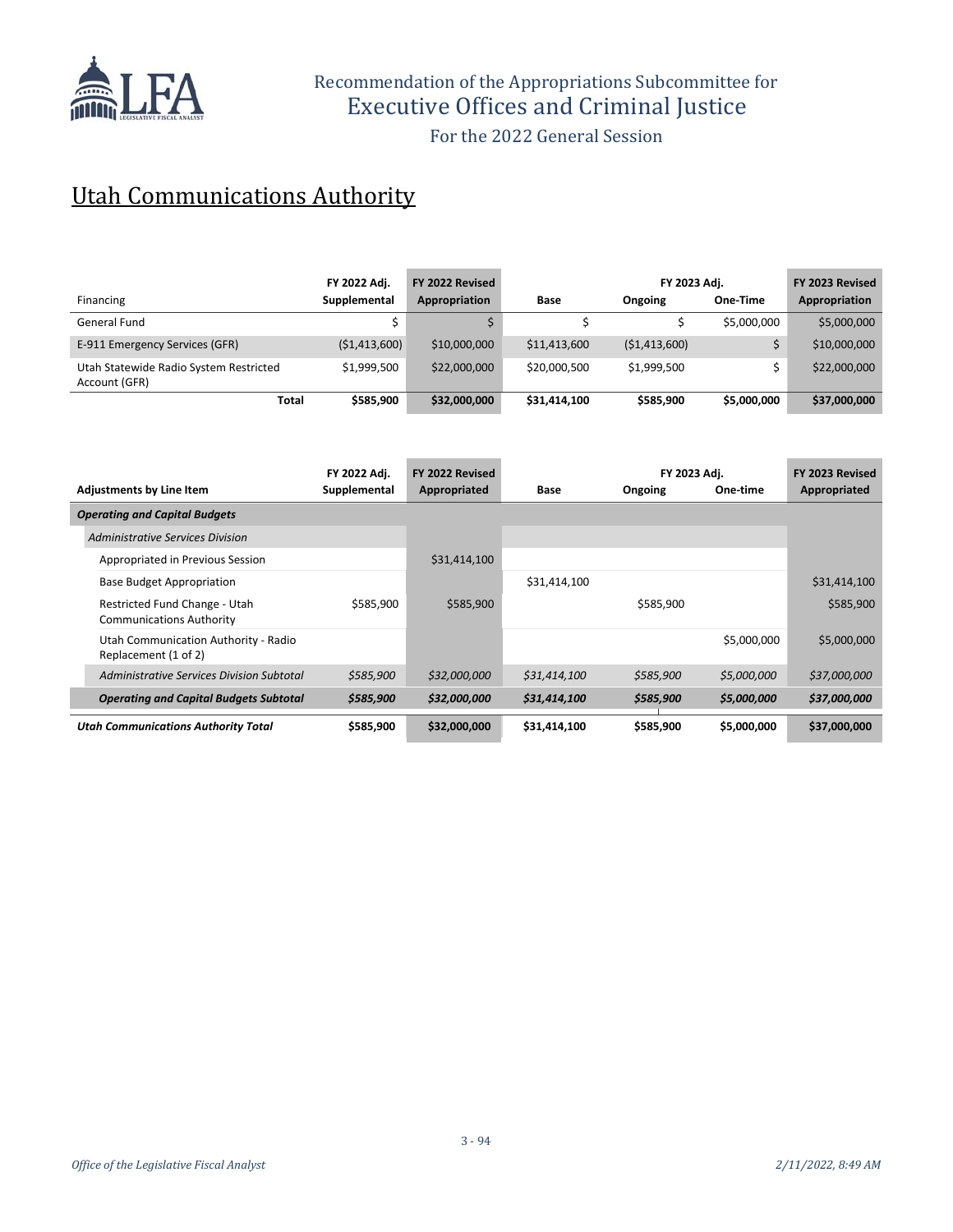

For the 2022 General Session

| Government Records Access and Management Act<br>.25<br>1.<br>Paper (per side of sheet)<br>2.<br>5.00<br>Audio Tape (per tape)<br>15.00<br>3.<br>Video Tape (per tape)<br>Actual cost<br>Mailing<br>4.<br>Compiling and Reporting in Another Format (per hour)<br>25.00<br>5.<br>Programmer/Analyst Assistance Required (per hour)<br>50.00<br>6.<br><b>Attorney General - Administration</b><br>Government Records Access and Management Act<br><b>Document Certification</b><br>2.00<br>7.<br>CD Duplication (per CD)<br>5.00<br>8.<br>Plus actual staff costs<br>DVD Duplication (per DVD)<br>10.00<br>Plus actual staff costs<br>Photocopies<br>10.<br>Non-color (per page)<br>.25<br>11.<br>Color (per page)<br>.40<br>11 x 17 (per page)<br>1.00<br>12.<br>Odd Size<br>13.<br>Actual cost<br>14.<br>Document Faxing (per page)<br>1.00<br>Long Distance Faxing for Over 10 Pages<br>15.<br>1.00<br><b>Record Preparation</b><br>16.<br>Actual cost<br>17.<br>2.00<br>Plus actual postage costs<br><b>Other Media</b><br>18.<br>Actual cost<br><b>Other Services</b><br>Actual cost<br>19.<br><b>Attorney General - Children's Justice Centers</b><br>CJC Conference Registrations (per Variable)<br>20.<br>Varies by type<br>This represents the fee charged for the Children's Justice Center's<br>annual conference. Conference Registration (per unit/day) - Varies<br>by Type.<br>Attorney General - ISF - Attorney General - Civil Division<br>21.<br>Attorney - Office Rate (per Hour)<br>133.00<br>22.<br>Attorney - Co-located Rate (per Hour)<br>129.00<br>Paralegal - Office Rate (per Hour)<br>63.00<br>23.<br>24.<br>Paralegal - Co-located Rate (per Hour)<br>61.00<br>25.<br>Investigator - Office Rate<br>Actual cost |     | <b>Juvenile Justice Services - Juvenile Justice &amp; Youth Services</b> |             |
|-------------------------------------------------------------------------------------------------------------------------------------------------------------------------------------------------------------------------------------------------------------------------------------------------------------------------------------------------------------------------------------------------------------------------------------------------------------------------------------------------------------------------------------------------------------------------------------------------------------------------------------------------------------------------------------------------------------------------------------------------------------------------------------------------------------------------------------------------------------------------------------------------------------------------------------------------------------------------------------------------------------------------------------------------------------------------------------------------------------------------------------------------------------------------------------------------------------------------------------------------------------------------------------------------------------------------------------------------------------------------------------------------------------------------------------------------------------------------------------------------------------------------------------------------------------------------------------------------------------------------------------------------------------------------------------------------------------------------------------------|-----|--------------------------------------------------------------------------|-------------|
|                                                                                                                                                                                                                                                                                                                                                                                                                                                                                                                                                                                                                                                                                                                                                                                                                                                                                                                                                                                                                                                                                                                                                                                                                                                                                                                                                                                                                                                                                                                                                                                                                                                                                                                                           |     |                                                                          |             |
|                                                                                                                                                                                                                                                                                                                                                                                                                                                                                                                                                                                                                                                                                                                                                                                                                                                                                                                                                                                                                                                                                                                                                                                                                                                                                                                                                                                                                                                                                                                                                                                                                                                                                                                                           |     |                                                                          |             |
|                                                                                                                                                                                                                                                                                                                                                                                                                                                                                                                                                                                                                                                                                                                                                                                                                                                                                                                                                                                                                                                                                                                                                                                                                                                                                                                                                                                                                                                                                                                                                                                                                                                                                                                                           |     |                                                                          |             |
|                                                                                                                                                                                                                                                                                                                                                                                                                                                                                                                                                                                                                                                                                                                                                                                                                                                                                                                                                                                                                                                                                                                                                                                                                                                                                                                                                                                                                                                                                                                                                                                                                                                                                                                                           |     |                                                                          |             |
|                                                                                                                                                                                                                                                                                                                                                                                                                                                                                                                                                                                                                                                                                                                                                                                                                                                                                                                                                                                                                                                                                                                                                                                                                                                                                                                                                                                                                                                                                                                                                                                                                                                                                                                                           |     |                                                                          |             |
|                                                                                                                                                                                                                                                                                                                                                                                                                                                                                                                                                                                                                                                                                                                                                                                                                                                                                                                                                                                                                                                                                                                                                                                                                                                                                                                                                                                                                                                                                                                                                                                                                                                                                                                                           |     |                                                                          |             |
|                                                                                                                                                                                                                                                                                                                                                                                                                                                                                                                                                                                                                                                                                                                                                                                                                                                                                                                                                                                                                                                                                                                                                                                                                                                                                                                                                                                                                                                                                                                                                                                                                                                                                                                                           |     |                                                                          |             |
|                                                                                                                                                                                                                                                                                                                                                                                                                                                                                                                                                                                                                                                                                                                                                                                                                                                                                                                                                                                                                                                                                                                                                                                                                                                                                                                                                                                                                                                                                                                                                                                                                                                                                                                                           |     |                                                                          |             |
|                                                                                                                                                                                                                                                                                                                                                                                                                                                                                                                                                                                                                                                                                                                                                                                                                                                                                                                                                                                                                                                                                                                                                                                                                                                                                                                                                                                                                                                                                                                                                                                                                                                                                                                                           |     |                                                                          |             |
|                                                                                                                                                                                                                                                                                                                                                                                                                                                                                                                                                                                                                                                                                                                                                                                                                                                                                                                                                                                                                                                                                                                                                                                                                                                                                                                                                                                                                                                                                                                                                                                                                                                                                                                                           |     |                                                                          |             |
|                                                                                                                                                                                                                                                                                                                                                                                                                                                                                                                                                                                                                                                                                                                                                                                                                                                                                                                                                                                                                                                                                                                                                                                                                                                                                                                                                                                                                                                                                                                                                                                                                                                                                                                                           |     |                                                                          |             |
|                                                                                                                                                                                                                                                                                                                                                                                                                                                                                                                                                                                                                                                                                                                                                                                                                                                                                                                                                                                                                                                                                                                                                                                                                                                                                                                                                                                                                                                                                                                                                                                                                                                                                                                                           |     |                                                                          |             |
|                                                                                                                                                                                                                                                                                                                                                                                                                                                                                                                                                                                                                                                                                                                                                                                                                                                                                                                                                                                                                                                                                                                                                                                                                                                                                                                                                                                                                                                                                                                                                                                                                                                                                                                                           | 9.  |                                                                          |             |
|                                                                                                                                                                                                                                                                                                                                                                                                                                                                                                                                                                                                                                                                                                                                                                                                                                                                                                                                                                                                                                                                                                                                                                                                                                                                                                                                                                                                                                                                                                                                                                                                                                                                                                                                           |     |                                                                          |             |
|                                                                                                                                                                                                                                                                                                                                                                                                                                                                                                                                                                                                                                                                                                                                                                                                                                                                                                                                                                                                                                                                                                                                                                                                                                                                                                                                                                                                                                                                                                                                                                                                                                                                                                                                           |     |                                                                          |             |
|                                                                                                                                                                                                                                                                                                                                                                                                                                                                                                                                                                                                                                                                                                                                                                                                                                                                                                                                                                                                                                                                                                                                                                                                                                                                                                                                                                                                                                                                                                                                                                                                                                                                                                                                           |     |                                                                          |             |
|                                                                                                                                                                                                                                                                                                                                                                                                                                                                                                                                                                                                                                                                                                                                                                                                                                                                                                                                                                                                                                                                                                                                                                                                                                                                                                                                                                                                                                                                                                                                                                                                                                                                                                                                           |     |                                                                          |             |
|                                                                                                                                                                                                                                                                                                                                                                                                                                                                                                                                                                                                                                                                                                                                                                                                                                                                                                                                                                                                                                                                                                                                                                                                                                                                                                                                                                                                                                                                                                                                                                                                                                                                                                                                           |     |                                                                          |             |
|                                                                                                                                                                                                                                                                                                                                                                                                                                                                                                                                                                                                                                                                                                                                                                                                                                                                                                                                                                                                                                                                                                                                                                                                                                                                                                                                                                                                                                                                                                                                                                                                                                                                                                                                           |     |                                                                          |             |
|                                                                                                                                                                                                                                                                                                                                                                                                                                                                                                                                                                                                                                                                                                                                                                                                                                                                                                                                                                                                                                                                                                                                                                                                                                                                                                                                                                                                                                                                                                                                                                                                                                                                                                                                           |     |                                                                          |             |
|                                                                                                                                                                                                                                                                                                                                                                                                                                                                                                                                                                                                                                                                                                                                                                                                                                                                                                                                                                                                                                                                                                                                                                                                                                                                                                                                                                                                                                                                                                                                                                                                                                                                                                                                           |     |                                                                          |             |
|                                                                                                                                                                                                                                                                                                                                                                                                                                                                                                                                                                                                                                                                                                                                                                                                                                                                                                                                                                                                                                                                                                                                                                                                                                                                                                                                                                                                                                                                                                                                                                                                                                                                                                                                           |     |                                                                          |             |
|                                                                                                                                                                                                                                                                                                                                                                                                                                                                                                                                                                                                                                                                                                                                                                                                                                                                                                                                                                                                                                                                                                                                                                                                                                                                                                                                                                                                                                                                                                                                                                                                                                                                                                                                           |     |                                                                          |             |
|                                                                                                                                                                                                                                                                                                                                                                                                                                                                                                                                                                                                                                                                                                                                                                                                                                                                                                                                                                                                                                                                                                                                                                                                                                                                                                                                                                                                                                                                                                                                                                                                                                                                                                                                           |     |                                                                          |             |
|                                                                                                                                                                                                                                                                                                                                                                                                                                                                                                                                                                                                                                                                                                                                                                                                                                                                                                                                                                                                                                                                                                                                                                                                                                                                                                                                                                                                                                                                                                                                                                                                                                                                                                                                           |     |                                                                          |             |
|                                                                                                                                                                                                                                                                                                                                                                                                                                                                                                                                                                                                                                                                                                                                                                                                                                                                                                                                                                                                                                                                                                                                                                                                                                                                                                                                                                                                                                                                                                                                                                                                                                                                                                                                           |     |                                                                          |             |
|                                                                                                                                                                                                                                                                                                                                                                                                                                                                                                                                                                                                                                                                                                                                                                                                                                                                                                                                                                                                                                                                                                                                                                                                                                                                                                                                                                                                                                                                                                                                                                                                                                                                                                                                           |     |                                                                          |             |
|                                                                                                                                                                                                                                                                                                                                                                                                                                                                                                                                                                                                                                                                                                                                                                                                                                                                                                                                                                                                                                                                                                                                                                                                                                                                                                                                                                                                                                                                                                                                                                                                                                                                                                                                           |     |                                                                          |             |
|                                                                                                                                                                                                                                                                                                                                                                                                                                                                                                                                                                                                                                                                                                                                                                                                                                                                                                                                                                                                                                                                                                                                                                                                                                                                                                                                                                                                                                                                                                                                                                                                                                                                                                                                           |     |                                                                          |             |
|                                                                                                                                                                                                                                                                                                                                                                                                                                                                                                                                                                                                                                                                                                                                                                                                                                                                                                                                                                                                                                                                                                                                                                                                                                                                                                                                                                                                                                                                                                                                                                                                                                                                                                                                           |     |                                                                          |             |
|                                                                                                                                                                                                                                                                                                                                                                                                                                                                                                                                                                                                                                                                                                                                                                                                                                                                                                                                                                                                                                                                                                                                                                                                                                                                                                                                                                                                                                                                                                                                                                                                                                                                                                                                           |     |                                                                          |             |
|                                                                                                                                                                                                                                                                                                                                                                                                                                                                                                                                                                                                                                                                                                                                                                                                                                                                                                                                                                                                                                                                                                                                                                                                                                                                                                                                                                                                                                                                                                                                                                                                                                                                                                                                           |     |                                                                          |             |
|                                                                                                                                                                                                                                                                                                                                                                                                                                                                                                                                                                                                                                                                                                                                                                                                                                                                                                                                                                                                                                                                                                                                                                                                                                                                                                                                                                                                                                                                                                                                                                                                                                                                                                                                           |     |                                                                          |             |
|                                                                                                                                                                                                                                                                                                                                                                                                                                                                                                                                                                                                                                                                                                                                                                                                                                                                                                                                                                                                                                                                                                                                                                                                                                                                                                                                                                                                                                                                                                                                                                                                                                                                                                                                           |     |                                                                          |             |
|                                                                                                                                                                                                                                                                                                                                                                                                                                                                                                                                                                                                                                                                                                                                                                                                                                                                                                                                                                                                                                                                                                                                                                                                                                                                                                                                                                                                                                                                                                                                                                                                                                                                                                                                           |     |                                                                          |             |
|                                                                                                                                                                                                                                                                                                                                                                                                                                                                                                                                                                                                                                                                                                                                                                                                                                                                                                                                                                                                                                                                                                                                                                                                                                                                                                                                                                                                                                                                                                                                                                                                                                                                                                                                           | 26. | Investigator - Co-located Rate (per Month)                               | Actual cost |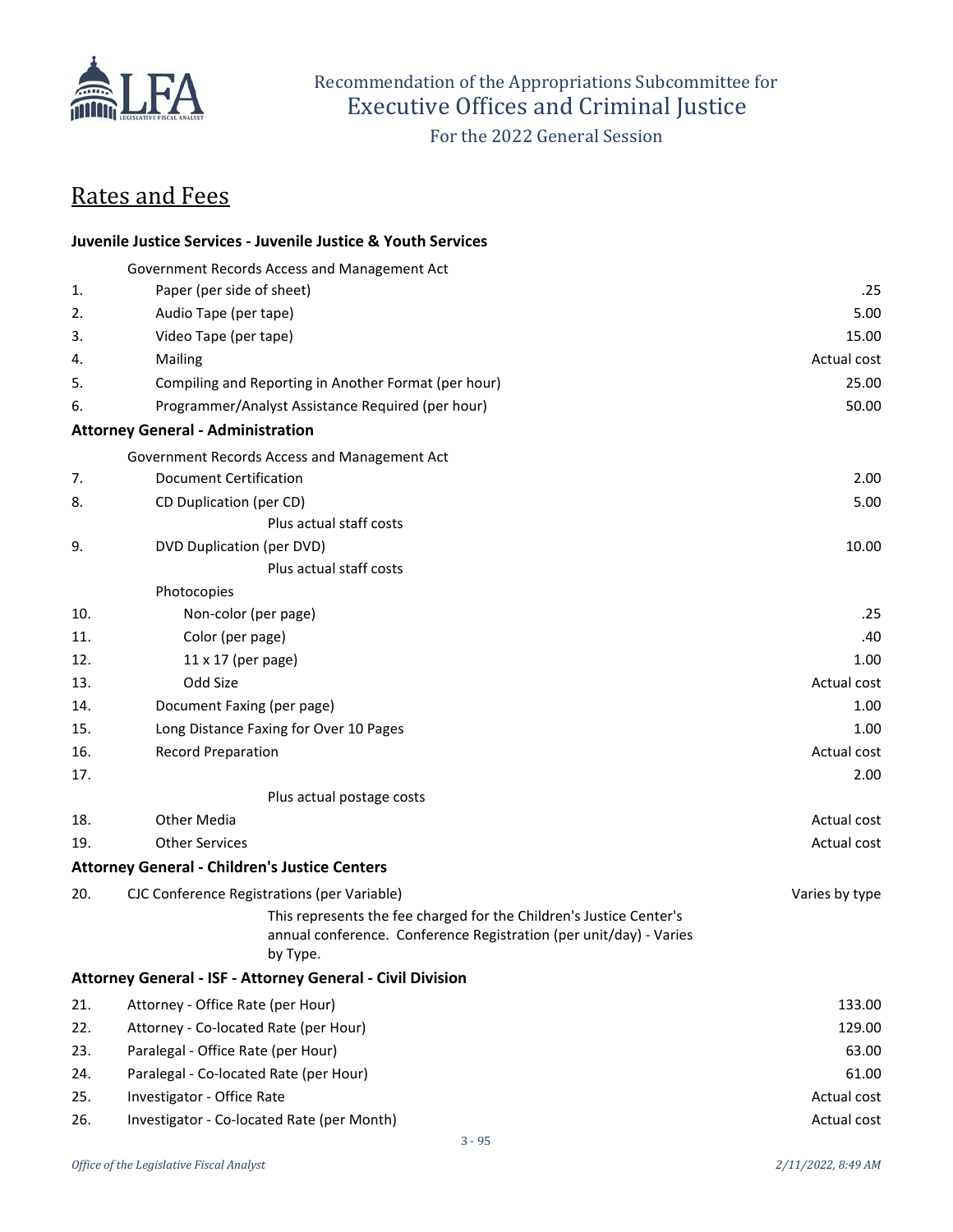

For the 2022 General Session

|     | <b>Attorney General - Prosecution Council</b>                                                                                  |             |
|-----|--------------------------------------------------------------------------------------------------------------------------------|-------------|
| 27. | <b>UPC Training Registrations Public Attorneys</b>                                                                             | 125.00      |
|     | This fee covers expenses incurred by the Utah Prosecution Council for<br>trainings provided many times per year.               |             |
| 28. | <b>UPC Training Registrations Private Attorney</b>                                                                             | 350.00      |
|     | This fee covers expenses incurred by the Utah Prosecution Council for<br>trainings provided throughout the year.               |             |
|     | <b>Board of Pardons and Parole</b>                                                                                             |             |
| 29. | Digital Media                                                                                                                  | 10.00       |
|     | <b>Corrections - Programs and Operations - Department Executive Director</b>                                                   |             |
|     | Government Records Access and Management Act (GRAMA) Fees (GRAMA fees apply to the<br>entire Department of Corrections)        |             |
| 30. | Odd Size Photocopies (per page)                                                                                                | Actual cost |
|     | Fee entitled "Odd size photocopies" applies to the entire Department<br>of Corrections.                                        |             |
| 31. | Document Certification                                                                                                         | 2.00        |
|     | Fee entitled "Document Certification" applies to the entire<br>Department of Corrections.                                      |             |
| 32. | Local Document Faxing (per page)                                                                                               | .50         |
|     | Fee entitled "Local Document Faxing" applies to the entire<br>Department of Corrections.                                       |             |
| 33. | Long Distance Document Faxing (per page)                                                                                       | 2.00        |
|     | Fee entitled "Long Distance Document Faxing" applies to the entire<br>Department Of Corrections.                               |             |
| 34. | Staff Time to Search, Compile, and Otherwise Prepare Record                                                                    | Actual cost |
|     | Fee entitled "Staff time to search, compile, and otherwise prepare<br>record" applies to the entire Department of Corrections. |             |
| 35. | Mail and Ship Preparation, Plus Actual Postage Costs                                                                           | Actual cost |
|     | Fee entitled "Mail and ship preparation, plus actual postage costs"<br>applies to the entire Department of Corrections.        |             |
| 36. | CD Duplication (per CD)                                                                                                        | 5.00        |
|     | Fee entitled "CD Duplication" applies to the entire Department of<br>Corrections.                                              |             |
| 37. | DVD Duplication (per DVD)                                                                                                      | 10.00       |
|     | Fee entitled "DVD Duplication" applies to the entire Department of<br>Corrections.                                             |             |
| 38. | Other Media                                                                                                                    | Actual cost |
|     | Fee entitled "Other Media" applies to the entire Department of<br>Corrections.                                                 |             |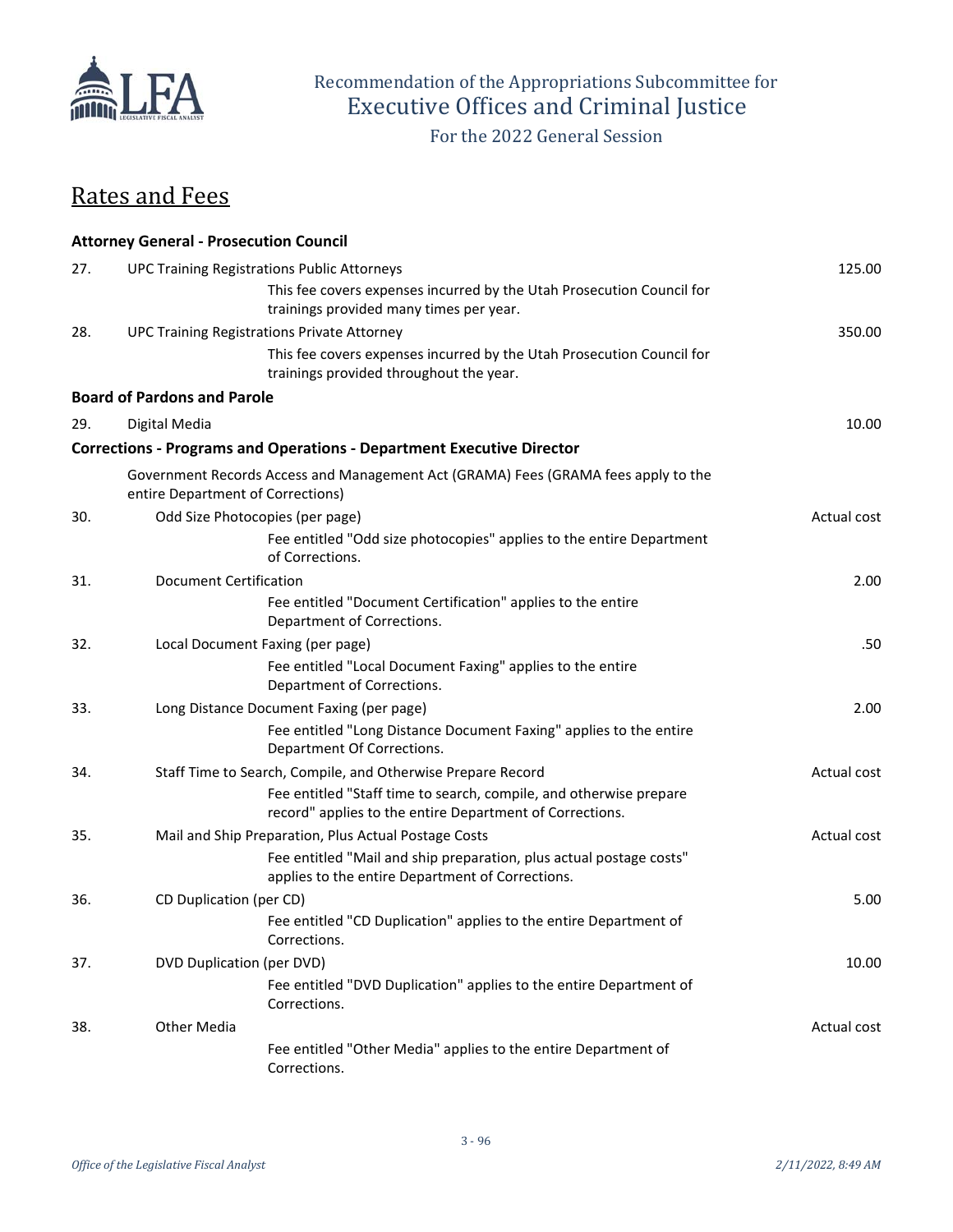

For the 2022 General Session

|     | <b>Corrections - Programs and Operations - Department Executive Director</b>                                     |                                            |
|-----|------------------------------------------------------------------------------------------------------------------|--------------------------------------------|
| 39. | <b>Other Services</b>                                                                                            | Actual cost                                |
|     | Fee entitled "Other Services" applies to the entire Department of                                                |                                            |
|     | Corrections.                                                                                                     |                                            |
| 40. | 8.5 x 11 Photocopy (per page)                                                                                    | .25                                        |
|     | Fee entitled "8.5 x 11 photocopy" applies to the entire Department of<br>Corrections.                            |                                            |
|     | Parole/Probation Supervision                                                                                     |                                            |
| 41. | <b>OSDC Supervision Collection</b>                                                                               | 30.00                                      |
|     | Fee entitled "OSDC Supervision Collection" applies for the entire<br>Department of Corrections.                  |                                            |
| 42. | <b>Resident Support</b>                                                                                          | 6.00                                       |
|     | Fee entitled "Resident Support" applies for the entire Department of<br>Corrections.                             |                                            |
|     | Department Wide                                                                                                  |                                            |
| 43. | <b>Restitution for Prisoner Damages</b>                                                                          | Actual cost                                |
|     | Fee entitled "Restitution for Prisoner Damages" applies for the entire<br>Department of Corrections.             |                                            |
| 44. | <b>False Information Fines</b>                                                                                   | Range: \$1 - \$84,200                      |
|     | Fee entitled "False Information Fines" applies for the entire<br>Department of Corrections.                      |                                            |
| 45. | Sale of Services                                                                                                 | Actual cost                                |
|     | Fee entitled "Sale of Services" applies for the entire Department of<br>Corrections.                             |                                            |
| 46. | Inmate Leases & Concessions                                                                                      | 11.00                                      |
|     | Fee entitled "Inmate Leases & Concessions" applies for the entire<br>Department of Corrections.                  |                                            |
| 47. | <b>Patient Social Security Benefits Collections</b>                                                              | Amount Based on<br><b>Actual Collected</b> |
|     | Fee entitled "Patient Social Security Benefits Collections" applies for<br>the entire Department of Corrections. |                                            |
| 48. | Sale of Goods and Materials                                                                                      | Actual cost                                |
|     | Fee entitled "Sale of Goods & Materials" applies for the entire<br>Department of Corrections.                    |                                            |
| 49. | <b>Buildings Rental</b>                                                                                          | Contractual                                |
|     | Fee entitled "Building Rental" applies for the entire Department of<br>Corrections.                              |                                            |
| 50. | Victim Rep Inmate Withheld                                                                                       | Range: \$1 - \$50,000                      |
|     | Fee entitled "Victim Rep Inmate Withheld" applies for the entire<br>Department of Corrections.                   |                                            |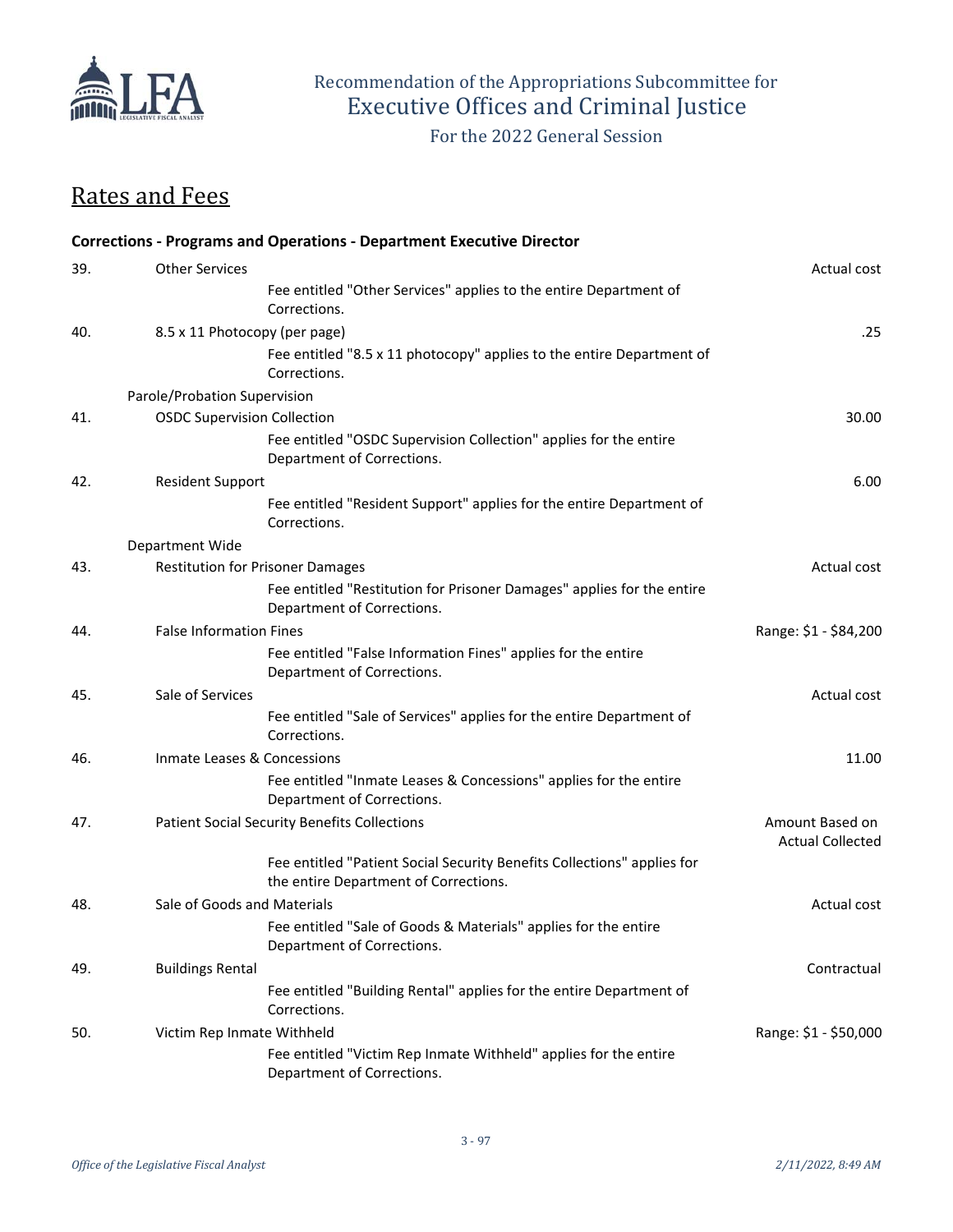

For the 2022 General Session

|     | <b>Corrections - Programs and Operations - Department Executive Director</b>                  |                             |
|-----|-----------------------------------------------------------------------------------------------|-----------------------------|
| 51. | <b>Sundry Revenue Collection</b>                                                              | Miscellanous<br>collections |
|     | Fee entitled "Sundry Revenue Collection" applies for the entire<br>Department of Corrections. |                             |
|     | <b>Offender Tuition</b>                                                                       |                             |
| 52. | <b>Offender Tuition Payments</b>                                                              | Actual cost                 |
|     | Fee entitled "Offender Tuition Payments" applies to the entire<br>Department of Corrections.  |                             |
|     | <b>Corrections - Department Medical Services - Medical Services</b>                           |                             |
|     | Medical                                                                                       |                             |
| 53. | Prisoner Various Prostheses Co-pay                                                            | $1/2$ cost                  |
| 54. | <b>Inmate Support Collections</b>                                                             | Actual cost                 |
|     | <b>Corrections - Utah Correctional Industries</b>                                             |                             |
|     | UCi                                                                                           |                             |
| 55. | Sale of Goods and Materials                                                                   | Cost plus profit            |
| 56. | Sale of Services                                                                              | Cost plus profit            |
|     | <b>Courts - Administration - Administrative Office</b>                                        |                             |
|     | Email                                                                                         |                             |
| 57. | Email Up to 10 pages                                                                          | 5.00                        |
| 58. |                                                                                               | 5.00                        |
| 59. | Audio tape                                                                                    | 10.00                       |
| 60. | Video tape                                                                                    | 15.00                       |
| 61. | <b>CD</b>                                                                                     | 10.00                       |
| 62. | Reporter Text (per half day)                                                                  | 25.00                       |
| 63. | Personnel time after 15 min (per 15 minutes)                                                  | Cost of Employee Time       |
| 64. | Electronic copy of Court Proceeding (per half day)                                            | 10.00                       |
| 65. | Mailings                                                                                      | Actual cost                 |
| 66. | <b>Preprinted Forms</b>                                                                       | Cost based on number        |
|     | <b>State Court Administrator</b>                                                              | and size                    |
| 67. | Copies (per page)                                                                             | .25                         |
| 68. | Microfiche (per card)                                                                         | 1.00                        |
|     | <b>Courts - Administration - Data Processing</b>                                              |                             |
|     | Court Records Online                                                                          |                             |
|     | Subscription                                                                                  |                             |
| 69. | Over 200 records (per search)                                                                 | .10                         |
| 70. | 200 records (per month)                                                                       | 30.00                       |
| 71. | <b>Online Services Setup</b>                                                                  | 25.00                       |
|     |                                                                                               |                             |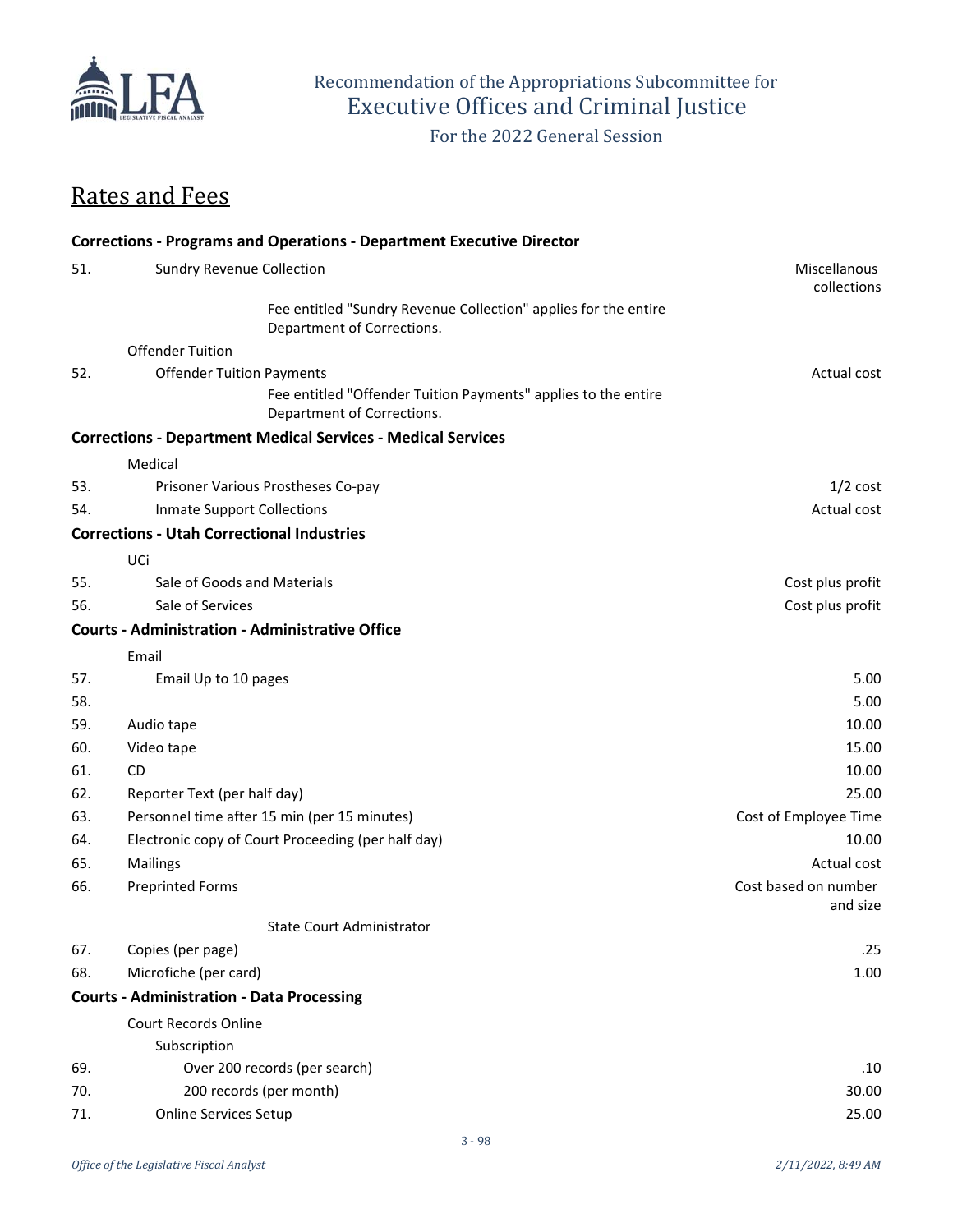

For the 2022 General Session

|     | <b>Courts - Administration - Data Processing</b>                                              |                    |
|-----|-----------------------------------------------------------------------------------------------|--------------------|
|     | Fax                                                                                           |                    |
| 72. | Up to 10 pages                                                                                | 5.00               |
| 73. | After 10 pages (per page)                                                                     | .50                |
|     | <b>Governors Office - Comm. Criminal and Juvenile Justice - Extraditions</b>                  |                    |
| 74. | <b>Extraditions Services-Restitution</b>                                                      | Court Ordered      |
|     | Governors Office - Comm. Criminal and Juvenile Justice - Utah Office for Victims of Crime     |                    |
| 75. | Utah Crime Victims Conference                                                                 | 150.00             |
| 76. | Utah Victim Assistance Academy                                                                | 500.00             |
|     | <b>Governors Office - Governor's Office - Administration</b>                                  |                    |
|     | Government Records Access and Management Act (GRAMA) Fees for the Entire Governor's<br>Office |                    |
| 77. | Staff Time to Search, Compile, and Otherwise Prepare Record                                   | <b>Actual Cost</b> |
| 78. | Mailing                                                                                       | <b>Actual Cost</b> |
| 79. | Paper (per side of sheet)                                                                     | .25                |
| 80. | <b>Audio Recording</b>                                                                        | 5.00               |
| 81. | Video Recording                                                                               | 15.00              |
| 82. | Document Faxing (per page)                                                                    | .50                |
| 83. | Long Distance Faxing over 10 Pages                                                            | 1.00               |
|     | Governors Office - Governor's Office - Lt. Governor's Office                                  |                    |
|     | Lobbyist                                                                                      |                    |
| 84. | Lobbyist Badge Replacement                                                                    | 10.00              |
|     | <b>Election Information</b>                                                                   |                    |
| 85. | Copy of Election Results                                                                      | 35.00              |
| 86. | Copy of Complete Voter Information Database                                                   | 1,050.00           |
|     | Notary                                                                                        |                    |
| 87. | <b>Notary Commission</b>                                                                      | 95.00              |
| 88. | Notary Test Retake Within 30 Days                                                             | 40.00              |
| 89. | <b>Remote Notary Application</b>                                                              | 50.00              |
|     | Certifications                                                                                |                    |
| 90. | Apostille                                                                                     | 20.00              |
| 91. | Apostille for Adoption                                                                        | 10.00              |
| 92. | Certificate of Authentication                                                                 | 20.00              |
| 93. | Certificate of Authentication for Adoption                                                    | 10.00              |
| 94. | <b>Special Certificate</b>                                                                    | 10.00              |
| 95. | Photocopies (per page)                                                                        | .25                |
| 96. | <b>International Postage</b>                                                                  | 10.00              |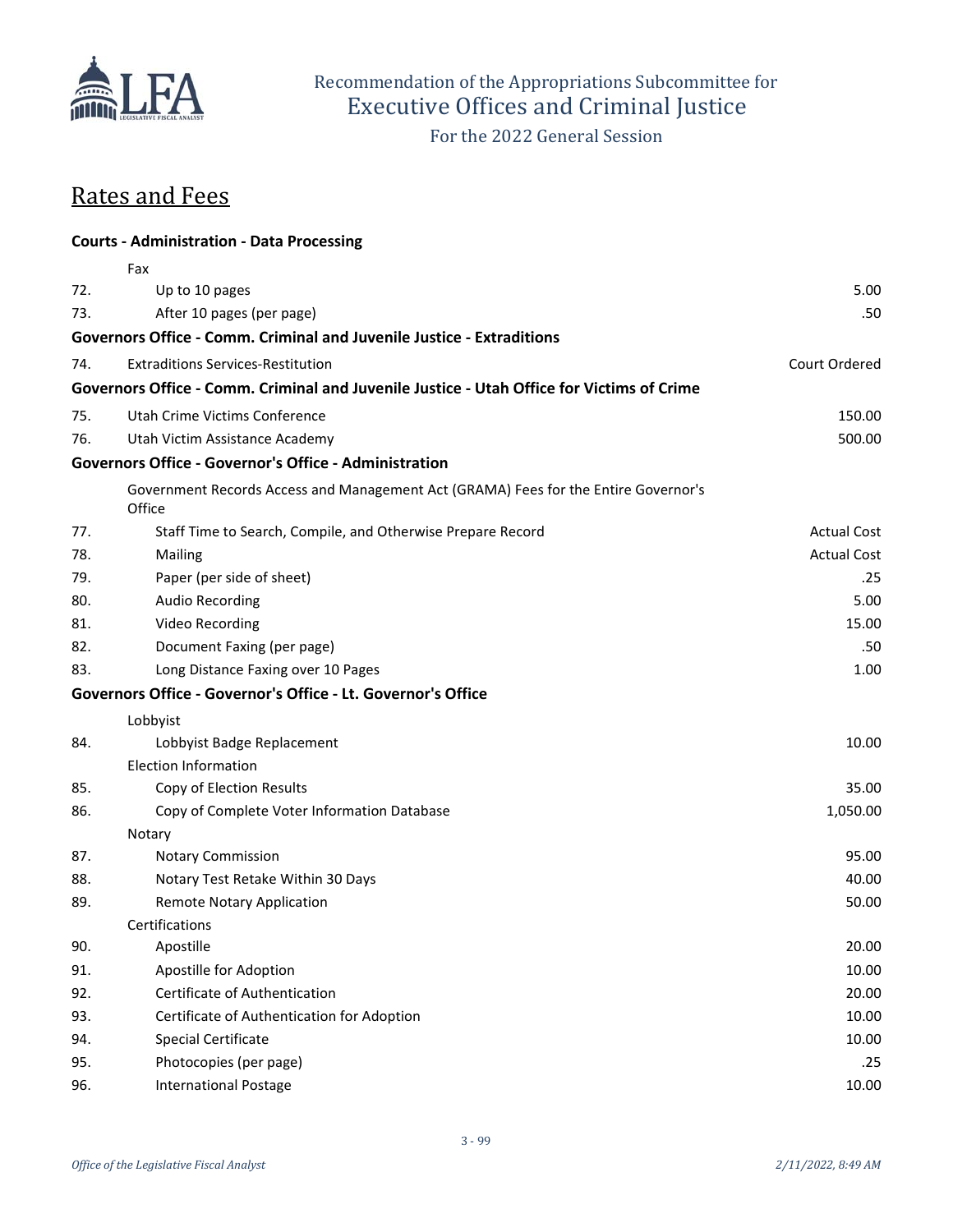

For the 2022 General Session

|      | Governors Office - Governor's Office - Lt. Governor's Office                                                                                                                                                 |                    |
|------|--------------------------------------------------------------------------------------------------------------------------------------------------------------------------------------------------------------|--------------------|
|      | <b>Expedited Processing</b>                                                                                                                                                                                  |                    |
| 97.  | Within Two Hours if Presented Before 3:00 p.m.                                                                                                                                                               | 75.00              |
| 98.  | End of Next Business Day                                                                                                                                                                                     | 35.00              |
|      | Local Government and Limited Purpose Entity Registry                                                                                                                                                         |                    |
| 99.  | Local Government and Limited Purpose Entity New Registration                                                                                                                                                 | 50.00              |
| 100. | Local Government and Limited Purpose Entity Registration Renewal                                                                                                                                             | 25.00              |
|      | Governors Office - Governors Office of Planning and Budget - Management and Special Projects                                                                                                                 |                    |
| 101. | Conference Registration (per unit / day)                                                                                                                                                                     | Varies by Type     |
|      | Governors Office - Indigent Defense Commission - Child Welfare Parental Defense Program                                                                                                                      |                    |
| 102. | Continuing Legal Education (CLE) Fee (per CLE Hour)                                                                                                                                                          | CLE Fee            |
| 103. | Parental Defense Fund - Parental Defense Conference Fee (per Person)                                                                                                                                         | 150.00             |
|      | <b>Office of the State Auditor - State Auditor</b>                                                                                                                                                           |                    |
| 104. | Training (per hour)                                                                                                                                                                                          | 15.00              |
|      | This fee is for an individual to take one hour of training provided<br>either online or in person at the Office of the State Auditor.                                                                        |                    |
| 105. | Professional Services and Event Training                                                                                                                                                                     | <b>Actual Cost</b> |
|      | This fee is to reimburse the State Auditor for the actual costs of audit<br>services or actual costs of training services provided at a location<br>other than online or in the Office of the State Auditor. |                    |
| 106. | <b>Record Access Fee</b>                                                                                                                                                                                     | <b>Actual Cost</b> |
|      | This fee is to reimburse the Office of the State Auditor for the actual<br>costs of providing records under the Government Records Access and<br>Management Act (GRAMA).                                     |                    |
| 107. | Financial Transparency Database Subscription Fee                                                                                                                                                             | <b>Actual Cost</b> |
|      | This fee is to reimburse the Office of the State Auditor for actual costs<br>of accessing large amounts of transparency database information.                                                                |                    |
|      | <b>Public Safety - Driver License - Driver License Administration</b>                                                                                                                                        |                    |
|      | <b>Commercial Driver School</b>                                                                                                                                                                              |                    |
|      | License                                                                                                                                                                                                      |                    |
| 108. | Original                                                                                                                                                                                                     | 100.00             |
| 109. | Annual Renewal                                                                                                                                                                                               | 100.00             |
| 110. | Duplicate                                                                                                                                                                                                    | 10.00              |
| 111. | Instructor                                                                                                                                                                                                   | 30.00              |
| 112. | Annual Instructor Renewal                                                                                                                                                                                    | 20.00              |
| 113. | Duplicate Instructor                                                                                                                                                                                         | 6.00               |
| 114. | <b>Branch Office Original</b>                                                                                                                                                                                | 30.00              |
| 115. | <b>Branch Office Annual Renewal</b>                                                                                                                                                                          | 30.00              |
| 116. | <b>Branch Office Reinstatement</b>                                                                                                                                                                           | 75.00              |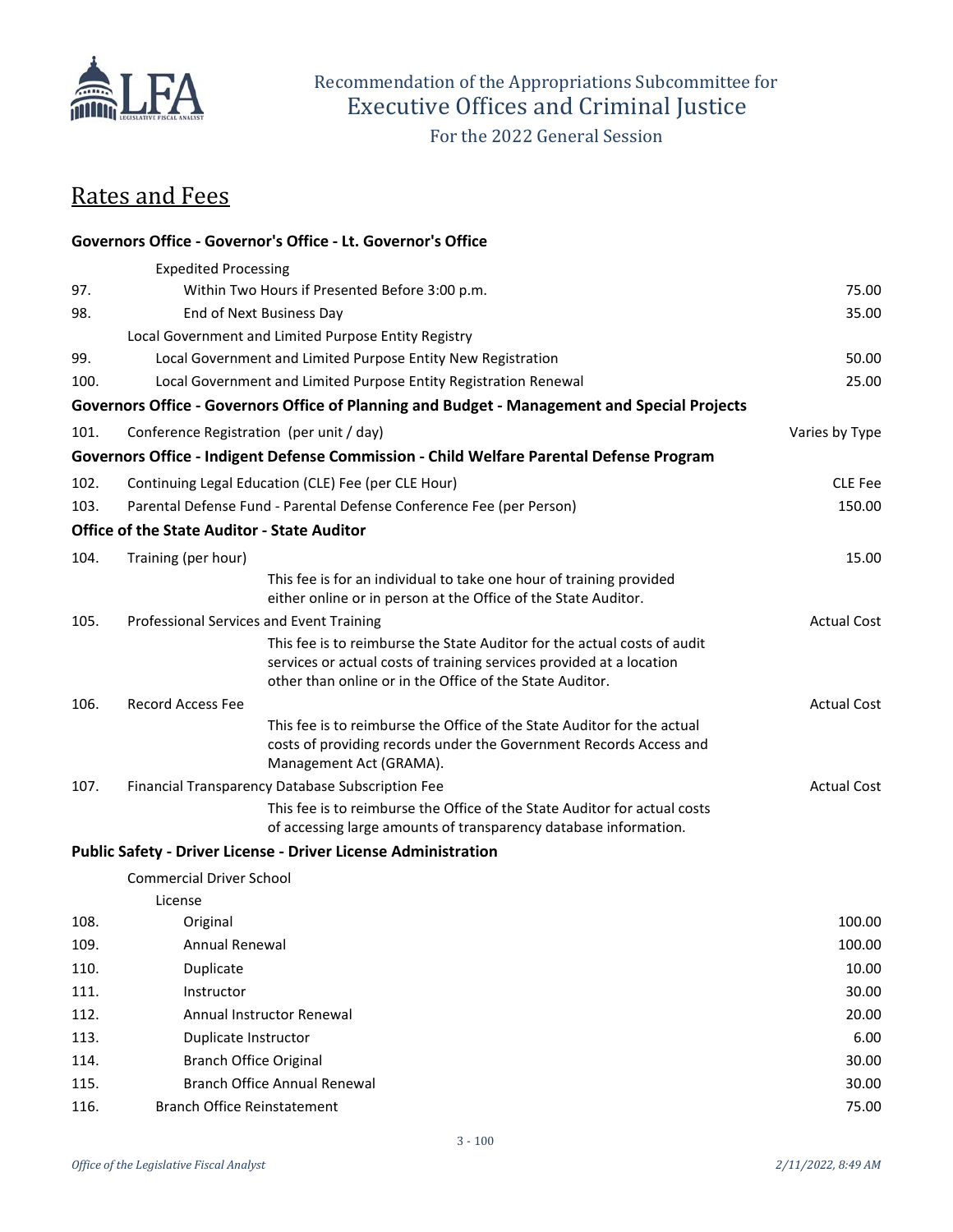

For the 2022 General Session

|      | <b>Public Safety - Driver License - Driver License Administration</b> |        |
|------|-----------------------------------------------------------------------|--------|
| 117. | Instructor/Operation Reinstatement                                    | 75.00  |
| 118. | <b>School Reinstatement</b>                                           | 75.00  |
| 119. | Commercial Driver License Intra-state Medical Waiver                  | 25.00  |
|      | <b>Certified Record</b>                                               |        |
| 120. | first 15 pages                                                        | 10.75  |
|      | Includes Motor Vehicle Record                                         |        |
| 121. | 16 to 30 pages                                                        | 15.75  |
|      | Includes Motor Vehicle Record                                         |        |
| 122. | 31 to 45 pages                                                        | 20.75  |
|      | Includes Motor Vehicle Record                                         |        |
| 123. | 46 or more pages                                                      | 25.75  |
|      | Includes Motor Vehicle Record                                         |        |
| 124. | Copy of Full Driver History                                           | 7.00   |
| 125. | Copies of any other record                                            | 5.00   |
|      | Includes tape recording, letter, medical copy, arrests                |        |
|      | Verification                                                          |        |
| 126. | Driver Address Record Verification                                    | 3.00   |
| 127. | Validate Service                                                      | .75    |
| 128. | Pedestrian Vehicle Permit                                             | 13.00  |
| 129. | <b>Citation Monitoring Verification</b>                               | .06    |
|      | Ignition Interlock System                                             |        |
|      | License                                                               |        |
|      | Provider                                                              |        |
| 130. | Original                                                              | 100.00 |
| 131. | Annual Renewal                                                        | 100.00 |
| 132. | Duplicate                                                             | 10.00  |
| 133. | Provider Branch Office Inspection                                     | 30.00  |
| 134. | Provider Branch Office Annual Inspection                              | 30.00  |
|      | Installer                                                             |        |
| 135. | Original                                                              | 30.00  |
| 136. | Annual Renewal                                                        | 30.00  |
| 137. | Duplicate                                                             | 6.00   |
|      | Provider                                                              |        |
| 138. | Reinstatement                                                         | 75.00  |
| 139. | Installer                                                             | 75.00  |
|      | <b>Public Safety - Driver License - Driver Records</b>                |        |
| 140. | Online services                                                       | 3.00   |
|      | Utah Interactive Convenience Fee                                      |        |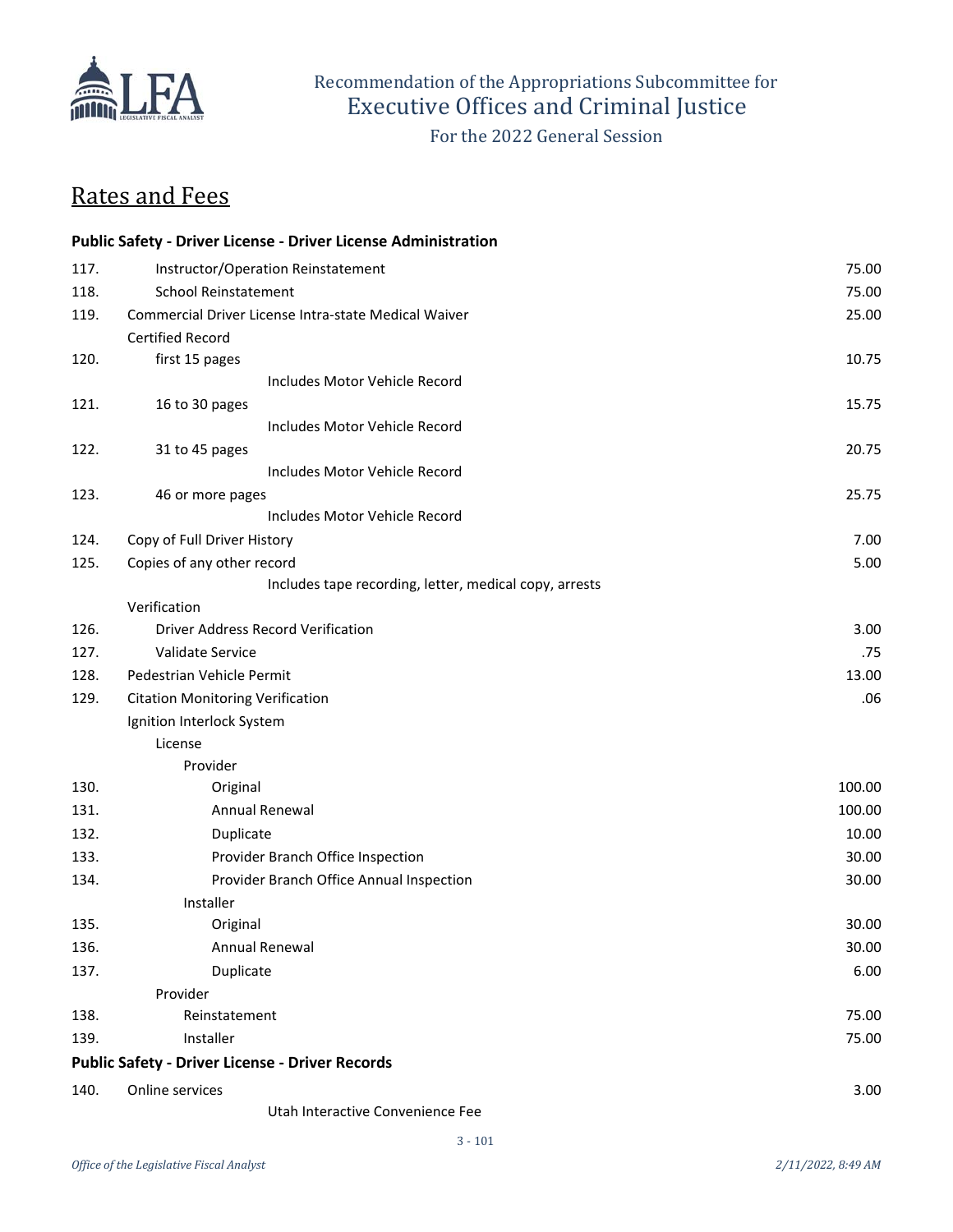

For the 2022 General Session

|      | <b>Public Safety - Driver License - Driver Services</b>                      |          |
|------|------------------------------------------------------------------------------|----------|
|      | Commercial Driver License third party testing                                |          |
|      | License                                                                      |          |
| 141. | <b>Original Tester</b>                                                       | 100.00   |
| 142. | Annual Tester Renewal                                                        | 100.00   |
| 143. | <b>Duplicate Tester</b>                                                      | 10.00    |
| 144. | Original Examiner                                                            | 30.00    |
| 145. | Annual Examiner Renewal                                                      | 20.00    |
| 146. | Duplicate Examiner                                                           | 6.00     |
| 147. | <b>Examiner Reinstatement</b>                                                | 75.00    |
| 148. | <b>Tester Reinstatement</b>                                                  | 75.00    |
|      | <b>Public Safety - Emergency Management</b>                                  |          |
| 149. | PIO Conference Registration Fees                                             | 225.00   |
| 150. | PIO Conference Late Registration Fee                                         | 250.00   |
| 151. | PIO Half Conference Registration Fee                                         | 100.00   |
| 152. | PIO Conference Guest Fee                                                     | 200.00   |
| 153. | Mobile Command Vehicle (per Hour)                                            | 65.00    |
| 154. | Mobile Command Operator (per Hour)                                           | 40.00    |
| 155. | Utah Expo Registration Fee                                                   | 5.00     |
| 156. | Utah Certified Emergency Manager (per Application)                           | 100.00   |
|      | <b>Public Safety - Peace Officers' Standards / Training - Basic Training</b> |          |
| 157. | Satellite Academy Technology Fee                                             | 25.00    |
| 158. | Dorm Room                                                                    | 10.00    |
| 159. | K-9 Training (out of state agencies)                                         | 2,175.00 |
| 160. | <b>Duplicate POST Certification</b>                                          | 5.00     |
| 161. | Duplicate Certificate, Wallet Card                                           | 5.00     |
| 162. | Duplicate Radar or Intox Card                                                | 2.00     |
| 163. | Law Enforcement Officials and Judges Firearms Course                         | 1,000.00 |
|      | <b>Cadet Application</b>                                                     |          |
| 164. | <b>Online Application Processing Fee</b>                                     | 35.00    |
|      | Rental                                                                       |          |
| 165. | <b>Pursuit Interventions Technique Training Vehicles</b>                     | 100.00   |
| 166. | <b>Firing Range</b>                                                          | 300.00   |
| 167. | Shoot House                                                                  | 150.00   |
| 168. | Camp William Firing Range                                                    | 200.00   |
|      | Peace Officers' Standards and Training (POST)                                |          |
| 169. | Reactivation/Waiver                                                          | 75.00    |
| 170. | <b>Supervisor Class</b>                                                      | 50.00    |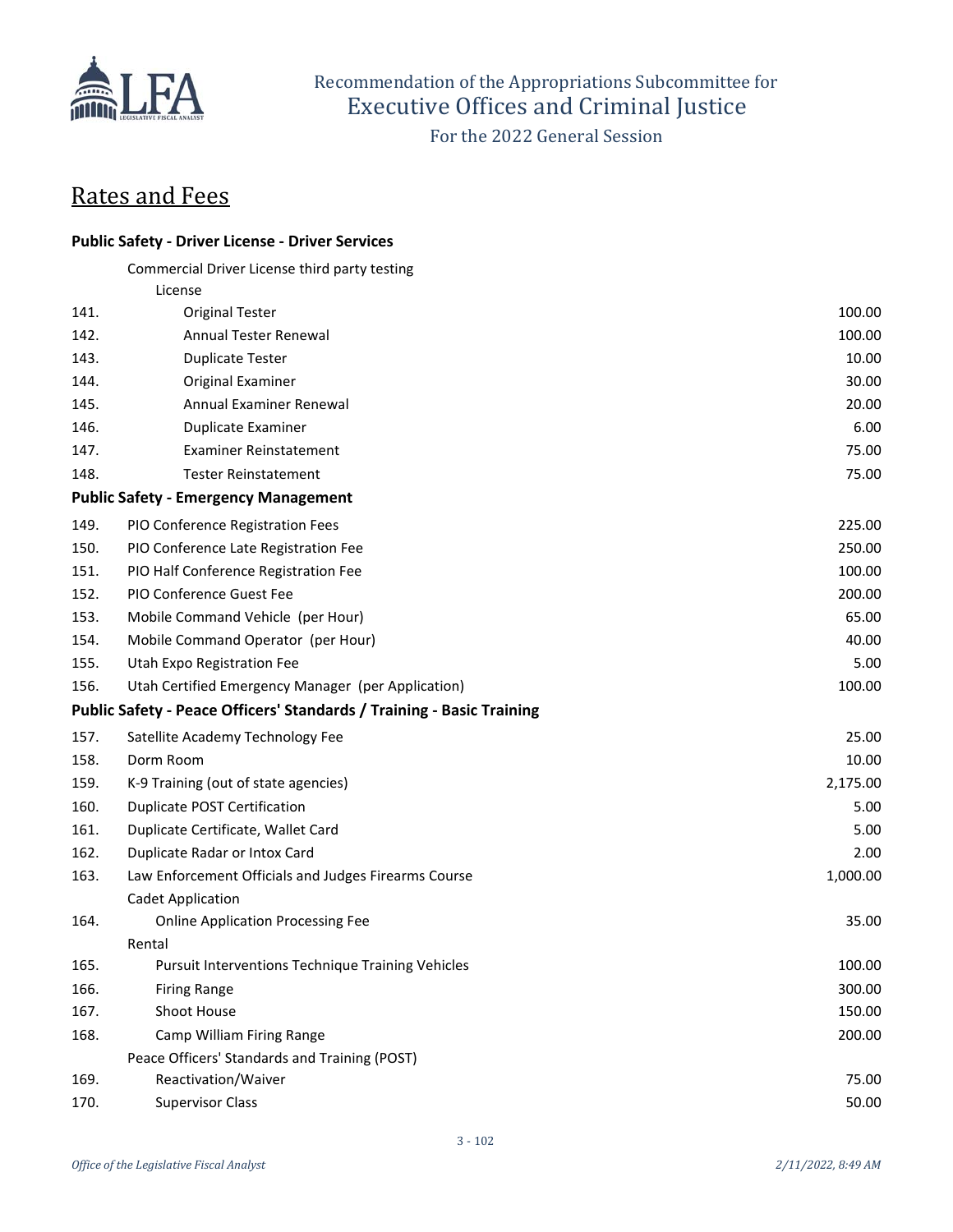

For the 2022 General Session

|      | <b>Public Safety - Programs and Operations - CITS State Crime Labs</b>                                    |                       |
|------|-----------------------------------------------------------------------------------------------------------|-----------------------|
| 171. | Additional DNA Casework per sample - full analysis                                                        | 894.00                |
| 172. | DNA Casework per sample - Quantitation only                                                               | 459.00                |
| 173. | Drugs - controlled substances per item of evidence                                                        | 355.00                |
| 174. | Fingerprints per item of evidence                                                                         | 345.00                |
| 175. | Serology/Biology per item of evidence                                                                     | 335.00                |
| 176. | Training Course Materials Reimbursement (per Person)                                                      | 250.00                |
|      | Public Safety - Programs and Operations - Department Commissioner's Office                                |                       |
|      | Fees Applicable to All Divisions In Department of Public Safety                                           |                       |
| 177. | Courier Delivery                                                                                          | Actual cost           |
| 178. | Fax (per page)                                                                                            | 1.00                  |
| 179. | Audio/Video/Photos (per CD)                                                                               | 25.00                 |
| 180. | Developed photo negatives (per photo)                                                                     | 1.00                  |
| 181. | Printed Digital Photos (per paper)                                                                        | 2.00                  |
|      | 1, 2, or 4 photos per sheet (8x11) based on request                                                       |                       |
| 182. | Miscellaneous Computer Processing (per hour)                                                              | Cost of Employee Time |
| 183. | Bulk/E-Data Transaction (per Record)                                                                      | .10                   |
|      | Copies                                                                                                    |                       |
| 184. | Mailing                                                                                                   | Actual cost           |
| 185. | Color (per page)                                                                                          | 1.00                  |
| 186. | Over 50 pages (per page)                                                                                  | .50                   |
| 187. | 1-10 pages                                                                                                | 5.00                  |
| 188. | 11-50 pages                                                                                               | 25.00                 |
|      | <b>Department Sponsored Conferences</b>                                                                   |                       |
| 189. | Registration (per registrant)                                                                             | 275.00                |
| 190. | Late Registration (per registrant)                                                                        | 300.00                |
| 191. | Vendor Fee (per Vendor)                                                                                   | 700.00                |
|      | <b>Public Safety - Programs and Operations - Fire Marshal - Fire Operations</b>                           |                       |
| 192. | Fire and Life Safety Review (per Sq. Ft.)                                                                 | Greater of \$75 per   |
|      |                                                                                                           | plan review or        |
|      |                                                                                                           | \$.022/sq. ft.        |
| 193. | Annual license for display operator, special effects operator, or flame effects operator (per<br>License) | 40.00                 |
| 194. | Annual license for importer and wholesaler of pyrotechnic devices (per License)                           | 250.00                |
|      | Inspection For Fire Clearance                                                                             |                       |
| 195. | Re-Inspection Fee (per Re-Inspection)                                                                     | 250.00                |
|      | Liquid Petroleum Gas                                                                                      |                       |
|      | License                                                                                                   |                       |
| 196. | Class I                                                                                                   | 450.00                |
|      |                                                                                                           |                       |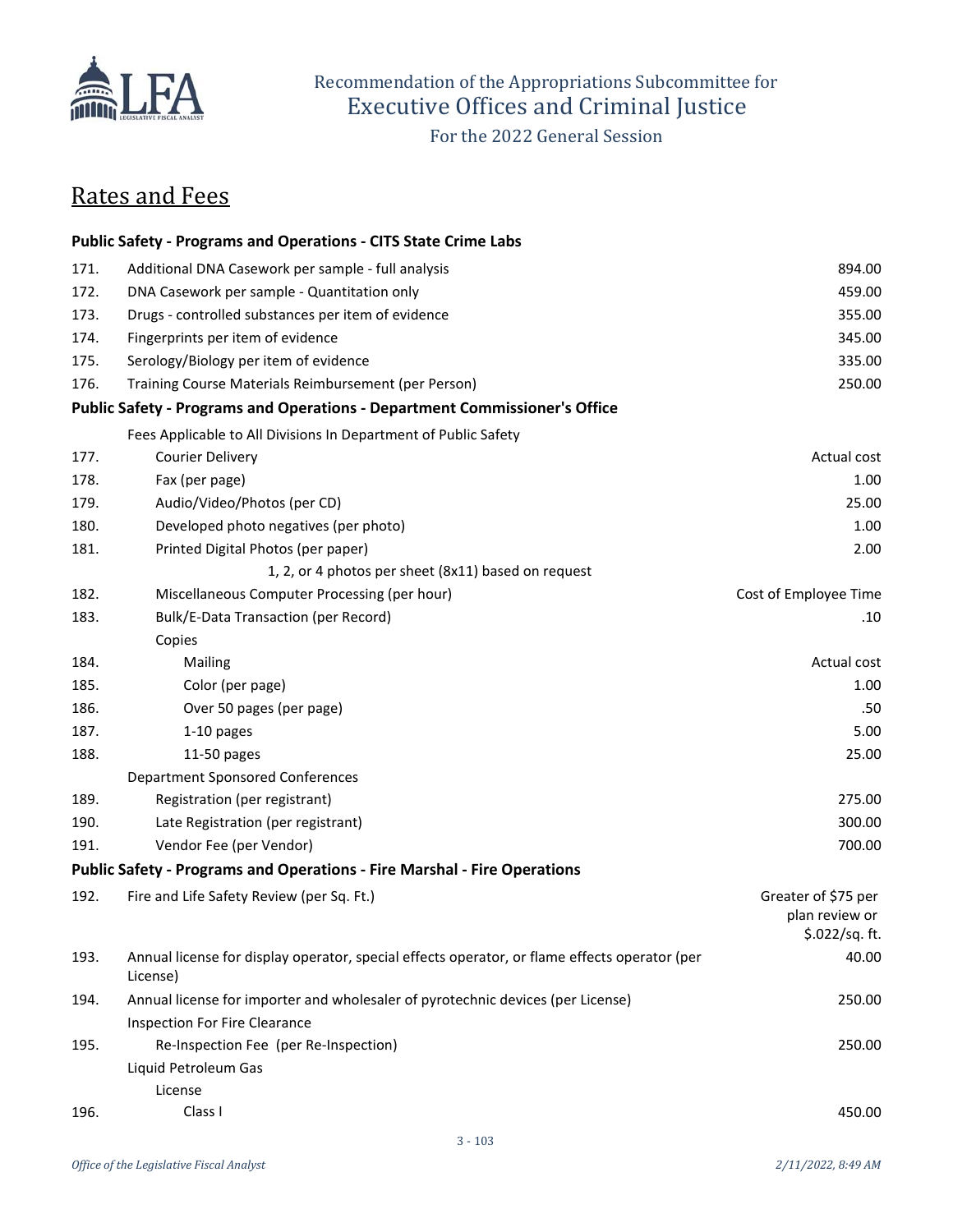

For the 2022 General Session

|      | <b>Public Safety - Programs and Operations - Fire Marshal - Fire Operations</b> |        |
|------|---------------------------------------------------------------------------------|--------|
| 197. | Class II                                                                        | 450.00 |
| 198. | Class III                                                                       | 105.00 |
| 199. | Class IV                                                                        | 150.00 |
| 200. | <b>Branch Office</b>                                                            | 338.00 |
| 201. | Duplicate                                                                       | 30.00  |
| 202. | Examination                                                                     | 30.00  |
| 203. | Re-examination                                                                  | 30.00  |
| 204. | <b>Five Year Examination</b>                                                    | 30.00  |
| 205. | Certificate                                                                     | 40.00  |
| 206. | Dispenser Operator B                                                            | 20.00  |
|      | <b>Plan Reviews</b>                                                             |        |
| 207. | More than 5000 gallons                                                          | 150.00 |
| 208. | 5000 water gallons or less                                                      | 75.00  |
| 209. | Special inspections (per hour)                                                  | 50.00  |
| 210. | Re-inspection                                                                   | 250.00 |
|      | 3rd inspection or more                                                          |        |
|      | Private Container Inspection                                                    |        |
| 211. | More than one container                                                         | 150.00 |
| 212. | One container                                                                   | 75.00  |
|      | Portable Fire Extinguisher and Automatic Fire Suppression Systems               |        |
| 213. | License                                                                         | 300.00 |
| 214. | Combination                                                                     | 150.00 |
| 215. | <b>Branch Office License</b>                                                    | 150.00 |
| 216. | Certificate of Registration                                                     | 40.00  |
| 217. | Duplicate Certificate of Registration                                           | 40.00  |
| 218. | License Transfer                                                                | 50.00  |
| 219. | Application for exemption                                                       | 150.00 |
| 220. | Examination                                                                     | 30.00  |
| 221. | Re-examination                                                                  | 30.00  |
| 222. | Five year examination                                                           | 30.00  |
|      | Automatic Fire Sprinkler Inspection and Testing                                 |        |
| 223. | Certificate of Registration                                                     | 30.00  |
| 224. | Examination                                                                     | 20.00  |
| 225. | Re-examination                                                                  | 20.00  |
| 226. | Three year extension                                                            | 20.00  |
|      | Fire Alarm Inspection and Testing                                               |        |
| 227. | Certificate of Registration                                                     | 40.00  |
| 228. | Examination                                                                     | 30.00  |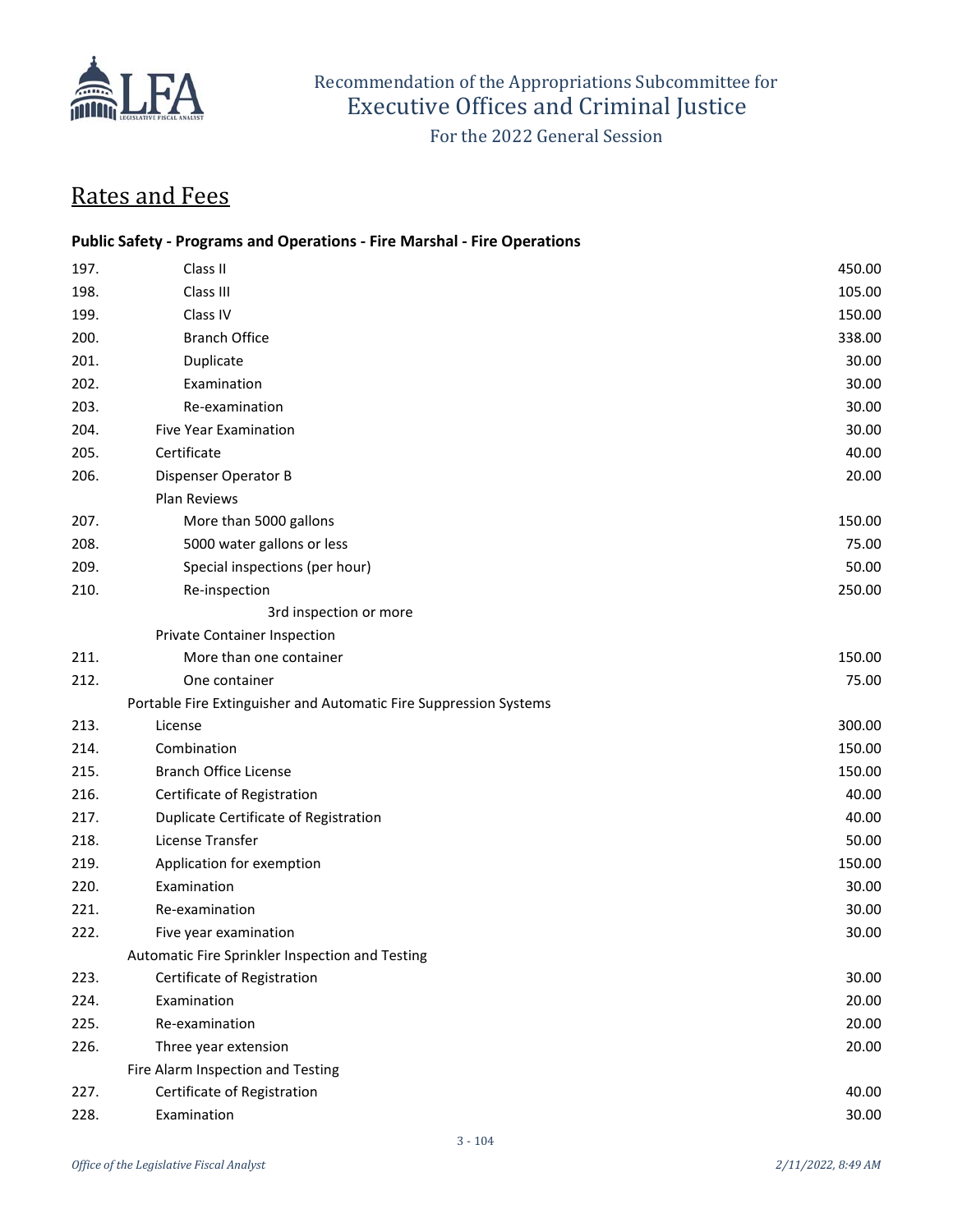

For the 2022 General Session

|      | <b>Public Safety - Programs and Operations - Fire Marshal - Fire Operations</b>               |          |
|------|-----------------------------------------------------------------------------------------------|----------|
| 229. | Re-examination                                                                                | 30.00    |
| 230. | Three year extension                                                                          | 30.00    |
|      | <b>Public Safety - Programs and Operations - Highway Patrol - Administration</b>              |          |
| 231. | UHP Conference Registration Fee                                                               | 250.00   |
| 232. | Online Traffic Reports Utah Interactive Convenience Fee                                       | 2.50     |
| 233. | Photogrammetry                                                                                | 100.00   |
| 234. | Cessna (per hour)                                                                             | 155.00   |
|      | Plus meals and lodging                                                                        |          |
| 235. | Helicopter (per hour)                                                                         | 1,350.00 |
|      | Plus meals and lodging                                                                        |          |
| 236. | Court order requesting blood samples be sent to outside agency                                | 40.00    |
|      | Public Safety - Programs and Operations - Highway Patrol - Federal/State Projects             |          |
|      | 24-7 Sobriety Program                                                                         |          |
| 237. | 24-7 Sobriety Program New Participant Set Up Fee (per Participant)                            | 30.00    |
| 238. | 24-7 Sobriety Program Portable Breath Test (per Test)                                         | 2.00     |
| 239. | 24-7 Sobriety Program Urine Test (per Test)                                                   | 6.00     |
| 240. | 24-7 Sobriety Program Continuous Alcohol Monitoring Bracelet (per Day)                        | 10.00    |
| 241. | Transportation and Security Details (per hour)                                                | 100.00   |
|      | Plus mileage                                                                                  |          |
|      | Public Safety - Programs and Operations - Highway Patrol - Safety Inspections                 |          |
|      | Safety Inspection Program                                                                     |          |
| 242. | <b>Safety Inspection Manual</b>                                                               | 5.50     |
| 243. | Stickers (book of 25)                                                                         | 4.50     |
| 244. | Sticker reports (book of 25)                                                                  | 3.00     |
| 245. | Inspection certificates for passenger/light truck (book of 50)                                | 3.00     |
| 246. | Inspection certificates for ATV (book of 25)                                                  | 3.00     |
|      | <b>Inspection Station</b>                                                                     |          |
| 247. | Permit application fee                                                                        | 100.00   |
| 248. | Station physical address change                                                               | 100.00   |
| 249. | Replacement of lost permit                                                                    | 2.25     |
|      | Inspector                                                                                     |          |
| 250. | Certificate application fee                                                                   | 7.00     |
|      | Valid for 5 years                                                                             |          |
| 251. | Certificate renewal fee                                                                       | 4.50     |
| 252. | Replacement of lost certificate                                                               | 1.00     |
|      | Public Safety - Bureau of Criminal Identification - Law Enforcement/Criminal Justice Services |          |
| 253. | <b>TAC Conference Registration</b>                                                            | 100.00   |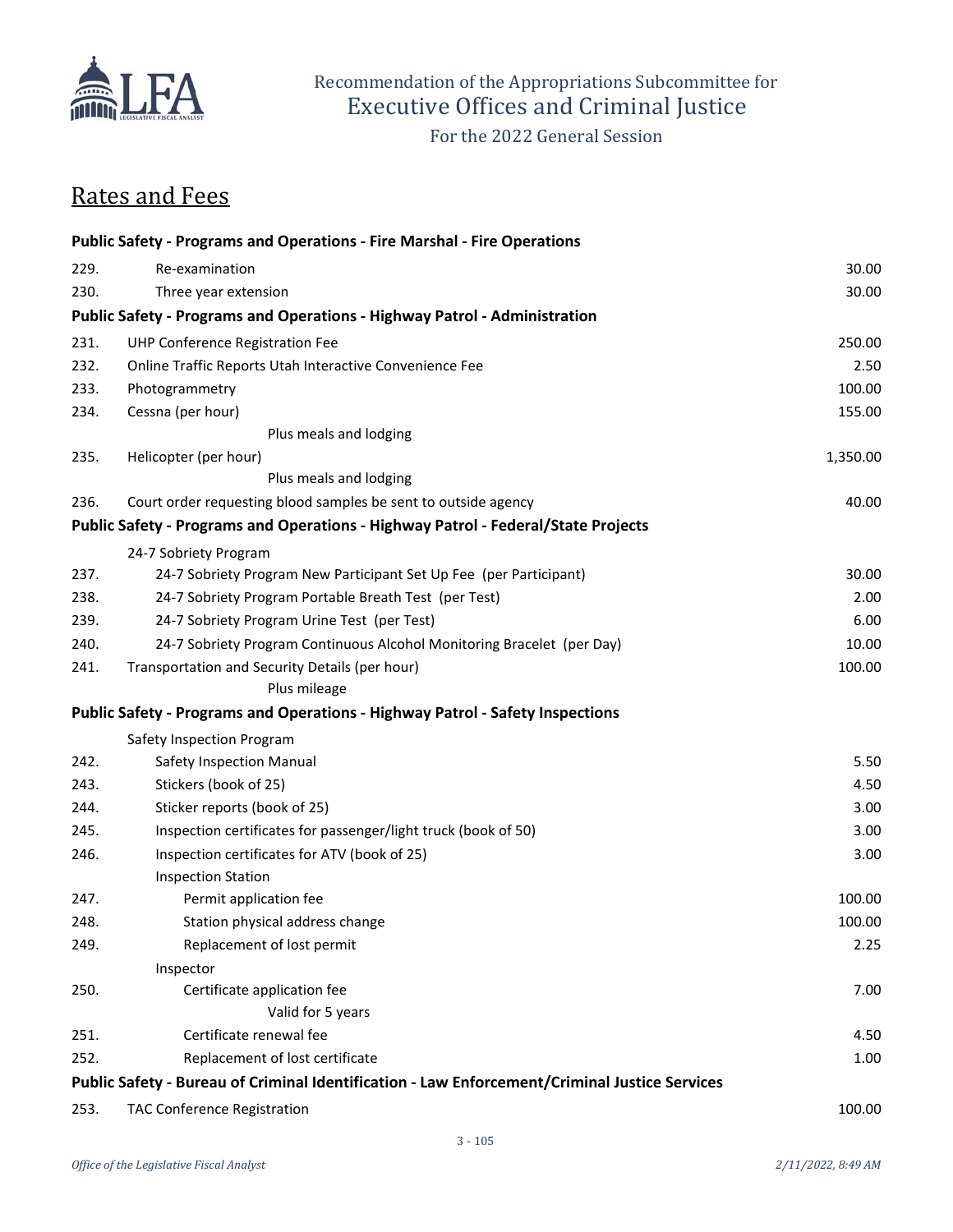

For the 2022 General Session

|      | Public Safety - Bureau of Criminal Identification - Non-Government/Other Services |        |
|------|-----------------------------------------------------------------------------------|--------|
| 254. | Vacatur Expungement Order Processing Fee                                          | 65.00  |
| 255. | Replication Fee for Rap Back Enrollment (per Request)                             | 10.00  |
| 256. | Record Challenge Fee (per Request)                                                | 15.00  |
| 257. | Paper Arrest (OTN) Fingerprint Card Packets (per card packet)                     | 15.00  |
| 258. | Right of Access (per Request)                                                     | 15.00  |
| 259. | AFIS Retain (per Request)                                                         | 5.00   |
| 260. | Applicant Fingerprint Card (WIN) (per Request)                                    | 15.00  |
| 261. | Firearm Transaction (Brady Check)                                                 | 7.50   |
| 262. | Name/DOB Applicant Background Check                                               | 15.00  |
| 263. | Concealed Firearm Permit Instructor Registration                                  | 35.00  |
| 264. | Board of Pardons Expungement Processing                                           | 65.00  |
| 265. | <b>Fingerprint Services</b>                                                       | 15.00  |
| 266. | Print Other State Agency Cards                                                    | 5.00   |
| 267. | State Agency ID set up                                                            | 50.00  |
| 268. | Child ID Kits                                                                     | 1.00   |
| 269. | <b>Extra Copies Rap Sheet</b>                                                     | 15.00  |
| 270. | <b>Extra Fingerprint Cards</b>                                                    | 5.00   |
| 271. | Concealed weapons permit renewal Utah Interactive Convenience Fee                 | .75    |
| 272. | Photos                                                                            | 15.00  |
| 273. | Application for Removal From White Collar Crime Registry                          | 120.00 |
|      | Private Investigator                                                              |        |
| 274. | Original agency license application and license                                   | 215.00 |
| 275. | Renewal of an agency license                                                      | 115.00 |
| 276. | Original registrant or apprentice license application and license                 | 115.00 |
| 277. | Renewal of a registrant or apprentice license                                     | 65.00  |
| 278. | Late Fee Renewal - Agency                                                         | 65.00  |
| 279. | Late Fee Renewal - Registrant/Apprentice                                          | 45.00  |
| 280. | Reinstatement of any license                                                      | 65.00  |
| 281. | Duplicate identification card                                                     | 25.00  |
|      | <b>Bail Enforcement</b>                                                           |        |
| 282. | Original bail enforcement agent license application and license                   | 250.00 |
| 283. | Renewal of a bail enforcement agent or bail bond recovery agency license          | 150.00 |
| 284. | Original bail recovery agent license application and license                      | 150.00 |
| 285. | Renewal of each bail recovery agent license                                       | 100.00 |
| 286. | Original bail recovery apprentice license application and license                 | 150.00 |
| 287. | Renewal of each bail recovery apprentice license                                  | 100.00 |
| 288. | Late Fee Renewal - Enforcement Agent/Recovery Agency                              | 50.00  |
| 289. | Late Fee Renewal - Recovery Agent                                                 | 30.00  |